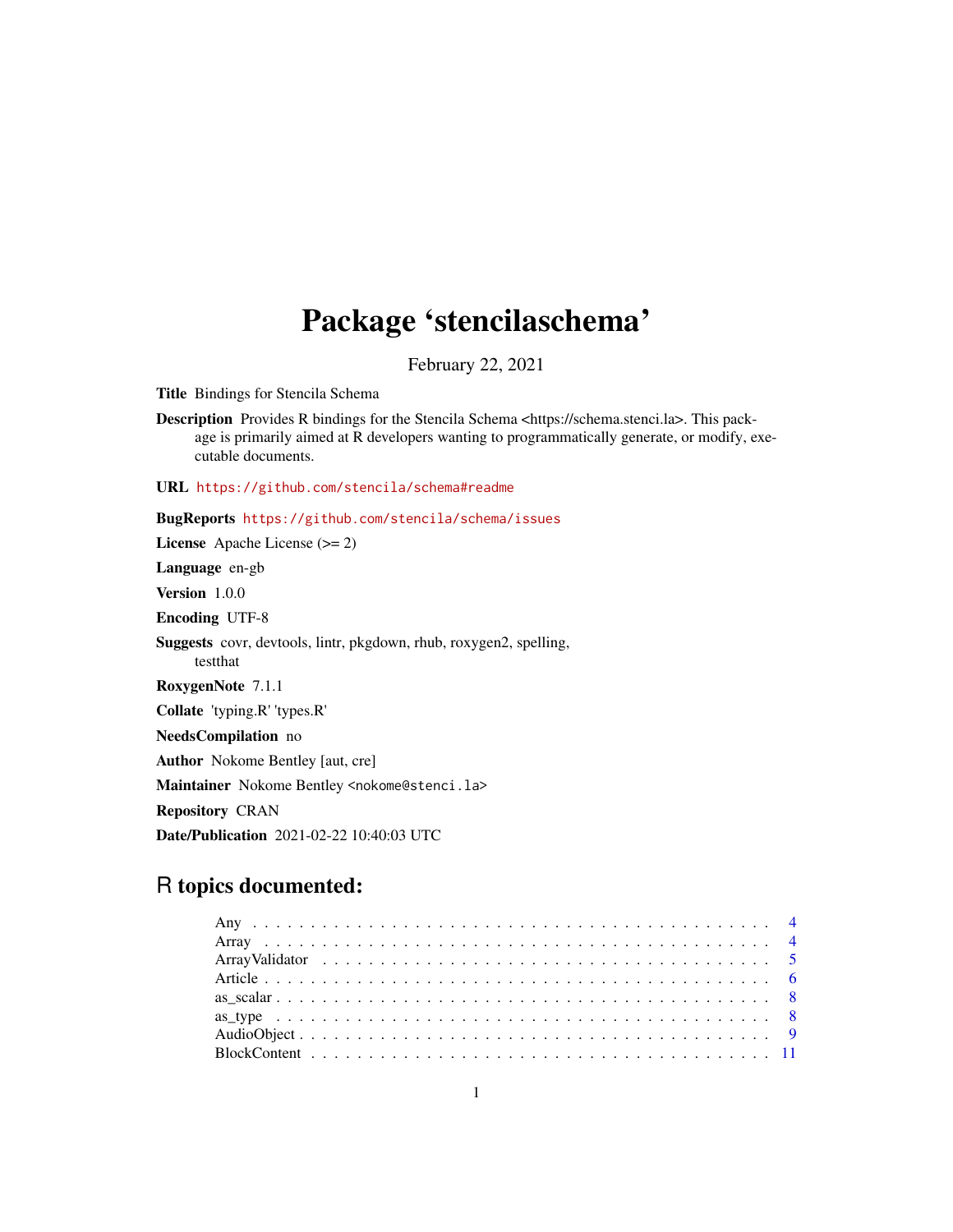|                                                                                                             | 12    |
|-------------------------------------------------------------------------------------------------------------|-------|
| <b>Brand</b>                                                                                                | 12    |
|                                                                                                             | 13    |
| Cite                                                                                                        | 14    |
| $CiteGroup \dots \dots \dots \dots \dots \dots \dots \dots \dots \dots \dots \dots \dots \dots \dots \dots$ | 15    |
|                                                                                                             | 15    |
|                                                                                                             | 16    |
|                                                                                                             | 17    |
|                                                                                                             | 17    |
|                                                                                                             | 19    |
|                                                                                                             | 20    |
|                                                                                                             | 20    |
|                                                                                                             | 21    |
|                                                                                                             | 22    |
|                                                                                                             | 22    |
|                                                                                                             |       |
|                                                                                                             | 24    |
|                                                                                                             | 26    |
|                                                                                                             | 27    |
|                                                                                                             |       |
|                                                                                                             |       |
|                                                                                                             | $-30$ |
|                                                                                                             | 31    |
|                                                                                                             | 33    |
|                                                                                                             | 34    |
|                                                                                                             | 34    |
|                                                                                                             | 35    |
|                                                                                                             | 36    |
|                                                                                                             | 36    |
|                                                                                                             | 37    |
|                                                                                                             | 37    |
|                                                                                                             | 38    |
|                                                                                                             | 38    |
|                                                                                                             | 40    |
|                                                                                                             | 41    |
|                                                                                                             | 42    |
|                                                                                                             | 43    |
| $ImageObject \ldots \ldots \ldots \ldots \ldots \ldots \ldots \ldots \ldots \ldots \ldots \ldots \ldots$    | 43    |
| Include                                                                                                     | 46    |
|                                                                                                             | 46    |
|                                                                                                             |       |
|                                                                                                             | 47    |
| is_class                                                                                                    | 48    |
|                                                                                                             | 48    |
|                                                                                                             | 49    |
|                                                                                                             | 49    |
| List                                                                                                        | 50    |
|                                                                                                             | 51    |
|                                                                                                             | 52    |
| <b>MarkTypes</b>                                                                                            | 52    |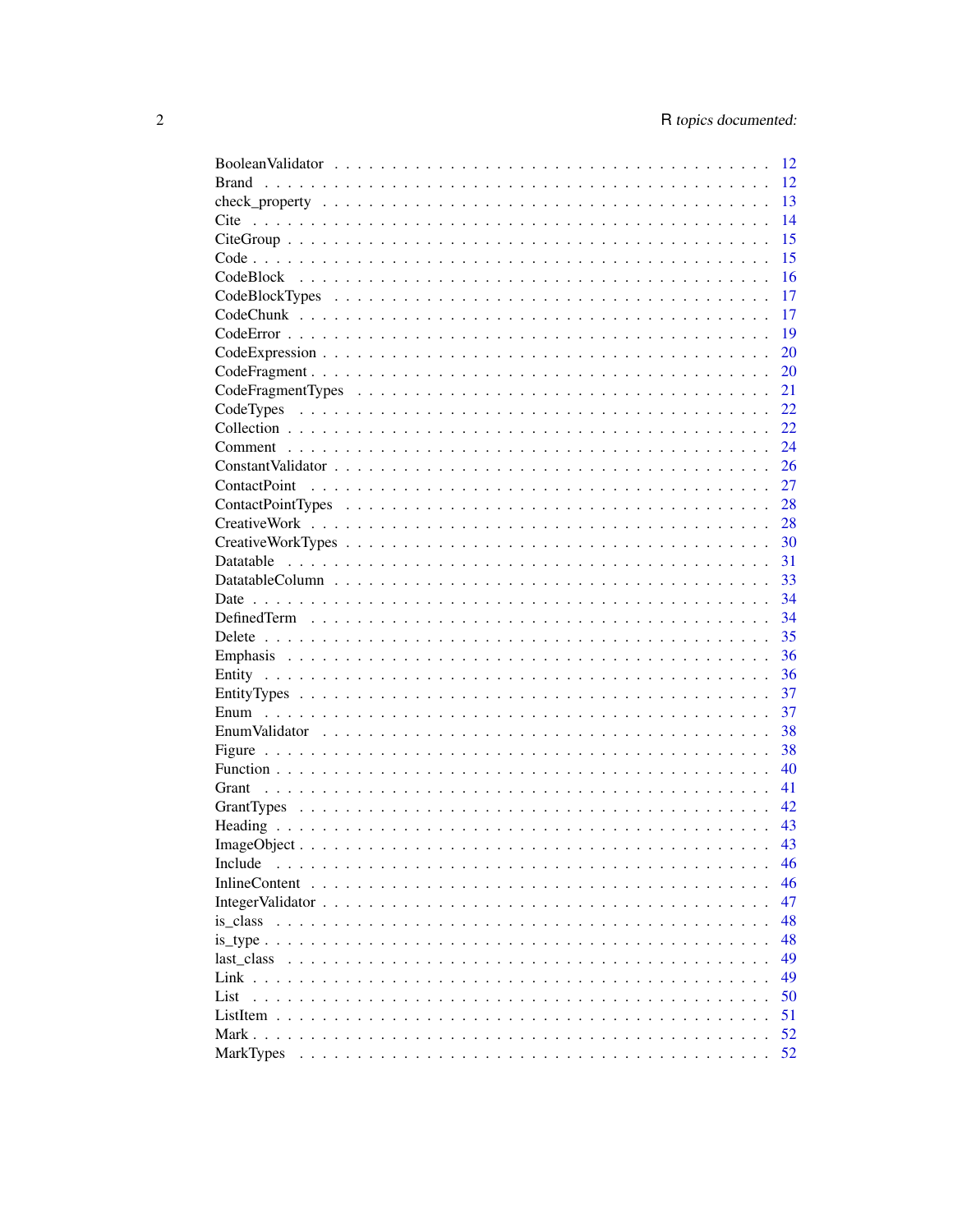| 53                   |
|----------------------|
| 53                   |
| 54                   |
| 55<br>MathTypes      |
| 55                   |
| 58                   |
| 58                   |
| 59                   |
| 60                   |
| 60                   |
| 61                   |
| 62                   |
| 63                   |
| 64                   |
| 65                   |
| 67                   |
| 68                   |
| 70                   |
| 71                   |
| 72                   |
| 74                   |
| 76                   |
| 77                   |
| 78                   |
| 80                   |
| 82                   |
| 83                   |
| 85                   |
| 87                   |
| 88                   |
| 88                   |
| 89                   |
| 89                   |
| 92                   |
| 92                   |
| 93                   |
|                      |
| Thing<br>93          |
| 94                   |
| TupleValidator<br>95 |
| 95                   |
| ValidatorTypes<br>96 |
| 96                   |
| 97                   |
| 97                   |
| .100                 |

**Index**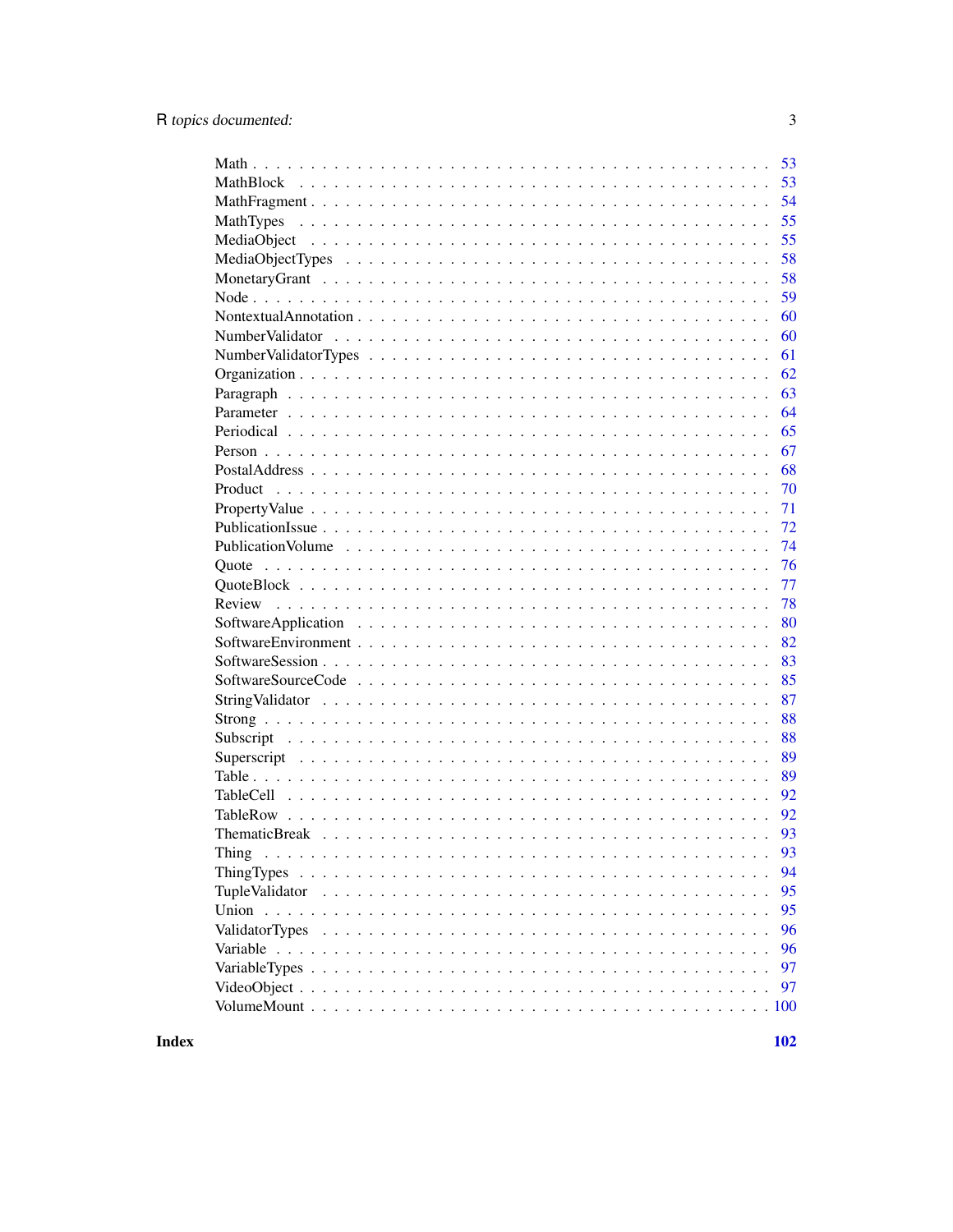<span id="page-3-0"></span>

Any type

# Usage

Any()

#### Value

A list of class Any

#### Examples

Any()

Array *Array type*

# Description

Array type

#### Usage

Array(items)

#### Arguments

items The type that items in the array should be

#### Value

A list of class Array describing the valid items of an array

#### Examples

```
Array(numeric)
Array("numeric")
Array(Person)
Array(Union(character, Person))
```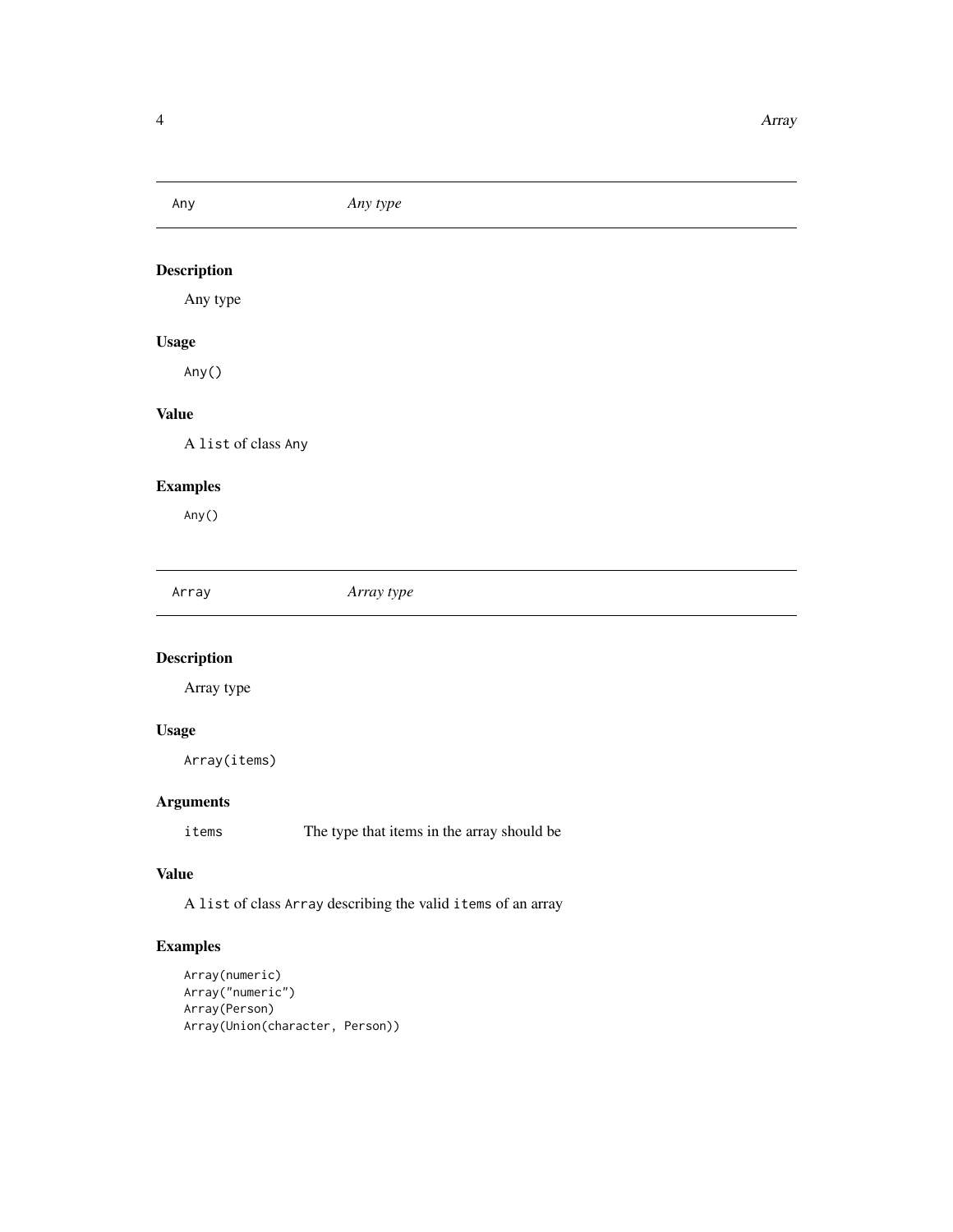<span id="page-4-0"></span>

A validator specifying constraints on an array node.

#### Usage

```
ArrayValidator(
  contains,
  id,
  itemsValidator,
  maxItems,
  meta,
  minItems,
  uniqueItems
\overline{\phantom{a}}
```
# Arguments

| contains    | An array node is valid if at least one of its items is valid against the contains<br>schema. |
|-------------|----------------------------------------------------------------------------------------------|
| id          | The identifier for this item.                                                                |
|             | items Validator Another validator node specifying the constraints on all items in the array. |
| maxItems    | An array node is valid if its size is less than, or equal to, this value.                    |
| meta        | Metadata associated with this item.                                                          |
| minItems    | An array node is valid if its size is greater than, or equal to, this value.                 |
| uniqueItems | A flag to indicate that each value in the array should be unique.                            |

# Value

A list of class ArrayValidator

#### See Also

[Entity](#page-35-1)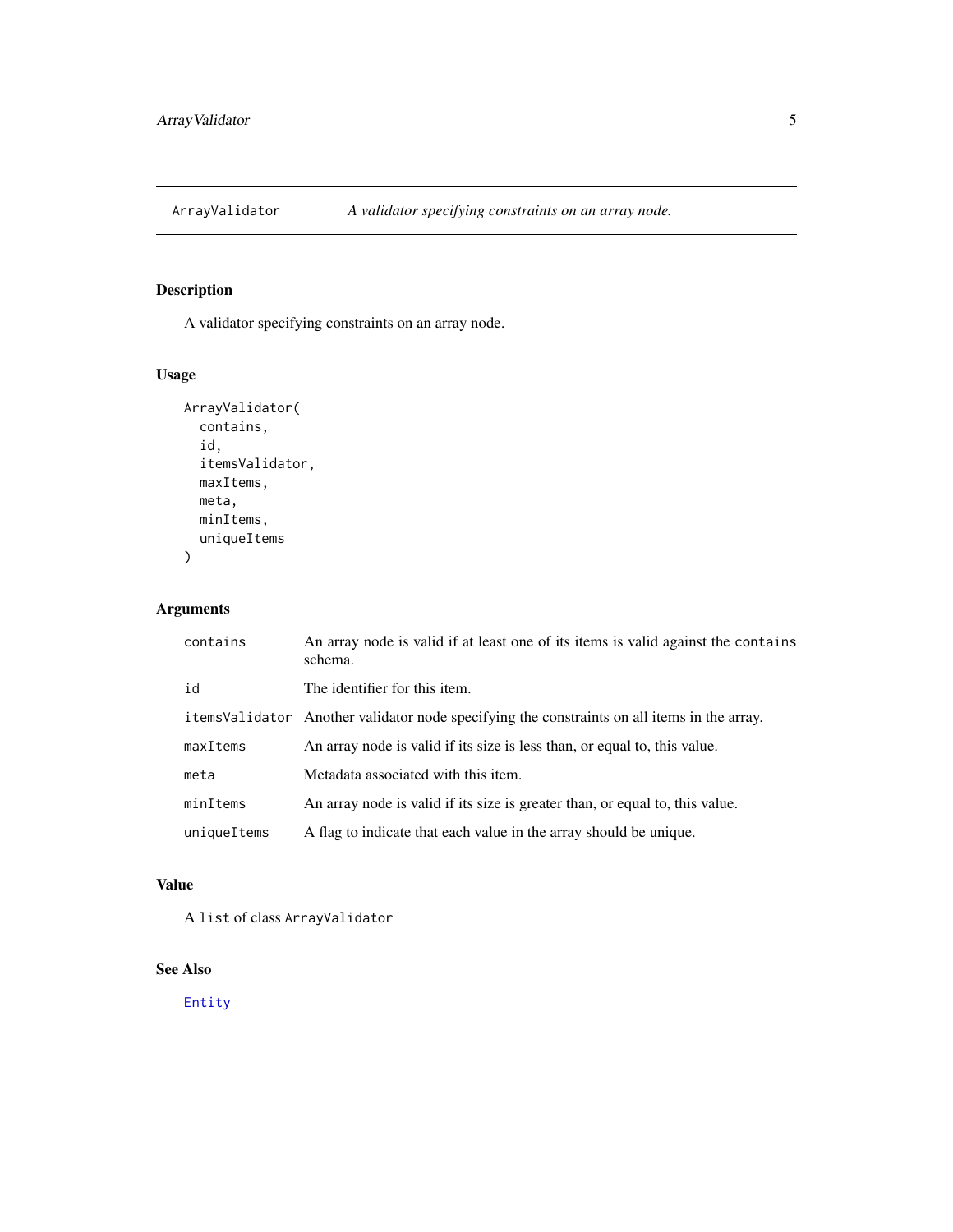<span id="page-5-0"></span>

An article, including news and scholarly articles.

#### Usage

Article( about, alternateNames, authors, comments, content, dateAccepted, dateCreated, dateModified, datePublished, dateReceived, description, editors, fundedBy, funders, genre, id, identifiers, images, isPartOf, keywords, licenses, maintainers, meta, name, pageEnd, pageStart, pagination, parts, publisher, references, text, title, url, version  $\mathcal{E}$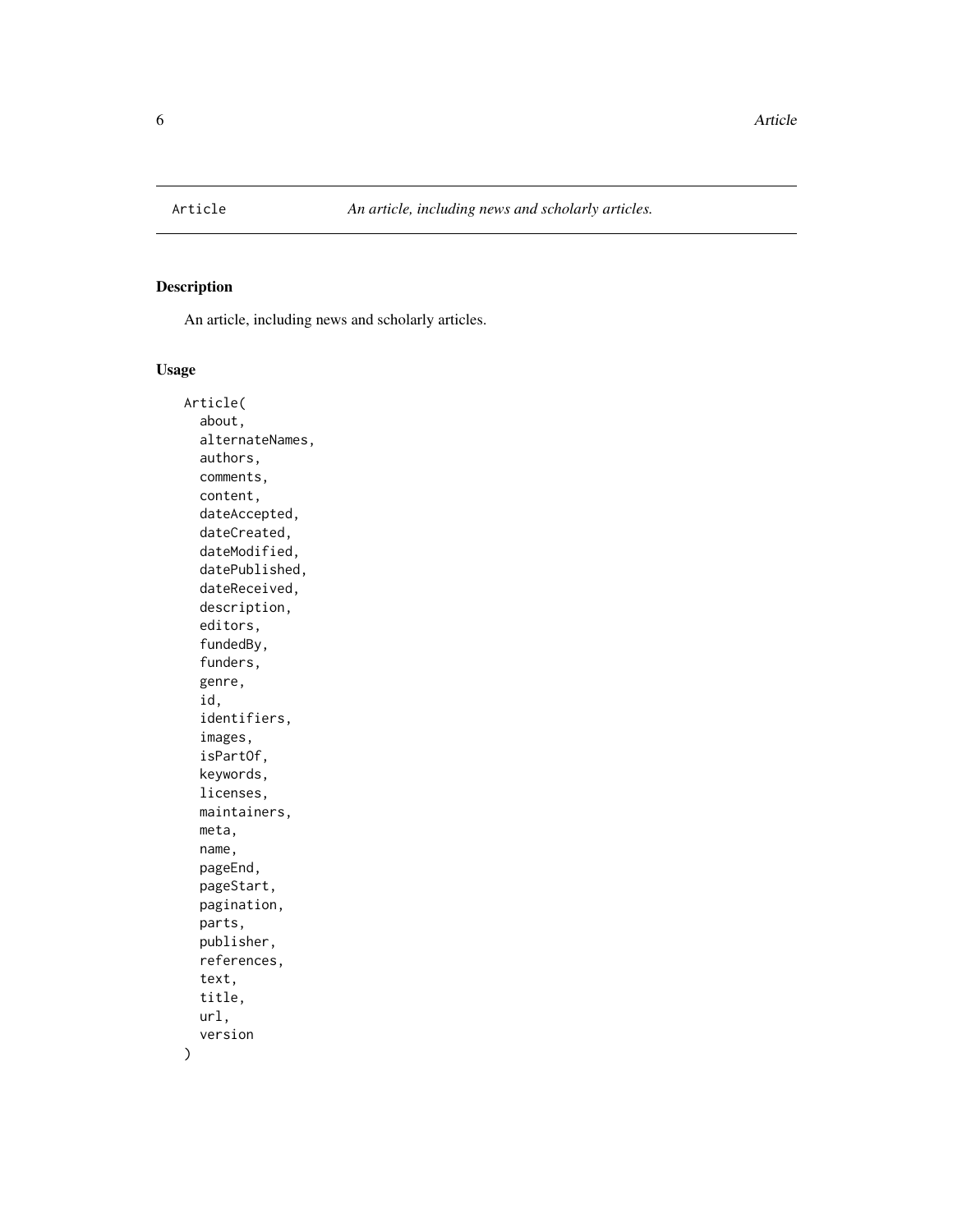#### Article **7**

# Arguments

| about          | The subject matter of the content.                                                                                         |
|----------------|----------------------------------------------------------------------------------------------------------------------------|
| alternateNames | Alternate names (aliases) for the item.                                                                                    |
| authors        | The authors of this creative work.                                                                                         |
| comments       | Comments about this creative work.                                                                                         |
| content        | The structured content of this creative work c.f. property text.                                                           |
| dateAccepted   | Date/time of acceptance.                                                                                                   |
| dateCreated    | Date/time of creation.                                                                                                     |
| dateModified   | Date/time of most recent modification.                                                                                     |
| datePublished  | Date of first publication.                                                                                                 |
| dateReceived   | Date/time that work was received.                                                                                          |
| description    | A description of the item.                                                                                                 |
| editors        | People who edited the CreativeWork.                                                                                        |
| fundedBy       | Grants that funded the CreativeWork; reverse of fundedItems.                                                               |
| funders        | People or organizations that funded the CreativeWork.                                                                      |
| genre          | Genre of the creative work, broadcast channel or group.                                                                    |
| id             | The identifier for this item.                                                                                              |
| identifiers    | Any kind of identifier for any kind of Thing.                                                                              |
| images         | Images of the item.                                                                                                        |
| isPartOf       | An item or other CreativeWork that this CreativeWork is a part of.                                                         |
| keywords       | Keywords or tags used to describe this content. Multiple entries in a keywords<br>list are typically delimited by commas.  |
| licenses       | License documents that applies to this content, typically indicated by URL.                                                |
| maintainers    | The people or organizations who maintain this CreativeWork.                                                                |
| meta           | Metadata associated with this item.                                                                                        |
| name           | The name of the item.                                                                                                      |
| pageEnd        | The page on which the article ends; for example "138" or "xvi".                                                            |
| pageStart      | The page on which the article starts; for example "135" or "xiii".                                                         |
| pagination     | Any description of pages that is not separated into pageStart and pageEnd; for<br>example, "1-6, 9, 55".                   |
| parts          | Elements of the collection which can be a variety of different elements, such as<br>Articles, Datatables, Tables and more. |
| publisher      | A publisher of the CreativeWork.                                                                                           |
| references     | References to other creative works, such as another publication, web page, schol-<br>arly article, etc.                    |
| text           | The textual content of this creative work.                                                                                 |
| title          | The title of the creative work.                                                                                            |
| url            | The URL of the item.                                                                                                       |
| version        | The version of the creative work.                                                                                          |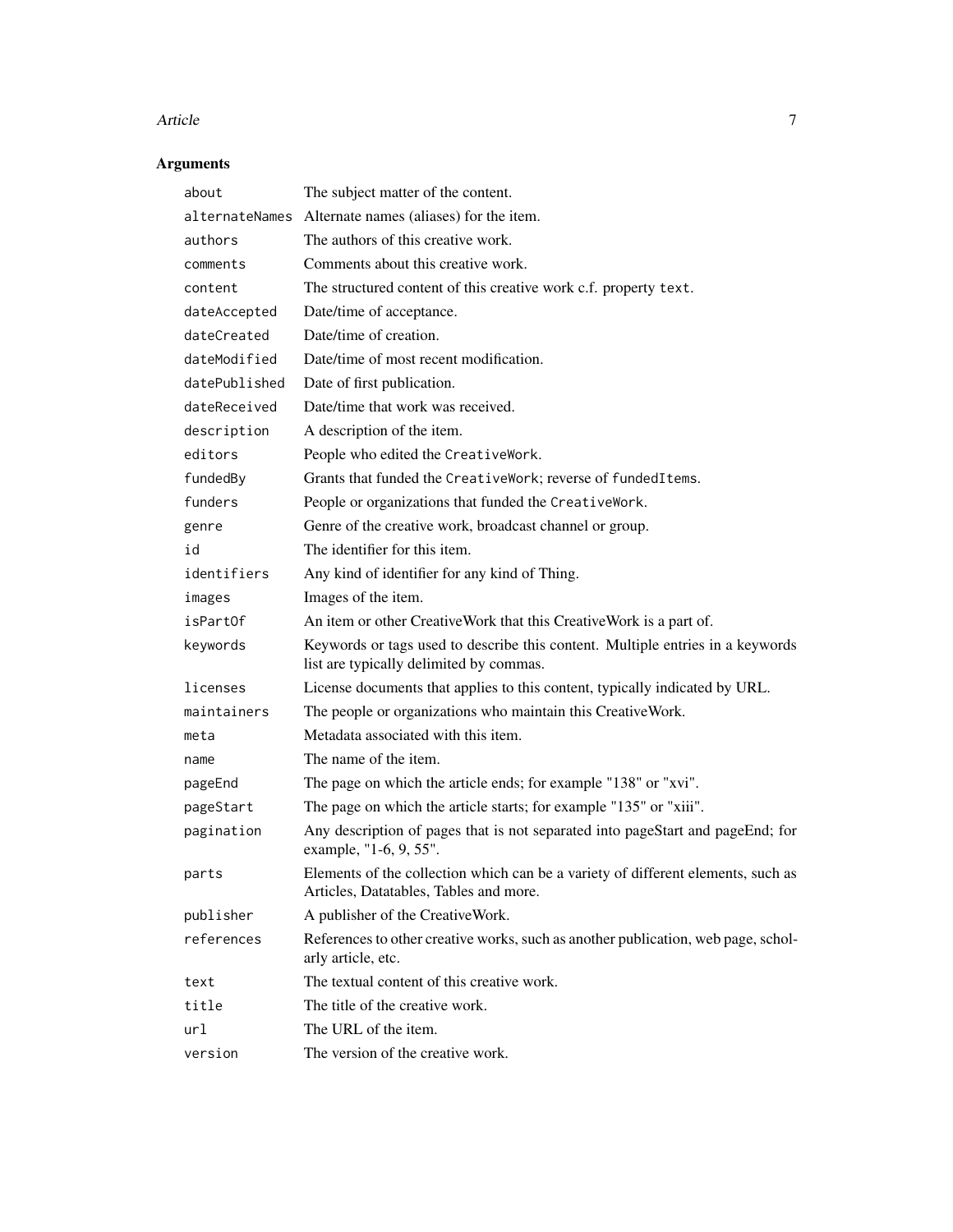# <span id="page-7-0"></span>Value

A list of class Article

#### See Also

[CreativeWork](#page-27-1)

as\_scalar *Declare that a node is scalar*

# Description

Declare that a node is scalar

#### Usage

as\_scalar(node)

#### Arguments

node The node to declare as a scalar

#### Value

The node with the scalar class added to it

| as_type | Coerce a value to conform to the type Principally, marks values as |
|---------|--------------------------------------------------------------------|
|         | scalar where possible                                              |

# Description

Coerce a value to conform to the type Principally, marks values as scalar where possible

#### Usage

as\_type(value, type)

#### Arguments

| value | The value to coerce      |
|-------|--------------------------|
| type  | The type to coerce it to |

#### Value

The value, possibly coerced to the type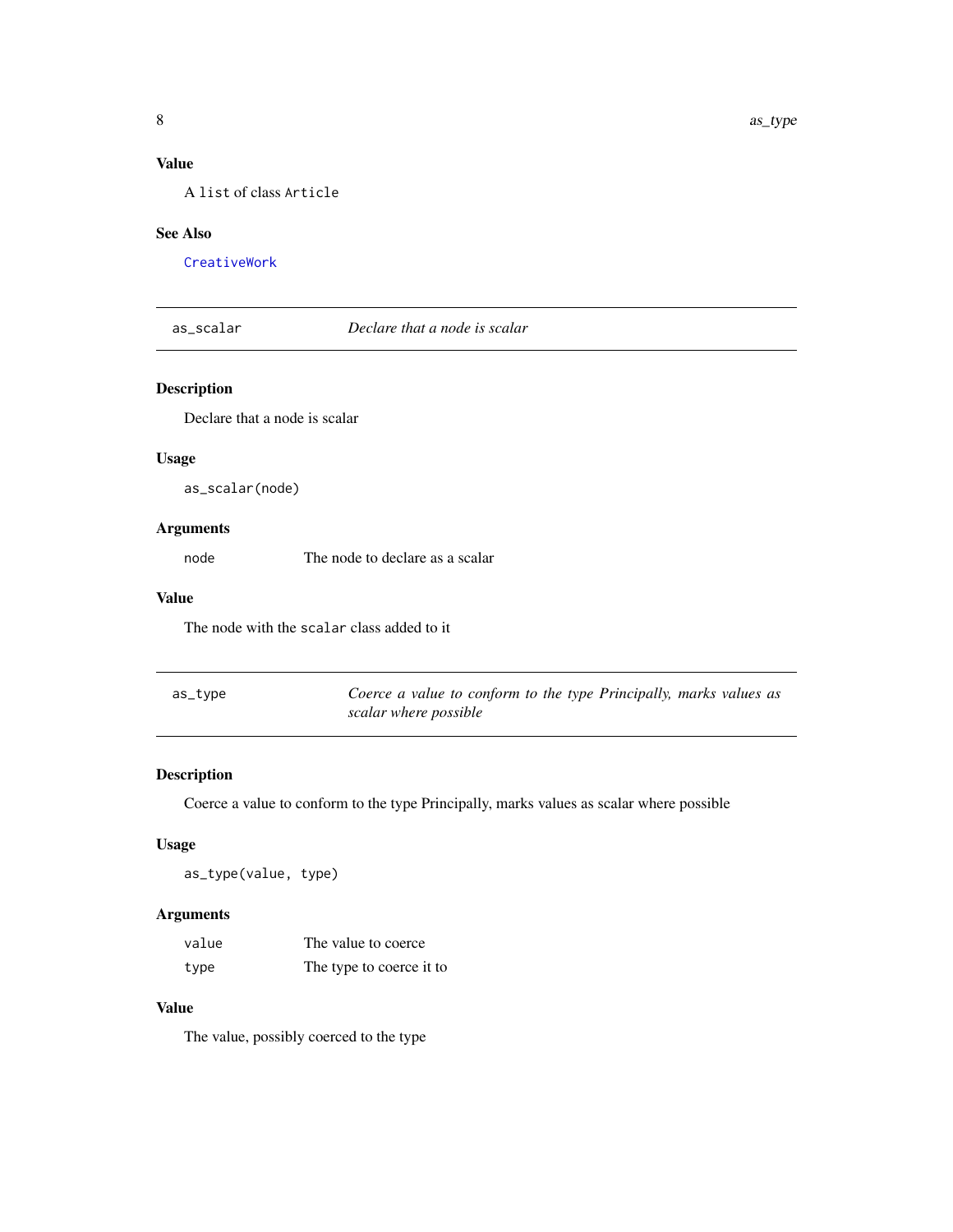<span id="page-8-0"></span>AudioObject *An audio file*

# Description

An audio file

#### Usage

AudioObject( contentUrl, about, alternateNames, authors, bitrate, caption, comments, content, contentSize, dateAccepted, dateCreated, dateModified, datePublished, dateReceived, description, editors, embedUrl, format, fundedBy, funders, genre, id, identifiers, images, isPartOf, keywords, licenses, maintainers, meta, name, parts, publisher, references, text, title, transcript, url,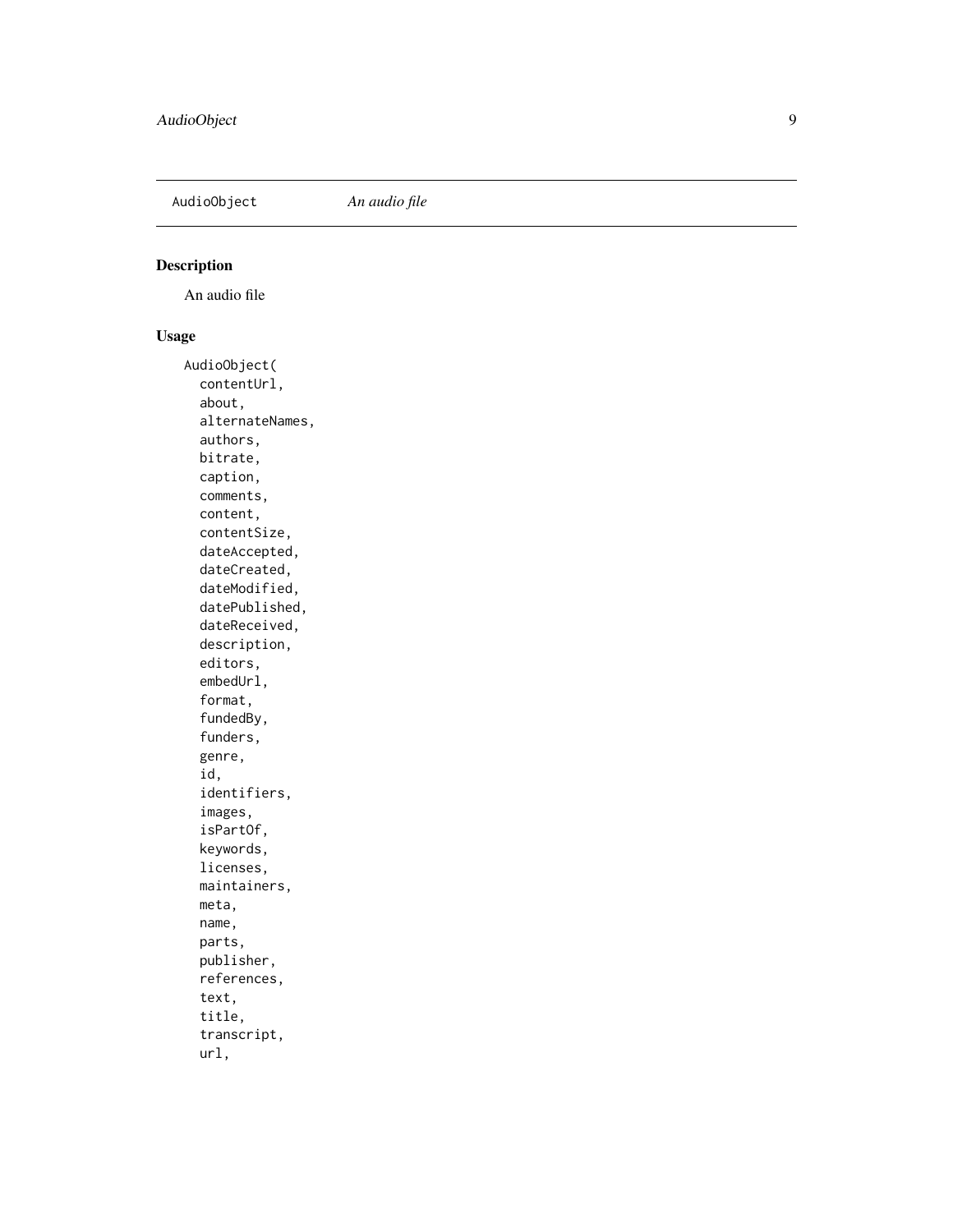```
version
)
```
# Arguments

| contentUrl     | URL for the actual bytes of the media object, for example the image file or video<br>file. Required.                      |
|----------------|---------------------------------------------------------------------------------------------------------------------------|
| about          | The subject matter of the content.                                                                                        |
| alternateNames | Alternate names (aliases) for the item.                                                                                   |
| authors        | The authors of this creative work.                                                                                        |
| bitrate        | Bitrate in megabits per second (Mbit/s, Mb/s, Mbps).                                                                      |
| caption        | The caption for this audio recording.                                                                                     |
| comments       | Comments about this creative work.                                                                                        |
| content        | The structured content of this creative work c.f. property text.                                                          |
| contentSize    | File size in megabits (Mbit, Mb).                                                                                         |
| dateAccepted   | Date/time of acceptance.                                                                                                  |
| dateCreated    | Date/time of creation.                                                                                                    |
| dateModified   | Date/time of most recent modification.                                                                                    |
| datePublished  | Date of first publication.                                                                                                |
| dateReceived   | Date/time that work was received.                                                                                         |
| description    | A description of the item.                                                                                                |
| editors        | People who edited the CreativeWork.                                                                                       |
| embedUr1       | URL that can be used to embed the media on a web page via a specific media<br>player.                                     |
| format         | Media type (MIME type) as per http://www.iana.org/assignments/media-types/media-<br>types.xhtml.                          |
| fundedBy       | Grants that funded the CreativeWork; reverse of fundedItems.                                                              |
| funders        | People or organizations that funded the CreativeWork.                                                                     |
| genre          | Genre of the creative work, broadcast channel or group.                                                                   |
| id             | The identifier for this item.                                                                                             |
| identifiers    | Any kind of identifier for any kind of Thing.                                                                             |
| images         | Images of the item.                                                                                                       |
| isPartOf       | An item or other CreativeWork that this CreativeWork is a part of.                                                        |
| keywords       | Keywords or tags used to describe this content. Multiple entries in a keywords<br>list are typically delimited by commas. |
| licenses       | License documents that applies to this content, typically indicated by URL.                                               |
| maintainers    | The people or organizations who maintain this CreativeWork.                                                               |
| meta           | Metadata associated with this item.                                                                                       |
| name           | The name of the item.                                                                                                     |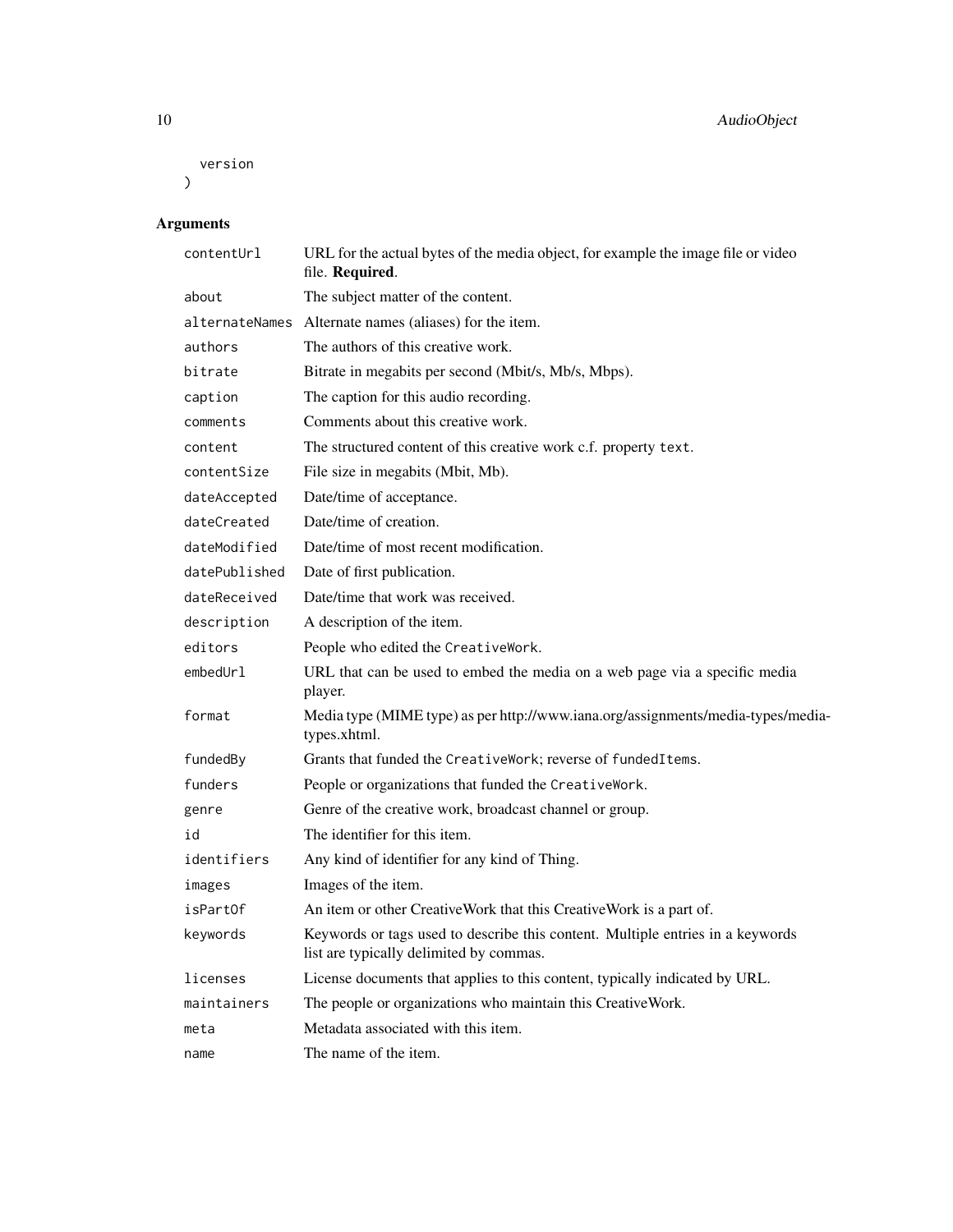# <span id="page-10-0"></span>BlockContent 11

| parts      | Elements of the collection which can be a variety of different elements, such as<br>Articles, Datatables, Tables and more. |
|------------|----------------------------------------------------------------------------------------------------------------------------|
| publisher  | A publisher of the CreativeWork.                                                                                           |
| references | References to other creative works, such as another publication, web page, schol-<br>arly article, etc.                    |
| text       | The textual content of this creative work.                                                                                 |
| title      | The title of the creative work.                                                                                            |
| transcript | The transcript of this audio recording.                                                                                    |
| ur1        | The URL of the item.                                                                                                       |
| version    | The version of the creative work.                                                                                          |

#### Value

A list of class AudioObject

#### See Also

[MediaObject](#page-54-1)

BlockContent *Union type for valid block content.*

# Description

Union type for valid block content.

#### Usage

BlockContent

#### Format

An object of class Union of length 1.

# Value

A list of class Union describing valid subtypes of this type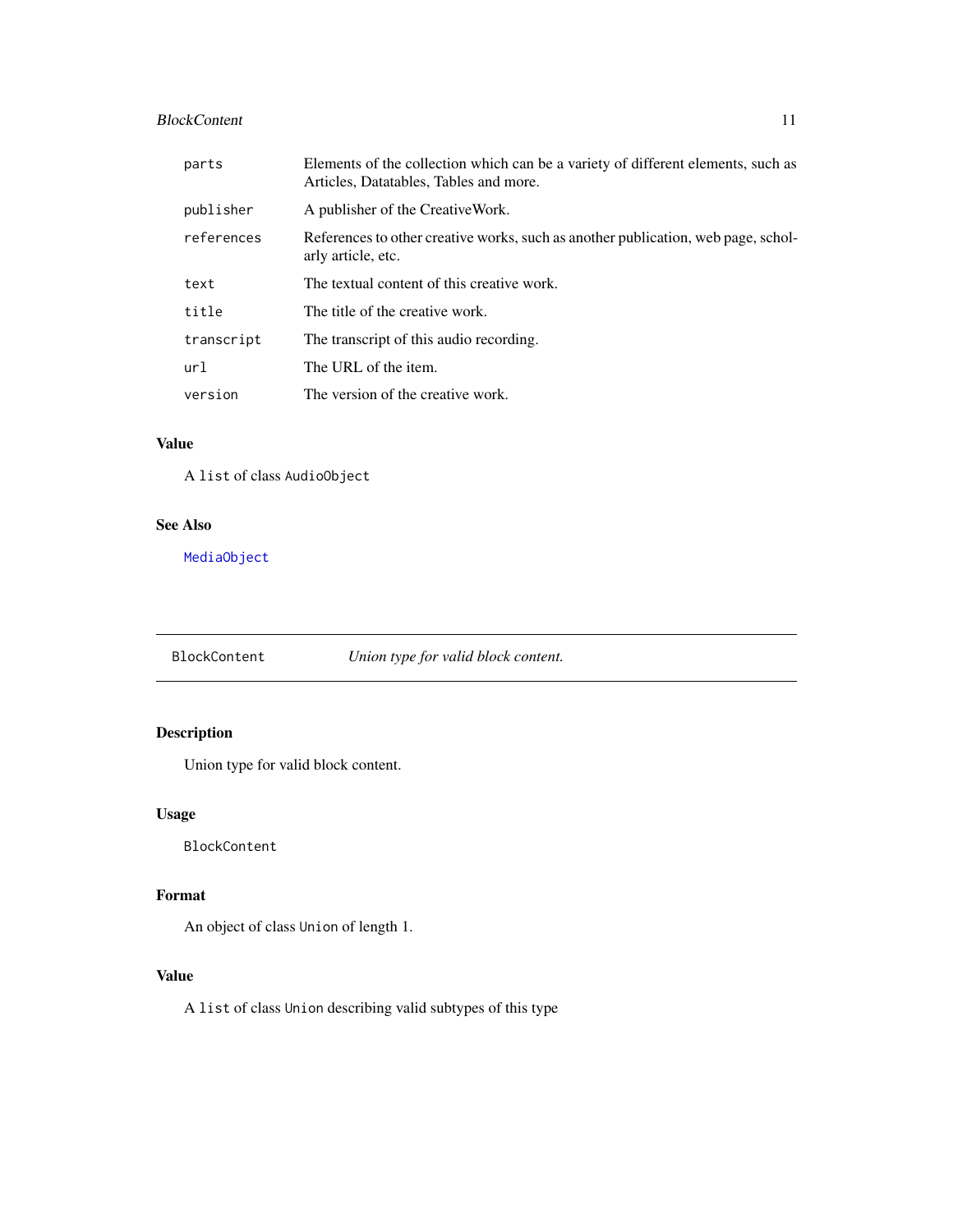<span id="page-11-0"></span>BooleanValidator *A schema specifying that a node must be a boolean value.*

#### Description

A schema specifying that a node must be a boolean value.

#### Usage

```
BooleanValidator(id, meta)
```
#### Arguments

| id   | The identifier for this item.       |
|------|-------------------------------------|
| meta | Metadata associated with this item. |

# Value

A list of class BooleanValidator

# See Also

#### [Entity](#page-35-1)

| Brand | A brand used by an organization or person for labeling a product, |
|-------|-------------------------------------------------------------------|
|       | <i>product group, or similar.</i>                                 |

#### Description

A brand used by an organization or person for labeling a product, product group, or similar.

#### Usage

```
Brand(
  name,
  alternateNames,
  description,
  id,
  identifiers,
  images,
  logo,
  meta,
  reviews,
  url
\mathcal{E}
```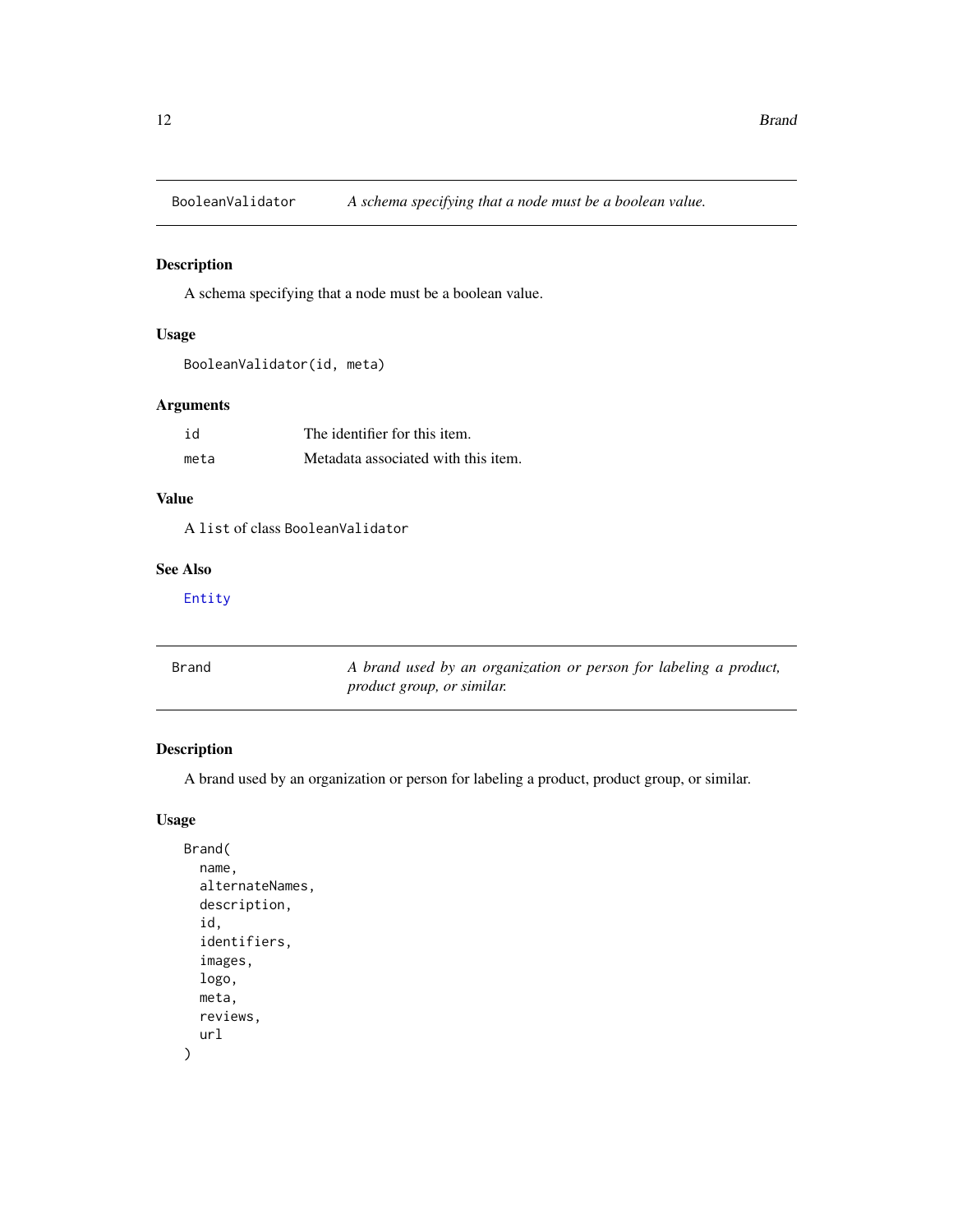# <span id="page-12-0"></span>check\_property 13

### Arguments

| name        | The name of the item. Required.                        |
|-------------|--------------------------------------------------------|
|             | alternateNames Alternate names (aliases) for the item. |
| description | A description of the item.                             |
| id          | The identifier for this item.                          |
| identifiers | Any kind of identifier for any kind of Thing.          |
| images      | Images of the item.                                    |
| logo        | A logo associated with the brand.                      |
| meta        | Metadata associated with this item.                    |
| reviews     | Reviews of the brand.                                  |
| ur1         | The URL of the item.                                   |

# Value

A list of class Brand

#### See Also

[Thing](#page-92-1)

| check_property | Check that a value is present if required and conforms to the specified |
|----------------|-------------------------------------------------------------------------|
|                | <i>type for a property.</i>                                             |

# Description

Check that a value is present if required and conforms to the specified type for a property.

# Usage

```
check_property(type_name, property_name, is_required, is_missing, type, value)
```
# Arguments

| type_name     | The name of the type that they property is on |
|---------------|-----------------------------------------------|
| property_name | The name of the property                      |
| is_required   | Is a value for the property required?         |
| is_missing    | Is a value for the property missing?          |
| type          | The type to check against                     |
| value         | The value to check                            |

#### Value

The value, if it is valid, nothing otherwise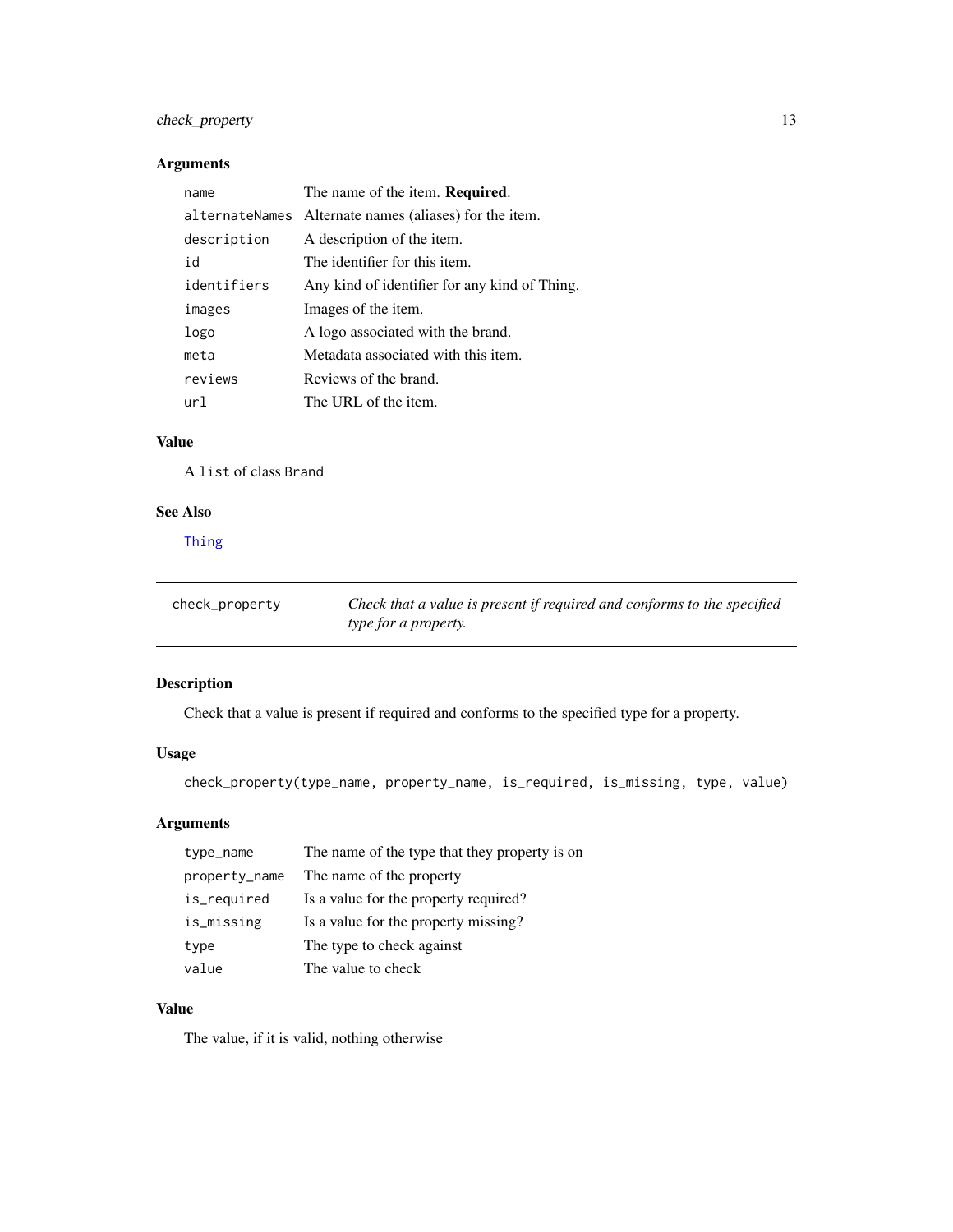<span id="page-13-0"></span>A reference to a CreativeWork that is cited in another CreativeWork.

# Usage

```
Cite(
  target,
  citationMode,
  content,
  id,
  meta,
  pageEnd,
  pageStart,
  pagination,
  prefix,
  suffix
)
```
#### Arguments

| target       | The target of the citation (URL or reference ID). Required.                                              |
|--------------|----------------------------------------------------------------------------------------------------------|
| citationMode | How the cite is rendered in the surrounding text.                                                        |
| content      | Optional structured content/text of this citation.                                                       |
| id           | The identifier for this item.                                                                            |
| meta         | Metadata associated with this item.                                                                      |
| pageEnd      | The page on which the work ends; for example "138" or "xvi".                                             |
| pageStart    | The page on which the work starts; for example "135" or "xiii".                                          |
| pagination   | Any description of pages that is not separated into pageStart and pageEnd; for<br>example, "1-6, 9, 55". |
| prefix       | A prefix to show before the citation.                                                                    |
| suffix       | A suffix to show after the citation.                                                                     |
|              |                                                                                                          |

# Value

A list of class Cite

#### See Also

[Entity](#page-35-1)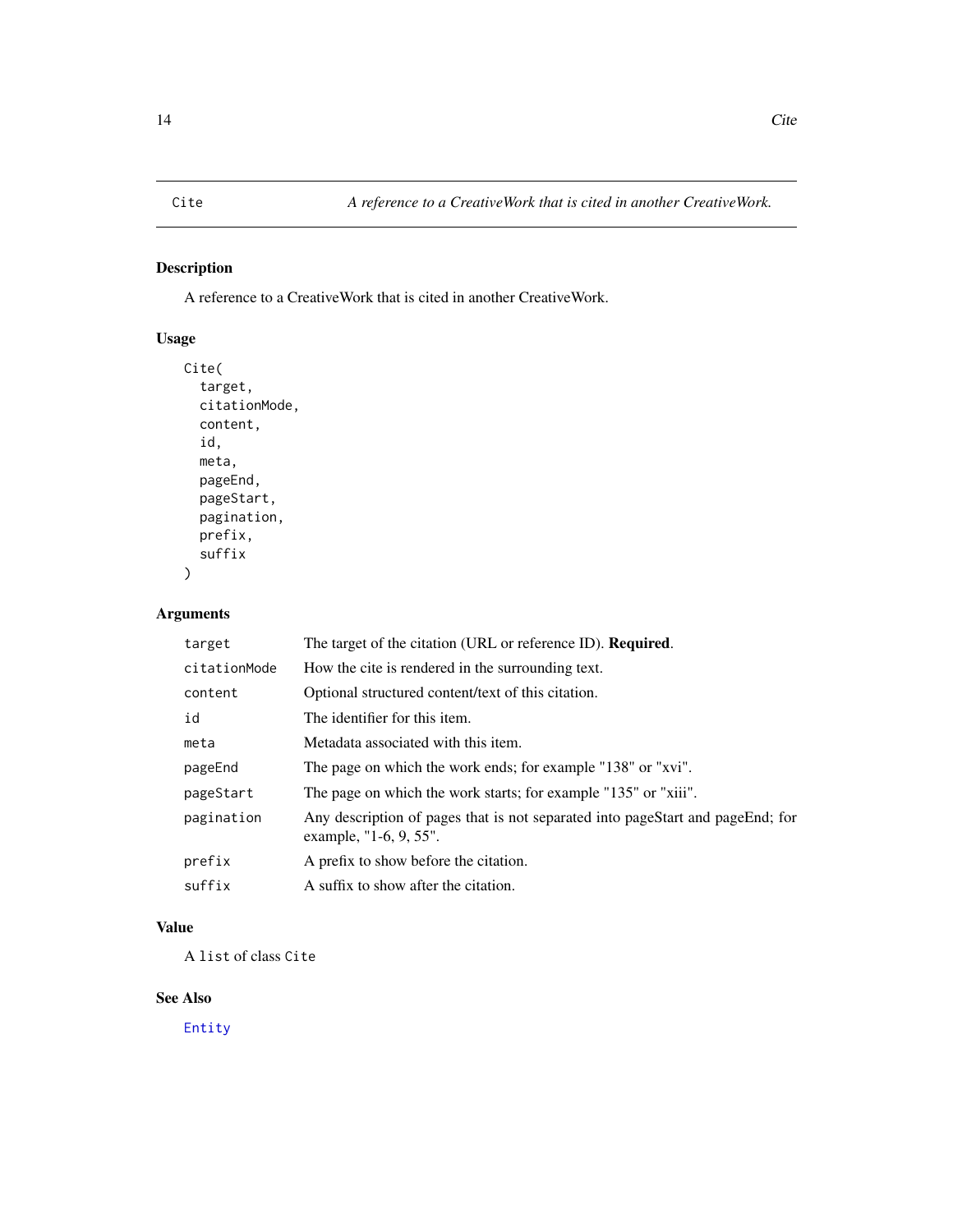<span id="page-14-0"></span>

A group of Cite nodes

#### Usage

CiteGroup(items, id, meta)

#### Arguments

| items | One or more Cites to be referenced in the same surrounding text. <b>Required.</b> |
|-------|-----------------------------------------------------------------------------------|
| id    | The identifier for this item.                                                     |
| meta  | Metadata associated with this item.                                               |

# Value

A list of class CiteGroup

# See Also

[Entity](#page-35-1)

<span id="page-14-1"></span>

| .,<br>٧<br>×<br>۰.<br>× |
|-------------------------|
|-------------------------|

Code *Base type for code nodes e.g.* CodeBlock*,* CodeExpression*.*

# Description

Base type for code nodes e.g. CodeBlock, CodeExpression.

#### Usage

Code(text, format, id, meta, programmingLanguage)

#### Arguments

| text                | The text of the code. <b>Required.</b>                            |  |
|---------------------|-------------------------------------------------------------------|--|
| format              | Media type, typically expressed using a MIME format, of the code. |  |
| id                  | The identifier for this item.                                     |  |
| meta                | Metadata associated with this item.                               |  |
| programmingLanguage |                                                                   |  |
|                     | The programming language of the code.                             |  |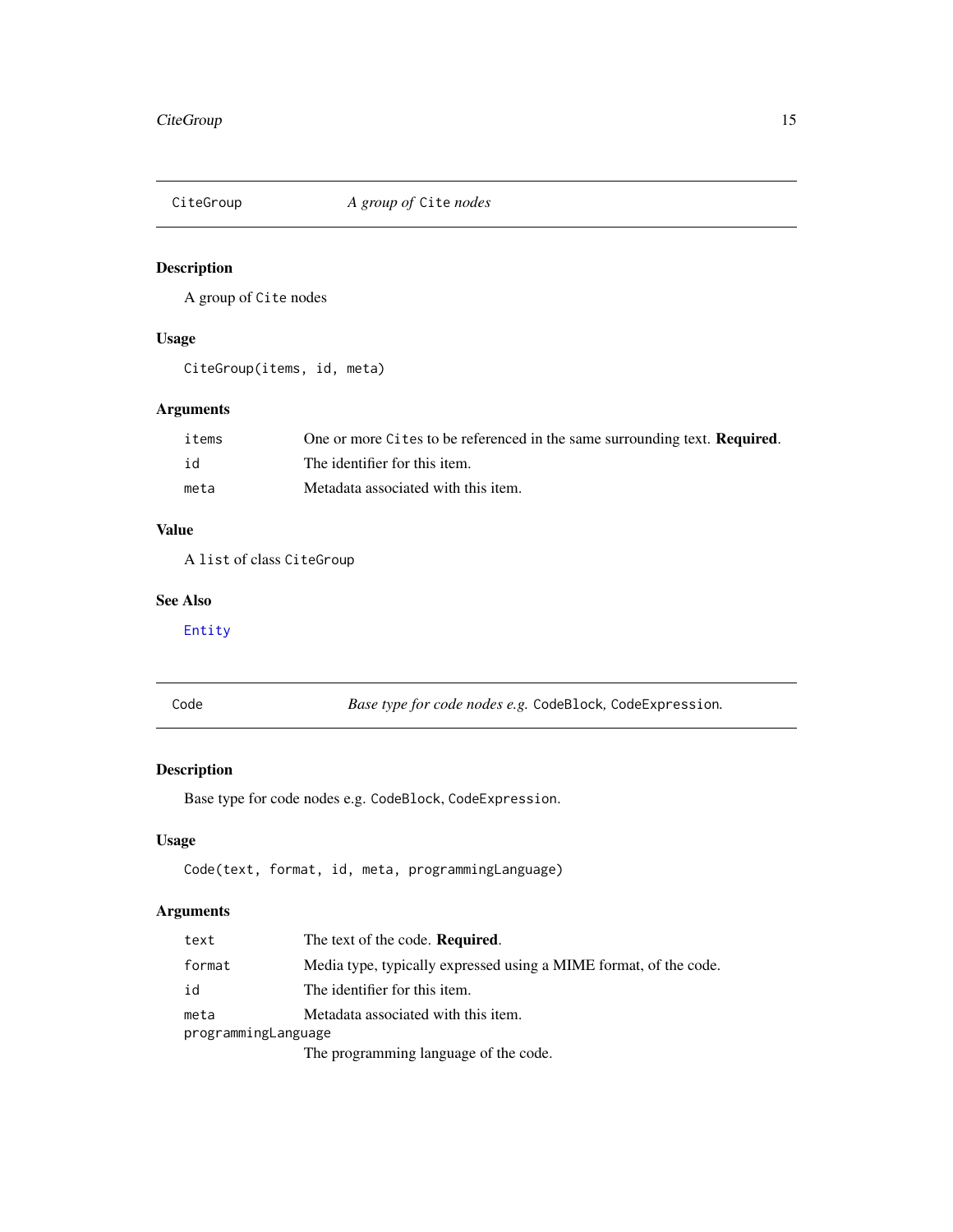# Value

A list of class Code

# See Also

[Entity](#page-35-1)

<span id="page-15-1"></span>CodeBlock *A code block.*

# Description

A code block.

# Usage

CodeBlock(text, exportFrom, format, id, importTo, meta, programmingLanguage)

# Arguments

| text                | The text of the code. Required.                                                                          |
|---------------------|----------------------------------------------------------------------------------------------------------|
| exportFrom          | A compilation directive giving the name of the variable to export into the content<br>of the code block. |
| format              | Media type, typically expressed using a MIME format, of the code.                                        |
| id                  | The identifier for this item.                                                                            |
| importTo            | A compilation directive giving the name of the variable to import the content of<br>the code block as.   |
| meta                | Metadata associated with this item.                                                                      |
| programmingLanguage |                                                                                                          |
|                     | The programming language of the code.                                                                    |

#### Value

A list of class CodeBlock

#### See Also

[Code](#page-14-1)

<span id="page-15-0"></span>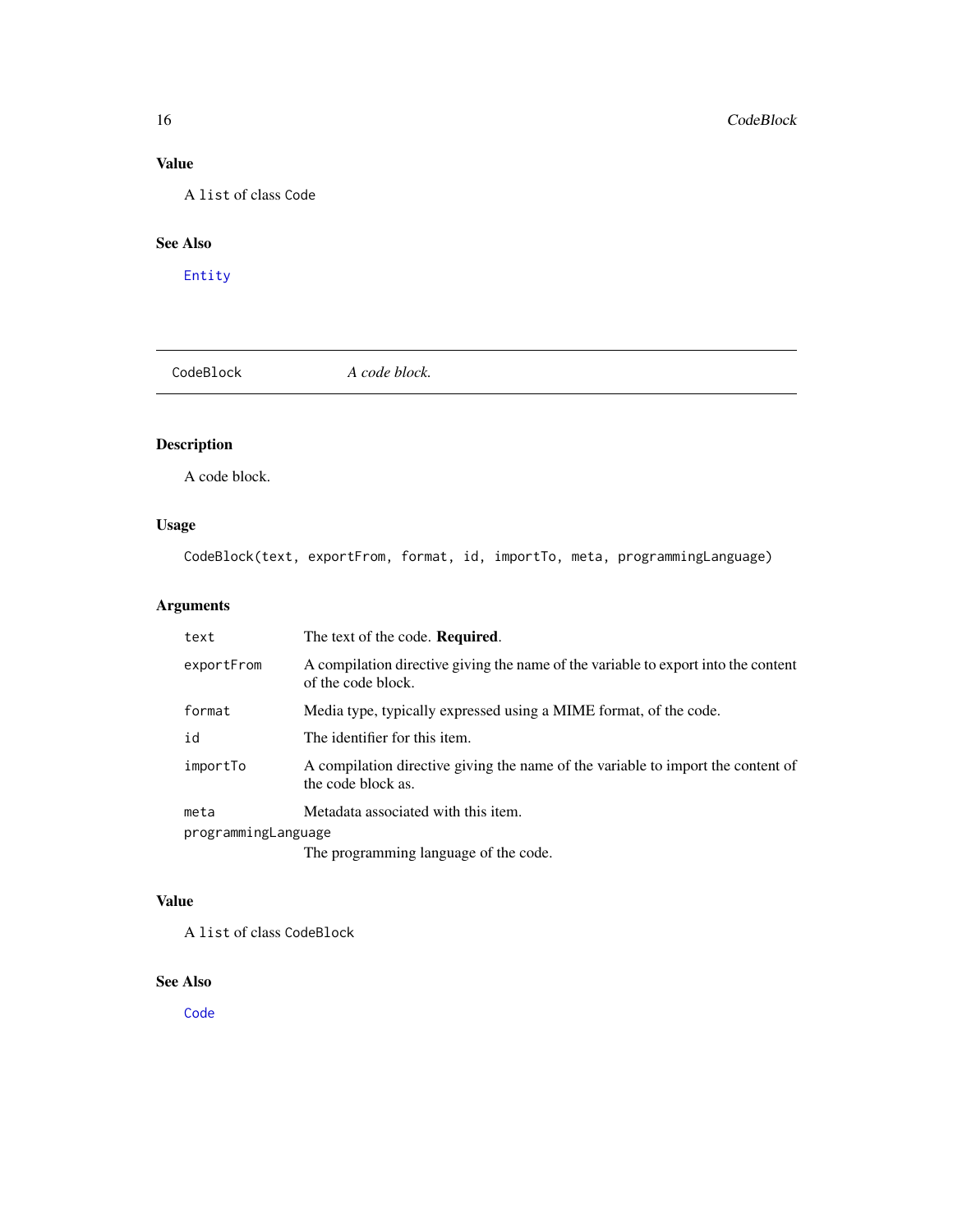<span id="page-16-0"></span>CodeBlockTypes *All type schemas that are derived from CodeBlock*

#### Description

All type schemas that are derived from CodeBlock

#### Usage

CodeBlockTypes

#### Format

An object of class Union of length 1.

#### Value

A list of class Union describing valid subtypes of this type

CodeChunk *A executable chunk of code.*

#### Description

A executable chunk of code.

#### Usage

```
CodeChunk(
  text,
  alters,
  assigns,
  caption,
  declares,
  duration,
  errors,
  exportFrom,
  format,
  id,
  importTo,
  imports,
  label,
  meta,
  outputs,
 programmingLanguage,
  reads,
  uses
)
```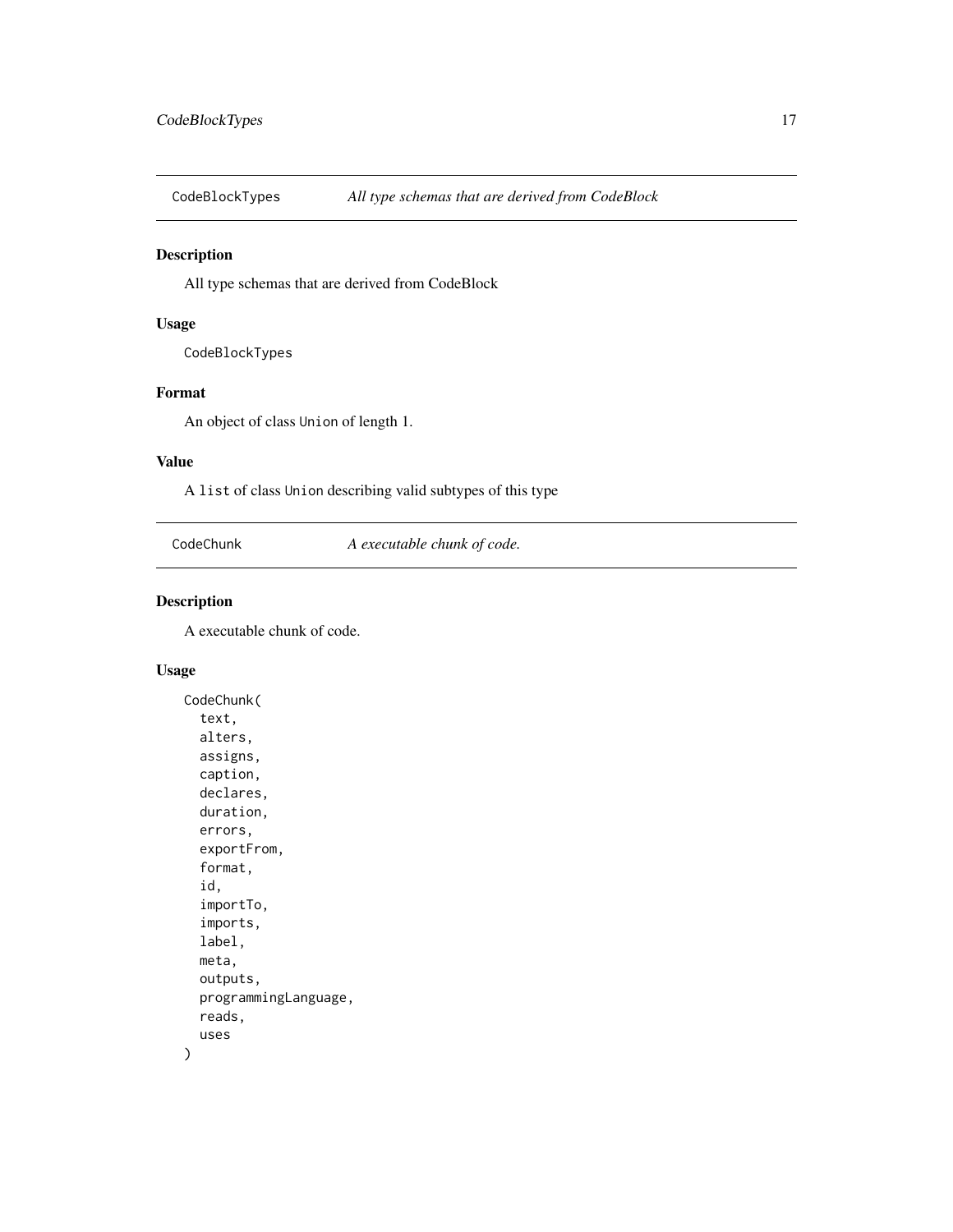# Arguments

| text                | The text of the code. Required.                                                                          |  |
|---------------------|----------------------------------------------------------------------------------------------------------|--|
| alters              | Names of variables that the code chunk alters.                                                           |  |
| assigns             | Variables that the code chunk assigns to.                                                                |  |
| caption             | A caption for the CodeChunk.                                                                             |  |
| declares            | Variables that the code chunk declares.                                                                  |  |
| duration            | Duration in seconds of the last execution of the chunk.                                                  |  |
| errors              | Errors when compiling or executing the chunk.                                                            |  |
| exportFrom          | A compilation directive giving the name of the variable to export into the content<br>of the code block. |  |
| format              | Media type, typically expressed using a MIME format, of the code.                                        |  |
| id                  | The identifier for this item.                                                                            |  |
| importTo            | A compilation directive giving the name of the variable to import the content of<br>the code block as.   |  |
| imports             | Software packages that the code chunk imports                                                            |  |
| label               | A short label for the CodeChunk.                                                                         |  |
| meta                | Metadata associated with this item.                                                                      |  |
| outputs             | Outputs from executing the chunk.                                                                        |  |
| programmingLanguage |                                                                                                          |  |
|                     | The programming language of the code.                                                                    |  |
| reads               | Filesystem paths that this code chunk reads from.                                                        |  |
| uses                | Names of variables that the code chunk uses (but does not alter).                                        |  |

#### Value

A list of class CodeChunk

# See Also

**[CodeBlock](#page-15-1)** 

### Examples

```
CodeChunk(
 programmingLanguage = "r",
  text = "plot(1)",
  label = "Figure 1",id = "fig1",caption = list(
   Heading(
     content = list("Figure title"),
     depth = 2),
   Paragraph(
```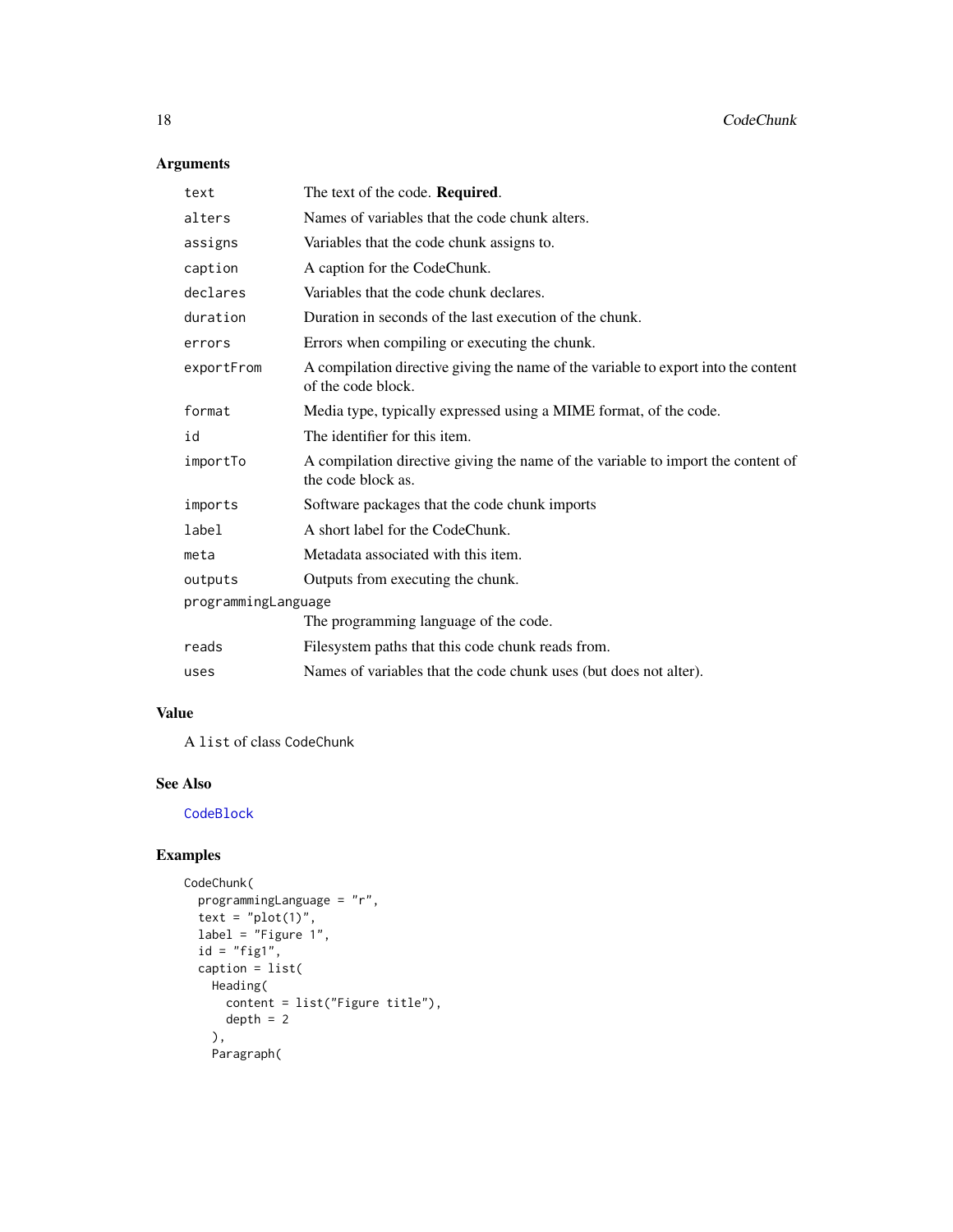#### <span id="page-18-0"></span>CodeError 19

```
content = list(
        "A paragraph with some",
        Strong(content = list("strong emphasis")),
        "in it."
     )
   \big))
\lambda
```

| CodeError | An error that occurred when parsing, compiling or executing a Code |
|-----------|--------------------------------------------------------------------|
|           | node.                                                              |

# Description

An error that occurred when parsing, compiling or executing a Code node.

#### Usage

```
CodeError(errorMessage, errorType, id, meta, stackTrace)
```
# Arguments

| errorMessage | The error message or brief description of the error. <b>Required.</b> |
|--------------|-----------------------------------------------------------------------|
| errorType    | The type of error e.g. "SyntaxError", "ZeroDivisionError".            |
| id           | The identifier for this item.                                         |
| meta         | Metadata associated with this item.                                   |
| stackTrace   | Stack trace leading up to the error.                                  |

# Value

A list of class CodeError

# See Also

[Entity](#page-35-1)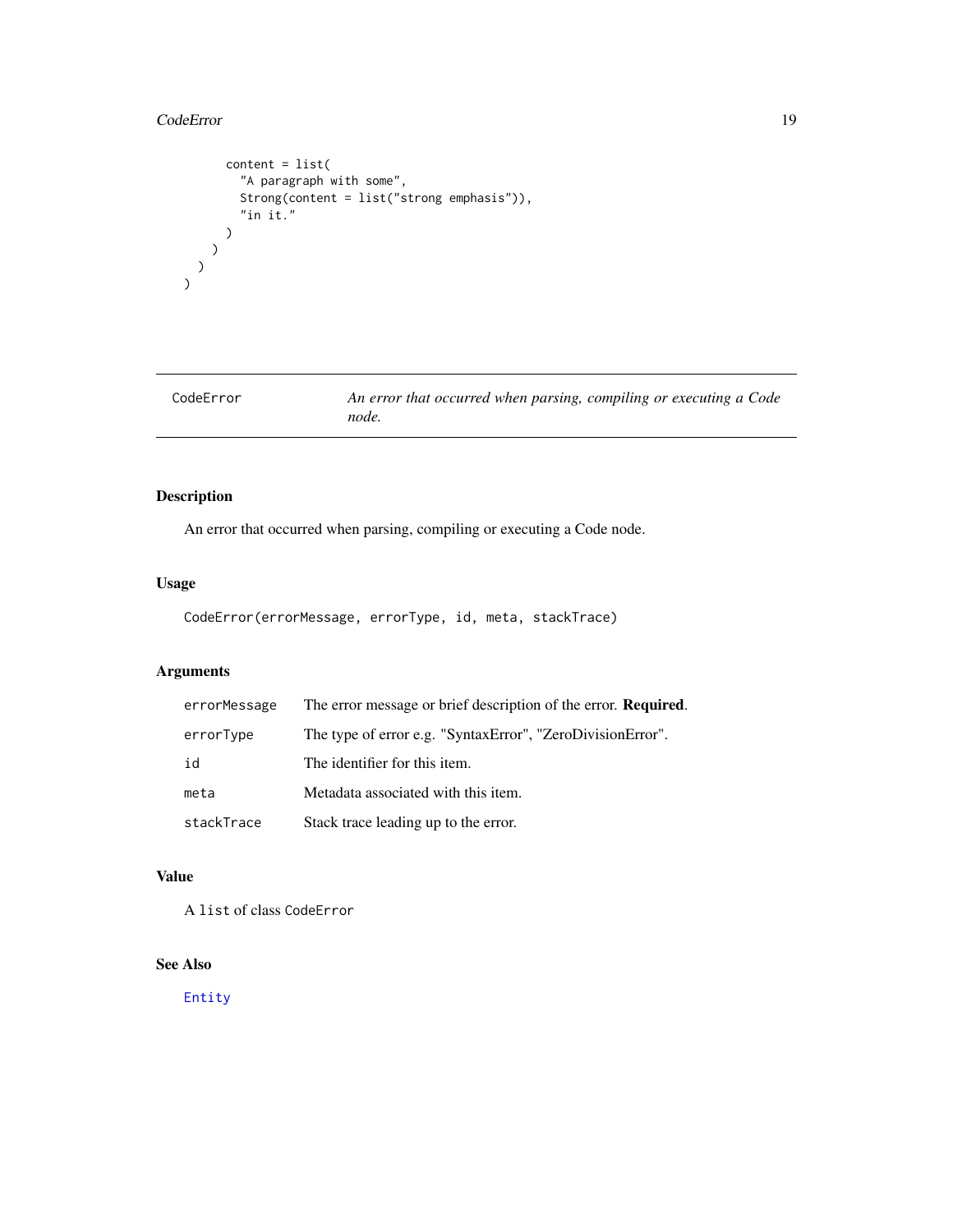<span id="page-19-0"></span>

An expression defined in programming language source code.

#### Usage

CodeExpression(text, errors, format, id, meta, output, programmingLanguage)

# Arguments

| text                | The text of the code. <b>Required.</b>                            |  |
|---------------------|-------------------------------------------------------------------|--|
| errors              | Errors when compiling or executing the chunk.                     |  |
| format              | Media type, typically expressed using a MIME format, of the code. |  |
| id                  | The identifier for this item.                                     |  |
| meta                | Metadata associated with this item.                               |  |
| output              | The value of the expression when it was last evaluated.           |  |
| programmingLanguage |                                                                   |  |
|                     | The programming language of the code.                             |  |

#### Value

A list of class CodeExpression

#### See Also

**[CodeFragment](#page-19-1)** 

<span id="page-19-1"></span>CodeFragment *Inline code.*

#### Description

Inline code.

#### Usage

CodeFragment(text, format, id, meta, programmingLanguage)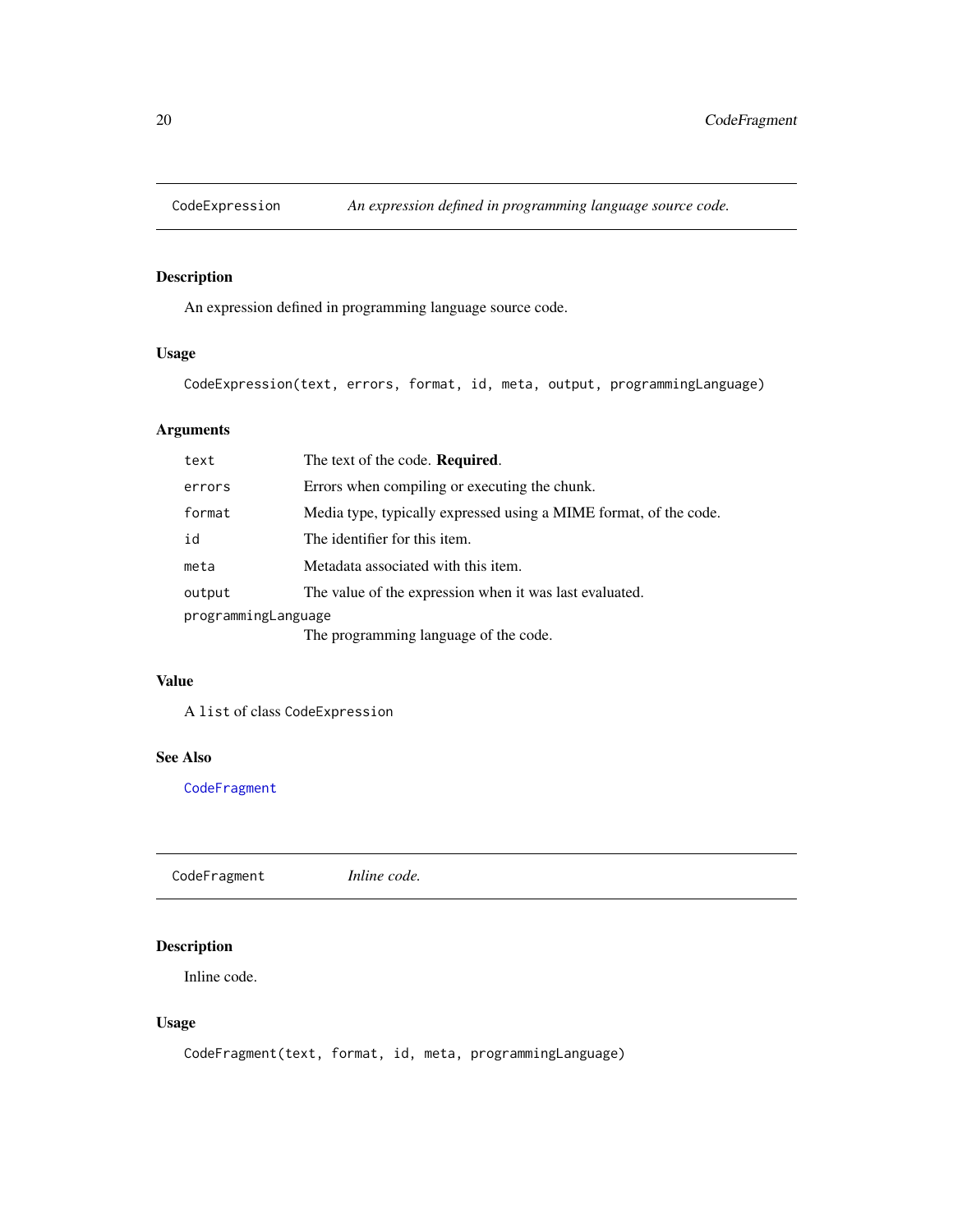#### <span id="page-20-0"></span>CodeFragmentTypes 21

### Arguments

| text                | The text of the code. <b>Required.</b>                            |  |
|---------------------|-------------------------------------------------------------------|--|
| format              | Media type, typically expressed using a MIME format, of the code. |  |
| id                  | The identifier for this item.                                     |  |
| meta                | Metadata associated with this item.                               |  |
| programmingLanguage |                                                                   |  |
|                     | The programming language of the code.                             |  |

#### Value

A list of class CodeFragment

#### See Also

[Code](#page-14-1)

CodeFragmentTypes *All type schemas that are derived from CodeFragment*

# Description

All type schemas that are derived from CodeFragment

#### Usage

CodeFragmentTypes

#### Format

An object of class Union of length 1.

# Value

A list of class Union describing valid subtypes of this type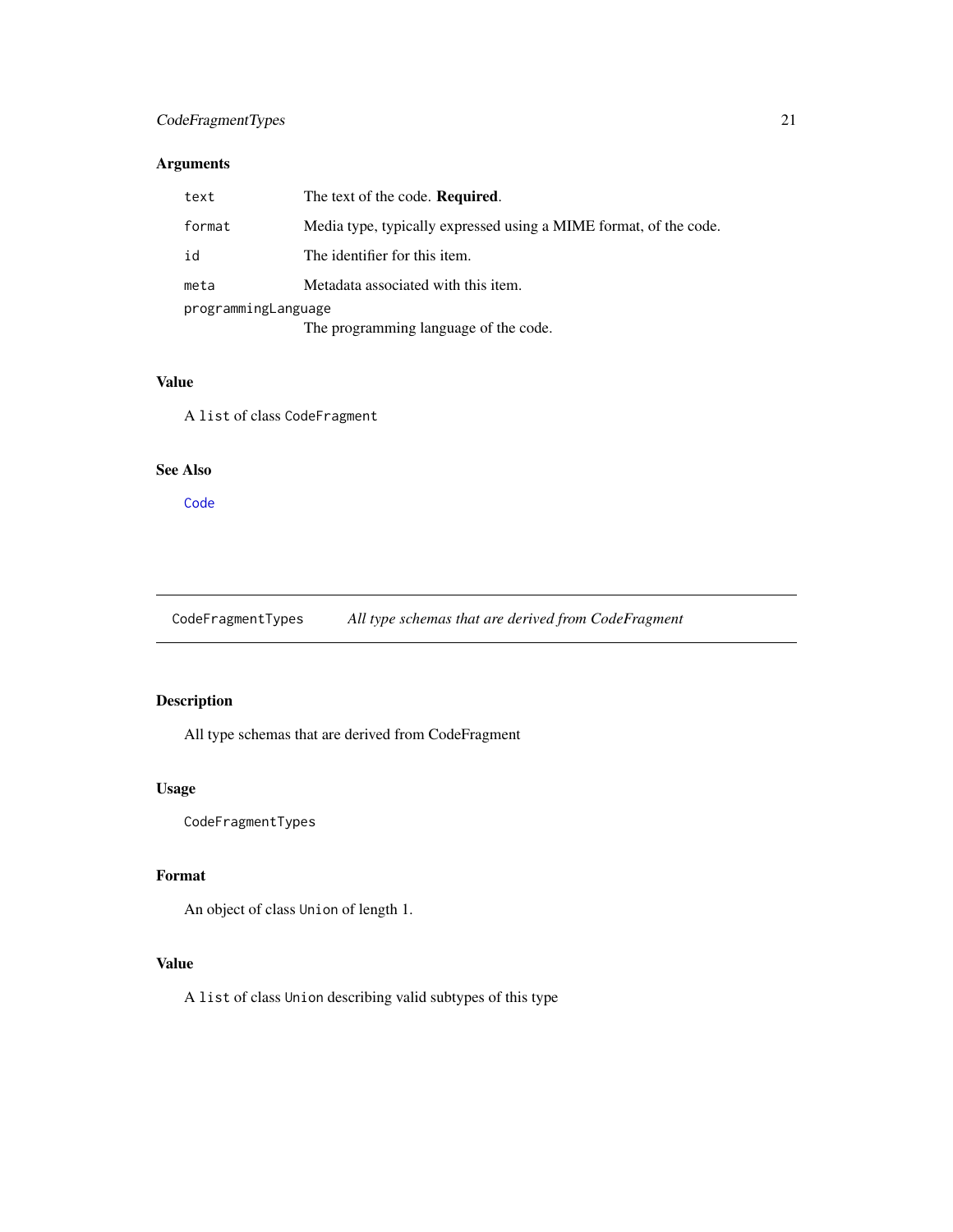<span id="page-21-0"></span>

All type schemas that are derived from Code

#### Usage

CodeTypes

#### Format

An object of class Union of length 1.

#### Value

A list of class Union describing valid subtypes of this type

Collection *A created collection of CreativeWorks or other artefacts.*

#### Description

A created collection of CreativeWorks or other artefacts.

#### Usage

```
Collection(
  parts,
  about,
  alternateNames,
  authors,
  comments,
  content,
  dateAccepted,
  dateCreated,
  dateModified,
  datePublished,
  dateReceived,
  description,
  editors,
  fundedBy,
  funders,
  genre,
  id,
```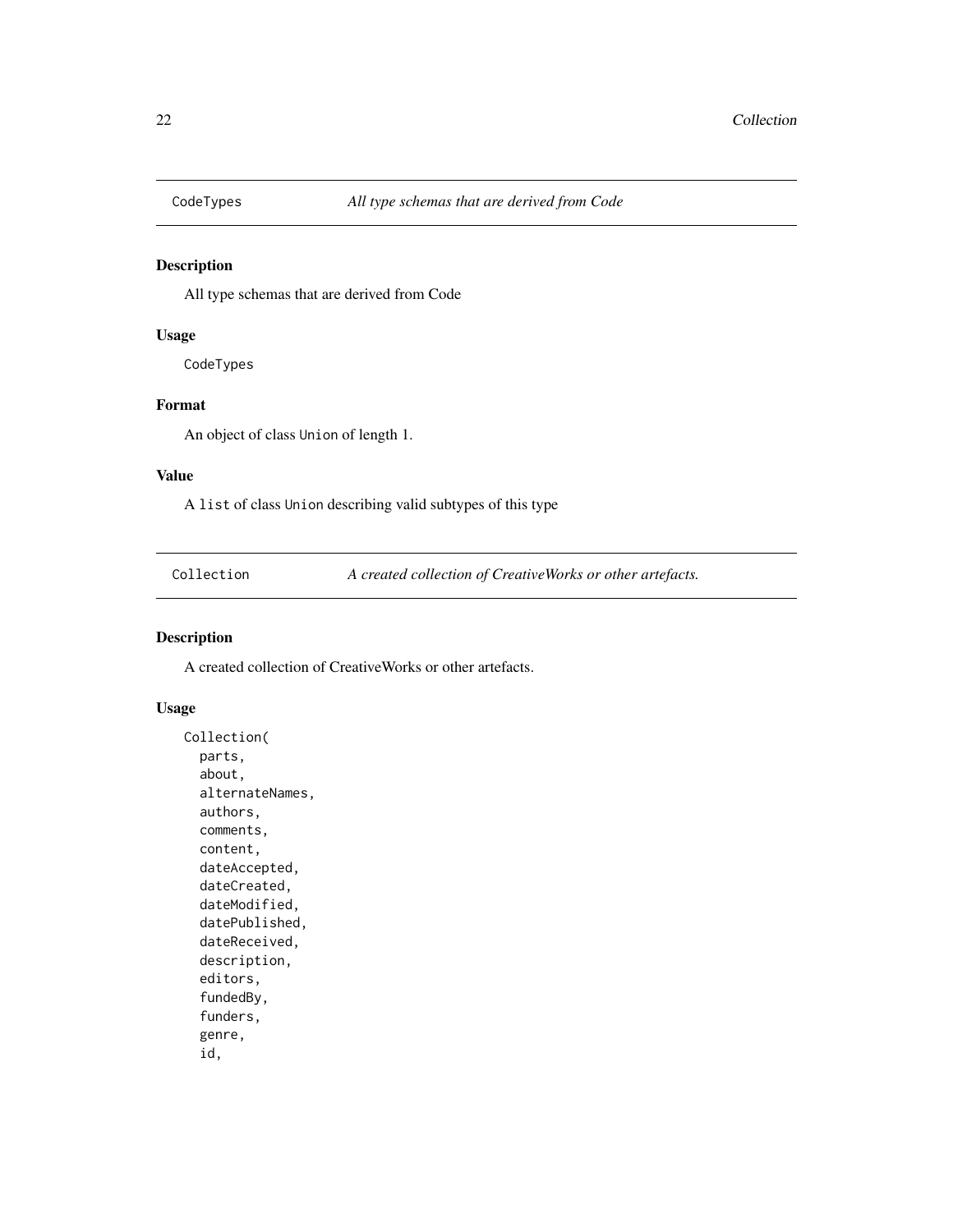#### Collection 23

```
identifiers,
images,
isPartOf,
keywords,
licenses,
maintainers,
meta,
name,
publisher,
references,
text,
title,
url,
version
```
# Arguments

 $\mathcal{L}$ 

| parts         | Elements of the collection which can be a variety of different elements, such as<br>Articles, Datatables, Tables and more. Required. |
|---------------|--------------------------------------------------------------------------------------------------------------------------------------|
| about         | The subject matter of the content.                                                                                                   |
|               | alternateNames Alternate names (aliases) for the item.                                                                               |
| authors       | The authors of this creative work.                                                                                                   |
| comments      | Comments about this creative work.                                                                                                   |
| content       | The structured content of this creative work c.f. property text.                                                                     |
| dateAccepted  | Date/time of acceptance.                                                                                                             |
| dateCreated   | Date/time of creation.                                                                                                               |
| dateModified  | Date/time of most recent modification.                                                                                               |
| datePublished | Date of first publication.                                                                                                           |
| dateReceived  | Date/time that work was received.                                                                                                    |
| description   | A description of the item.                                                                                                           |
| editors       | People who edited the CreativeWork.                                                                                                  |
| fundedBy      | Grants that funded the CreativeWork; reverse of fundedItems.                                                                         |
| funders       | People or organizations that funded the CreativeWork.                                                                                |
| genre         | Genre of the creative work, broadcast channel or group.                                                                              |
| id            | The identifier for this item.                                                                                                        |
| identifiers   | Any kind of identifier for any kind of Thing.                                                                                        |
| images        | Images of the item.                                                                                                                  |
| isPartOf      | An item or other CreativeWork that this CreativeWork is a part of.                                                                   |
| keywords      | Keywords or tags used to describe this content. Multiple entries in a keywords<br>list are typically delimited by commas.            |
| licenses      | License documents that applies to this content, typically indicated by URL.                                                          |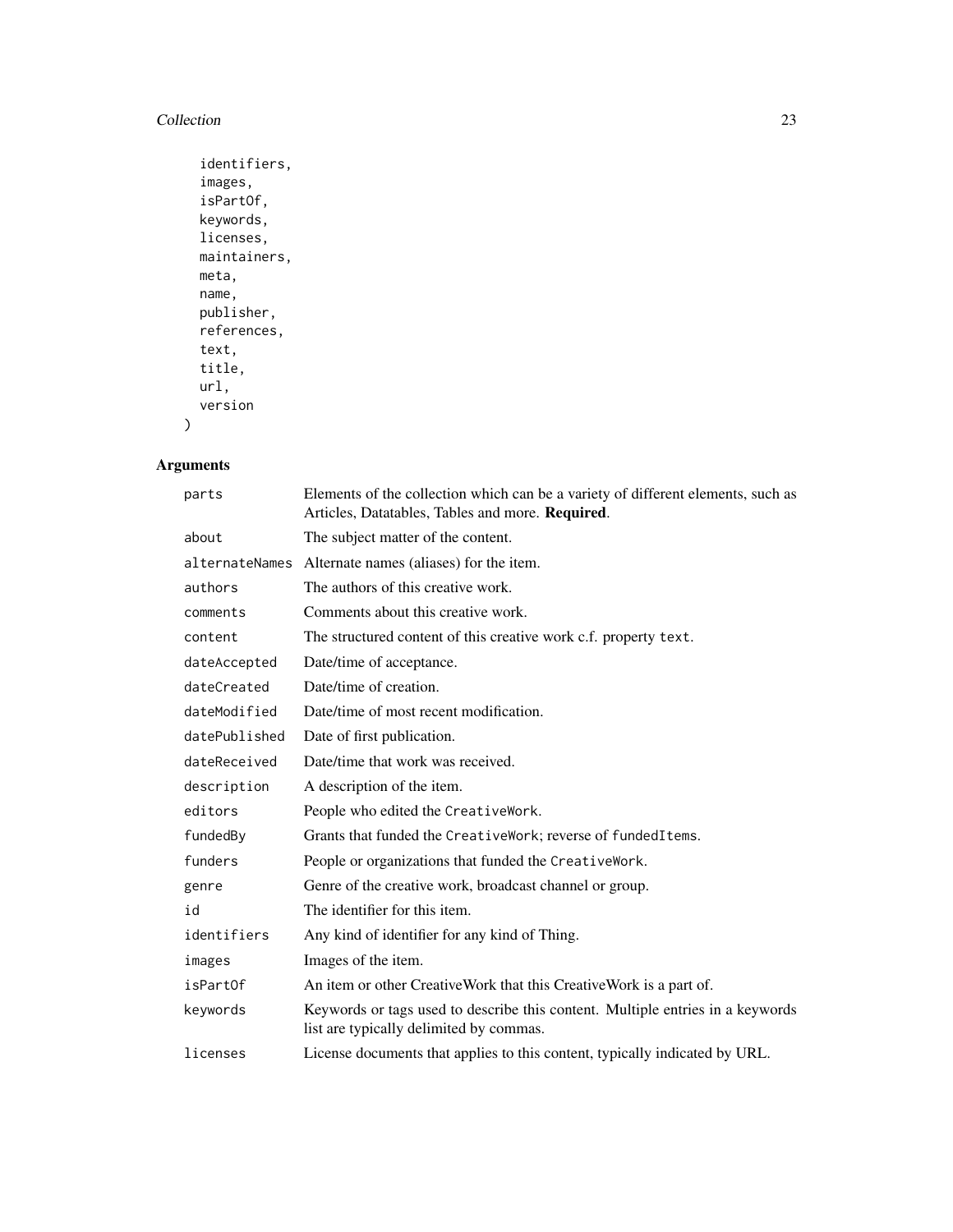<span id="page-23-0"></span>

| maintainers | The people or organizations who maintain this Creative Work.                                            |
|-------------|---------------------------------------------------------------------------------------------------------|
| meta        | Metadata associated with this item.                                                                     |
| name        | The name of the item.                                                                                   |
| publisher   | A publisher of the CreativeWork.                                                                        |
| references  | References to other creative works, such as another publication, web page, schol-<br>arly article, etc. |
| text        | The textual content of this creative work.                                                              |
| title       | The title of the creative work.                                                                         |
| url         | The URL of the item.                                                                                    |
| version     | The version of the creative work.                                                                       |

# Value

A list of class Collection

#### See Also

[CreativeWork](#page-27-1)

Comment *A comment on an item, e.g on a Article, or SoftwareSourceCode.*

#### Description

A comment on an item, e.g on a Article, or SoftwareSourceCode.

#### Usage

```
Comment(
  about,
  alternateNames,
  authors,
  commentAspect,
  comments,
  content,
  dateAccepted,
  dateCreated,
  dateModified,
  datePublished,
  dateReceived,
  description,
  editors,
  fundedBy,
  funders,
  genre,
```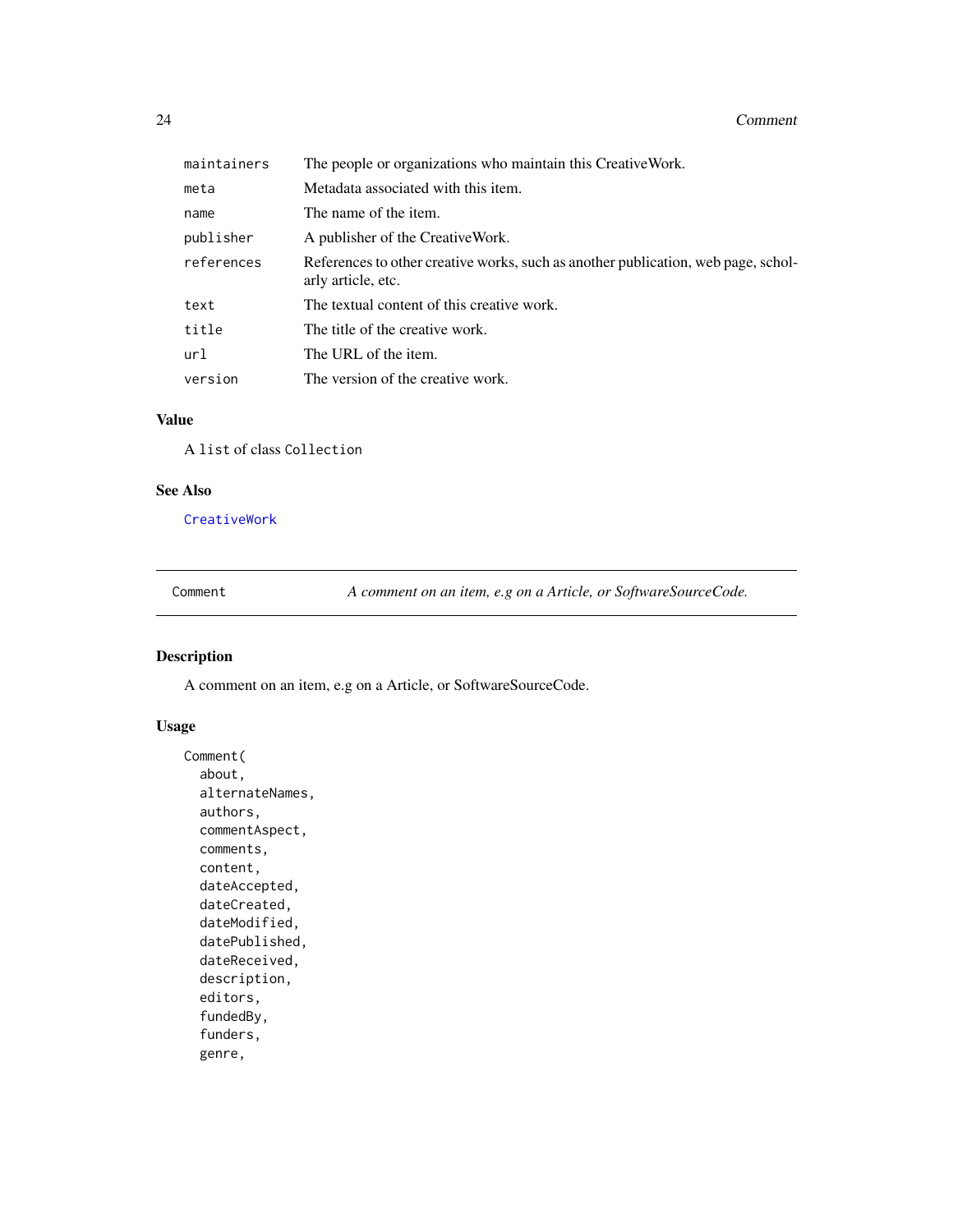#### Comment 25

```
id,
identifiers,
images,
isPartOf,
keywords,
licenses,
maintainers,
meta,
name,
parentItem,
parts,
publisher,
references,
text,
title,
url,
version
```
# Arguments

 $\mathcal{L}$ 

| about          | The subject matter of the content.                                                                                        |  |
|----------------|---------------------------------------------------------------------------------------------------------------------------|--|
| alternateNames | Alternate names (aliases) for the item.                                                                                   |  |
| authors        | The authors of this creative work.                                                                                        |  |
| commentAspect  | The part or facet of the item that is being commented on.                                                                 |  |
| comments       | Comments about this creative work.                                                                                        |  |
| content        | The structured content of this creative work c.f. property text.                                                          |  |
| dateAccepted   | Date/time of acceptance.                                                                                                  |  |
| dateCreated    | Date/time of creation.                                                                                                    |  |
| dateModified   | Date/time of most recent modification.                                                                                    |  |
| datePublished  | Date of first publication.                                                                                                |  |
| dateReceived   | Date/time that work was received.                                                                                         |  |
| description    | A description of the item.                                                                                                |  |
| editors        | People who edited the CreativeWork.                                                                                       |  |
| fundedBy       | Grants that funded the CreativeWork; reverse of fundedItems.                                                              |  |
| funders        | People or organizations that funded the CreativeWork.                                                                     |  |
| genre          | Genre of the creative work, broadcast channel or group.                                                                   |  |
| id             | The identifier for this item.                                                                                             |  |
| identifiers    | Any kind of identifier for any kind of Thing.                                                                             |  |
| images         | Images of the item.                                                                                                       |  |
| isPartOf       | An item or other CreativeWork that this CreativeWork is a part of.                                                        |  |
| keywords       | Keywords or tags used to describe this content. Multiple entries in a keywords<br>list are typically delimited by commas. |  |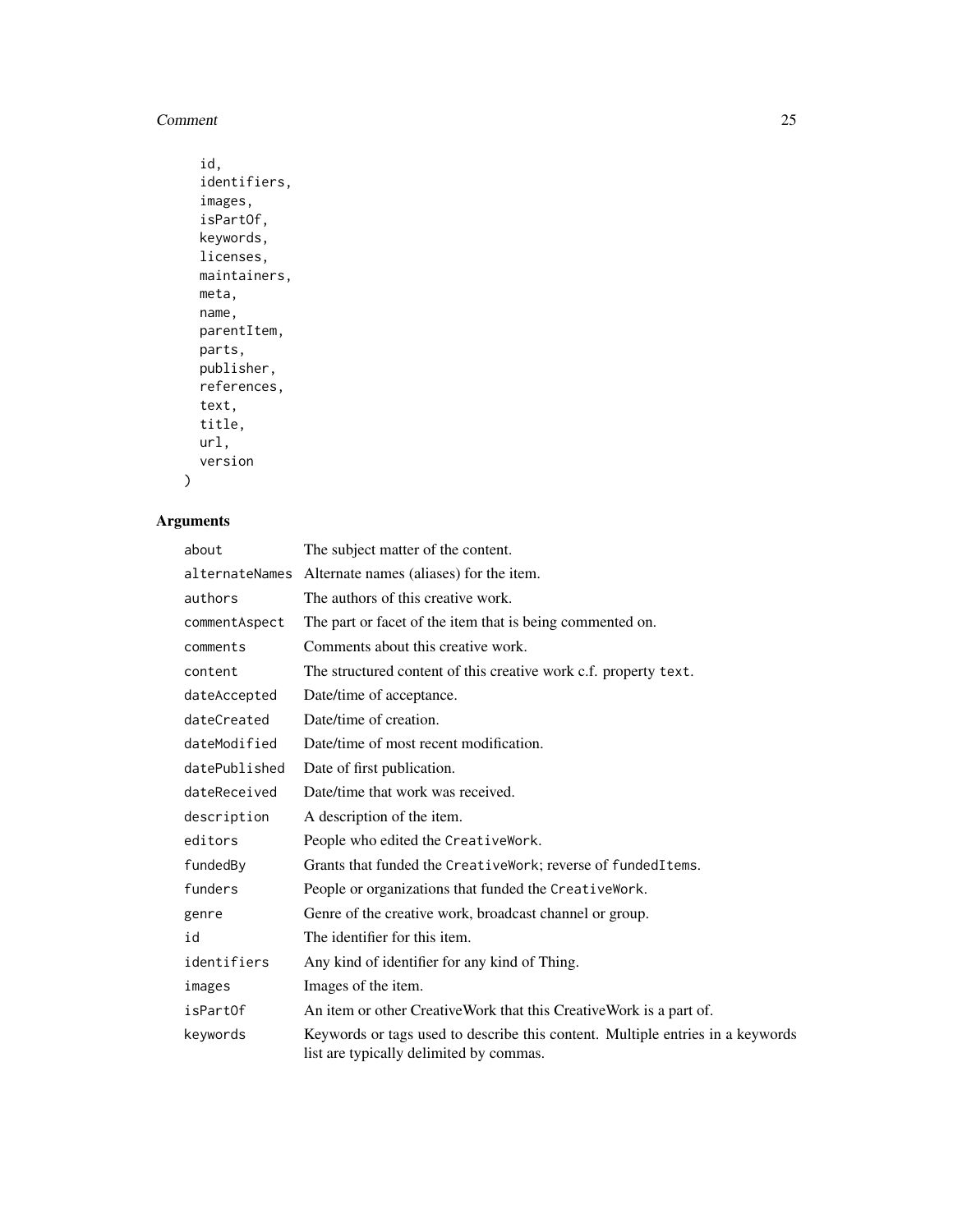<span id="page-25-0"></span>

| licenses    | License documents that applies to this content, typically indicated by URL.                                                |  |
|-------------|----------------------------------------------------------------------------------------------------------------------------|--|
| maintainers | The people or organizations who maintain this Creative Work.                                                               |  |
| meta        | Metadata associated with this item.                                                                                        |  |
| name        | The name of the item.                                                                                                      |  |
| parentItem  | The parent comment of this comment.                                                                                        |  |
| parts       | Elements of the collection which can be a variety of different elements, such as<br>Articles, Datatables, Tables and more. |  |
| publisher   | A publisher of the CreativeWork.                                                                                           |  |
| references  | References to other creative works, such as another publication, web page, schol-<br>arly article, etc.                    |  |
| text        | The textual content of this creative work.                                                                                 |  |
| title       | The title of the creative work.                                                                                            |  |
| url         | The URL of the item.                                                                                                       |  |
| version     | The version of the creative work.                                                                                          |  |
|             |                                                                                                                            |  |

# Value

A list of class Comment

#### See Also

[CreativeWork](#page-27-1)

ConstantValidator *A validator specifying a constant value that a node must have.*

# Description

A validator specifying a constant value that a node must have.

# Usage

```
ConstantValidator(id, meta, value)
```
# Arguments

| id    | The identifier for this item.       |
|-------|-------------------------------------|
| meta  | Metadata associated with this item. |
| value | The value that the node must have.  |

#### Value

A list of class ConstantValidator

#### See Also

[Entity](#page-35-1)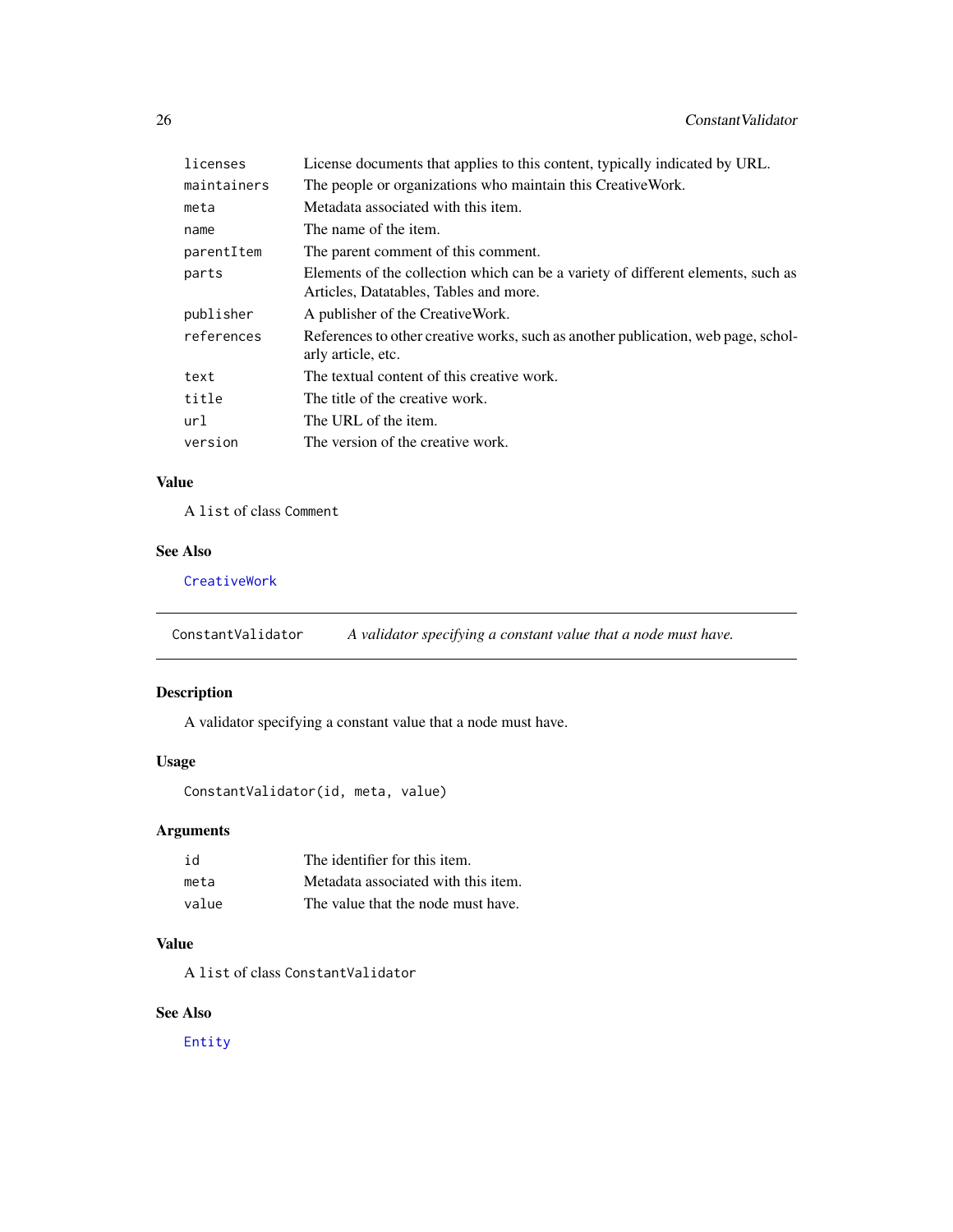<span id="page-26-0"></span>

A contact point, for example, a R&D department.

#### Usage

```
ContactPoint(
  alternateNames,
  availableLanguages,
 description,
  emails,
  id,
  identifiers,
  images,
 meta,
 name,
  telephoneNumbers,
 url
)
```
# Arguments

|                    | alternateNames Alternate names (aliases) for the item.                                                            |  |
|--------------------|-------------------------------------------------------------------------------------------------------------------|--|
| availableLanguages |                                                                                                                   |  |
|                    | Languages (human not programming) in which it is possible to communicate<br>with the organization/department etc. |  |
| description        | A description of the item.                                                                                        |  |
| emails             | Email address for correspondence.                                                                                 |  |
| id                 | The identifier for this item.                                                                                     |  |
| identifiers        | Any kind of identifier for any kind of Thing.                                                                     |  |
| images             | Images of the item.                                                                                               |  |
| meta               | Metadata associated with this item.                                                                               |  |
| name               | The name of the item.                                                                                             |  |
| telephoneNumbers   |                                                                                                                   |  |
|                    | Telephone numbers for the contact point.                                                                          |  |
| url                | The URL of the item.                                                                                              |  |

#### Value

A list of class ContactPoint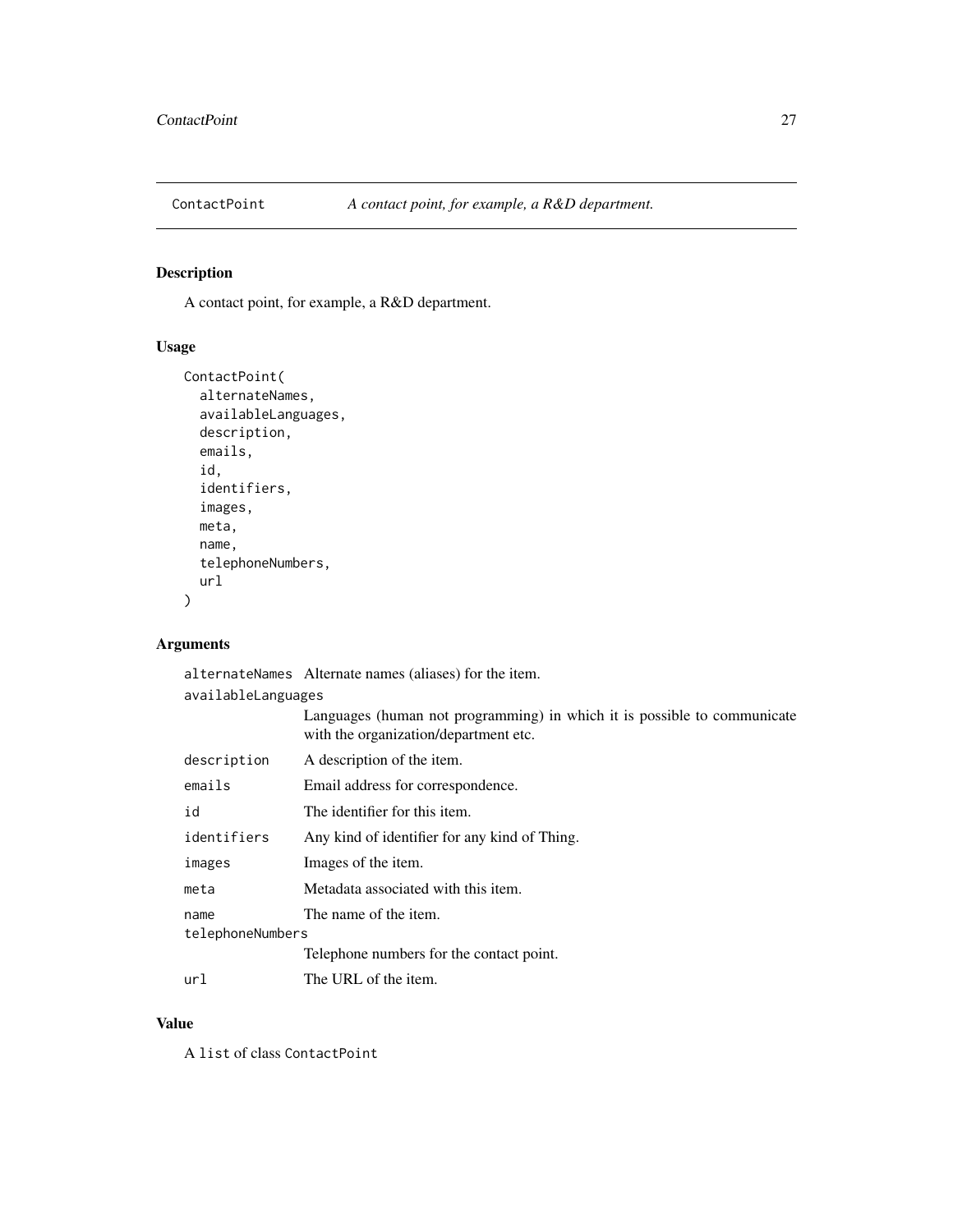# <span id="page-27-0"></span>See Also

[Thing](#page-92-1)

ContactPointTypes *All type schemas that are derived from ContactPoint*

#### Description

All type schemas that are derived from ContactPoint

#### Usage

ContactPointTypes

#### Format

An object of class Union of length 1.

#### Value

A list of class Union describing valid subtypes of this type

<span id="page-27-1"></span>

| CreativeWork | A creative work, including books, movies, photographs, software pro- |
|--------------|----------------------------------------------------------------------|
|              | grams, etc.                                                          |

#### Description

A creative work, including books, movies, photographs, software programs, etc.

#### Usage

```
CreativeWork(
  about,
  alternateNames,
  authors,
  comments,
  content,
  dateAccepted,
  dateCreated,
  dateModified,
  datePublished,
  dateReceived,
  description,
  editors,
```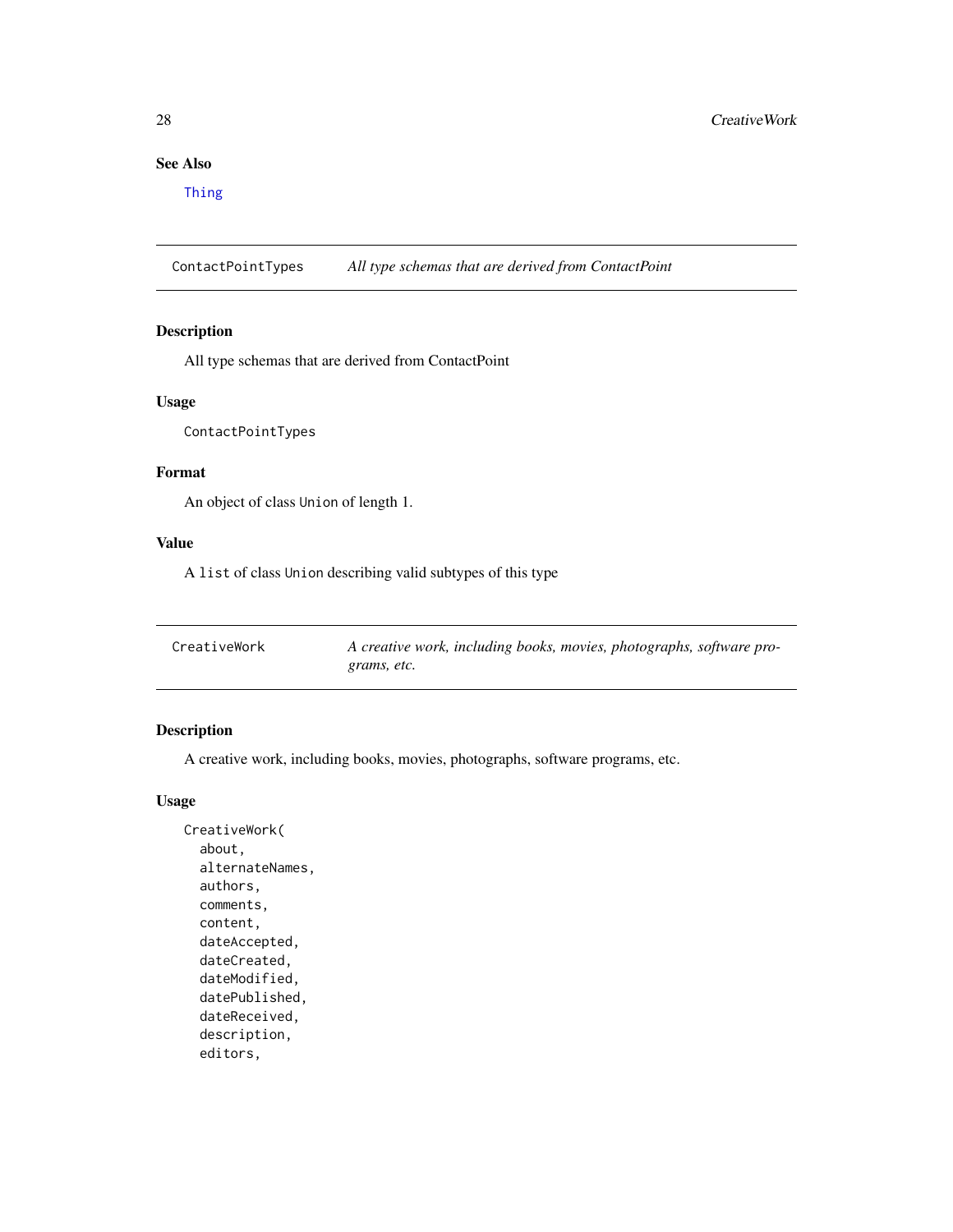# CreativeWork 29

```
fundedBy,
funders,
genre,
id,
identifiers,
images,
isPartOf,
keywords,
licenses,
maintainers,
meta,
name,
parts,
publisher,
references,
text,
title,
url,
version
```
# Arguments

 $\mathcal{L}$ 

| about          | The subject matter of the content.                                 |
|----------------|--------------------------------------------------------------------|
| alternateNames | Alternate names (aliases) for the item.                            |
| authors        | The authors of this creative work.                                 |
| comments       | Comments about this creative work.                                 |
| content        | The structured content of this creative work c.f. property text.   |
| dateAccepted   | Date/time of acceptance.                                           |
| dateCreated    | Date/time of creation.                                             |
| dateModified   | Date/time of most recent modification.                             |
| datePublished  | Date of first publication.                                         |
| dateReceived   | Date/time that work was received.                                  |
| description    | A description of the item.                                         |
| editors        | People who edited the CreativeWork.                                |
| fundedBy       | Grants that funded the CreativeWork; reverse of fundedItems.       |
| funders        | People or organizations that funded the CreativeWork.              |
| genre          | Genre of the creative work, broadcast channel or group.            |
| id             | The identifier for this item.                                      |
| identifiers    | Any kind of identifier for any kind of Thing.                      |
| images         | Images of the item.                                                |
| isPartOf       | An item or other CreativeWork that this CreativeWork is a part of. |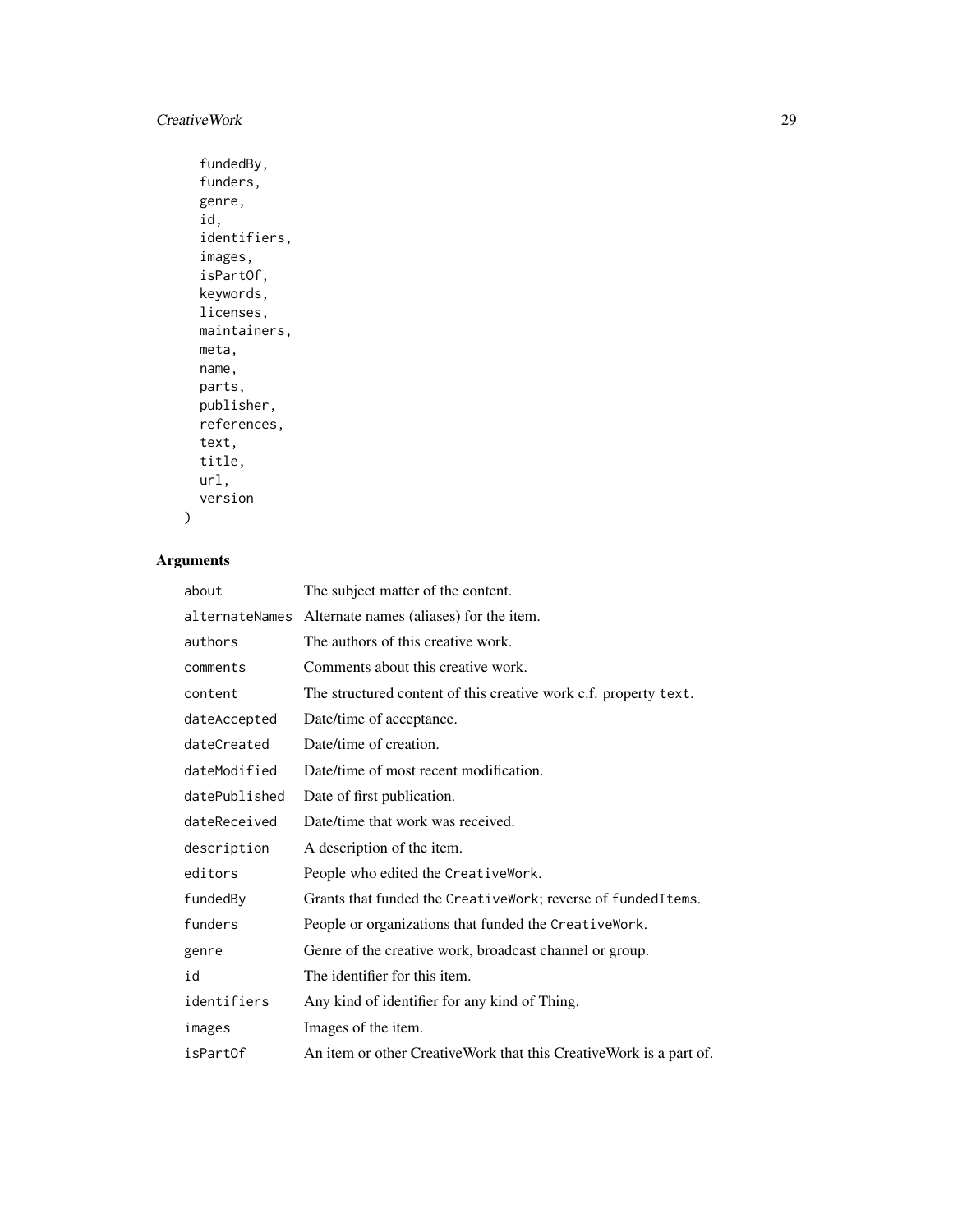<span id="page-29-0"></span>

| kevwords    | Keywords or tags used to describe this content. Multiple entries in a keywords<br>list are typically delimited by commas.  |
|-------------|----------------------------------------------------------------------------------------------------------------------------|
| licenses    | License documents that applies to this content, typically indicated by URL.                                                |
| maintainers | The people or organizations who maintain this Creative Work.                                                               |
| meta        | Metadata associated with this item.                                                                                        |
| name        | The name of the item.                                                                                                      |
| parts       | Elements of the collection which can be a variety of different elements, such as<br>Articles, Datatables, Tables and more. |
| publisher   | A publisher of the CreativeWork.                                                                                           |
| references  | References to other creative works, such as another publication, web page, schol-<br>arly article, etc.                    |
| text        | The textual content of this creative work.                                                                                 |
| title       | The title of the creative work.                                                                                            |
| url         | The URL of the item.                                                                                                       |
| version     | The version of the creative work.                                                                                          |
|             |                                                                                                                            |

# Value

A list of class CreativeWork

# See Also

[Thing](#page-92-1)

CreativeWorkTypes *All type schemas that are derived from CreativeWork*

# Description

All type schemas that are derived from CreativeWork

#### Usage

CreativeWorkTypes

# Format

An object of class Union of length 1.

# Value

A list of class Union describing valid subtypes of this type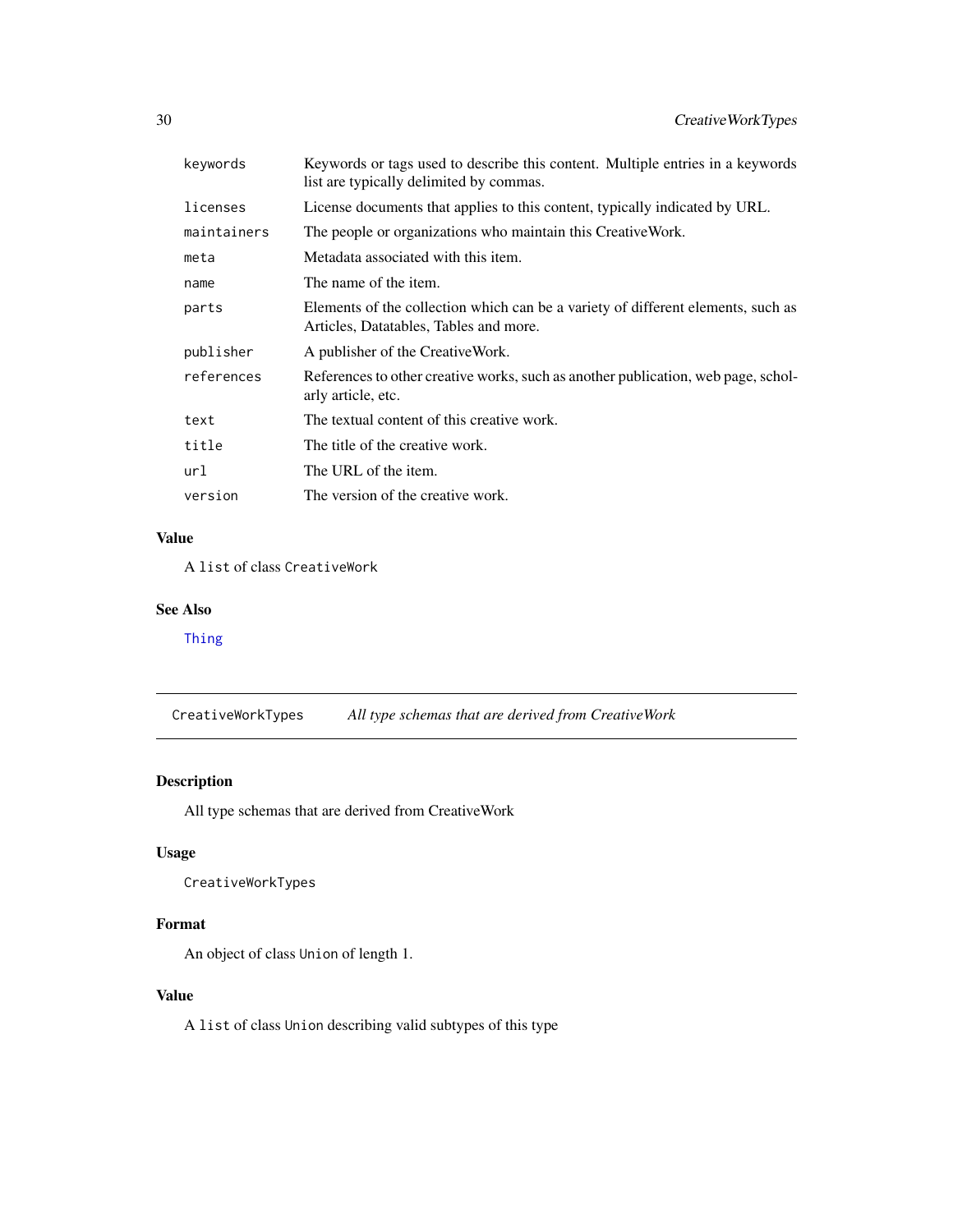<span id="page-30-0"></span>

A table of data.

#### Usage

Datatable( columns, about, alternateNames, authors, comments, content, dateAccepted, dateCreated, dateModified, datePublished, dateReceived, description, editors, fundedBy, funders, genre, id, identifiers, images, isPartOf, keywords, licenses, maintainers, meta, name, parts, publisher, references, text, title, url, version )

#### Arguments

columns The columns of data. Required.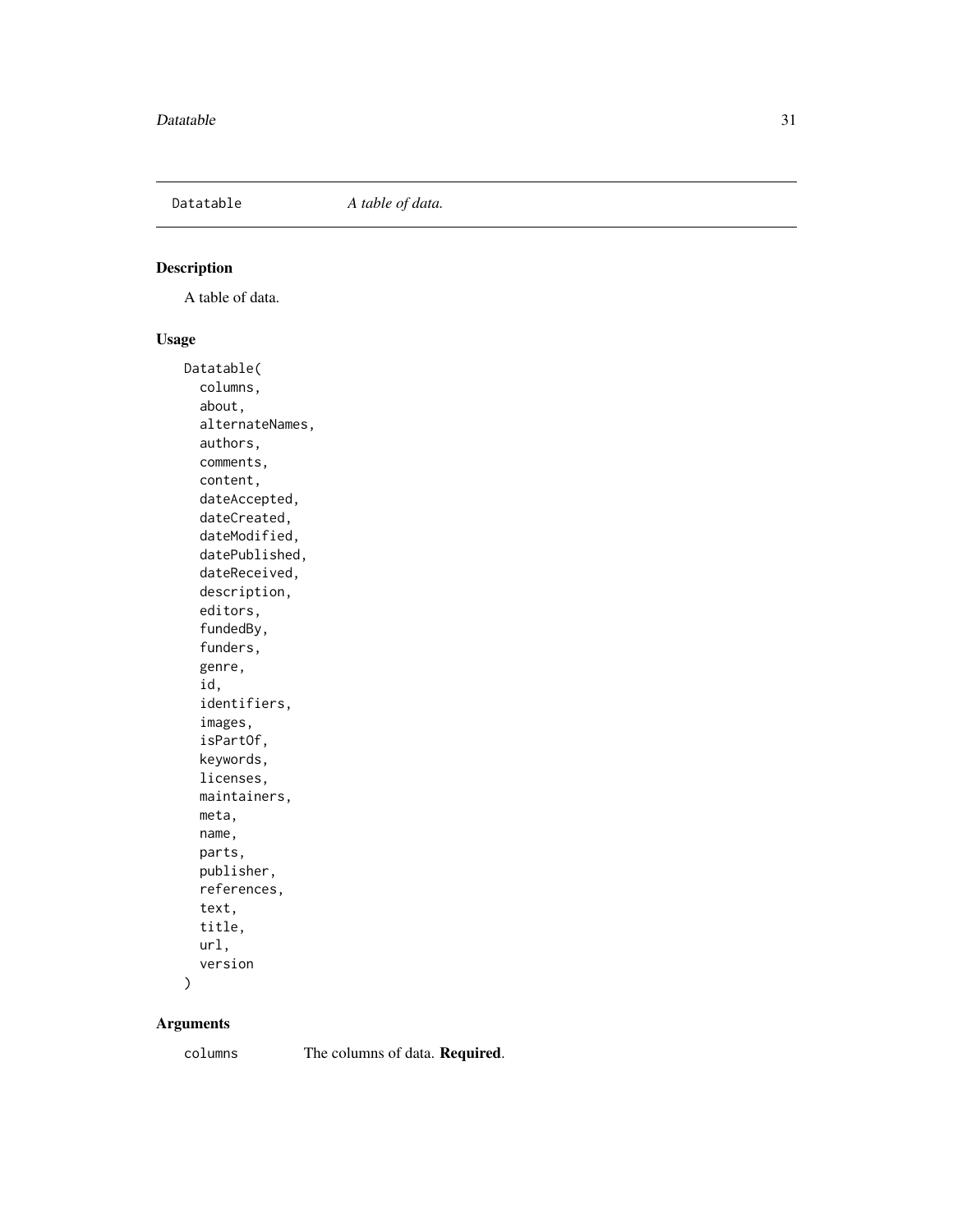| about          | The subject matter of the content.                                                                                         |  |
|----------------|----------------------------------------------------------------------------------------------------------------------------|--|
| alternateNames | Alternate names (aliases) for the item.                                                                                    |  |
| authors        | The authors of this creative work.                                                                                         |  |
| comments       | Comments about this creative work.                                                                                         |  |
| content        | The structured content of this creative work c.f. property text.                                                           |  |
| dateAccepted   | Date/time of acceptance.                                                                                                   |  |
| dateCreated    | Date/time of creation.                                                                                                     |  |
| dateModified   | Date/time of most recent modification.                                                                                     |  |
| datePublished  | Date of first publication.                                                                                                 |  |
| dateReceived   | Date/time that work was received.                                                                                          |  |
| description    | A description of the item.                                                                                                 |  |
| editors        | People who edited the CreativeWork.                                                                                        |  |
| fundedBy       | Grants that funded the CreativeWork; reverse of fundedItems.                                                               |  |
| funders        | People or organizations that funded the CreativeWork.                                                                      |  |
| genre          | Genre of the creative work, broadcast channel or group.                                                                    |  |
| id             | The identifier for this item.                                                                                              |  |
| identifiers    | Any kind of identifier for any kind of Thing.                                                                              |  |
| images         | Images of the item.                                                                                                        |  |
| isPartOf       | An item or other CreativeWork that this CreativeWork is a part of.                                                         |  |
| keywords       | Keywords or tags used to describe this content. Multiple entries in a keywords<br>list are typically delimited by commas.  |  |
| licenses       | License documents that applies to this content, typically indicated by URL.                                                |  |
| maintainers    | The people or organizations who maintain this CreativeWork.                                                                |  |
| meta           | Metadata associated with this item.                                                                                        |  |
| name           | The name of the item.                                                                                                      |  |
| parts          | Elements of the collection which can be a variety of different elements, such as<br>Articles, Datatables, Tables and more. |  |
| publisher      | A publisher of the CreativeWork.                                                                                           |  |
| references     | References to other creative works, such as another publication, web page, schol-<br>arly article, etc.                    |  |
| text           | The textual content of this creative work.                                                                                 |  |
| title          | The title of the creative work.                                                                                            |  |
| url            | The URL of the item.                                                                                                       |  |
| version        | The version of the creative work.                                                                                          |  |

# Value

A list of class Datatable

# See Also

[CreativeWork](#page-27-1)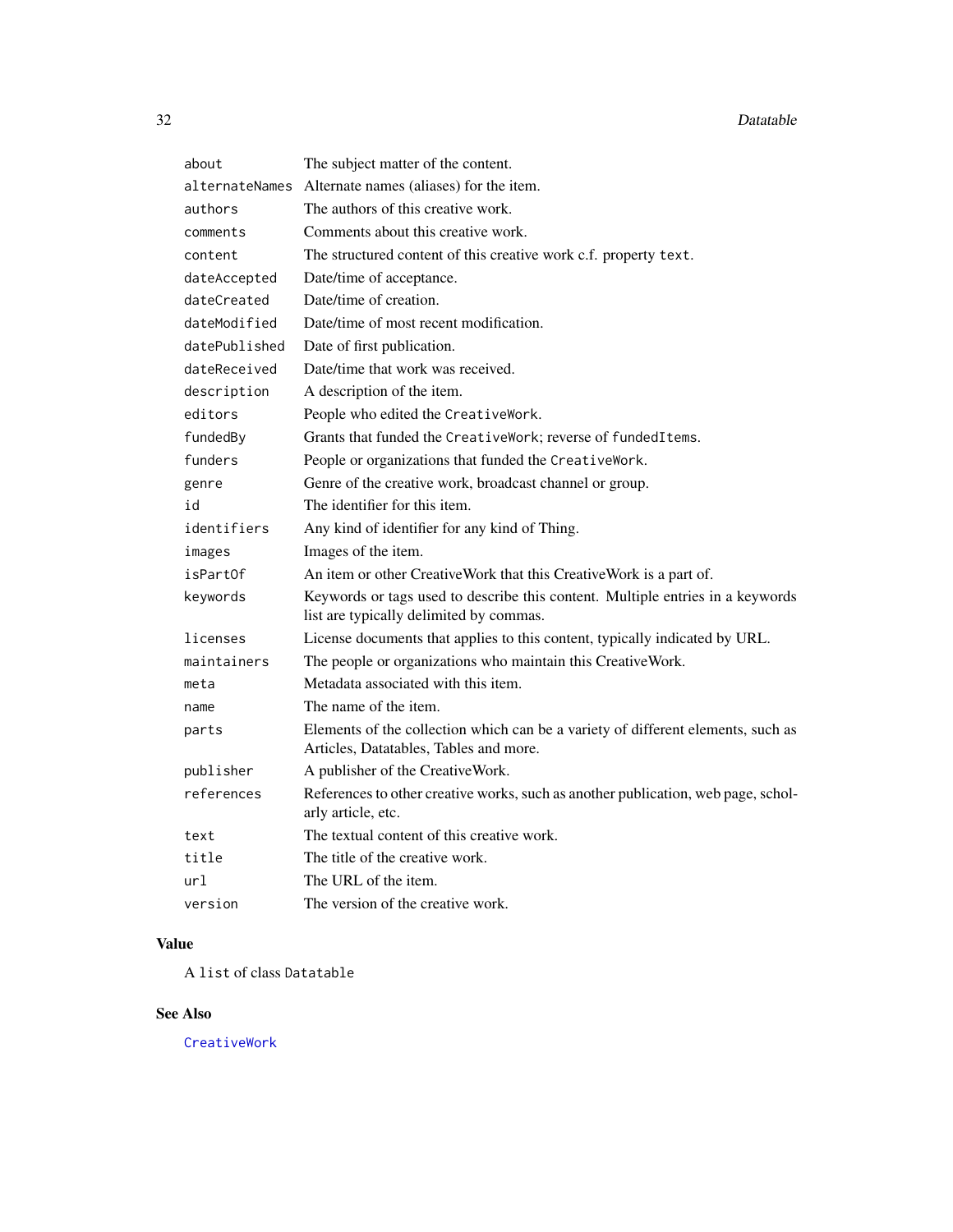<span id="page-32-0"></span>

A column of data within a Datatable.

# Usage

```
DatatableColumn(
 name,
  values,
 alternateNames,
  description,
  id,
  identifiers,
  images,
 meta,
 url,
  validator
)
```
#### Arguments

| name        | The name of the item. <b>Required.</b>                 |
|-------------|--------------------------------------------------------|
| values      | The data values of the column. <b>Required.</b>        |
|             | alternateNames Alternate names (aliases) for the item. |
| description | A description of the item.                             |
| id          | The identifier for this item.                          |
| identifiers | Any kind of identifier for any kind of Thing.          |
| images      | Images of the item.                                    |
| meta        | Metadata associated with this item.                    |
| url         | The URL of the item.                                   |
| validator   | The validator to use to validate data in the column.   |

# Value

A list of class DatatableColumn

# See Also

[Thing](#page-92-1)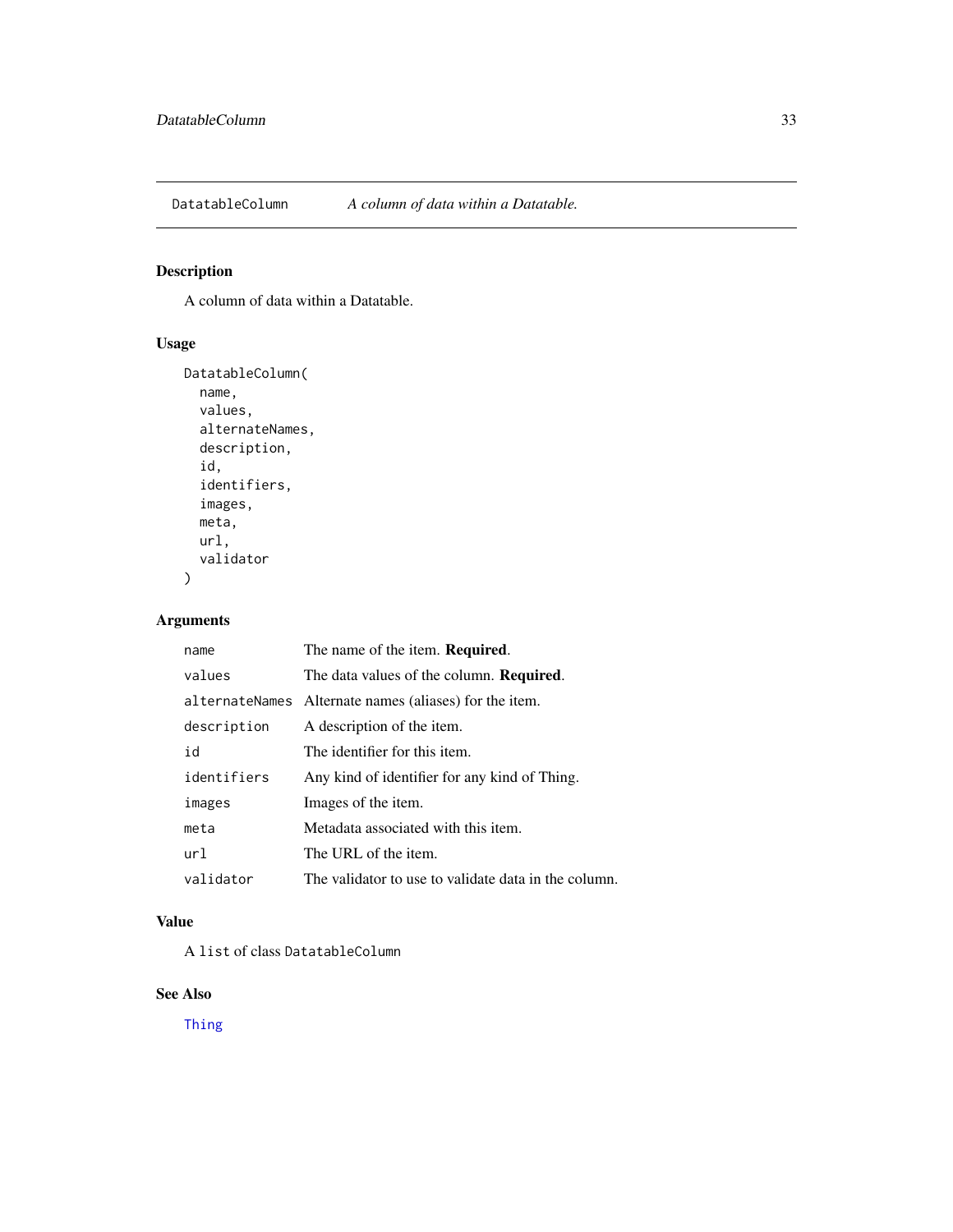<span id="page-33-0"></span>A date encoded as a ISO 8601 string.

#### Usage

Date(value, id, meta)

#### Arguments

| value | The date as an ISO 8601 string. Required. |
|-------|-------------------------------------------|
| id    | The identifier for this item.             |
| meta  | Metadata associated with this item.       |

#### Value

A list of class Date

#### See Also

[Entity](#page-35-1)

| DefinedTerm |  | A word, name, acronym, phrase, etc. with a formal definition. |  |  |  |
|-------------|--|---------------------------------------------------------------|--|--|--|
|-------------|--|---------------------------------------------------------------|--|--|--|

# Description

A word, name, acronym, phrase, etc. with a formal definition.

#### Usage

```
DefinedTerm(
  name,
  alternateNames,
  description,
  id,
  identifiers,
  images,
  meta,
  termCode,
  url
\mathcal{E}
```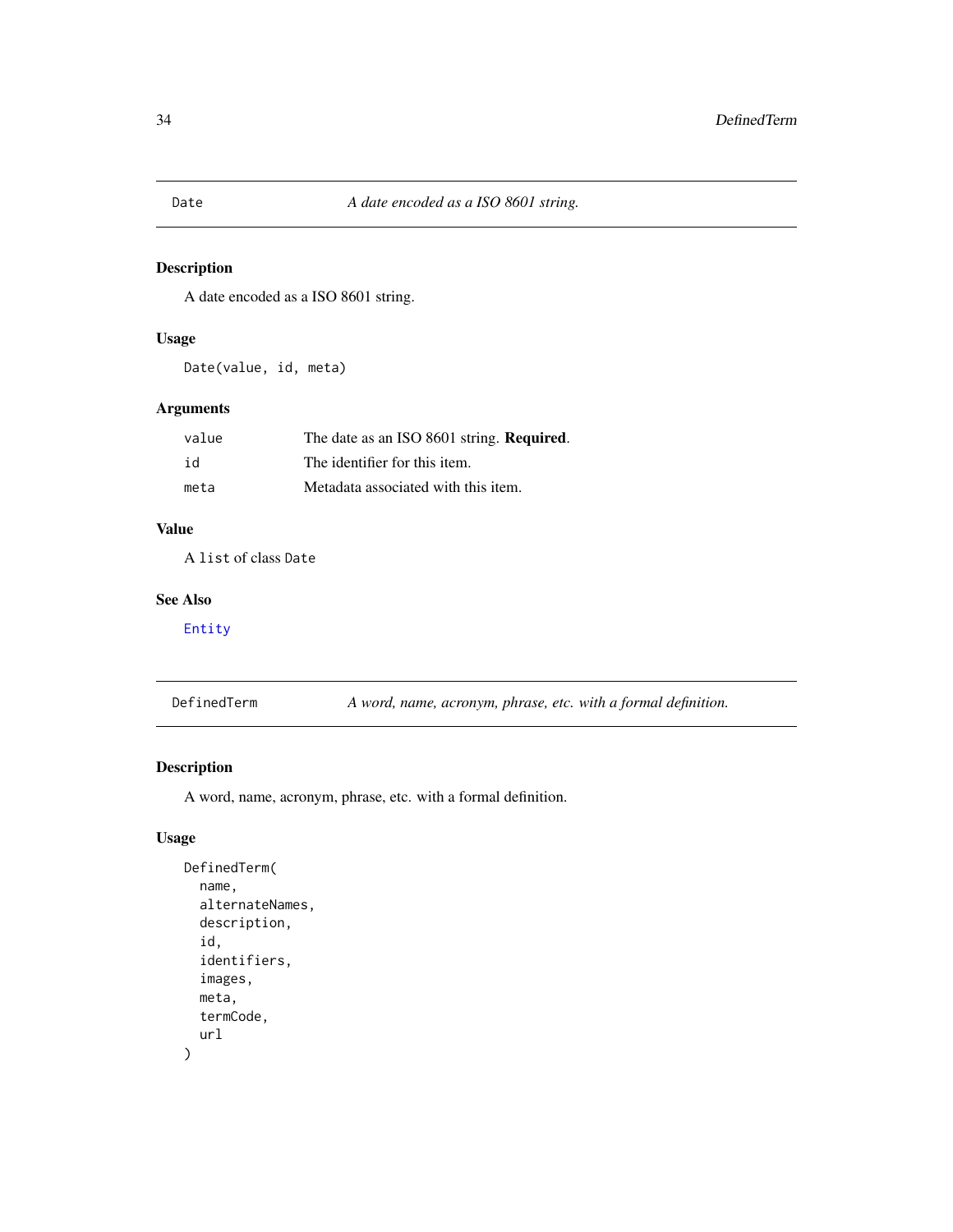#### <span id="page-34-0"></span>Delete 35

# Arguments

| name        | The name of the item. Required.                                    |
|-------------|--------------------------------------------------------------------|
|             | alternateNames Alternate names (aliases) for the item.             |
| description | A description of the item.                                         |
| id          | The identifier for this item.                                      |
| identifiers | Any kind of identifier for any kind of Thing.                      |
| images      | Images of the item.                                                |
| meta        | Metadata associated with this item.                                |
| termCode    | A code that identifies this Defined Term within a Defined Term Set |
| url         | The URL of the item.                                               |

# Value

A list of class DefinedTerm

#### See Also

[Thing](#page-92-1)

Delete *Content that is marked for deletion*

# Description

Content that is marked for deletion

## Usage

Delete(content, id, meta)

# Arguments

| content | The content that is marked. Required. |
|---------|---------------------------------------|
| id      | The identifier for this item.         |
| meta    | Metadata associated with this item.   |

# Value

A list of class Delete

# See Also

[Mark](#page-51-1)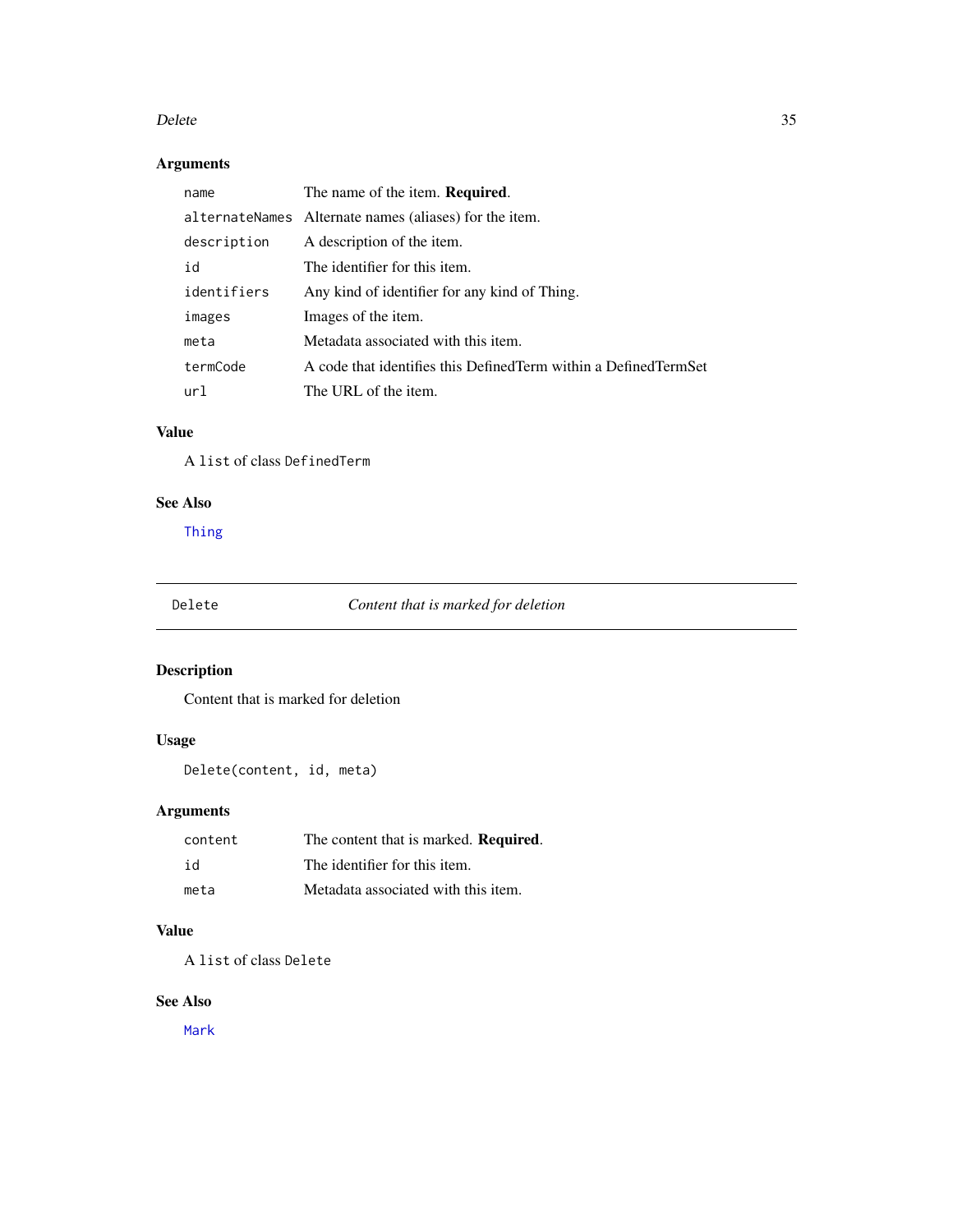<span id="page-35-0"></span>

Emphasised content.

# Usage

Emphasis(content, id, meta)

# Arguments

| content | The content that is marked. Required. |
|---------|---------------------------------------|
| id      | The identifier for this item.         |
| meta    | Metadata associated with this item.   |

# Value

A list of class Emphasis

#### See Also

[Mark](#page-51-1)

<span id="page-35-1"></span>

| Entity | The most simple compound (ie. non-atomic like number, string etc) |
|--------|-------------------------------------------------------------------|
|        | type.                                                             |

# Description

The most simple compound (ie. non-atomic like number, string etc) type.

#### Usage

Entity(id, meta)

#### Arguments

| id   | The identifier for this item.       |
|------|-------------------------------------|
| meta | Metadata associated with this item. |

#### Value

A list of class Entity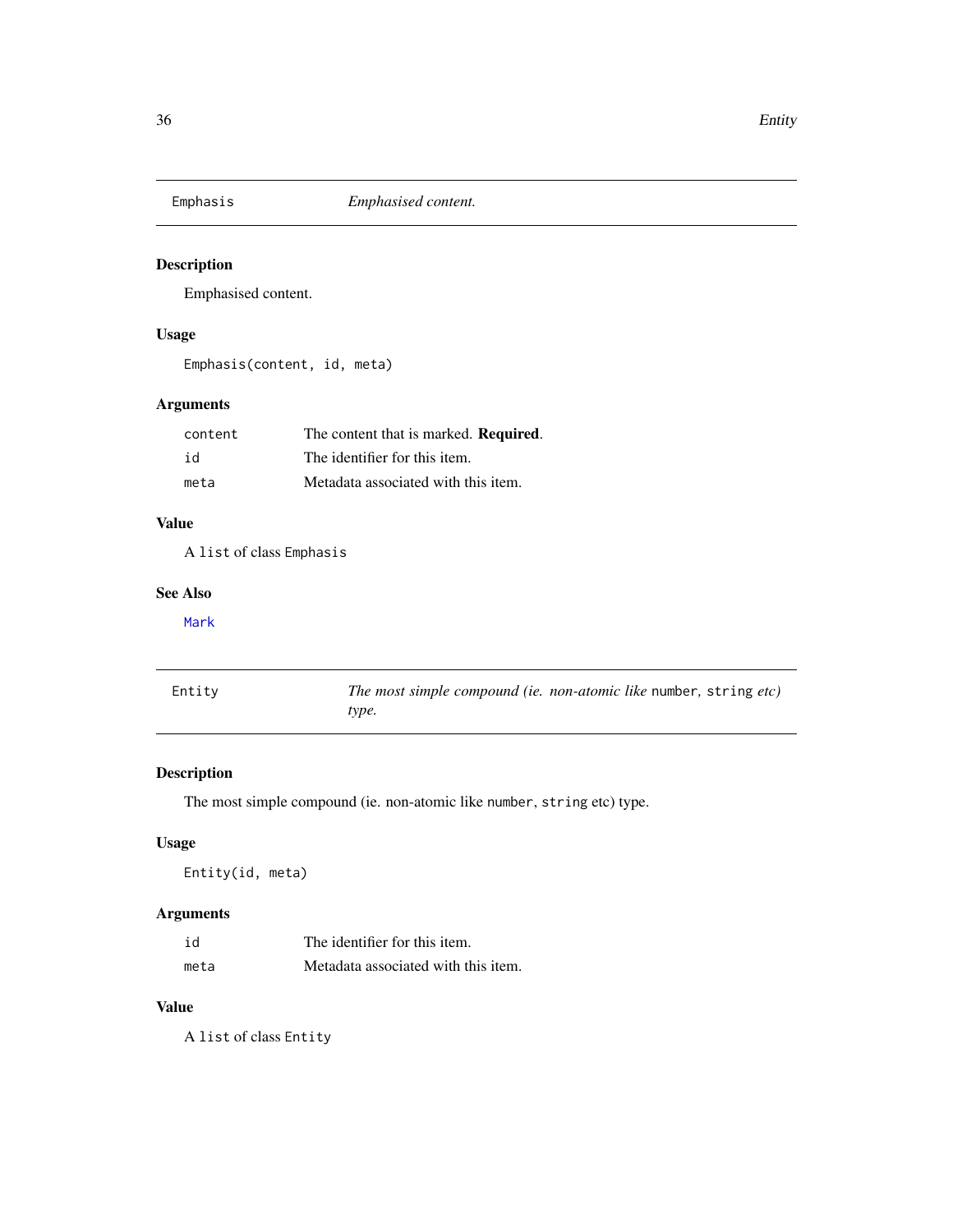All type schemas that are derived from Entity

#### Usage

EntityTypes

### Format

An object of class Union of length 1.

#### Value

A list of class Union describing valid subtypes of this type

Enum *An enumeration*

### Description

An enumeration

### Usage

Enum(...)

# Arguments

... The values in the enumeration

### Value

A list of class Enum describing the valid values in an enumeration

### Examples

Enum("apple", "pear", "orange")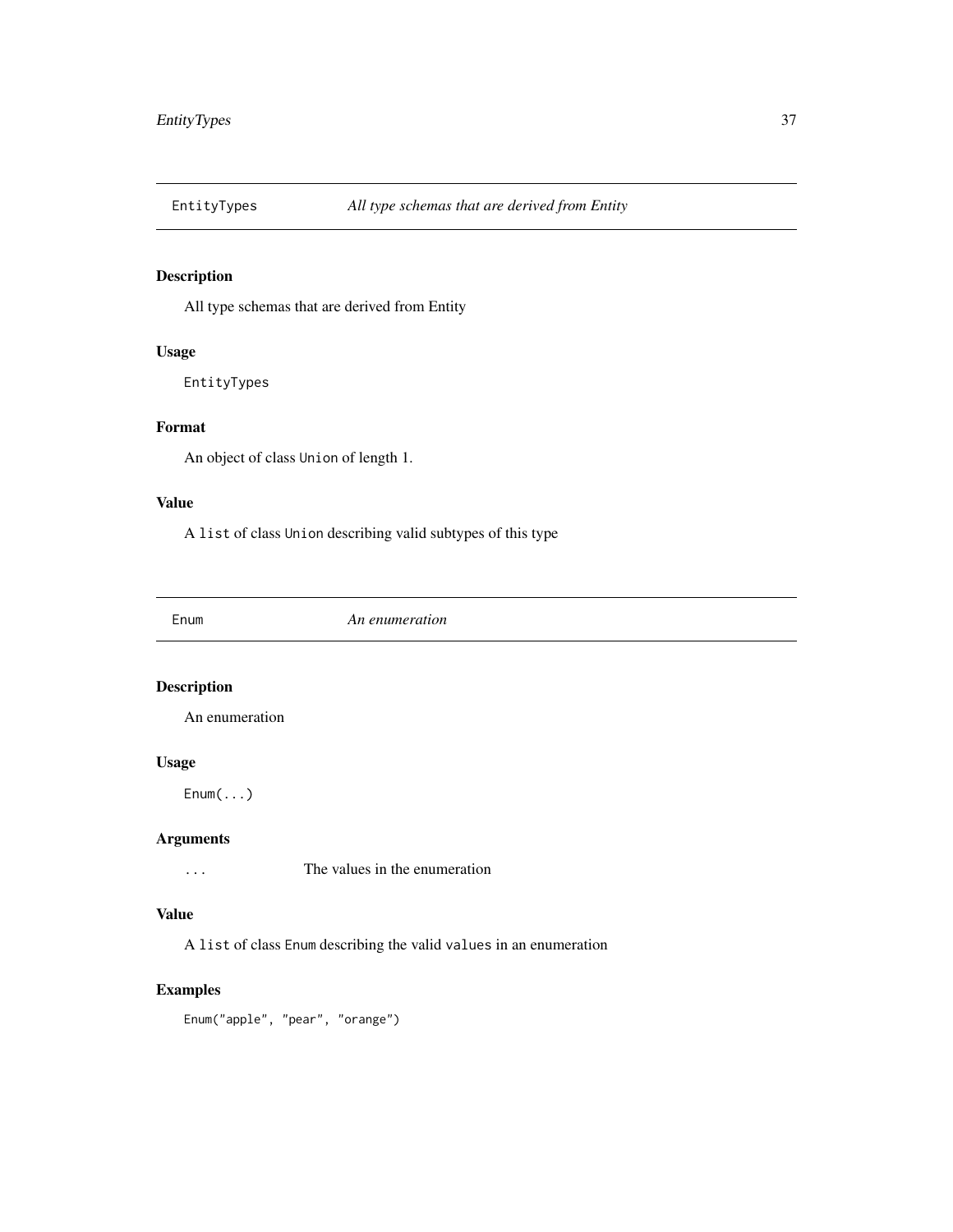A schema specifying that a node must be one of several values.

### Usage

```
EnumValidator(id, meta, values)
```
### Arguments

| id     | The identifier for this item.                          |
|--------|--------------------------------------------------------|
| meta   | Metadata associated with this item.                    |
| values | A node is valid if it is equal to any of these values. |

#### Value

A list of class EnumValidator

#### See Also

[Entity](#page-35-0)

| Figure | Encapsulates one or more images, videos, tables, etc, and provides |  |  |  |
|--------|--------------------------------------------------------------------|--|--|--|
|        | captions and labels for them.                                      |  |  |  |

### Description

Encapsulates one or more images, videos, tables, etc, and provides captions and labels for them.

#### Usage

```
Figure(
  about,
  alternateNames,
  authors,
  caption,
  comments,
  content,
  dateAccepted,
  dateCreated,
  dateModified,
```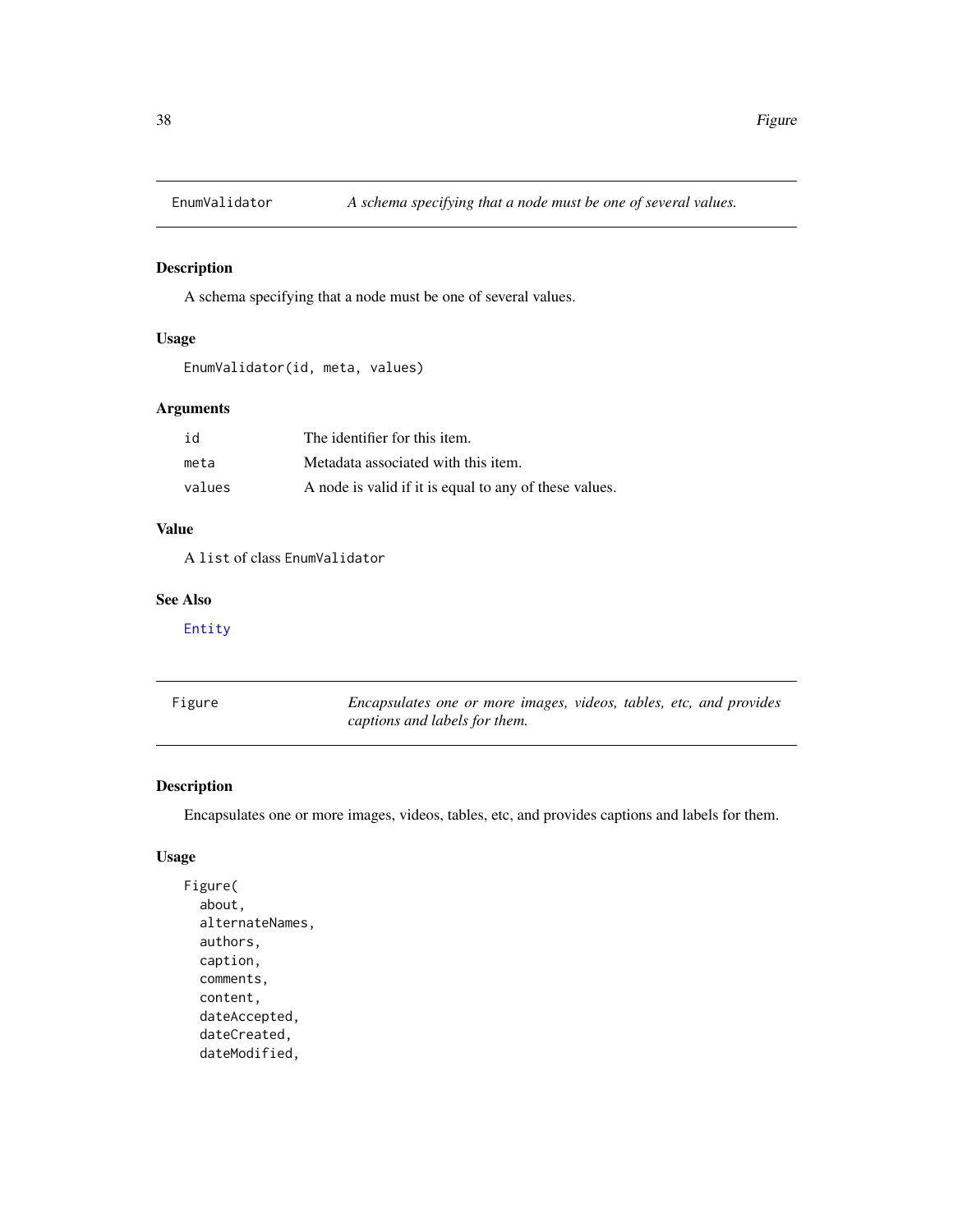#### Figure 39

```
datePublished,
dateReceived,
description,
editors,
fundedBy,
funders,
genre,
id,
identifiers,
images,
isPartOf,
keywords,
label,
licenses,
maintainers,
meta,
name,
parts,
publisher,
references,
text,
title,
url,
version
```
# Arguments

 $\mathcal{L}$ 

| about          | The subject matter of the content.                               |
|----------------|------------------------------------------------------------------|
| alternateNames | Alternate names (aliases) for the item.                          |
| authors        | The authors of this creative work.                               |
| caption        | A caption for the figure.                                        |
| comments       | Comments about this creative work.                               |
| content        | The structured content of this creative work c.f. property text. |
| dateAccepted   | Date/time of acceptance.                                         |
| dateCreated    | Date/time of creation.                                           |
| dateModified   | Date/time of most recent modification.                           |
| datePublished  | Date of first publication.                                       |
| dateReceived   | Date/time that work was received.                                |
| description    | A description of the item.                                       |
| editors        | People who edited the CreativeWork.                              |
| fundedBy       | Grants that funded the CreativeWork; reverse of fundedItems.     |
| funders        | People or organizations that funded the CreativeWork.            |
| genre          | Genre of the creative work, broadcast channel or group.          |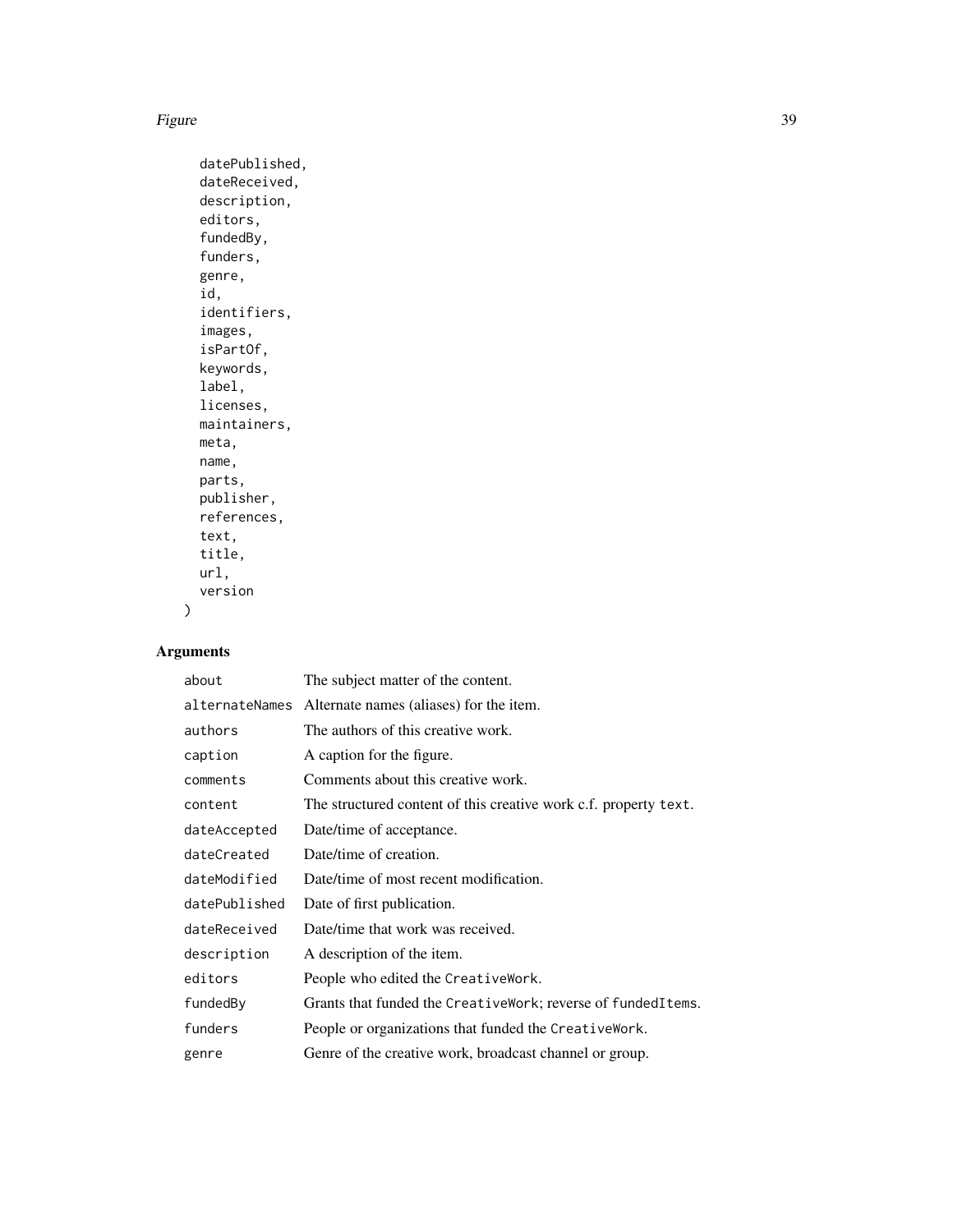| id          | The identifier for this item.                                                                                              |
|-------------|----------------------------------------------------------------------------------------------------------------------------|
| identifiers | Any kind of identifier for any kind of Thing.                                                                              |
| images      | Images of the item.                                                                                                        |
| isPartOf    | An item or other CreativeWork that this CreativeWork is a part of.                                                         |
| keywords    | Keywords or tags used to describe this content. Multiple entries in a keywords<br>list are typically delimited by commas.  |
| label       | A short label for the figure.                                                                                              |
| licenses    | License documents that applies to this content, typically indicated by URL.                                                |
| maintainers | The people or organizations who maintain this CreativeWork.                                                                |
| meta        | Metadata associated with this item.                                                                                        |
| name        | The name of the item.                                                                                                      |
| parts       | Elements of the collection which can be a variety of different elements, such as<br>Articles, Datatables, Tables and more. |
| publisher   | A publisher of the CreativeWork.                                                                                           |
| references  | References to other creative works, such as another publication, web page, schol-<br>arly article, etc.                    |
| text        | The textual content of this creative work.                                                                                 |
| title       | The title of the creative work.                                                                                            |
| url         | The URL of the item.                                                                                                       |
| version     | The version of the creative work.                                                                                          |

### Value

A list of class Figure

### See Also

[CreativeWork](#page-27-0)

| Function | A function with a name, which might take Parameters and return a |
|----------|------------------------------------------------------------------|
|          | value of a certain type.                                         |

## Description

A function with a name, which might take Parameters and return a value of a certain type.

## Usage

Function(id, meta, name, parameters, returns)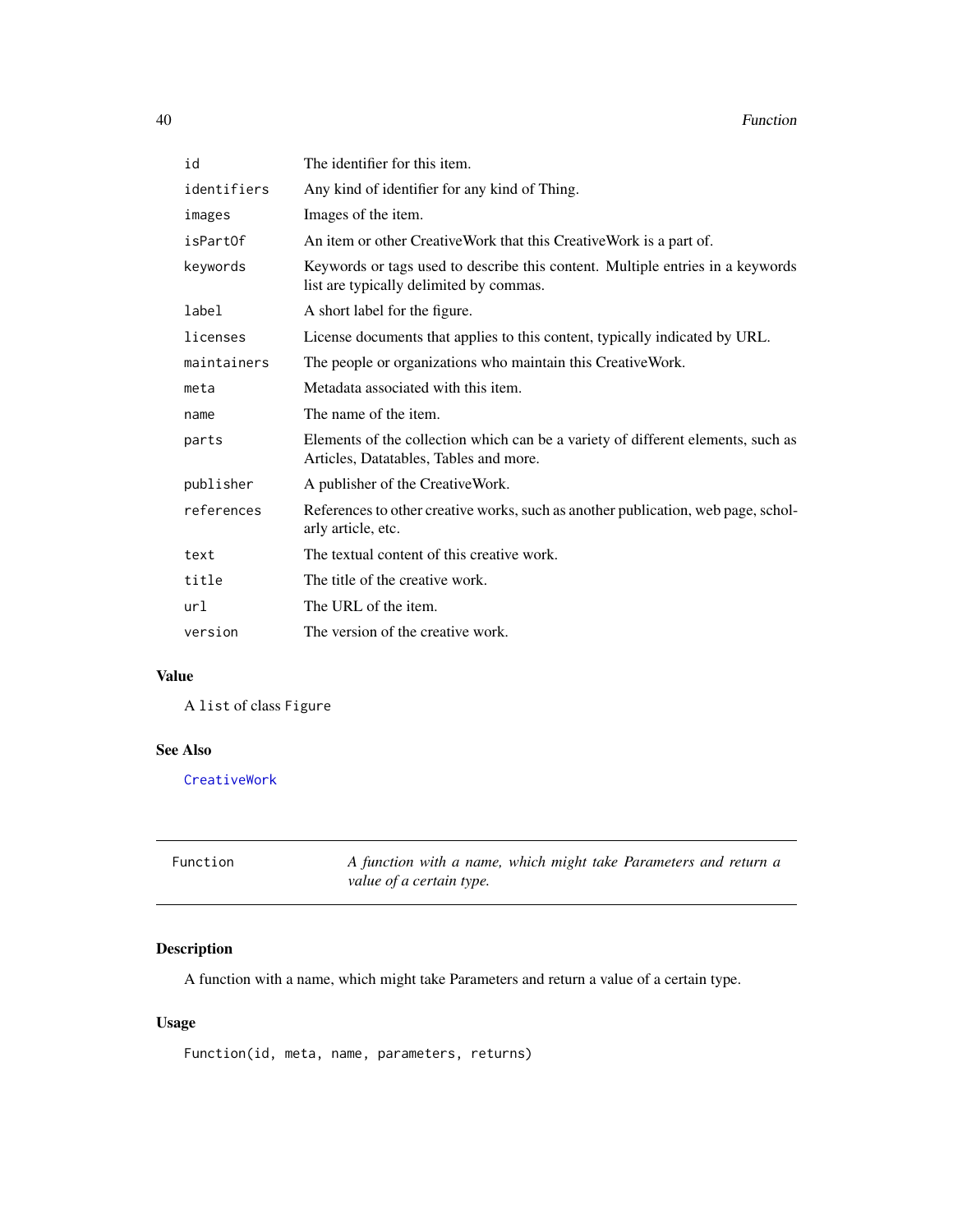#### Grant 41

### Arguments

| id         | The identifier for this item.       |
|------------|-------------------------------------|
| meta       | Metadata associated with this item. |
| name       | The name of the function.           |
| parameters | The parameters of the function.     |
| returns    | The return type of the function.    |

### Value

A list of class Function

# See Also

[Entity](#page-35-0)

<span id="page-40-0"></span>Grant *A grant, typically financial or otherwise quantifiable, of resources.*

# Description

A grant, typically financial or otherwise quantifiable, of resources.

### Usage

```
Grant(
  alternateNames,
  description,
  fundedItems,
  id,
  identifiers,
  images,
  meta,
  name,
  sponsors,
  url
)
```

|             | alternateNames Alternate names (aliases) for the item. |
|-------------|--------------------------------------------------------|
| description | A description of the item.                             |
| fundedItems | Indicates an item funded or sponsored through a Grant. |
| id          | The identifier for this item.                          |
| identifiers | Any kind of identifier for any kind of Thing.          |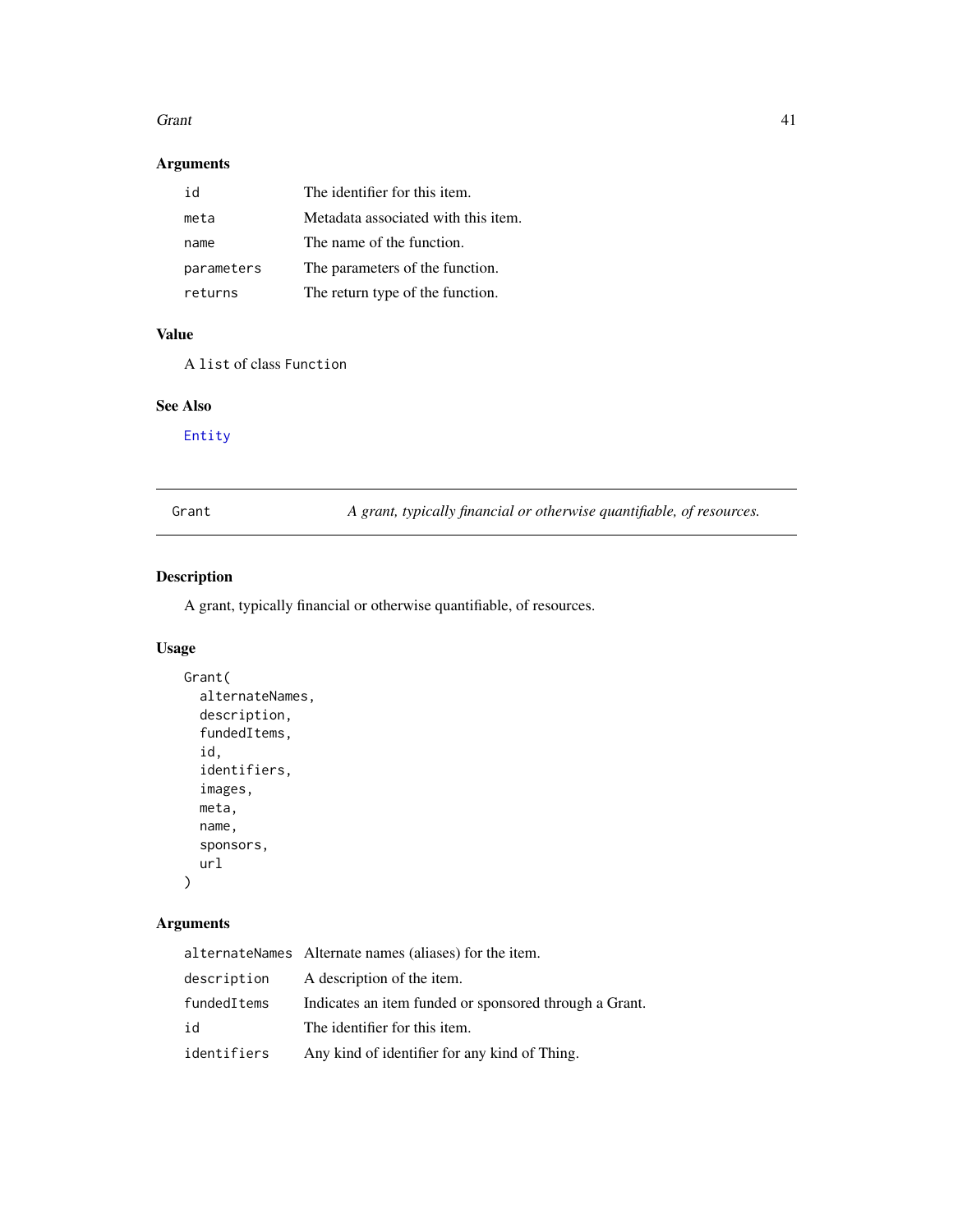| images   | Images of the item.                                                                                     |
|----------|---------------------------------------------------------------------------------------------------------|
| meta     | Metadata associated with this item.                                                                     |
| name     | The name of the item.                                                                                   |
| sponsors | A person or organization that supports a thing through a pledge, promise, or<br>financial contribution. |
| url      | The URL of the item.                                                                                    |

### Value

A list of class Grant

# See Also

[Thing](#page-92-0)

GrantTypes *All type schemas that are derived from Grant*

# Description

All type schemas that are derived from Grant

### Usage

GrantTypes

# Format

An object of class Union of length 1.

## Value

A list of class Union describing valid subtypes of this type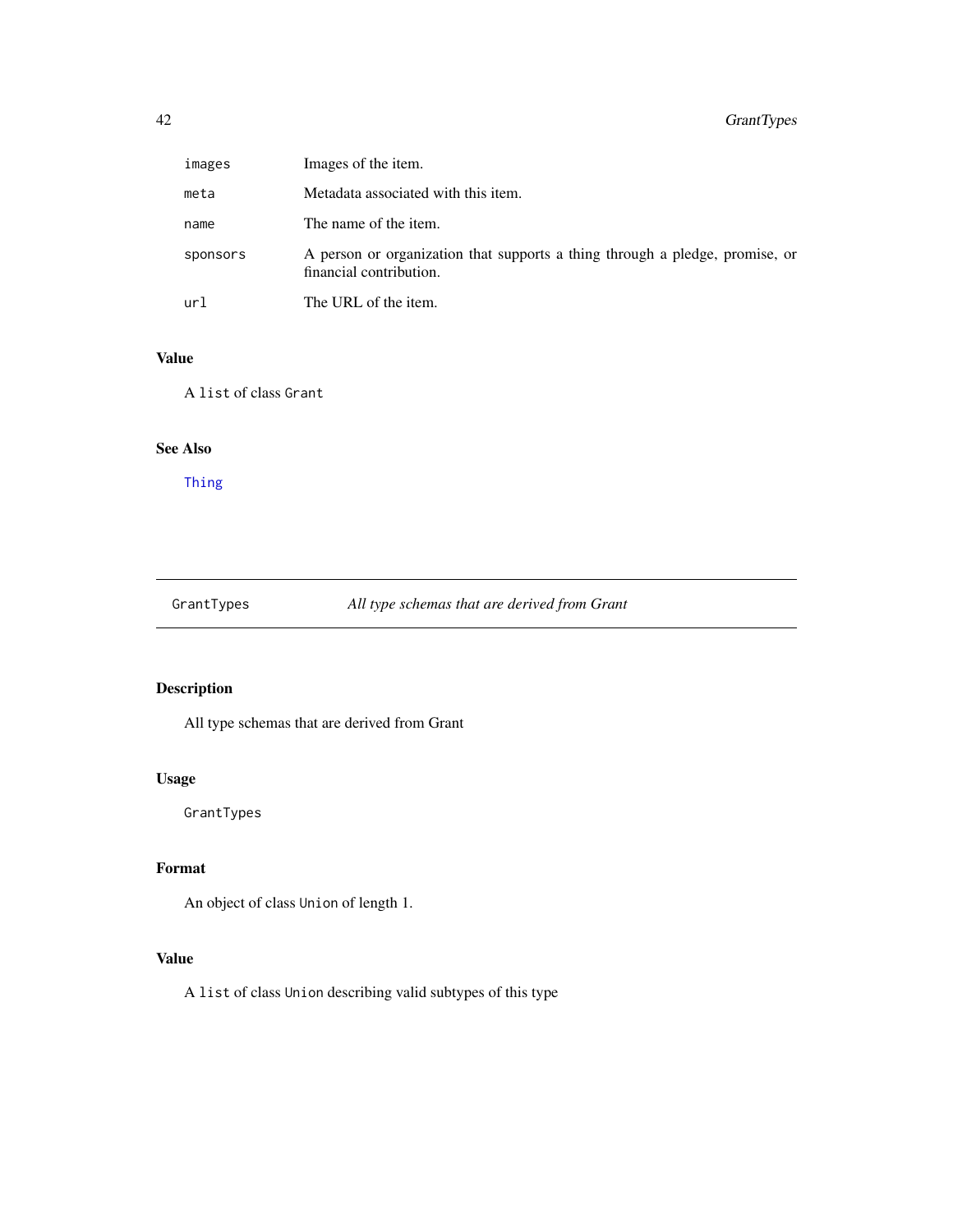Heading *Heading*

# Description

Heading

## Usage

Heading(content, depth, id, meta)

### Arguments

| content | Content of the heading. Required.   |
|---------|-------------------------------------|
| depth   | The depth of the heading.           |
| id      | The identifier for this item.       |
| meta    | Metadata associated with this item. |

### Value

A list of class Heading

#### See Also

[Entity](#page-35-0)

ImageObject *An image file.*

## Description

An image file.

## Usage

```
ImageObject(
  contentUrl,
  about,
  alternateNames,
  authors,
 bitrate,
  caption,
  comments,
  content,
  contentSize,
```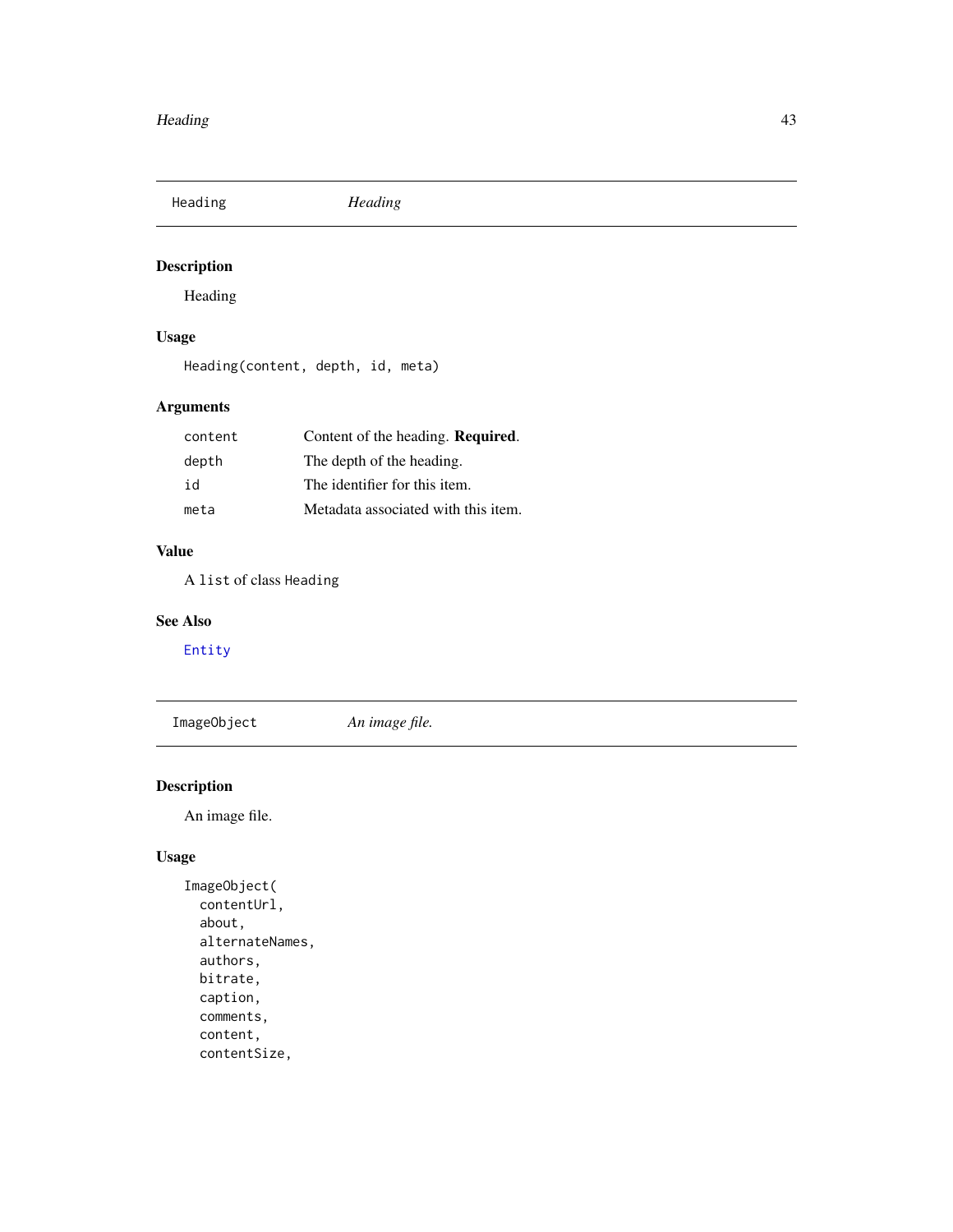44 ImageObject

dateAccepted, dateCreated, dateModified, datePublished, dateReceived, description, editors, embedUrl, format, fundedBy, funders, genre, id, identifiers, images, isPartOf, keywords, licenses, maintainers, meta, name, parts, publisher, references, text, thumbnail, title, url, version

# $\mathcal{L}$

| contentUrl     | URL for the actual bytes of the media object, for example the image file or video<br>file. Required. |
|----------------|------------------------------------------------------------------------------------------------------|
| about          | The subject matter of the content.                                                                   |
| alternateNames | Alternate names (aliases) for the item.                                                              |
| authors        | The authors of this creative work.                                                                   |
| bitrate        | Bitrate in megabits per second (Mbit/s, Mb/s, Mbps).                                                 |
| caption        | The caption for this image.                                                                          |
| comments       | Comments about this creative work.                                                                   |
| content        | The structured content of this creative work c.f. property text.                                     |
| contentSize    | File size in megabits (Mbit, Mb).                                                                    |
| dateAccepted   | Date/time of acceptance.                                                                             |
| dateCreated    | Date/time of creation.                                                                               |
| dateModified   | Date/time of most recent modification.                                                               |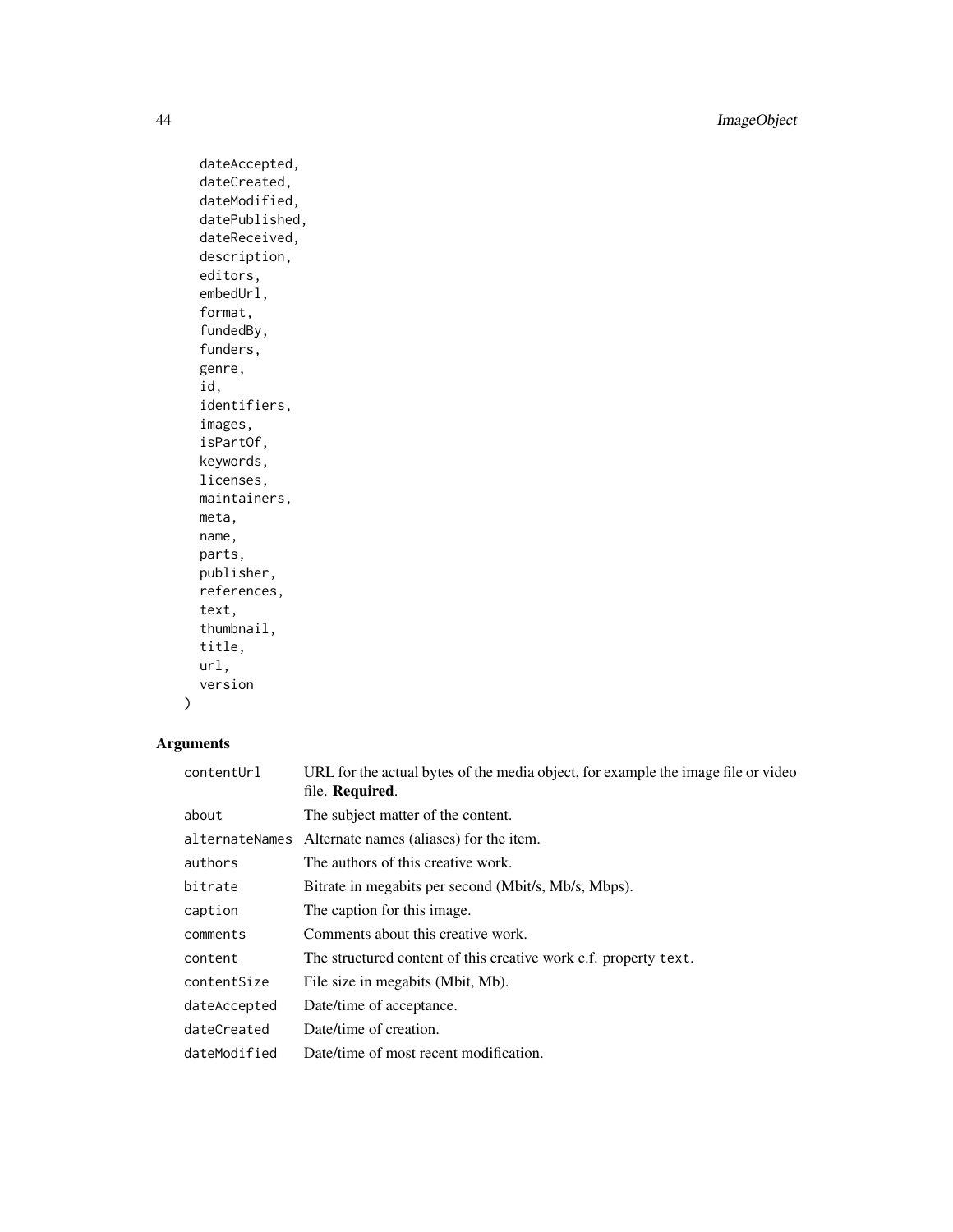# ImageObject 45

| datePublished | Date of first publication.                                                                                                 |
|---------------|----------------------------------------------------------------------------------------------------------------------------|
| dateReceived  | Date/time that work was received.                                                                                          |
| description   | A description of the item.                                                                                                 |
| editors       | People who edited the CreativeWork.                                                                                        |
| embedUr1      | URL that can be used to embed the media on a web page via a specific media<br>player.                                      |
| format        | Media type (MIME type) as per http://www.iana.org/assignments/media-types/media-<br>types.xhtml.                           |
| fundedBy      | Grants that funded the CreativeWork; reverse of fundedItems.                                                               |
| funders       | People or organizations that funded the CreativeWork.                                                                      |
| genre         | Genre of the creative work, broadcast channel or group.                                                                    |
| id            | The identifier for this item.                                                                                              |
| identifiers   | Any kind of identifier for any kind of Thing.                                                                              |
| images        | Images of the item.                                                                                                        |
| isPartOf      | An item or other CreativeWork that this CreativeWork is a part of.                                                         |
| keywords      | Keywords or tags used to describe this content. Multiple entries in a keywords<br>list are typically delimited by commas.  |
| licenses      | License documents that applies to this content, typically indicated by URL.                                                |
| maintainers   | The people or organizations who maintain this CreativeWork.                                                                |
| meta          | Metadata associated with this item.                                                                                        |
| name          | The name of the item.                                                                                                      |
| parts         | Elements of the collection which can be a variety of different elements, such as<br>Articles, Datatables, Tables and more. |
| publisher     | A publisher of the CreativeWork.                                                                                           |
| references    | References to other creative works, such as another publication, web page, schol-<br>arly article, etc.                    |
| text          | The textual content of this creative work.                                                                                 |
| thumbnail     | Thumbnail image of this image.                                                                                             |
| title         | The title of the creative work.                                                                                            |
| url           | The URL of the item.                                                                                                       |
| version       | The version of the creative work.                                                                                          |

# Value

A list of class ImageObject

# See Also

[MediaObject](#page-54-0)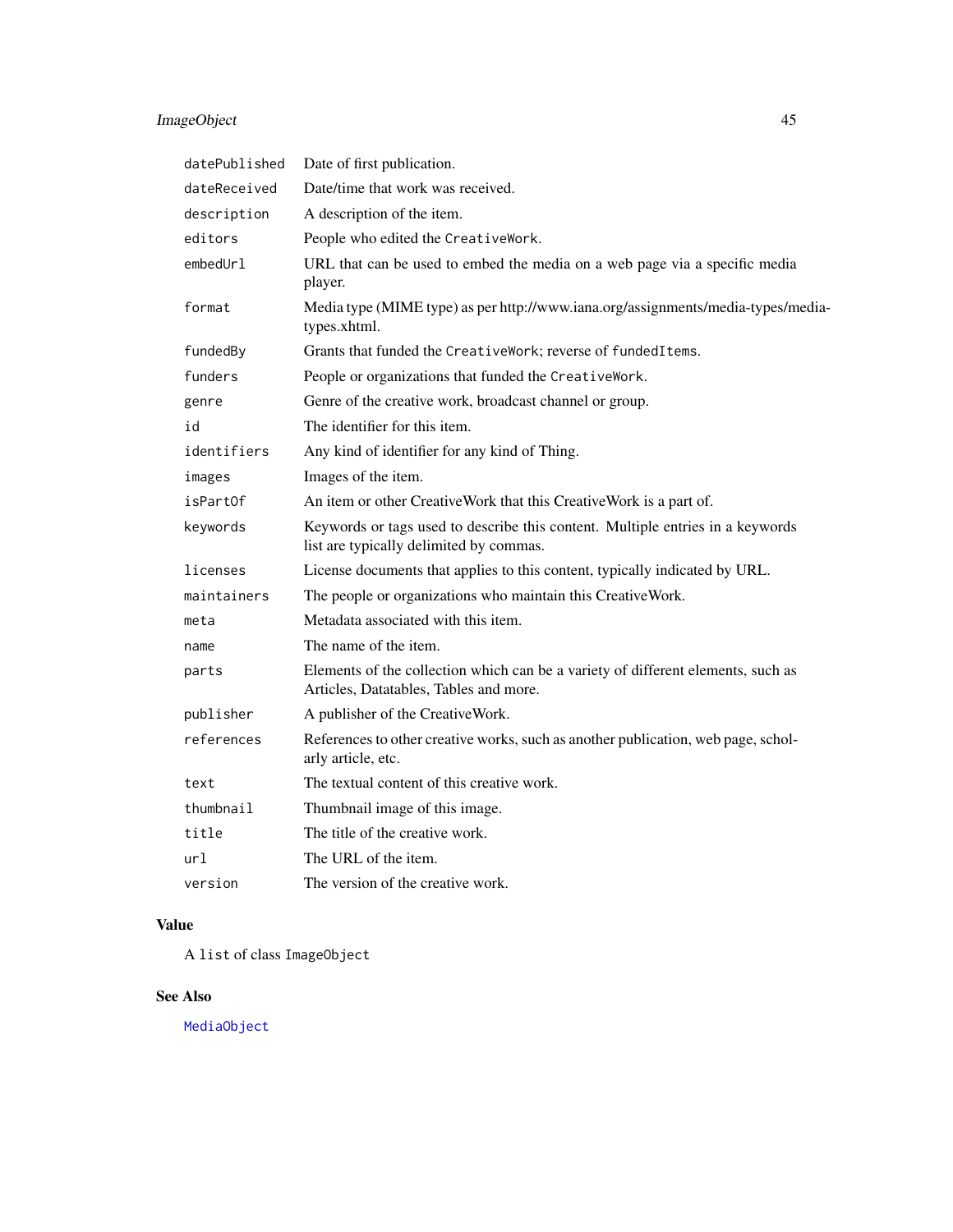A directive to include content from an external source (e.g. file, URL) or content.

#### Usage

Include(source, content, format, id, meta)

### Arguments

| source  | The source of the content, a URL or file path, or the content itself. <b>Required.</b> |
|---------|----------------------------------------------------------------------------------------|
| content | The content to be included.                                                            |
| format  | Media type, typically expressed using a MIME format, of the source content.            |
| id      | The identifier for this item.                                                          |
| meta    | Metadata associated with this item.                                                    |

#### Value

A list of class Include

#### See Also

[Entity](#page-35-0)

InlineContent *Union type for valid inline content.*

## Description

Union type for valid inline content.

#### Usage

InlineContent

#### Format

An object of class Union of length 1.

#### Value

A list of class Union describing valid subtypes of this type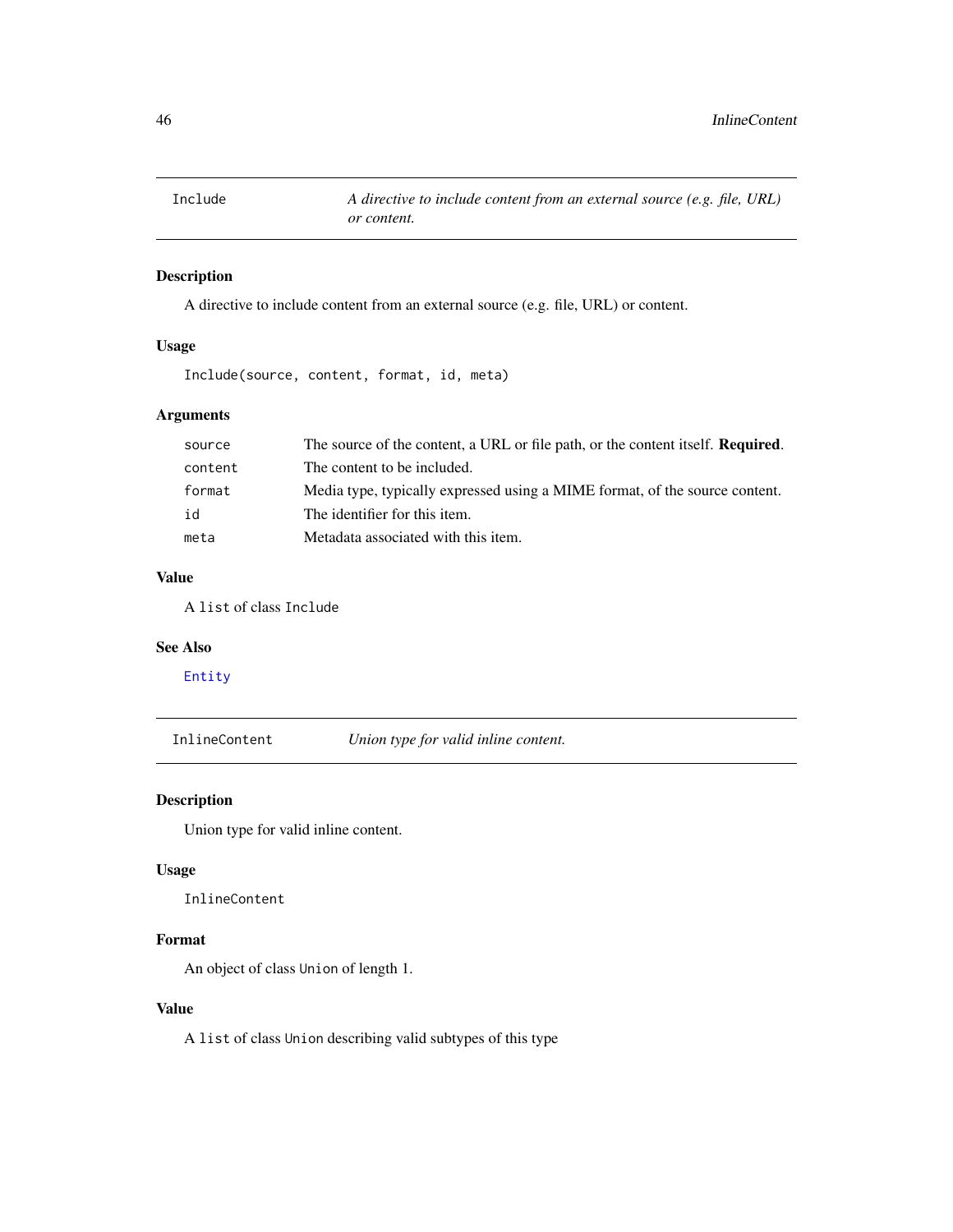IntegerValidator *A validator specifying the constraints on an integer node.*

### Description

A validator specifying the constraints on an integer node.

## Usage

```
IntegerValidator(
  exclusiveMaximum,
  exclusiveMinimum,
  id,
  maximum,
  meta,
  minimum,
  multipleOf
\mathcal{L}
```
### Arguments

exclusiveMaximum

|                  | The exclusive upper limit for a numeric node.       |  |
|------------------|-----------------------------------------------------|--|
| exclusiveMinimum |                                                     |  |
|                  | The exclusive lower limit for a numeric node.       |  |
| id               | The identifier for this item.                       |  |
| maximum          | The inclusive upper limit for a numeric node.       |  |
| meta             | Metadata associated with this item.                 |  |
| minimum          | The inclusive lower limit for a numeric node.       |  |
| multipleOf       | A number that a numeric node must be a multiple of. |  |

#### Value

A list of class IntegerValidator

### See Also

[NumberValidator](#page-59-0)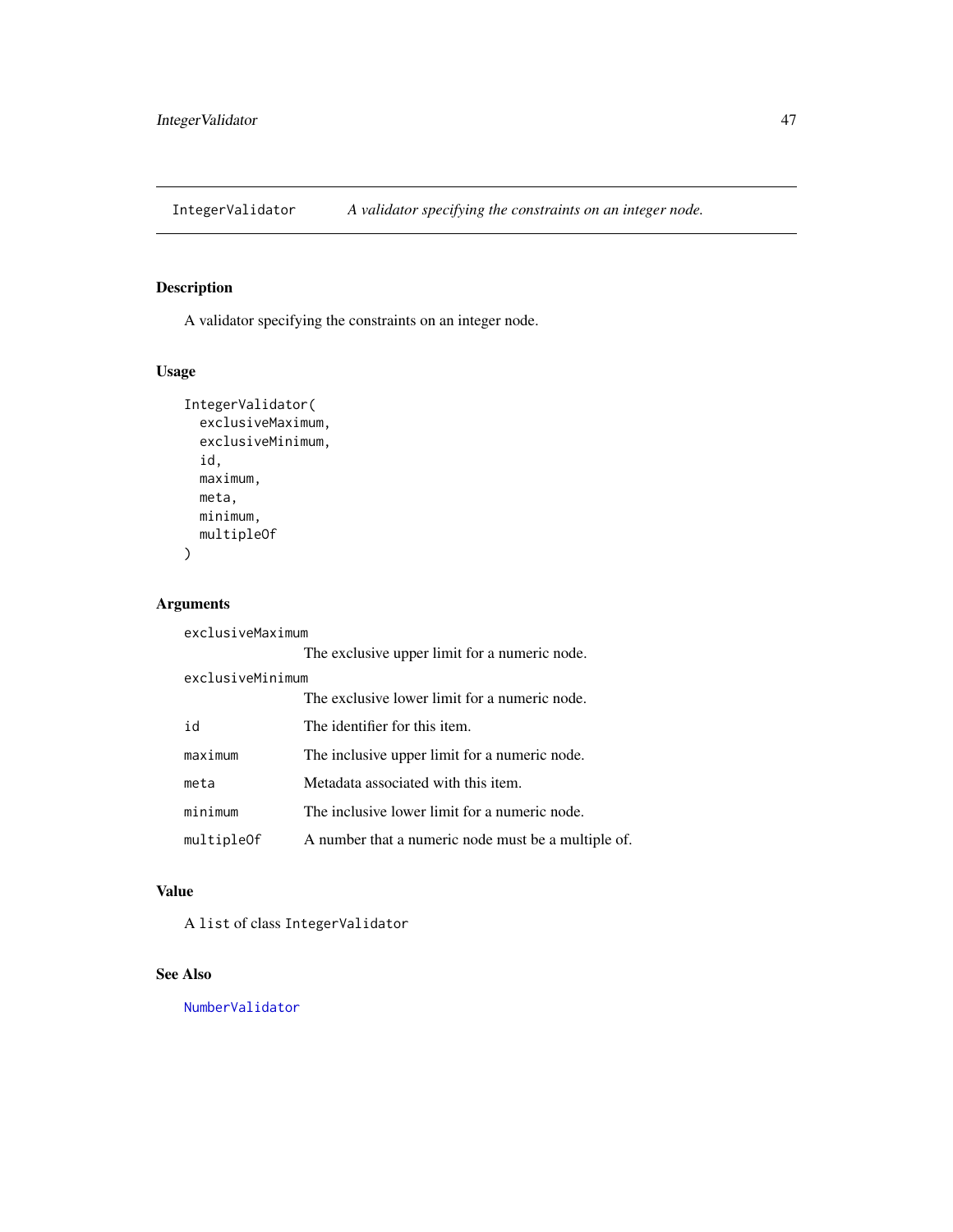Is a value of a particular class

### Usage

is\_class(value, clas)

### Arguments

| value | The value to check          |
|-------|-----------------------------|
| clas  | The class the check against |

### Value

TRUE if the value has the class as its last class, FALSE otherwise

| is_type | Does a value conform to the type? |  |
|---------|-----------------------------------|--|
|         |                                   |  |

# Description

Does a value conform to the type?

### Usage

is\_type(value, type)

### Arguments

| value | The value to check        |
|-------|---------------------------|
| type  | The type to check against |

### Value

TRUE if the value conforms to the type, FALSE otherwise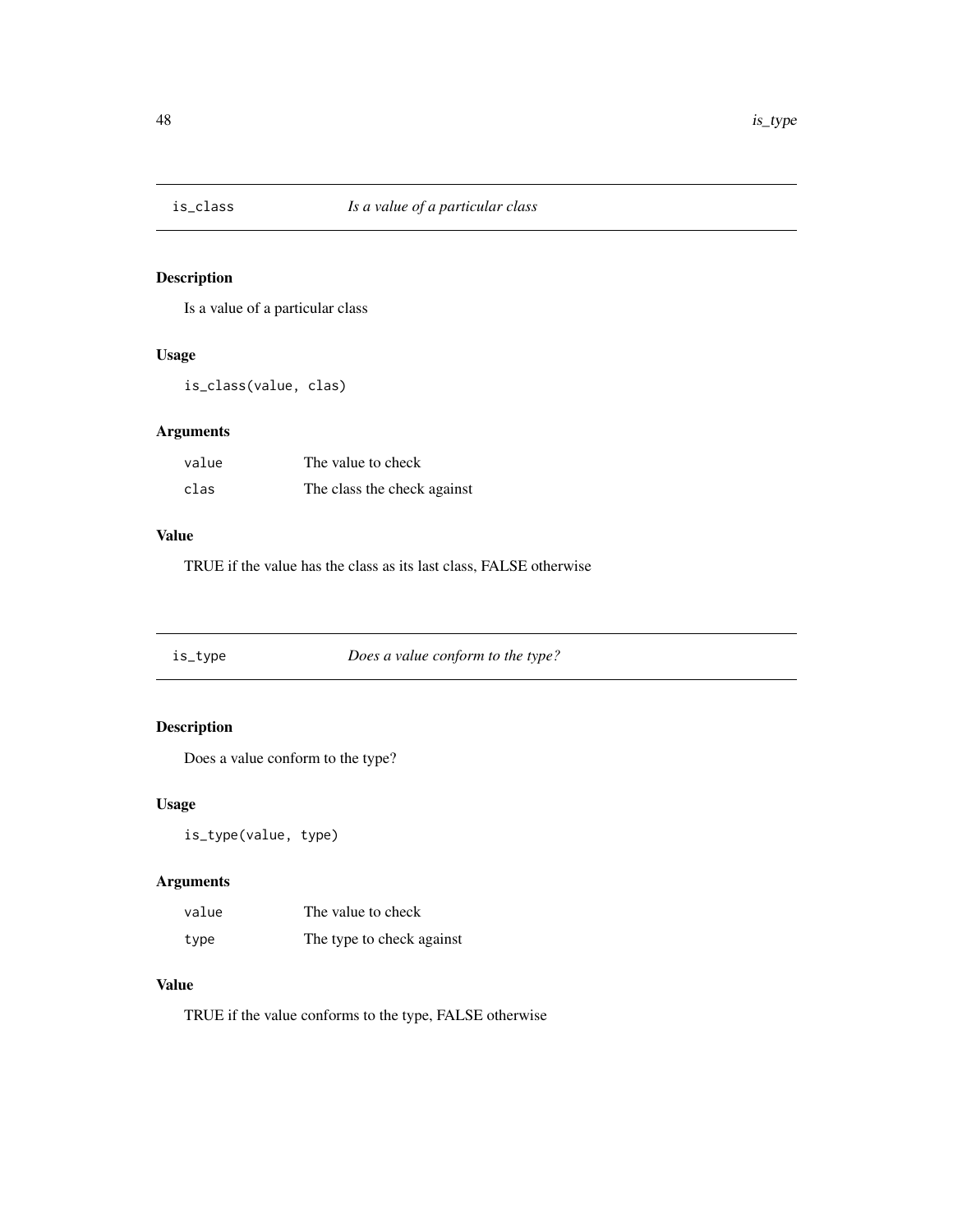Get the last class for an object The last class is usually the "highest" in the inheritance tree

### Usage

last\_class(obj)

### Arguments

obj The object to get the last class for

### Value

The class that is last in the list of classes for the object

| Link | A hyperlink to other pages, sections within the same document, re- |  |
|------|--------------------------------------------------------------------|--|
|      | sources, or any URL.                                               |  |

### Description

A hyperlink to other pages, sections within the same document, resources, or any URL.

### Usage

Link(content, target, exportFrom, id, importTo, meta, relation, title)

| content    | The textual content of the link. <b>Required.</b>                                        |
|------------|------------------------------------------------------------------------------------------|
| target     | The target of the link. <b>Required.</b>                                                 |
| exportFrom | A compilation directive giving the name of the variable to export to the link<br>target. |
| id         | The identifier for this item.                                                            |
| importTo   | A compilation directive giving the name of the variable to import the link target<br>as. |
| meta       | Metadata associated with this item.                                                      |
| relation   | The relation between the target and the current thing.                                   |
| title      | A title for the link.                                                                    |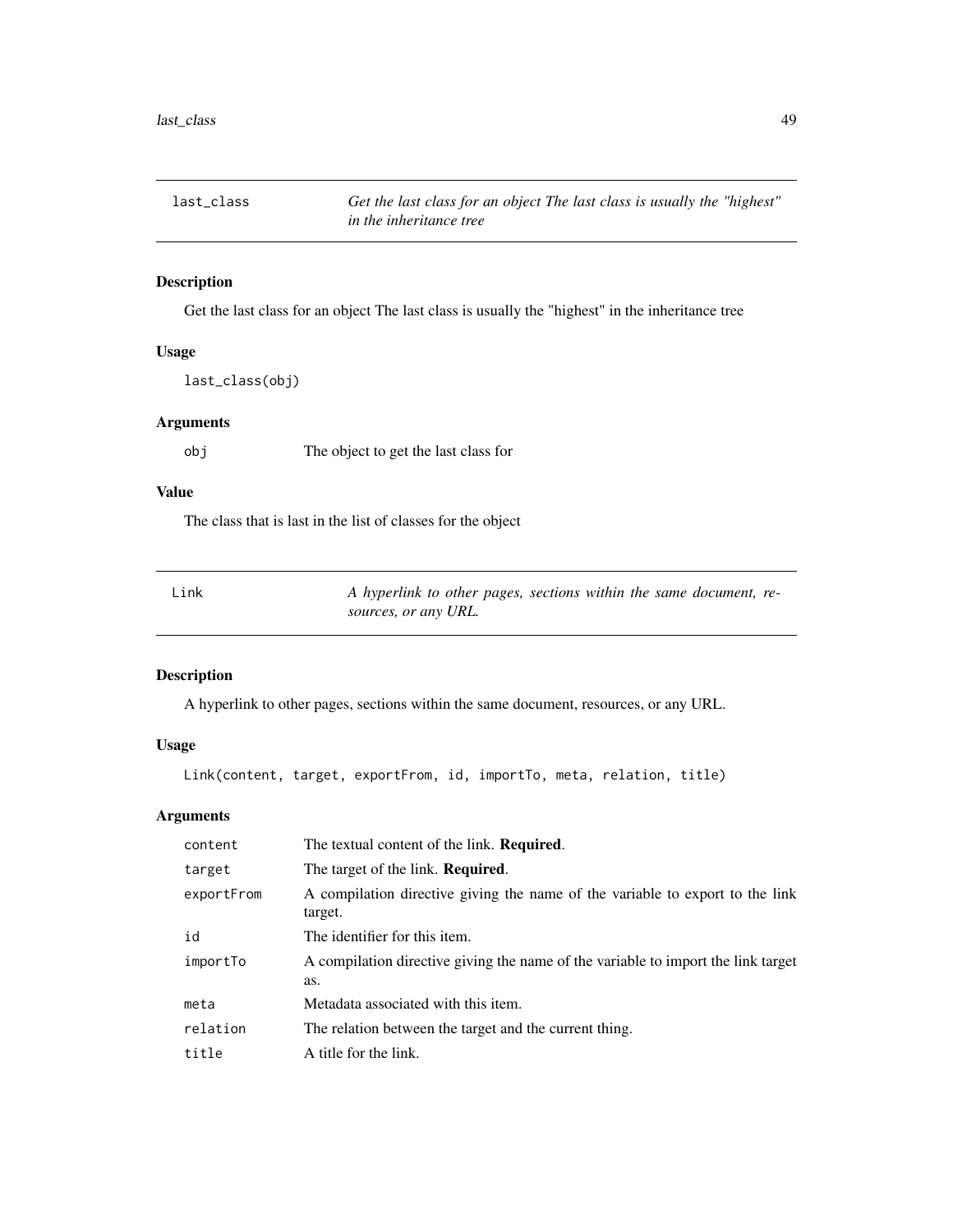# Value

A list of class Link

## See Also

[Entity](#page-35-0)

List *A list of items.*

# Description

A list of items.

# Usage

List(items, id, meta, order)

# Arguments

| items | The items in the list <b>Required</b> . |
|-------|-----------------------------------------|
| id    | The identifier for this item.           |
| meta  | Metadata associated with this item.     |
| order | Type of ordering.                       |

# Value

A list of class List

### See Also

[Entity](#page-35-0)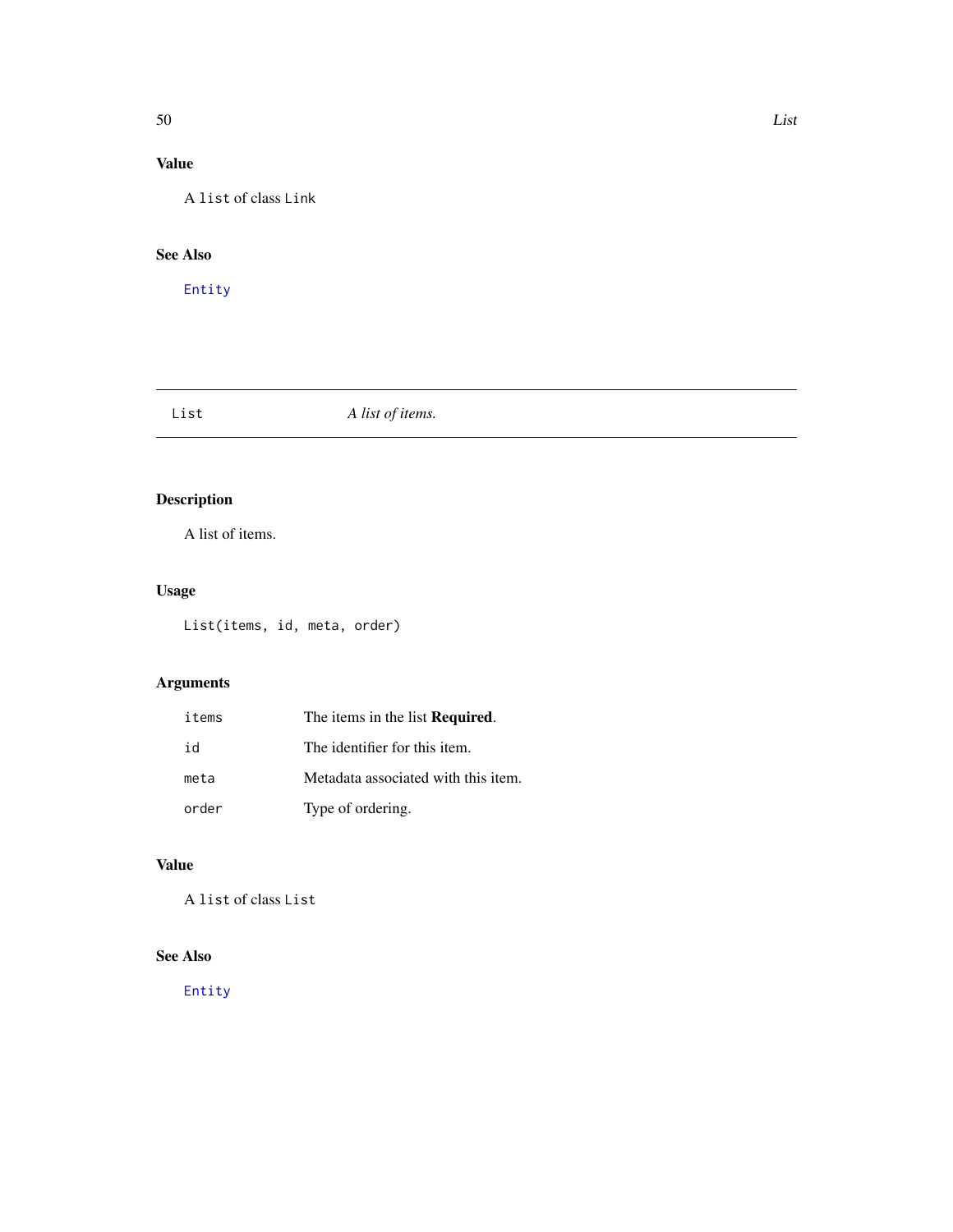A single item in a list.

### Usage

```
ListItem(
  alternateNames,
  content,
  description,
  id,
  identifiers,
  images,
  isChecked,
  item,
  meta,
  name,
  position,
  url
)
```
# Arguments

|             | alternateNames Alternate names (aliases) for the item.     |
|-------------|------------------------------------------------------------|
| content     | The content of the list item.                              |
| description | A description of the item.                                 |
| id          | The identifier for this item.                              |
| identifiers | Any kind of identifier for any kind of Thing.              |
| images      | Images of the item.                                        |
| isChecked   | A flag to indicate if this list item is checked.           |
| item        | The item represented by this list item.                    |
| meta        | Metadata associated with this item.                        |
| name        | The name of the item.                                      |
| position    | The position of the item in a series or sequence of items. |
| url         | The URL of the item.                                       |

#### Value

A list of class ListItem

### See Also

[Thing](#page-92-0)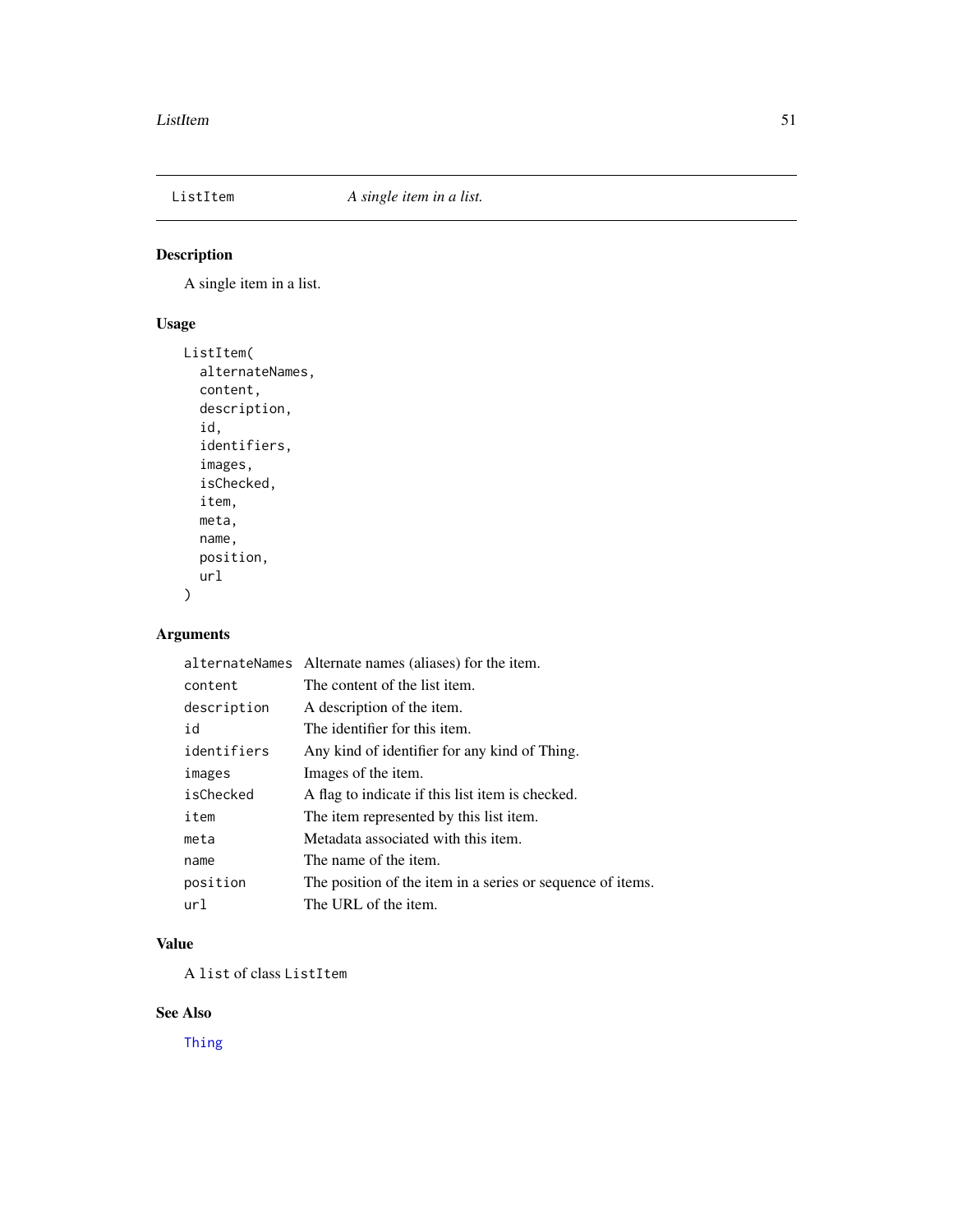<span id="page-51-0"></span>Mark *A base class for nodes that mark some other inline content in some way (e.g. as being emphasised, or quoted).*

### Description

A base class for nodes that mark some other inline content in some way (e.g. as being emphasised, or quoted).

#### Usage

Mark(content, id, meta)

#### Arguments

| content | The content that is marked. Required. |
|---------|---------------------------------------|
| id      | The identifier for this item.         |
| meta    | Metadata associated with this item.   |

#### Value

A list of class Mark

#### See Also

[Entity](#page-35-0)

MarkTypes *All type schemas that are derived from Mark*

#### Description

All type schemas that are derived from Mark

#### Usage

MarkTypes

### Format

An object of class Union of length 1.

#### Value

A list of class Union describing valid subtypes of this type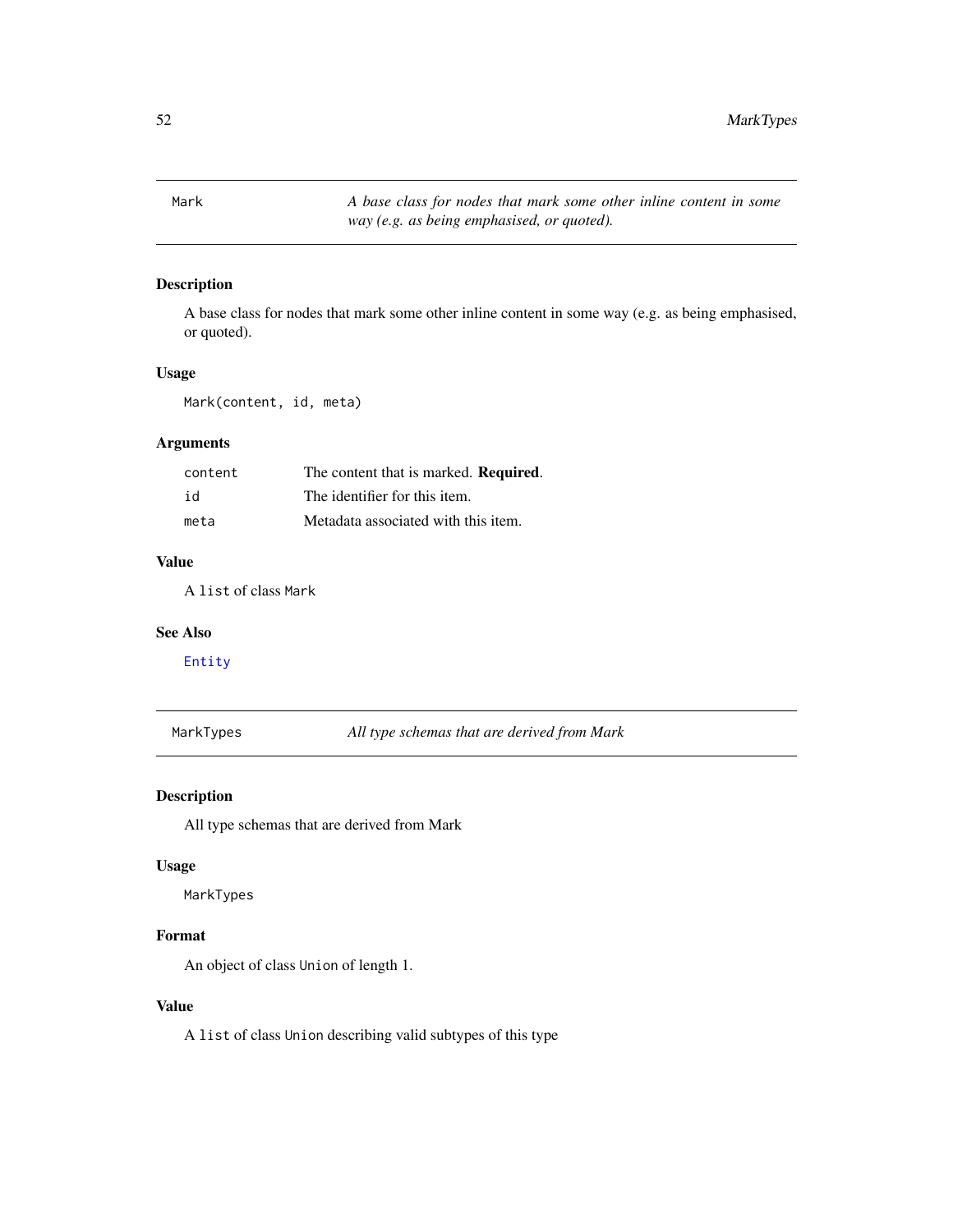<span id="page-52-0"></span>

A mathematical variable or equation.

### Usage

Math(text, errors, id, mathLanguage, meta)

### Arguments

| text         | The text of the equation in the language. <b>Required.</b>     |
|--------------|----------------------------------------------------------------|
| errors       | Errors that occurred when parsing the math equation.           |
| id           | The identifier for this item.                                  |
| mathLanguage | The language used for the equation e.g tex, mathml, asciimath. |
| meta         | Metadata associated with this item.                            |

### Value

A list of class Math

### See Also

[Entity](#page-35-0)

MathBlock *A block of math, e.g an equation, to be treated as block content.*

### Description

A block of math, e.g an equation, to be treated as block content.

### Usage

```
MathBlock(text, errors, id, mathLanguage, meta)
```

| text         | The text of the equation in the language. <b>Required.</b>     |
|--------------|----------------------------------------------------------------|
| errors       | Errors that occurred when parsing the math equation.           |
| id           | The identifier for this item.                                  |
| mathLanguage | The language used for the equation e.g tex, mathml, asciimath. |
| meta         | Metadata associated with this item.                            |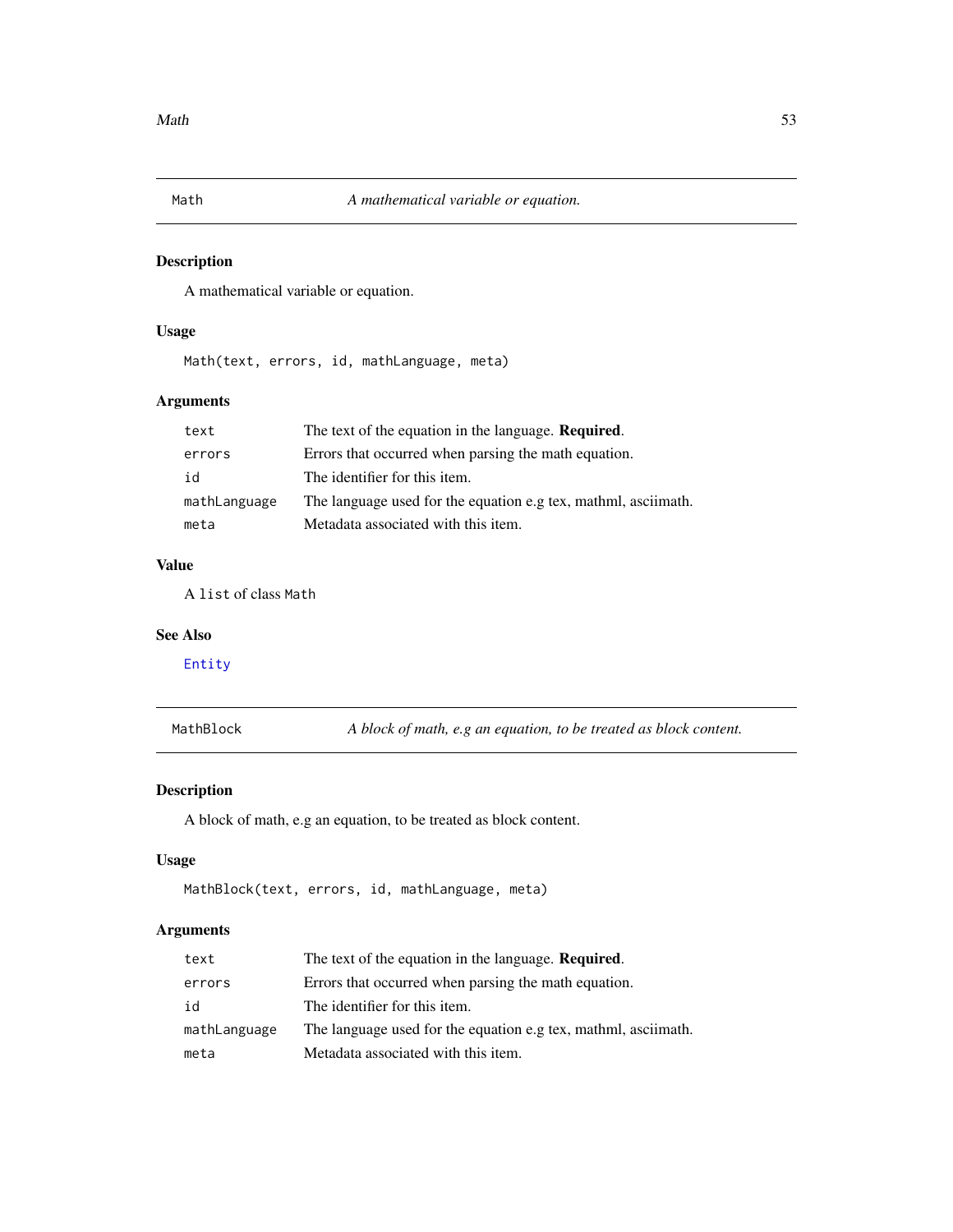### Value

A list of class MathBlock

### See Also

[Math](#page-52-0)

| MathFragment | A fragment of math, e.g a variable name, to be treated as inline con- |
|--------------|-----------------------------------------------------------------------|
|              | tent.                                                                 |

## Description

A fragment of math, e.g a variable name, to be treated as inline content.

## Usage

```
MathFragment(text, errors, id, mathLanguage, meta)
```
## Arguments

| text         | The text of the equation in the language. <b>Required.</b>     |
|--------------|----------------------------------------------------------------|
| errors       | Errors that occurred when parsing the math equation.           |
| id           | The identifier for this item.                                  |
| mathLanguage | The language used for the equation e.g tex, mathml, asciimath. |
| meta         | Metadata associated with this item.                            |

### Value

A list of class MathFragment

### See Also

[Math](#page-52-0)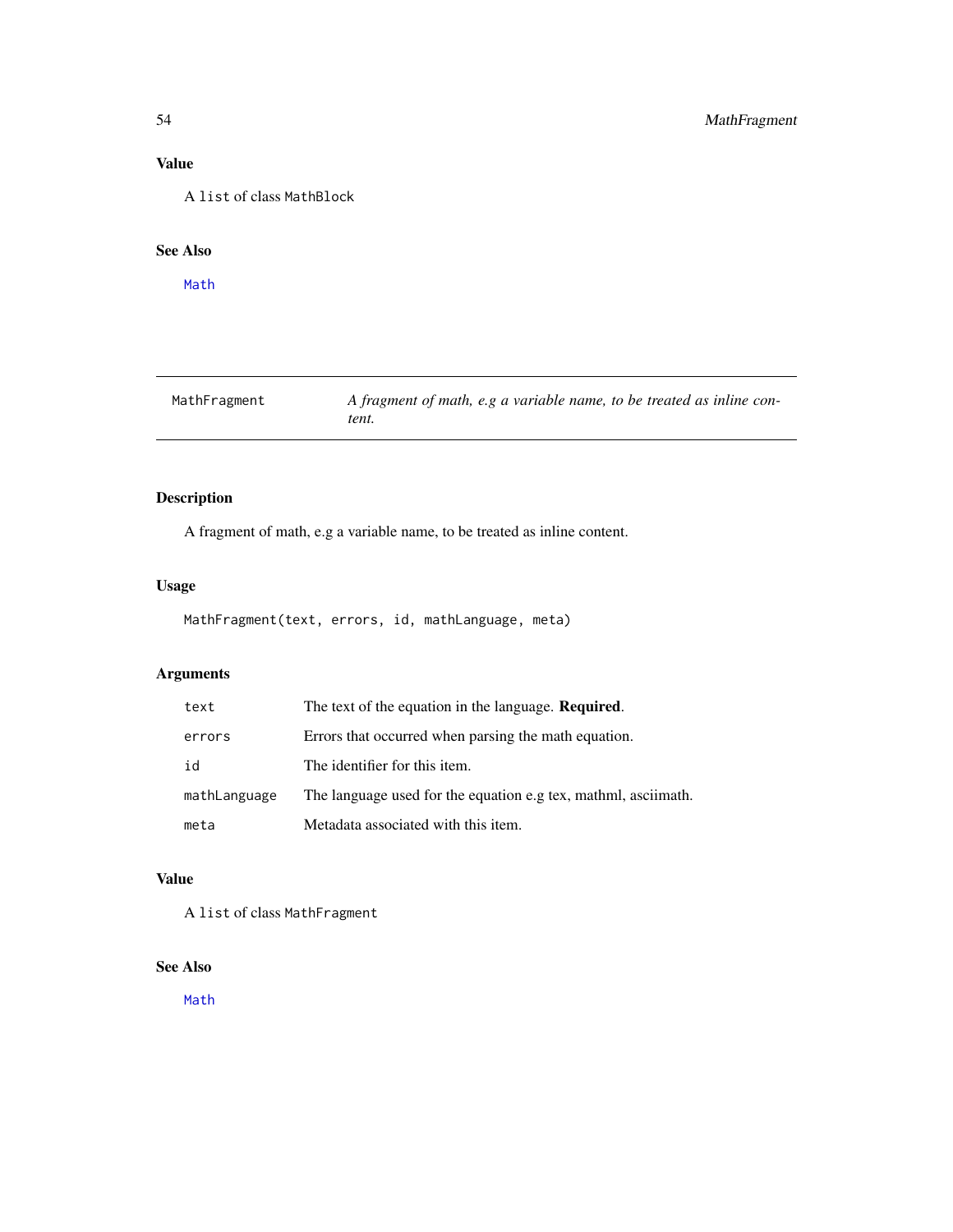All type schemas that are derived from Math

#### Usage

MathTypes

### Format

An object of class Union of length 1.

#### Value

A list of class Union describing valid subtypes of this type

<span id="page-54-0"></span>

| MediaObject | A media object, such as an image, video, or audio object embedded in |
|-------------|----------------------------------------------------------------------|
|             | a web page or a downloadable dataset.                                |

#### Description

A media object, such as an image, video, or audio object embedded in a web page or a downloadable dataset.

### Usage

```
MediaObject(
  contentUrl,
  about,
  alternateNames,
  authors,
 bitrate,
  comments,
  content,
  contentSize,
  dateAccepted,
  dateCreated,
  dateModified,
  datePublished,
  dateReceived,
  description,
  editors,
```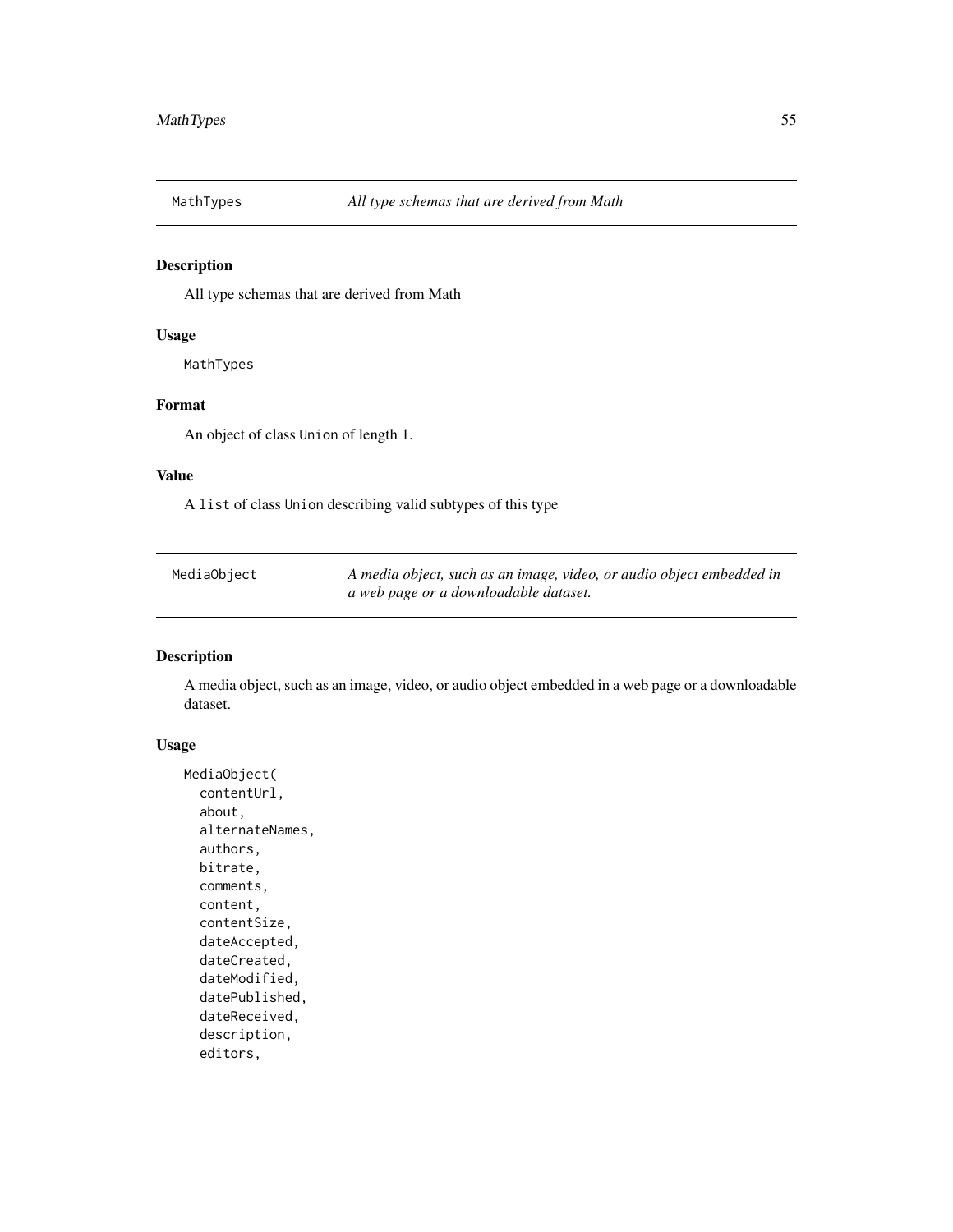56 MediaObject

```
embedUrl,
format,
fundedBy,
funders,
genre,
id,
identifiers,
images,
isPartOf,
keywords,
licenses,
maintainers,
meta,
name,
parts,
publisher,
references,
text,
title,
url,
version
```
# Arguments

 $\mathcal{L}$ 

| contentUrl     | URL for the actual bytes of the media object, for example the image file or video<br>file. Required. |
|----------------|------------------------------------------------------------------------------------------------------|
| about          | The subject matter of the content.                                                                   |
| alternateNames | Alternate names (aliases) for the item.                                                              |
| authors        | The authors of this creative work.                                                                   |
| bitrate        | Bitrate in megabits per second (Mbit/s, Mb/s, Mbps).                                                 |
| comments       | Comments about this creative work.                                                                   |
| content        | The structured content of this creative work c.f. property text.                                     |
| contentSize    | File size in megabits (Mbit, Mb).                                                                    |
| dateAccepted   | Date/time of acceptance.                                                                             |
| dateCreated    | Date/time of creation.                                                                               |
| dateModified   | Date/time of most recent modification.                                                               |
| datePublished  | Date of first publication.                                                                           |
| dateReceived   | Date/time that work was received.                                                                    |
| description    | A description of the item.                                                                           |
| editors        | People who edited the CreativeWork.                                                                  |
| embedUrl       | URL that can be used to embed the media on a web page via a specific media<br>player.                |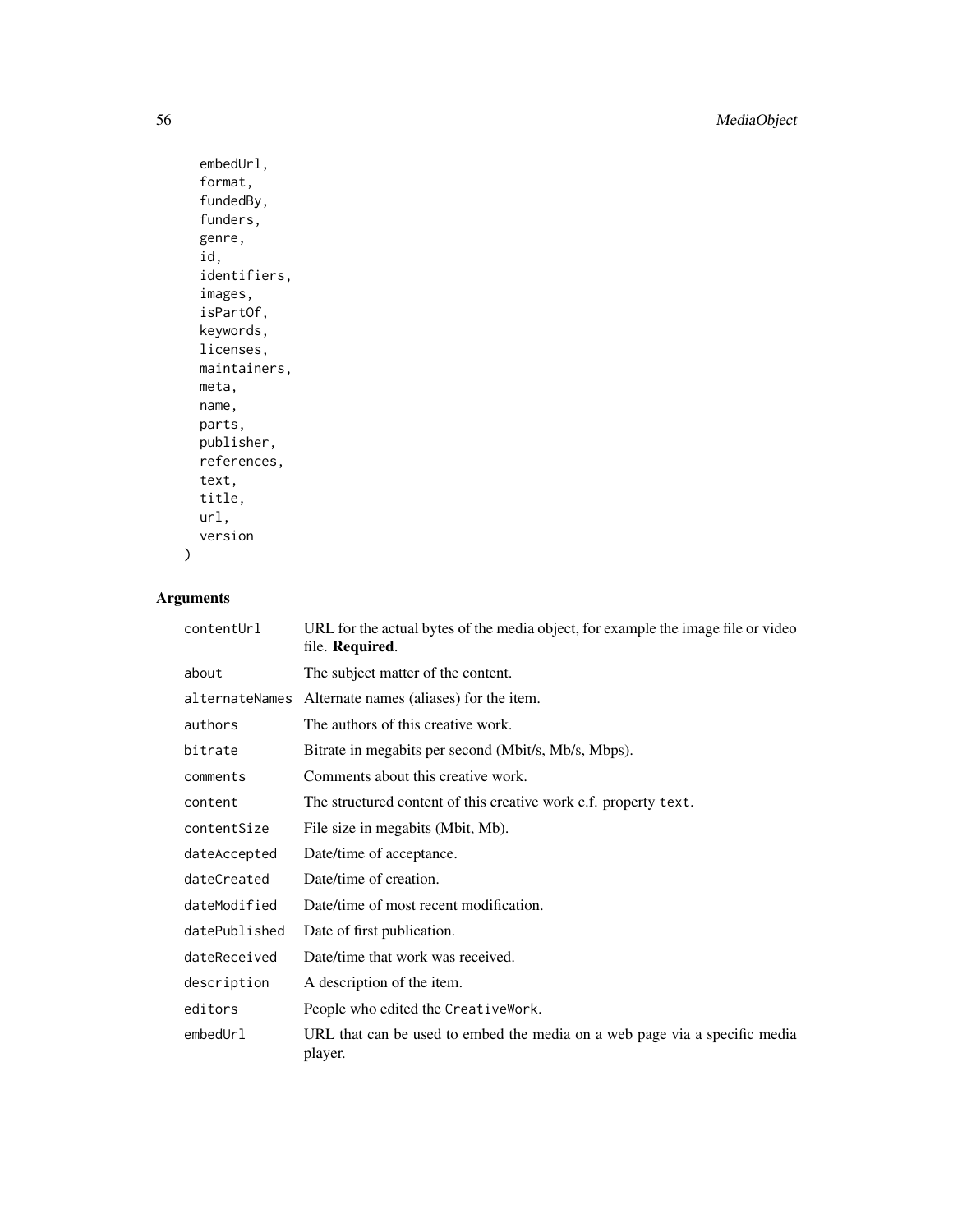# MediaObject 57

| format      | Media type (MIME type) as per http://www.iana.org/assignments/media-types/media-<br>types.xhtml.                           |
|-------------|----------------------------------------------------------------------------------------------------------------------------|
| fundedBy    | Grants that funded the CreativeWork; reverse of fundedItems.                                                               |
| funders     | People or organizations that funded the CreativeWork.                                                                      |
| genre       | Genre of the creative work, broadcast channel or group.                                                                    |
| id          | The identifier for this item.                                                                                              |
| identifiers | Any kind of identifier for any kind of Thing.                                                                              |
| images      | Images of the item.                                                                                                        |
| isPartOf    | An item or other CreativeWork that this CreativeWork is a part of.                                                         |
| keywords    | Keywords or tags used to describe this content. Multiple entries in a keywords<br>list are typically delimited by commas.  |
| licenses    | License documents that applies to this content, typically indicated by URL.                                                |
| maintainers | The people or organizations who maintain this CreativeWork.                                                                |
| meta        | Metadata associated with this item.                                                                                        |
| name        | The name of the item.                                                                                                      |
| parts       | Elements of the collection which can be a variety of different elements, such as<br>Articles, Datatables, Tables and more. |
| publisher   | A publisher of the CreativeWork.                                                                                           |
| references  | References to other creative works, such as another publication, web page, schol-<br>arly article, etc.                    |
| text        | The textual content of this creative work.                                                                                 |
| title       | The title of the creative work.                                                                                            |
| url         | The URL of the item.                                                                                                       |
| version     | The version of the creative work.                                                                                          |

### Value

A list of class MediaObject

# See Also

[CreativeWork](#page-27-0)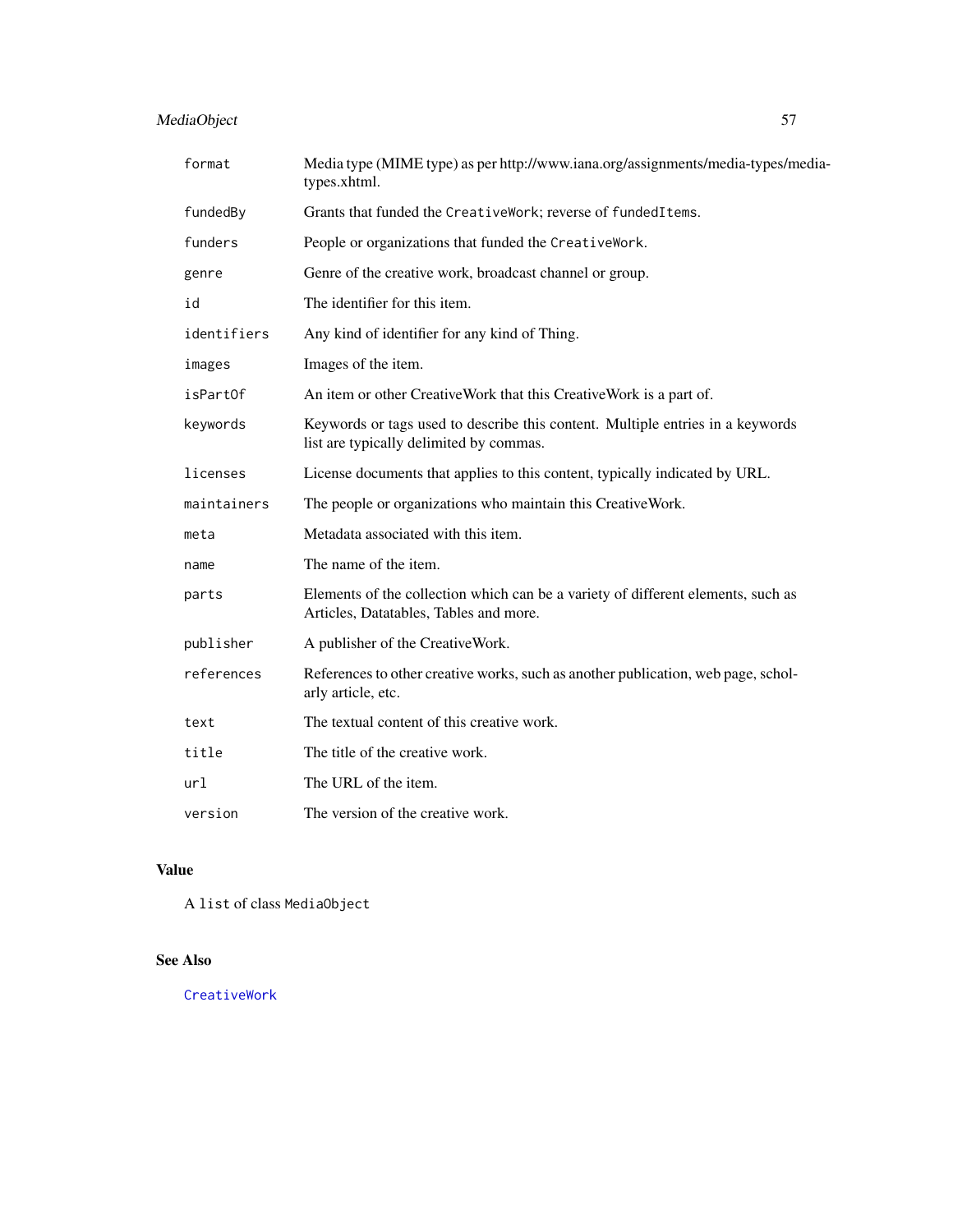MediaObjectTypes *All type schemas that are derived from MediaObject*

### Description

All type schemas that are derived from MediaObject

### Usage

MediaObjectTypes

### Format

An object of class Union of length 1.

### Value

A list of class Union describing valid subtypes of this type

MonetaryGrant *A monetary grant.*

# Description

A monetary grant.

#### Usage

```
MonetaryGrant(
  alternateNames,
  amounts,
  description,
  fundedItems,
  funders,
  id,
  identifiers,
  images,
 meta,
 name,
  sponsors,
  url
)
```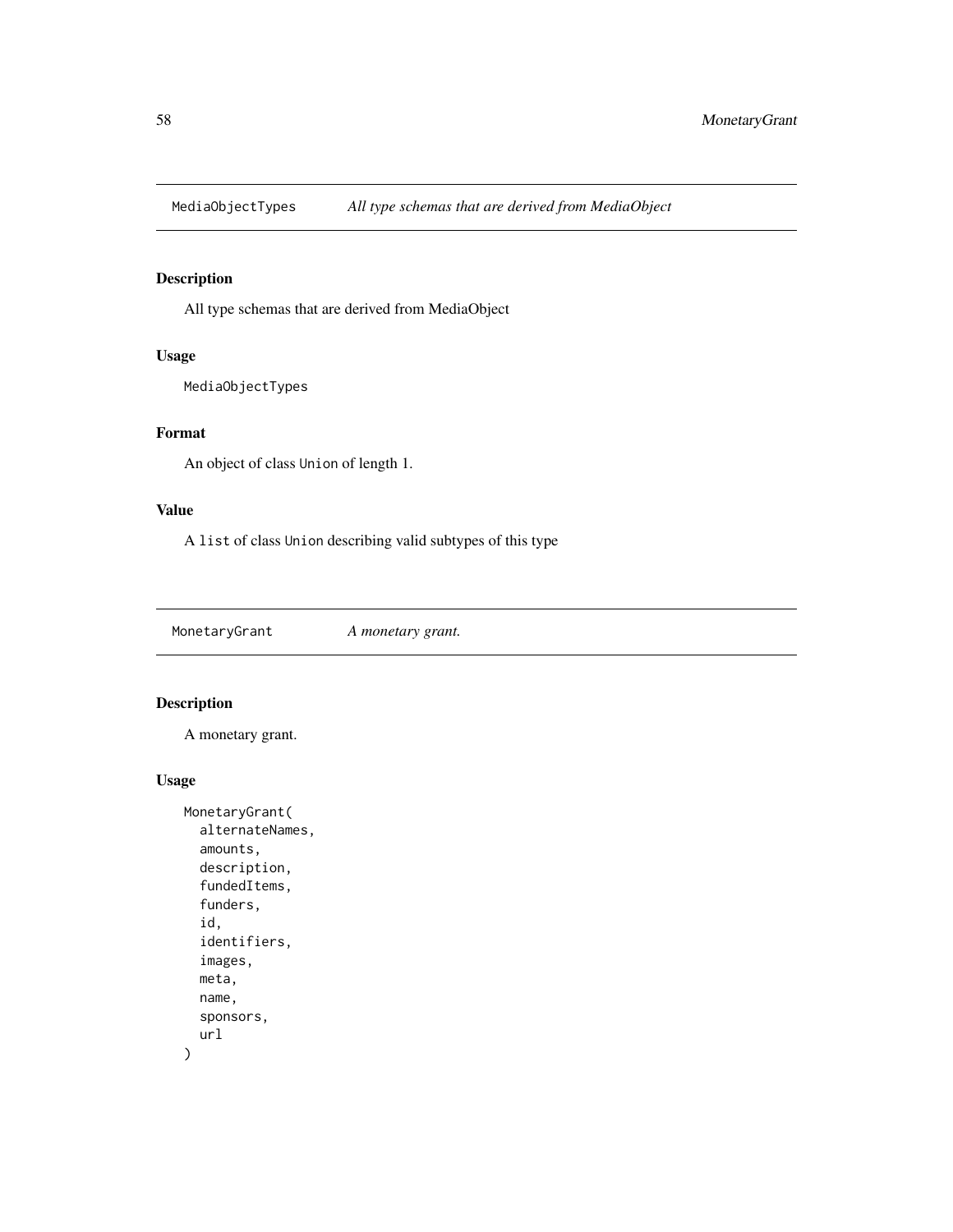#### Node 59

# Arguments

|             | alternateNames Alternate names (aliases) for the item.                                                      |
|-------------|-------------------------------------------------------------------------------------------------------------|
| amounts     | The amount of money.                                                                                        |
| description | A description of the item.                                                                                  |
| fundedItems | Indicates an item funded or sponsored through a Grant.                                                      |
| funders     | A person or organization that supports (sponsors) something through some kind<br>of financial contribution. |
| id          | The identifier for this item.                                                                               |
| identifiers | Any kind of identifier for any kind of Thing.                                                               |
| images      | Images of the item.                                                                                         |
| meta        | Metadata associated with this item.                                                                         |
| name        | The name of the item.                                                                                       |
| sponsors    | A person or organization that supports a thing through a pledge, promise, or<br>financial contribution.     |
| url         | The URL of the item.                                                                                        |

#### Value

A list of class MonetaryGrant

### See Also

[Grant](#page-40-0)

Node *Union type for all valid nodes.*

## Description

Union type for all valid nodes.

### Usage

Node

# Format

An object of class Union of length 1.

## Value

A list of class Union describing valid subtypes of this type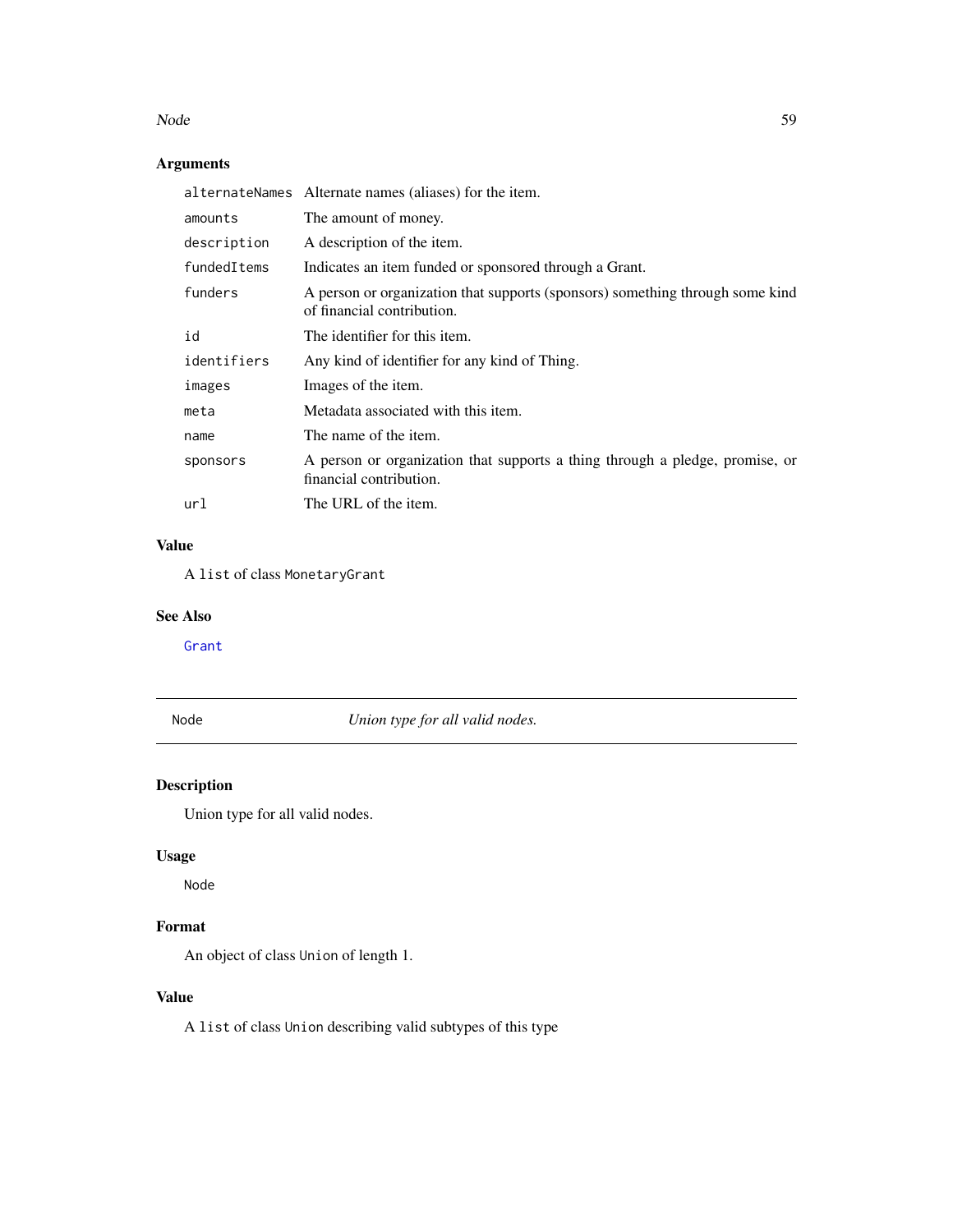NontextualAnnotation *Inline text that has a non-textual annotation.*

### Description

Inline text that has a non-textual annotation.

#### Usage

```
NontextualAnnotation(content, id, meta)
```
### Arguments

| content | The content that is marked. <b>Required.</b> |
|---------|----------------------------------------------|
| id      | The identifier for this item.                |
| meta    | Metadata associated with this item.          |

### Value

A list of class NontextualAnnotation

#### See Also

[Mark](#page-51-0)

<span id="page-59-0"></span>NumberValidator *A validator specifying the constraints on a numeric node.*

### Description

A validator specifying the constraints on a numeric node.

#### Usage

```
NumberValidator(
  exclusiveMaximum,
  exclusiveMinimum,
  id,
 maximum,
 meta,
 minimum,
  multipleOf
)
```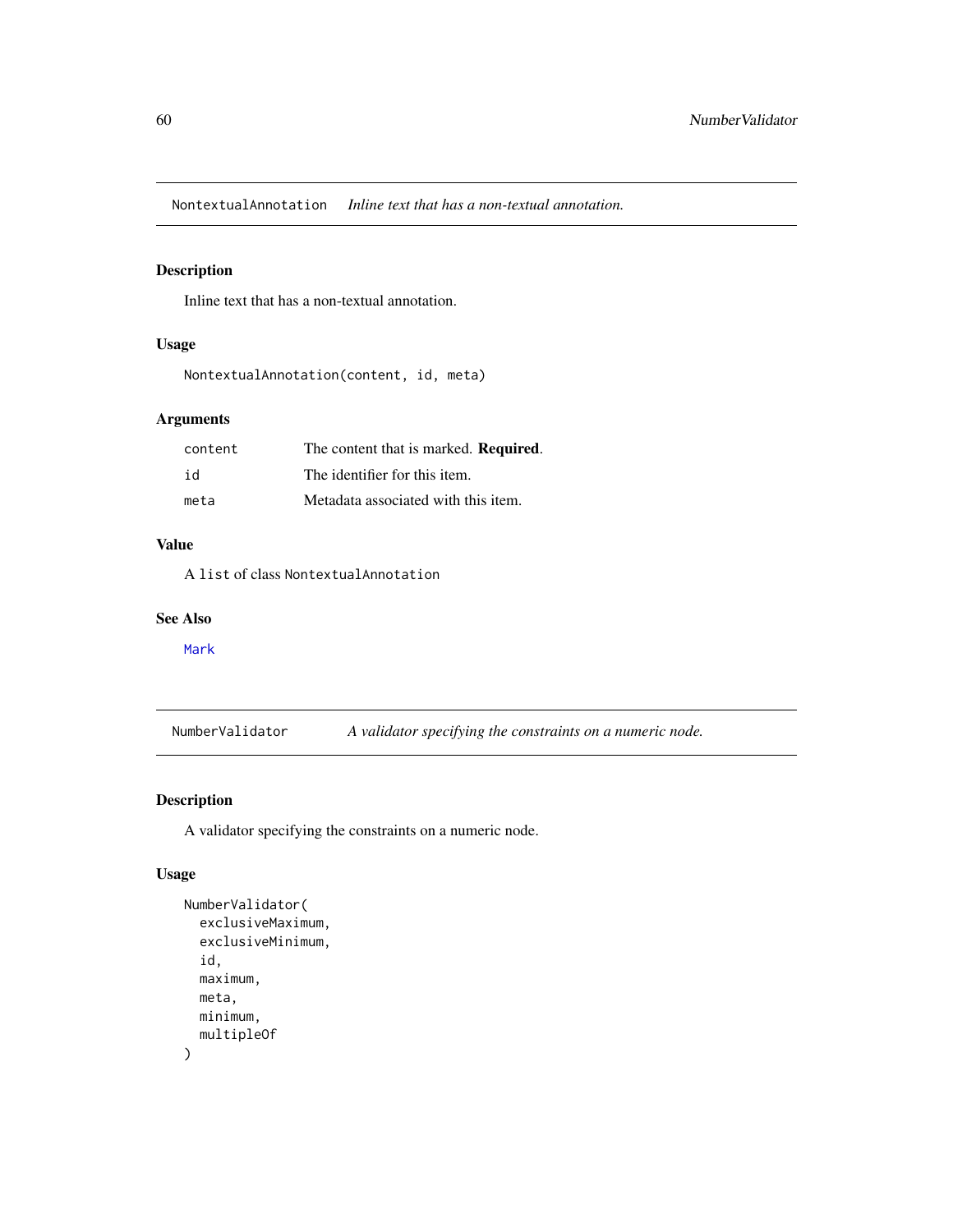### Arguments

| exclusiveMaximum |                                                     |
|------------------|-----------------------------------------------------|
|                  | The exclusive upper limit for a numeric node.       |
| exclusiveMinimum |                                                     |
|                  | The exclusive lower limit for a numeric node.       |
| h i              | The identifier for this item.                       |
| maximum          | The inclusive upper limit for a numeric node.       |
| meta             | Metadata associated with this item.                 |
| minimum          | The inclusive lower limit for a numeric node.       |
| multipleOf       | A number that a numeric node must be a multiple of. |

### Value

A list of class NumberValidator

#### See Also

[Entity](#page-35-0)

NumberValidatorTypes *All type schemas that are derived from NumberValidator*

# Description

All type schemas that are derived from NumberValidator

#### Usage

NumberValidatorTypes

#### Format

An object of class Union of length 1.

### Value

A list of class Union describing valid subtypes of this type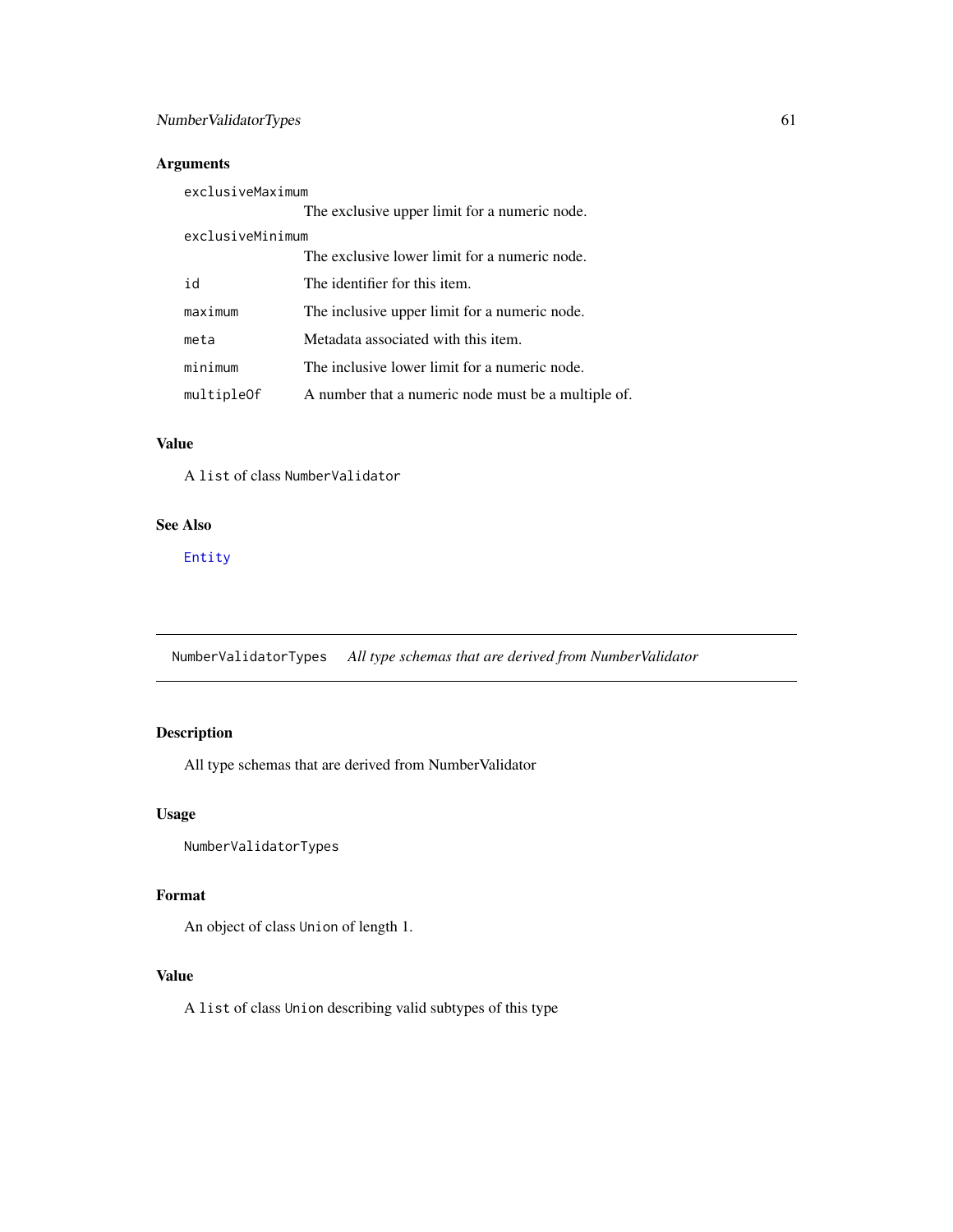An organization such as a school, NGO, corporation, club, etc.

### Usage

```
Organization(
  address,
  alternateNames,
 brands,
  contactPoints,
  departments,
  description,
  funders,
  id,
  identifiers,
  images,
  legalName,
  logo,
 members,
 meta,
 name,
 parentOrganization,
 url
)
```

| address       | Postal address for the organization.                                                                             |
|---------------|------------------------------------------------------------------------------------------------------------------|
|               | alternateNames Alternate names (aliases) for the item.                                                           |
| brands        | Brands that the organization is connected with.                                                                  |
| contactPoints | Correspondence/Contact points for the organization.                                                              |
| departments   | Departments within the organization. For example, Department of Computer<br>Science, Research & Development etc. |
| description   | A description of the item.                                                                                       |
| funders       | $Organization(s)$ or person(s) funding the organization.                                                         |
| id            | The identifier for this item.                                                                                    |
| identifiers   | Any kind of identifier for any kind of Thing.                                                                    |
| images        | Images of the item.                                                                                              |
| legalName     | Legal name for the Organization. Should only include letters and spaces.                                         |
| logo          | The logo of the organization.                                                                                    |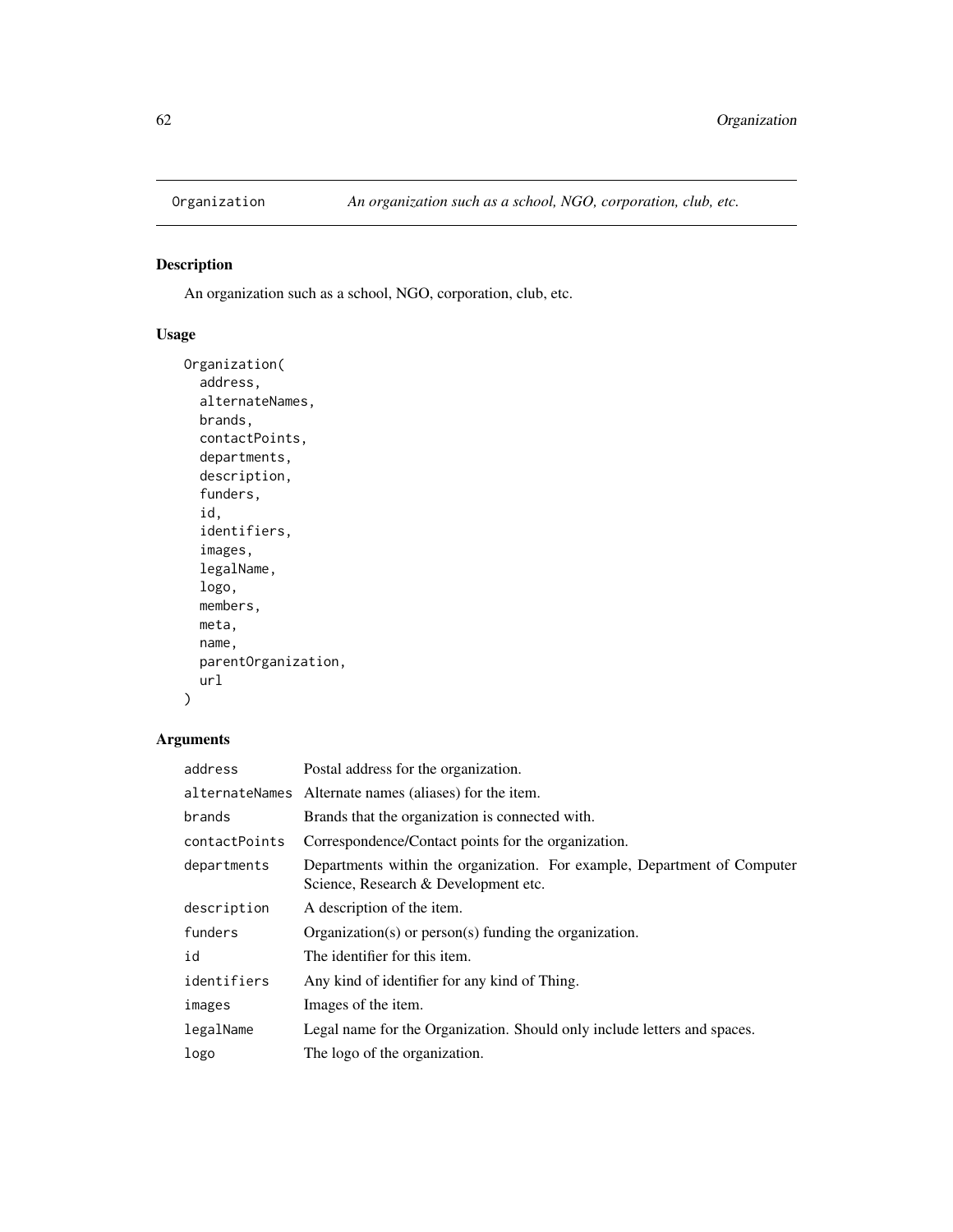# Paragraph 63

| members            | $Person(s)$ or organization(s) who are members of this organization.                                            |
|--------------------|-----------------------------------------------------------------------------------------------------------------|
| meta               | Metadata associated with this item.                                                                             |
| name               | The name of the item.                                                                                           |
| parentOrganization |                                                                                                                 |
|                    | Entity that the Organization is a part of. For example, parent Organization to a<br>department is a university. |
| url                | The URL of the item.                                                                                            |

#### Value

A list of class Organization

### See Also

[Thing](#page-92-0)

|  | Paragraph | Paragraph |  |  |
|--|-----------|-----------|--|--|
|--|-----------|-----------|--|--|

# Description

Paragraph

# Usage

Paragraph(content, id, meta)

# Arguments

| content | The contents of the paragraph. <b>Required.</b> |
|---------|-------------------------------------------------|
| id      | The identifier for this item.                   |
| meta    | Metadata associated with this item.             |

### Value

A list of class Paragraph

### See Also

[Entity](#page-35-0)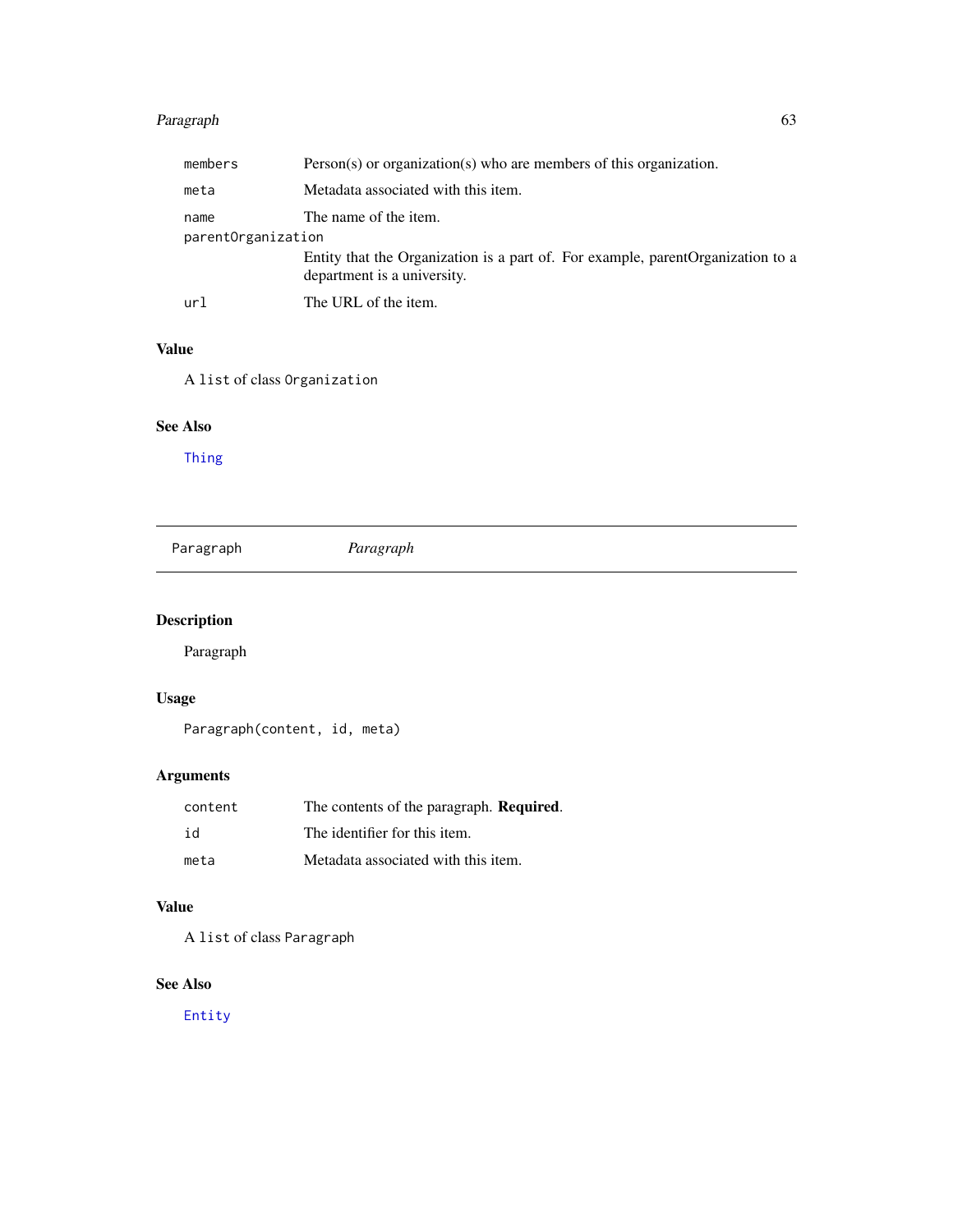A parameter that can be set and used in evaluated code.

### Usage

```
Parameter(
  name,
  default,
  id,
  isExtensible,
  isReadonly,
  isRequired,
  isVariadic,
 meta,
 validator,
  value
)
```
## Arguments

| name         | The name of the variable. <b>Required.</b>                                                       |
|--------------|--------------------------------------------------------------------------------------------------|
| default      | The default value of the parameter.                                                              |
| id           | The identifier for this item.                                                                    |
| isExtensible | Indicates that this parameter is variadic and can accept multiple named argu-<br>ments.          |
| isReadonly   | Whether or not a property is mutable. Default is false.                                          |
| isRequired   | Is this parameter required, if not it should have a default or default is assumed<br>to be null. |
| isVariadic   | Indicates that this parameter is variadic and can accept multiple arguments.                     |
| meta         | Metadata associated with this item.                                                              |
| validator    | The validator that the value is validated against.                                               |
| value        | The value of the variable.                                                                       |

### Value

A list of class Parameter

### See Also

[Variable](#page-95-0)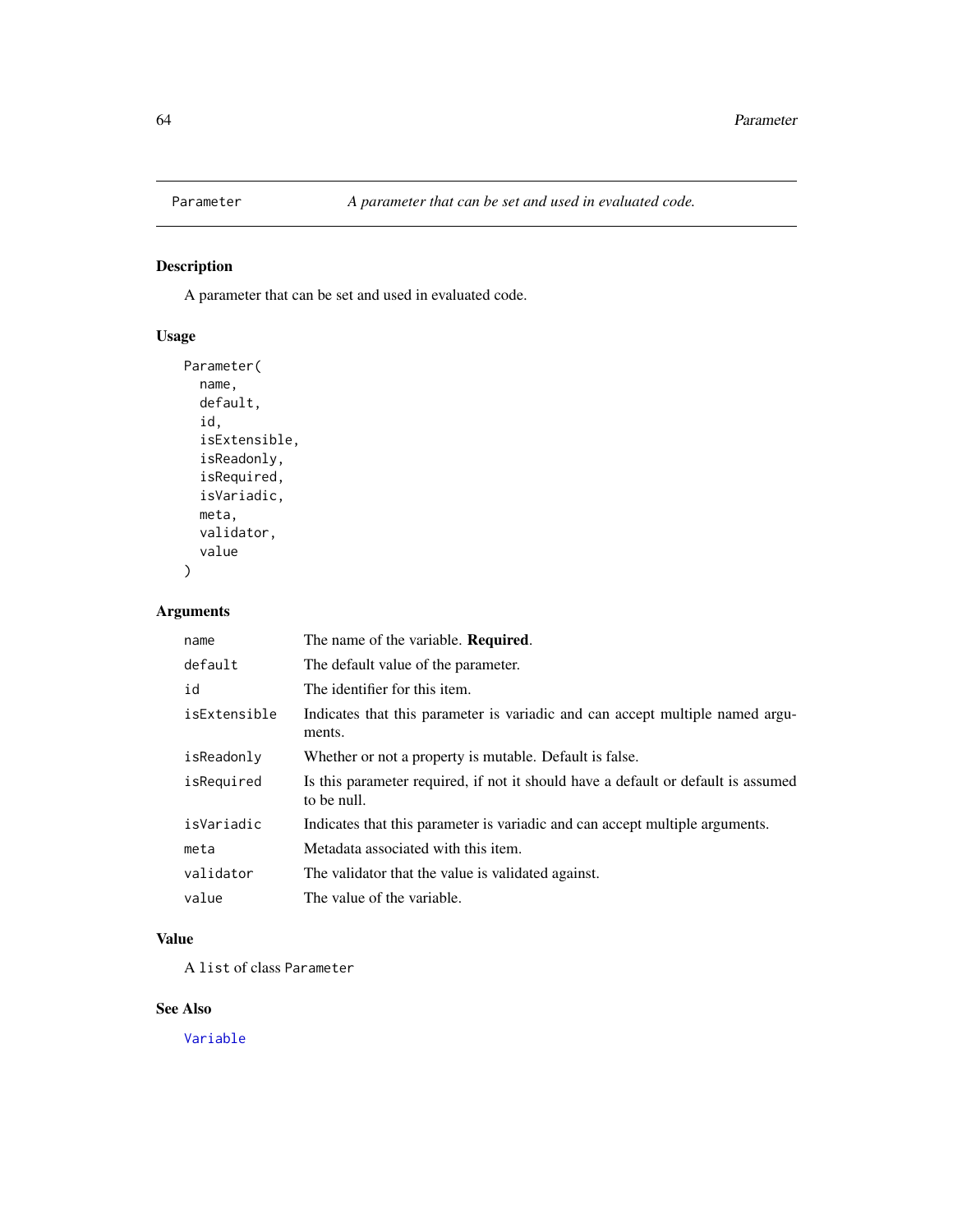A periodical publication.

### Usage

Periodical( about, alternateNames, authors, comments, content, dateAccepted, dateCreated, dateEnd, dateModified, datePublished, dateReceived, dateStart, description, editors, fundedBy, funders, genre, id, identifiers, images, isPartOf, issns, keywords, licenses, maintainers, meta, name, parts, publisher, references, text, title, url, version

 $\mathcal{L}$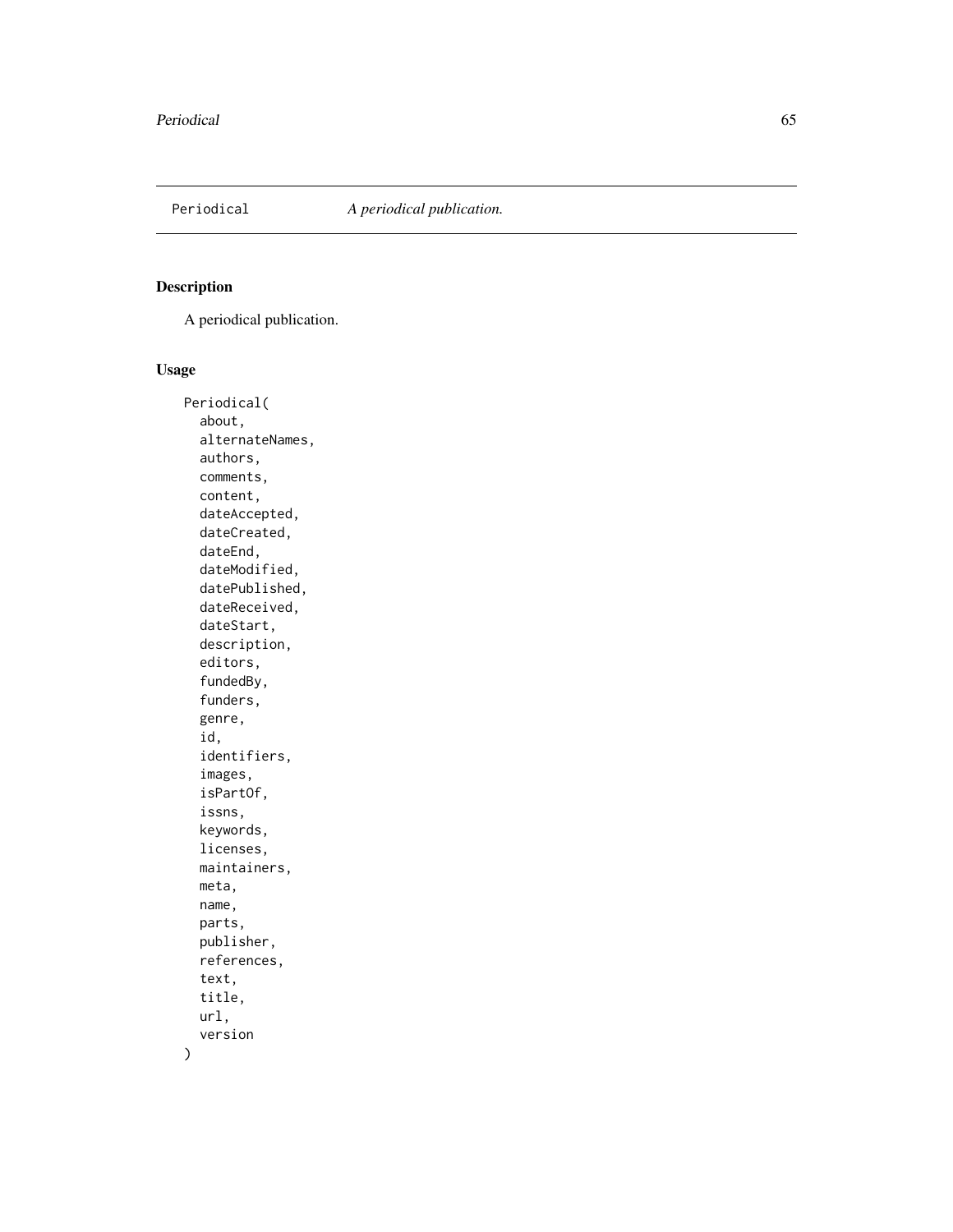| about          | The subject matter of the content.                                                                                         |
|----------------|----------------------------------------------------------------------------------------------------------------------------|
| alternateNames | Alternate names (aliases) for the item.                                                                                    |
| authors        | The authors of this creative work.                                                                                         |
| comments       | Comments about this creative work.                                                                                         |
| content        | The structured content of this creative work c.f. property text.                                                           |
| dateAccepted   | Date/time of acceptance.                                                                                                   |
| dateCreated    | Date/time of creation.                                                                                                     |
| dateEnd        | The date this Periodical ceased publication.                                                                               |
| dateModified   | Date/time of most recent modification.                                                                                     |
| datePublished  | Date of first publication.                                                                                                 |
| dateReceived   | Date/time that work was received.                                                                                          |
| dateStart      | The date this Periodical was first published.                                                                              |
| description    | A description of the item.                                                                                                 |
| editors        | People who edited the CreativeWork.                                                                                        |
| fundedBy       | Grants that funded the CreativeWork; reverse of fundedItems.                                                               |
| funders        | People or organizations that funded the CreativeWork.                                                                      |
| genre          | Genre of the creative work, broadcast channel or group.                                                                    |
| id             | The identifier for this item.                                                                                              |
| identifiers    | Any kind of identifier for any kind of Thing.                                                                              |
| images         | Images of the item.                                                                                                        |
| isPartOf       | An item or other CreativeWork that this CreativeWork is a part of.                                                         |
| issns          | The International Standard Serial Number(s) (ISSN) that identifies this serial<br>publication.                             |
| keywords       | Keywords or tags used to describe this content. Multiple entries in a keywords<br>list are typically delimited by commas.  |
| licenses       | License documents that applies to this content, typically indicated by URL.                                                |
| maintainers    | The people or organizations who maintain this CreativeWork.                                                                |
| meta           | Metadata associated with this item.                                                                                        |
| name           | The name of the item.                                                                                                      |
| parts          | Elements of the collection which can be a variety of different elements, such as<br>Articles, Datatables, Tables and more. |
| publisher      | A publisher of the CreativeWork.                                                                                           |
| references     | References to other creative works, such as another publication, web page, schol-<br>arly article, etc.                    |
| text           | The textual content of this creative work.                                                                                 |
| title          | The title of the creative work.                                                                                            |
| url            | The URL of the item.                                                                                                       |
| version        | The version of the creative work.                                                                                          |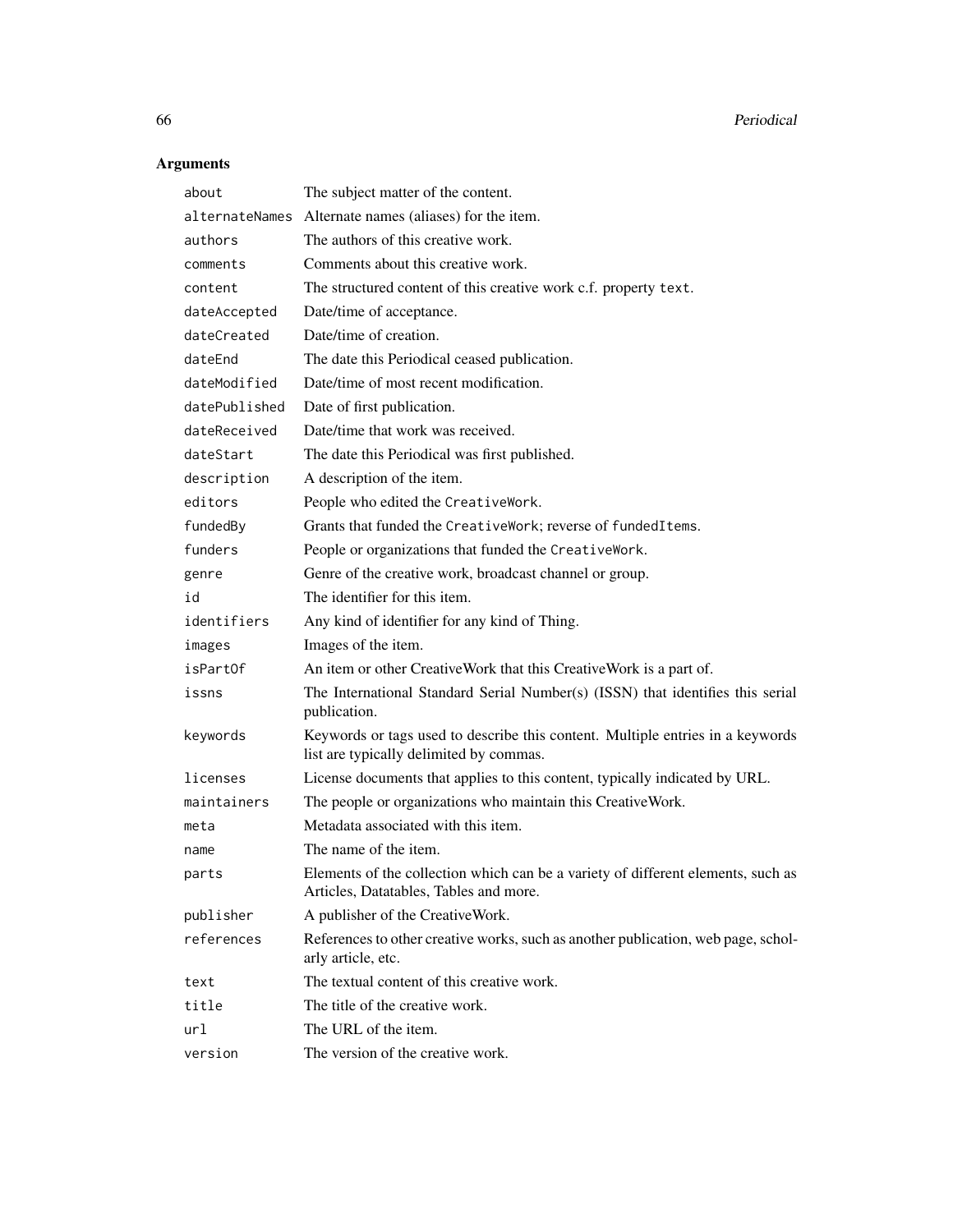#### Person 67

## Value

A list of class Periodical

#### See Also

[CreativeWork](#page-27-0)

Person *A person (alive, dead, undead, or fictional).*

### Description

A person (alive, dead, undead, or fictional).

## Usage

```
Person(
  address,
  affiliations,
 alternateNames,
  description,
  emails,
  familyNames,
  funders,
  givenNames,
  honorificPrefix,
  honorificSuffix,
  id,
  identifiers,
  images,
  jobTitle,
 memberOf,
 meta,
 name,
  telephoneNumbers,
  url
)
```

| address      | Postal address for the person.                         |
|--------------|--------------------------------------------------------|
| affiliations | Organizations that the person is affiliated with.      |
|              | alternateNames Alternate names (aliases) for the item. |
| description  | A description of the item.                             |
| emails       | Email addresses for the person.                        |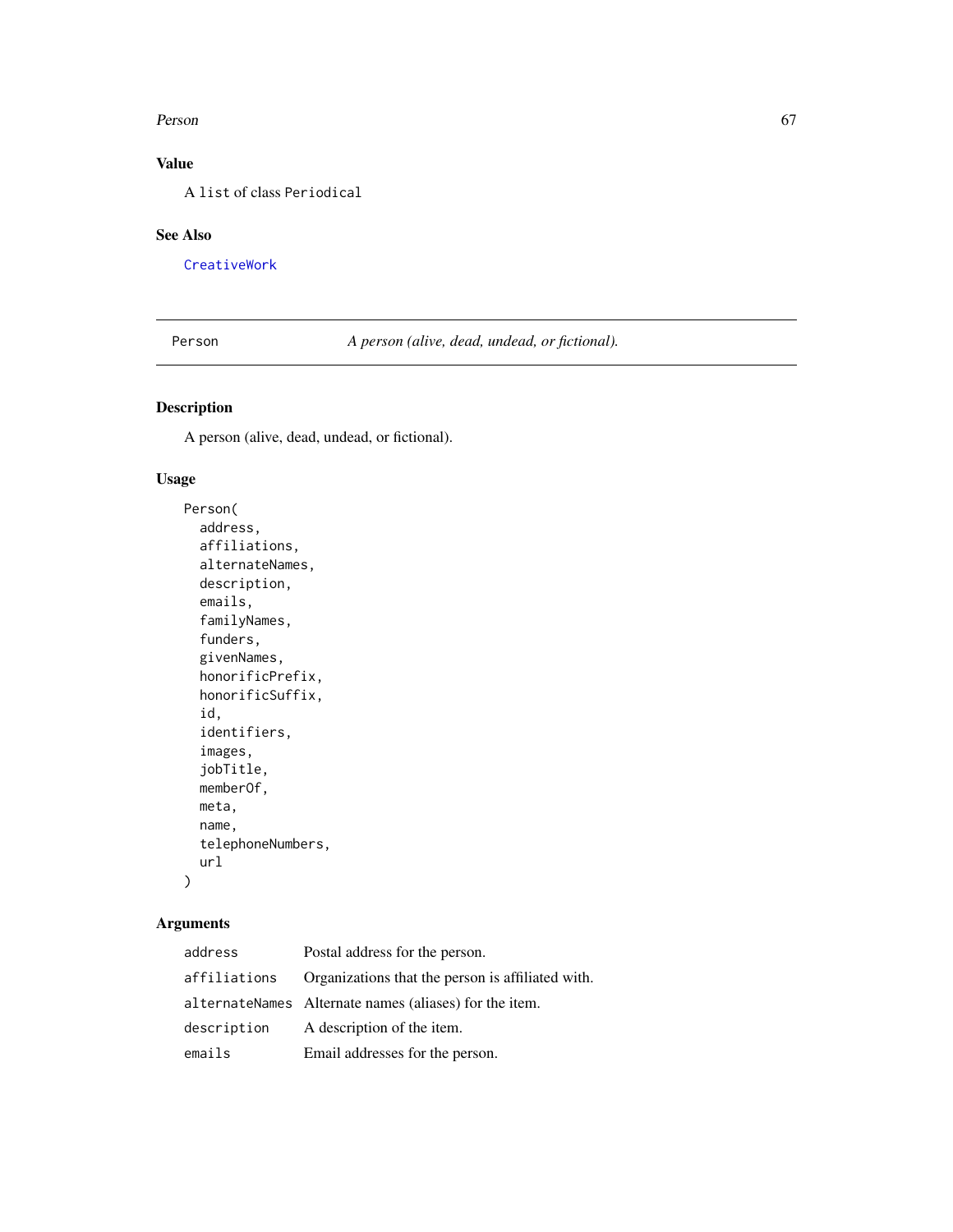| familyNames      | Family name. In the U.S., the last name of a person.                                                        |
|------------------|-------------------------------------------------------------------------------------------------------------|
| funders          | A person or organization that supports (sponsors) something through some kind<br>of financial contribution. |
| givenNames       | Given name. In the U.S., the first name of a person.                                                        |
| honorificPrefix  |                                                                                                             |
|                  | An honorific prefix preceding a person's name such as Dr/Mrs/Mr.                                            |
| honorificSuffix  |                                                                                                             |
|                  | An honorific suffix after a person's name such as MD/PhD/MSCSW.                                             |
| id               | The identifier for this item.                                                                               |
| identifiers      | Any kind of identifier for any kind of Thing.                                                               |
| images           | Images of the item.                                                                                         |
| jobTitle         | The job title of the person (for example, Financial Manager).                                               |
| memberOf         | An organization (or program membership) to which this person belongs.                                       |
| meta             | Metadata associated with this item.                                                                         |
| name             | The name of the item.                                                                                       |
| telephoneNumbers |                                                                                                             |
|                  | Telephone numbers for the person.                                                                           |
| url              | The URL of the item.                                                                                        |

### Value

A list of class Person

### See Also

[Thing](#page-92-0)

## Examples

```
Person(
  honorificPrefix = "Dr",
  givenNames = list("Jane", "J"),
  familyNames = list("Jamieson")
\mathcal{L}
```
PostalAddress *A physical mailing address.*

# Description

A physical mailing address.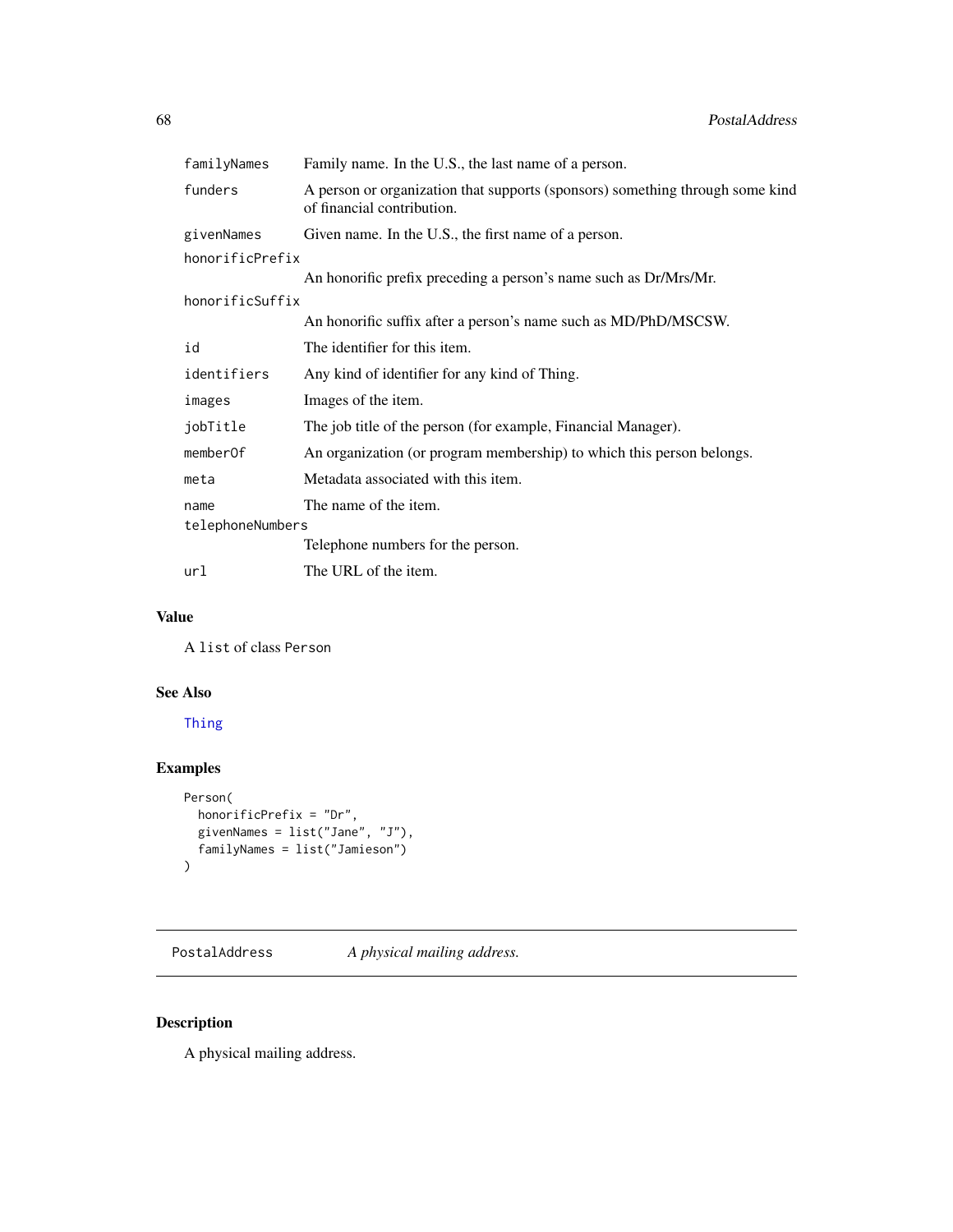### PostalAddress 69

### Usage

```
PostalAddress(
 addressCountry,
  addressLocality,
  addressRegion,
  alternateNames,
  availableLanguages,
  description,
  emails,
  id,
  identifiers,
  images,
 meta,
 name,
 postOfficeBoxNumber,
 postalCode,
  streetAddress,
  telephoneNumbers,
  url
\mathcal{L}
```

| addressCountry The country.<br>addressLocality |                                                                                                                   |
|------------------------------------------------|-------------------------------------------------------------------------------------------------------------------|
|                                                | The locality in which the street address is, and which is in the region.                                          |
| addressRegion                                  | The region in which the locality is, and which is in the country.                                                 |
|                                                | alternateNames Alternate names (aliases) for the item.                                                            |
| availableLanguages                             | Languages (human not programming) in which it is possible to communicate<br>with the organization/department etc. |
| description                                    | A description of the item.                                                                                        |
| emails                                         | Email address for correspondence.                                                                                 |
| id                                             | The identifier for this item.                                                                                     |
| identifiers                                    | Any kind of identifier for any kind of Thing.                                                                     |
| images                                         | Images of the item.                                                                                               |
| meta                                           | Metadata associated with this item.                                                                               |
| name<br>postOfficeBoxNumber                    | The name of the item.                                                                                             |
|                                                | The post office box number.                                                                                       |
| postalCode                                     | The postal code.                                                                                                  |
| streetAddress<br>telephoneNumbers              | The street address.                                                                                               |
|                                                | Telephone numbers for the contact point.                                                                          |
| url                                            | The URL of the item.                                                                                              |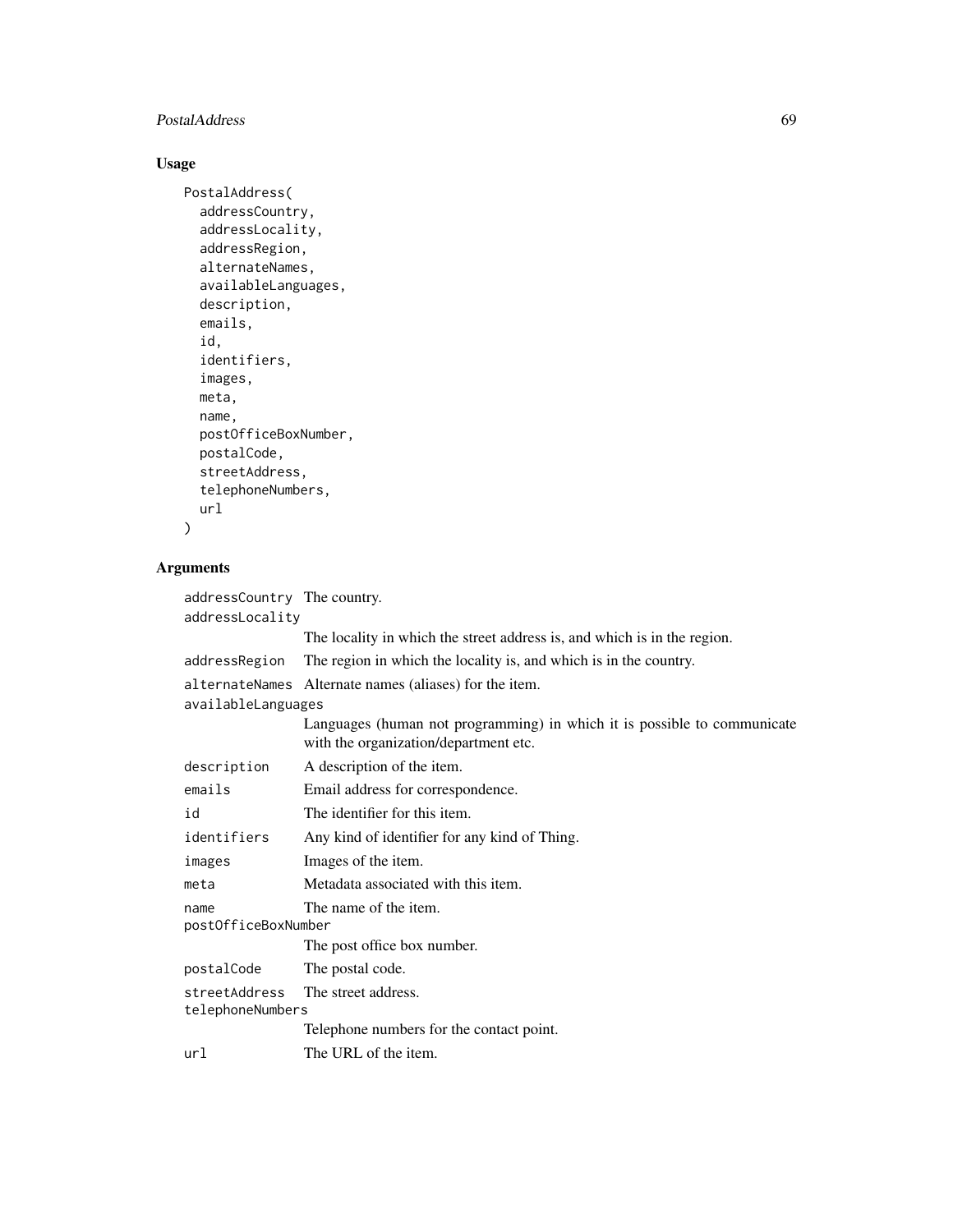# Value

A list of class PostalAddress

### See Also

**[ContactPoint](#page-26-0)** 

| Product | Any offered product or service. For example, a pair of shoes; a haircut; |
|---------|--------------------------------------------------------------------------|
|         | or an episode of a TV show streamed online.                              |

### Description

Any offered product or service. For example, a pair of shoes; a haircut; or an episode of a TV show streamed online.

### Usage

```
Product(
 alternateNames,
 brands,
 description,
  id,
  identifiers,
  images,
  logo,
 meta,
 name,
 productID,
 url
)
```

|             | alternateNames Alternate names (aliases) for the item. |
|-------------|--------------------------------------------------------|
| brands      | Brands that the product is labelled with.              |
| description | A description of the item.                             |
| id          | The identifier for this item.                          |
| identifiers | Any kind of identifier for any kind of Thing.          |
| images      | Images of the item.                                    |
| logo        | The logo of the product.                               |
| meta        | Metadata associated with this item.                    |
| name        | The name of the item.                                  |
| productID   | Product identification code.                           |
| url         | The URL of the item.                                   |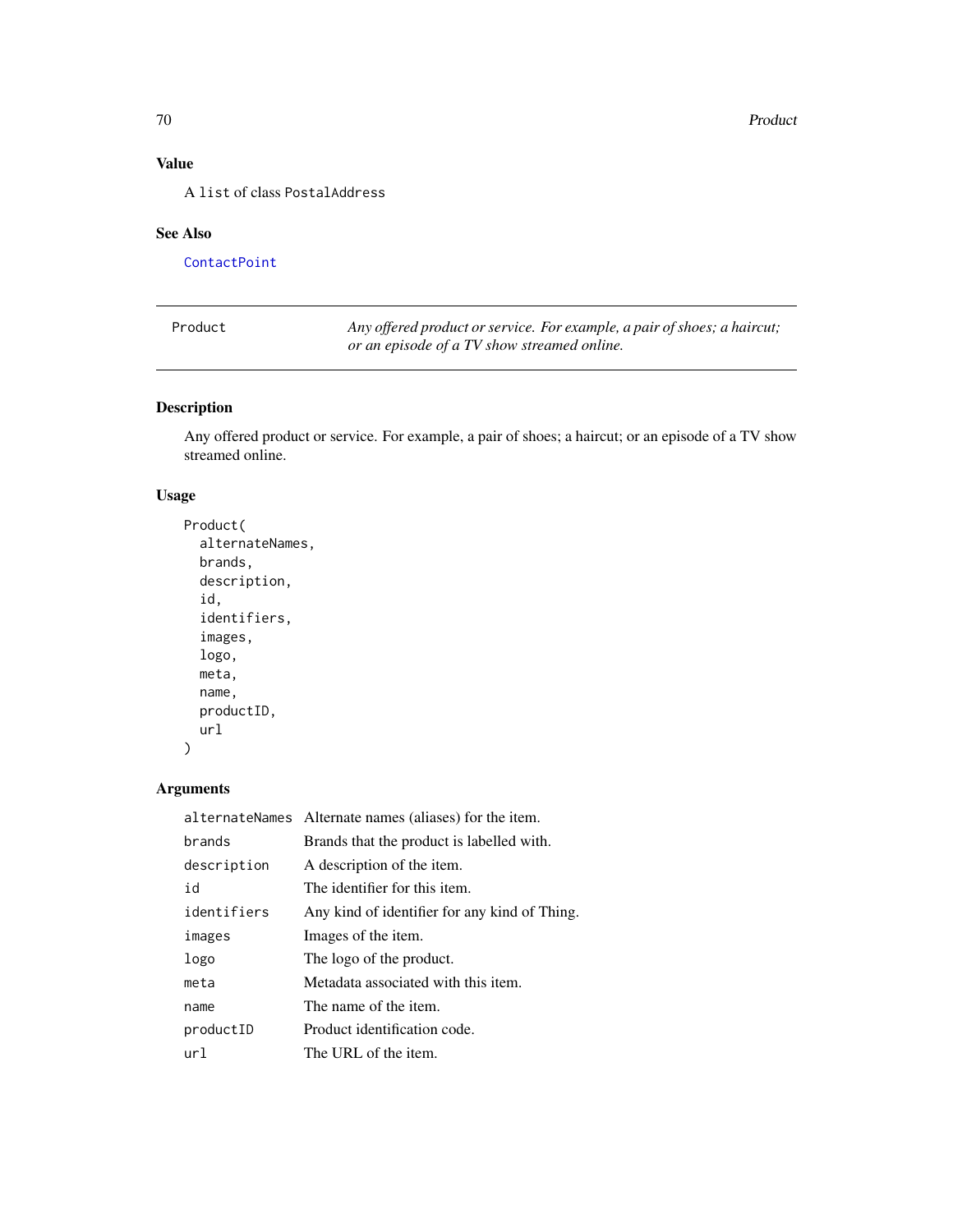## PropertyValue 71

### Value

A list of class Product

### See Also

[Thing](#page-92-0)

PropertyValue *A property-value pair.*

## Description

A property-value pair.

### Usage

```
PropertyValue(
  value,
  alternateNames,
  description,
  id,
  identifiers,
  images,
  meta,
  name,
  propertyID,
  url
\mathcal{L}
```
## Arguments

| value       | The value of the property. <b>Required.</b>                                    |
|-------------|--------------------------------------------------------------------------------|
|             | alternateNames Alternate names (aliases) for the item.                         |
| description | A description of the item.                                                     |
| id          | The identifier for this item.                                                  |
| identifiers | Any kind of identifier for any kind of Thing.                                  |
| images      | Images of the item.                                                            |
| meta        | Metadata associated with this item.                                            |
| name        | The name of the item.                                                          |
| propertyID  | A commonly used identifier for the characteristic represented by the property. |
| url         | The URL of the item.                                                           |

#### Value

A list of class PropertyValue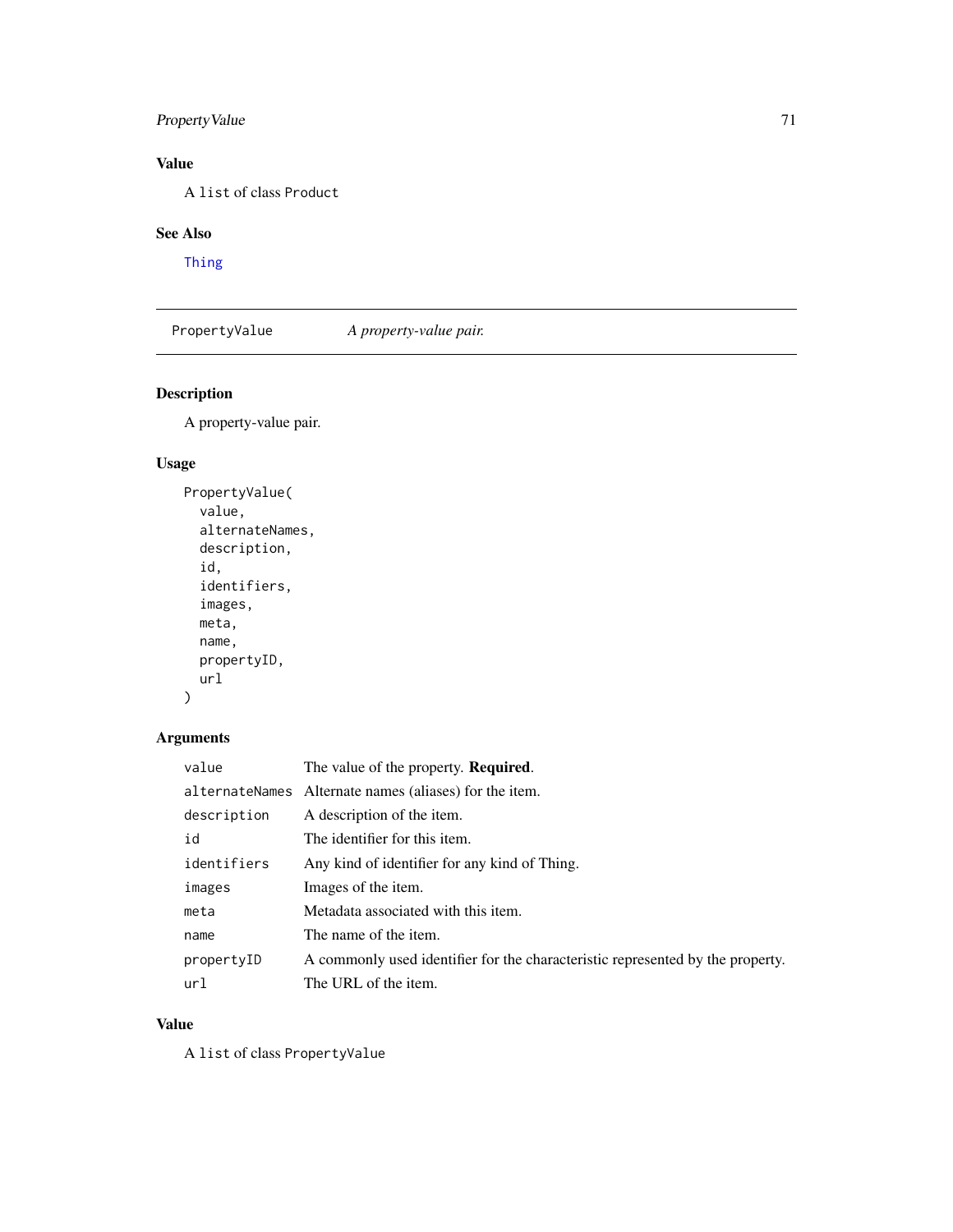## See Also

[Thing](#page-92-0)

PublicationIssue *A part of a successively published publication such as a periodical or publication volume, often numbered.*

#### Description

A part of a successively published publication such as a periodical or publication volume, often numbered.

#### Usage

PublicationIssue( about, alternateNames, authors, comments, content, dateAccepted, dateCreated, dateModified, datePublished, dateReceived, description, editors, fundedBy, funders, genre, id, identifiers, images, isPartOf, issueNumber, keywords, licenses, maintainers, meta, name, pageEnd, pageStart, pagination, parts, publisher, references,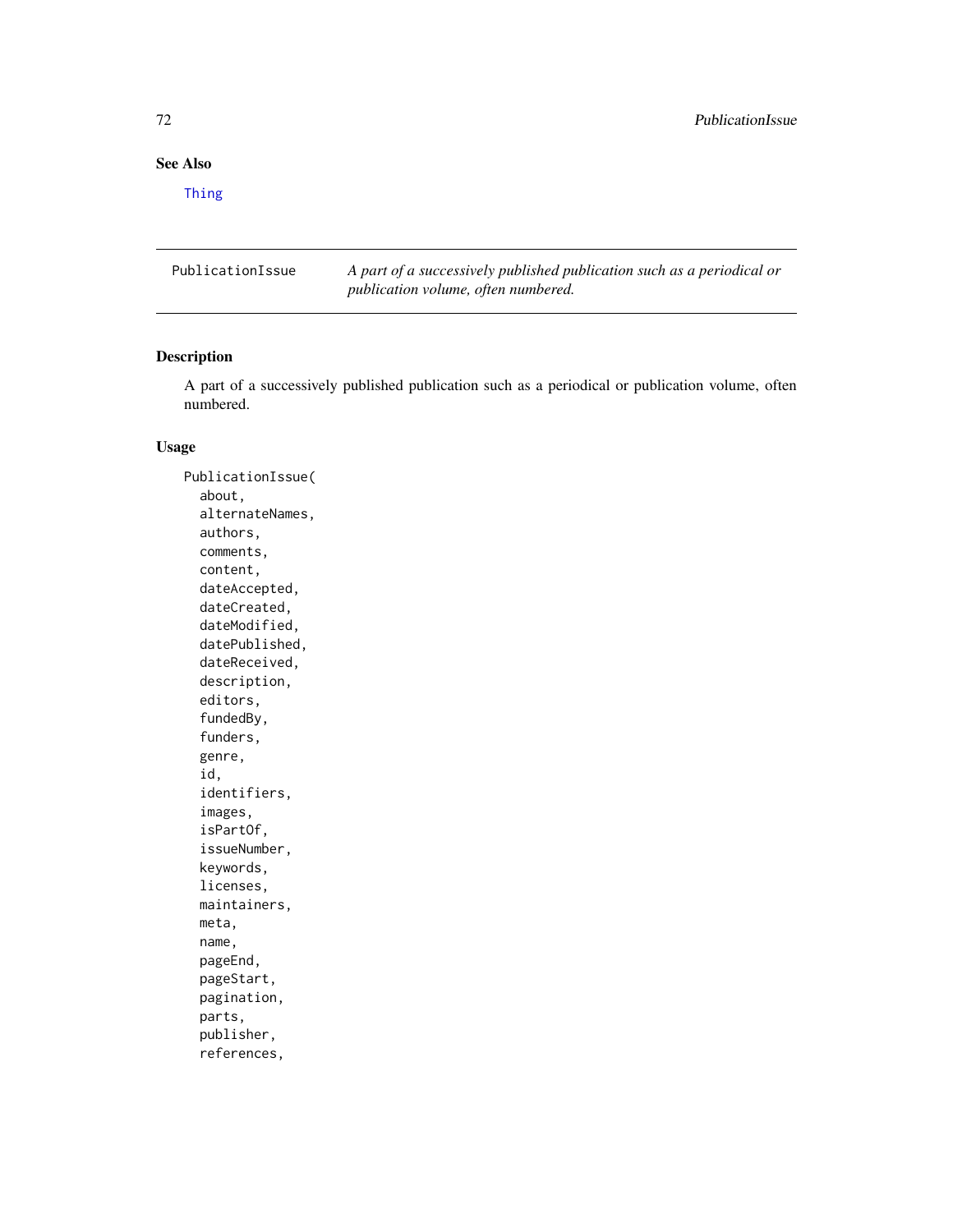### PublicationIssue 73

```
text,
 title,
 url,
 version
)
```

| about          | The subject matter of the content.                                                                                         |
|----------------|----------------------------------------------------------------------------------------------------------------------------|
| alternateNames | Alternate names (aliases) for the item.                                                                                    |
| authors        | The authors of this creative work.                                                                                         |
| comments       | Comments about this creative work.                                                                                         |
| content        | The structured content of this creative work c.f. property text.                                                           |
| dateAccepted   | Date/time of acceptance.                                                                                                   |
| dateCreated    | Date/time of creation.                                                                                                     |
| dateModified   | Date/time of most recent modification.                                                                                     |
| datePublished  | Date of first publication.                                                                                                 |
| dateReceived   | Date/time that work was received.                                                                                          |
| description    | A description of the item.                                                                                                 |
| editors        | People who edited the CreativeWork.                                                                                        |
| fundedBy       | Grants that funded the CreativeWork; reverse of fundedItems.                                                               |
| funders        | People or organizations that funded the CreativeWork.                                                                      |
| genre          | Genre of the creative work, broadcast channel or group.                                                                    |
| id             | The identifier for this item.                                                                                              |
| identifiers    | Any kind of identifier for any kind of Thing.                                                                              |
| images         | Images of the item.                                                                                                        |
| isPartOf       | An item or other CreativeWork that this CreativeWork is a part of.                                                         |
| issueNumber    | Identifies the issue of publication; for example, "iii" or "2".                                                            |
| keywords       | Keywords or tags used to describe this content. Multiple entries in a keywords<br>list are typically delimited by commas.  |
| licenses       | License documents that applies to this content, typically indicated by URL.                                                |
| maintainers    | The people or organizations who maintain this CreativeWork.                                                                |
| meta           | Metadata associated with this item.                                                                                        |
| name           | The name of the item.                                                                                                      |
| pageEnd        | The page on which the issue ends; for example "138" or "xvi".                                                              |
| pageStart      | The page on which the issue starts; for example "135" or "xiii".                                                           |
| pagination     | Any description of pages that is not separated into pageStart and pageEnd; for<br>example, "1-6, 9, 55".                   |
| parts          | Elements of the collection which can be a variety of different elements, such as<br>Articles, Datatables, Tables and more. |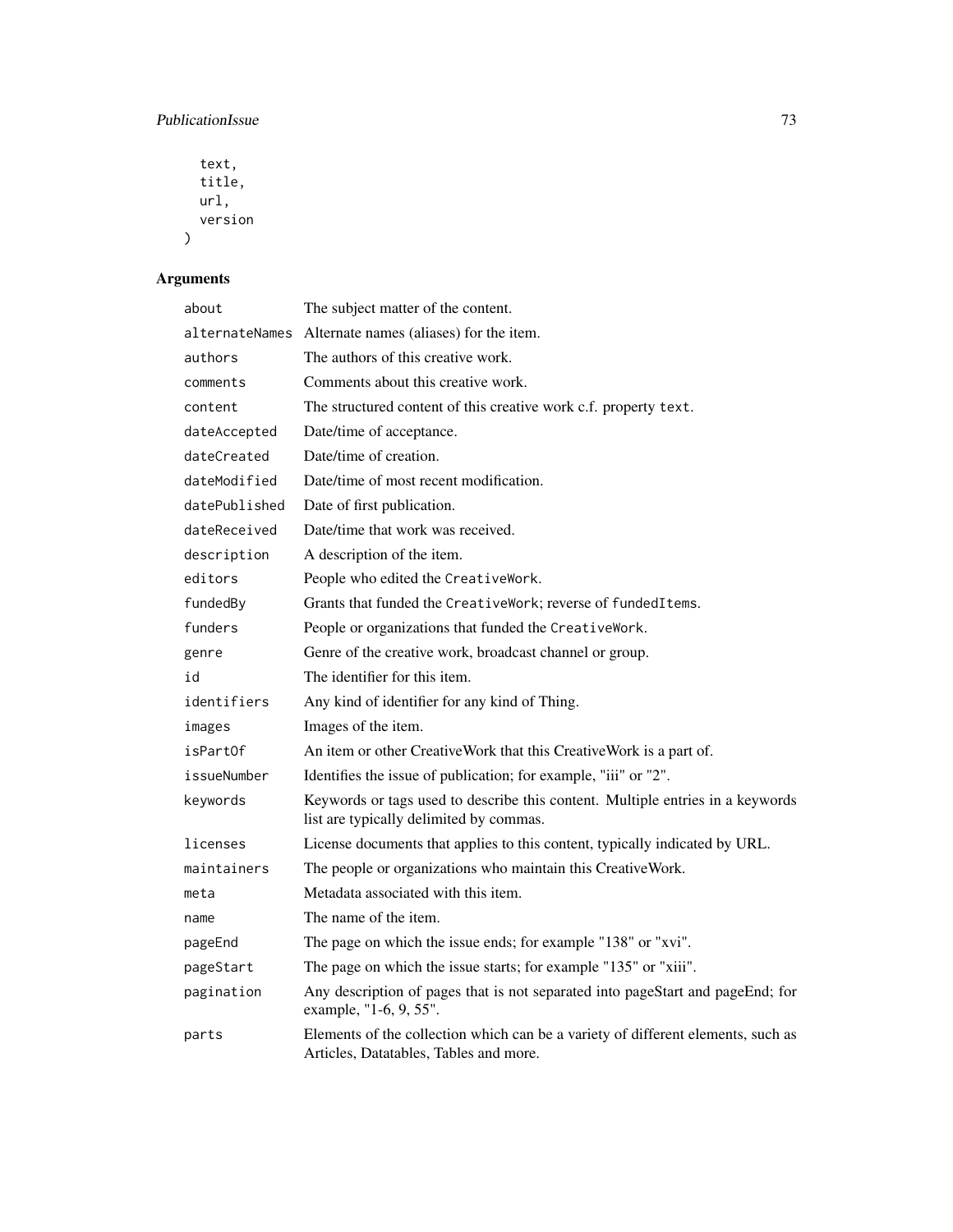<span id="page-73-0"></span>

| publisher  | A publisher of the CreativeWork.                                                                        |
|------------|---------------------------------------------------------------------------------------------------------|
| references | References to other creative works, such as another publication, web page, schol-<br>arly article, etc. |
| text       | The textual content of this creative work.                                                              |
| title      | The title of the creative work.                                                                         |
| url        | The URL of the item.                                                                                    |
| version    | The version of the creative work.                                                                       |

### Value

A list of class PublicationIssue

### See Also

[CreativeWork](#page-27-0)

| PublicationVolume | A part of a successively published publication such as a periodical or |
|-------------------|------------------------------------------------------------------------|
|                   | multi-volume work.                                                     |

### Description

A part of a successively published publication such as a periodical or multi-volume work.

#### Usage

```
PublicationVolume(
  about,
 alternateNames,
  authors,
  comments,
  content,
  dateAccepted,
  dateCreated,
  dateModified,
  datePublished,
  dateReceived,
  description,
  editors,
  fundedBy,
  funders,
  genre,
  id,
  identifiers,
  images,
  isPartOf,
```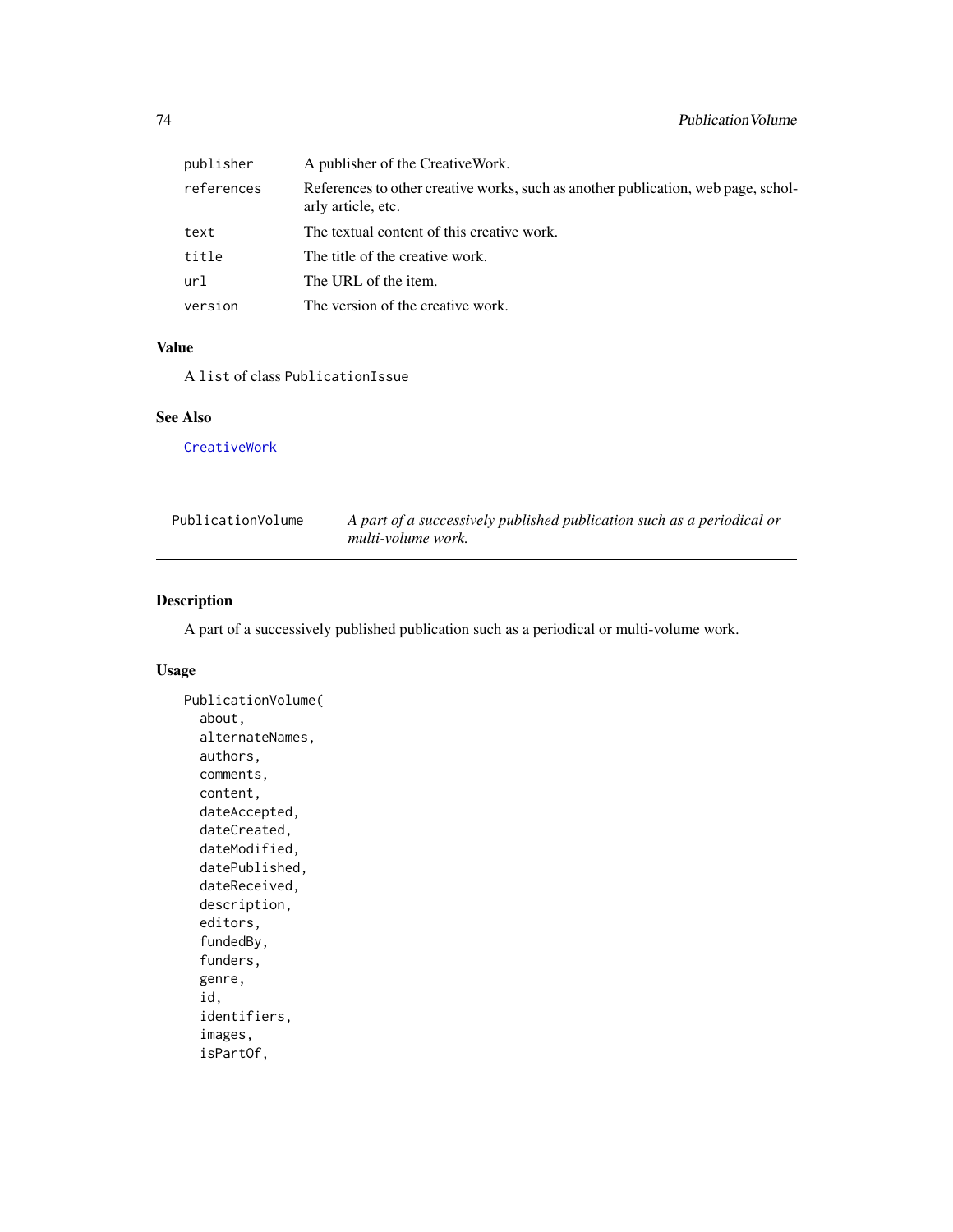### Publication Volume 75

```
keywords,
licenses,
maintainers,
meta,
name,
pageEnd,
pageStart,
pagination,
parts,
publisher,
references,
text,
title,
url,
version,
volumeNumber
```

```
)
```

| about          | The subject matter of the content.                                                                                        |
|----------------|---------------------------------------------------------------------------------------------------------------------------|
| alternateNames | Alternate names (aliases) for the item.                                                                                   |
| authors        | The authors of this creative work.                                                                                        |
| comments       | Comments about this creative work.                                                                                        |
| content        | The structured content of this creative work c.f. property text.                                                          |
| dateAccepted   | Date/time of acceptance.                                                                                                  |
| dateCreated    | Date/time of creation.                                                                                                    |
| dateModified   | Date/time of most recent modification.                                                                                    |
| datePublished  | Date of first publication.                                                                                                |
| dateReceived   | Date/time that work was received.                                                                                         |
| description    | A description of the item.                                                                                                |
| editors        | People who edited the CreativeWork.                                                                                       |
| fundedBy       | Grants that funded the CreativeWork; reverse of fundedItems.                                                              |
| funders        | People or organizations that funded the CreativeWork.                                                                     |
| genre          | Genre of the creative work, broadcast channel or group.                                                                   |
| id             | The identifier for this item.                                                                                             |
| identifiers    | Any kind of identifier for any kind of Thing.                                                                             |
| images         | Images of the item.                                                                                                       |
| isPartOf       | An item or other CreativeWork that this CreativeWork is a part of.                                                        |
| keywords       | Keywords or tags used to describe this content. Multiple entries in a keywords<br>list are typically delimited by commas. |
| licenses       | License documents that applies to this content, typically indicated by URL.                                               |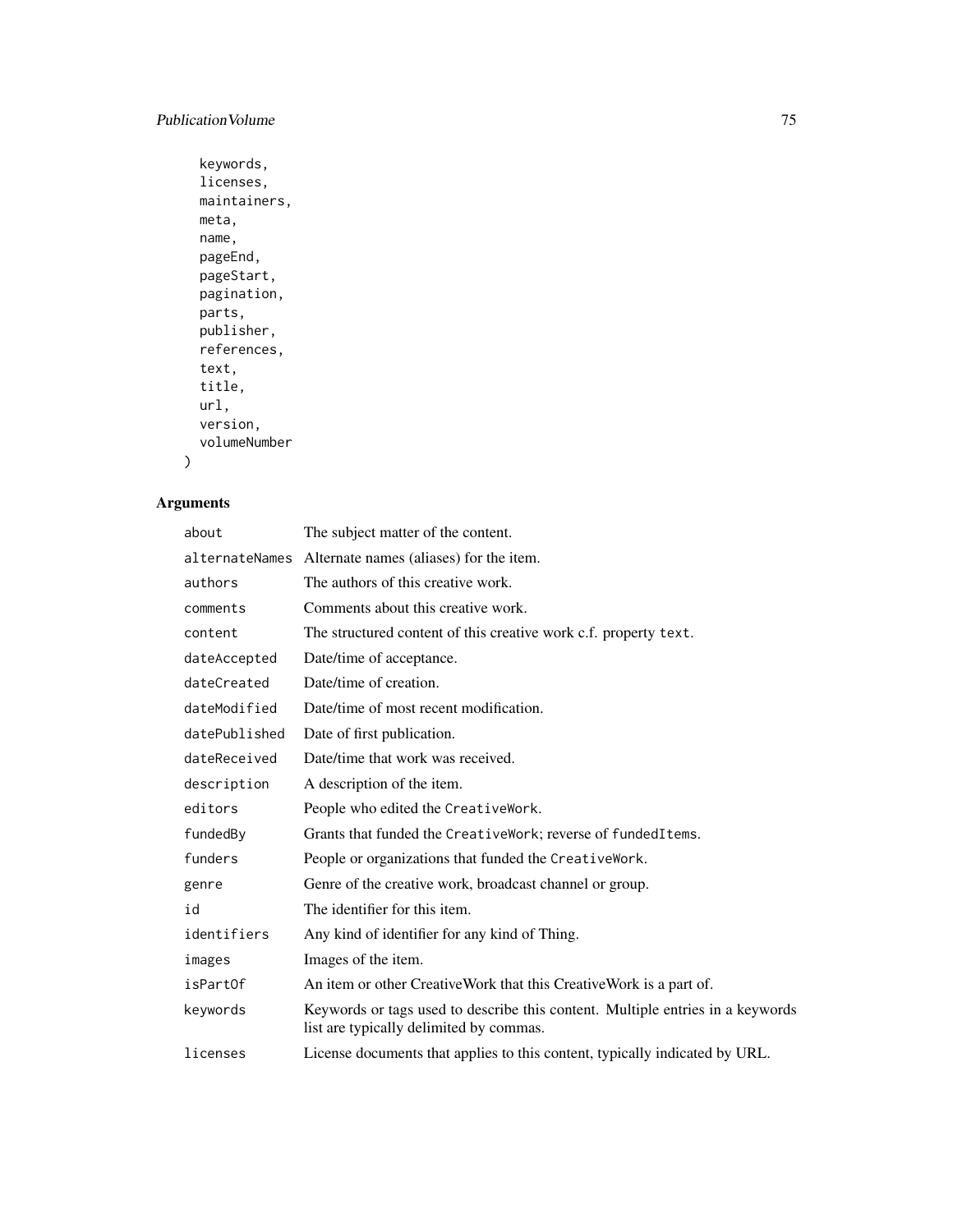<span id="page-75-0"></span>

| maintainers  | The people or organizations who maintain this Creative Work.                                                               |
|--------------|----------------------------------------------------------------------------------------------------------------------------|
| meta         | Metadata associated with this item.                                                                                        |
| name         | The name of the item.                                                                                                      |
| pageEnd      | The page on which the volume ends; for example "138" or "xvi".                                                             |
| pageStart    | The page on which the volume starts; for example "135" or "xiii".                                                          |
| pagination   | Any description of pages that is not separated into pageStart and pageEnd; for<br>example, "1-6, 9, 55".                   |
| parts        | Elements of the collection which can be a variety of different elements, such as<br>Articles, Datatables, Tables and more. |
| publisher    | A publisher of the CreativeWork.                                                                                           |
| references   | References to other creative works, such as another publication, web page, schol-<br>arly article, etc.                    |
| text         | The textual content of this creative work.                                                                                 |
| title        | The title of the creative work.                                                                                            |
| url          | The URL of the item.                                                                                                       |
| version      | The version of the creative work.                                                                                          |
| volumeNumber | Identifies the volume of publication or multi-part work; for example, "iii" or "2".                                        |

### Value

A list of class PublicationVolume

### See Also

[CreativeWork](#page-27-0)

Quote *Inline, quoted content.*

### Description

Inline, quoted content.

### Usage

```
Quote(content, cite, id, meta)
```

| content | The content that is marked. <b>Required.</b> |
|---------|----------------------------------------------|
| cite    | The source of the quote.                     |
| id      | The identifier for this item.                |
| meta    | Metadata associated with this item.          |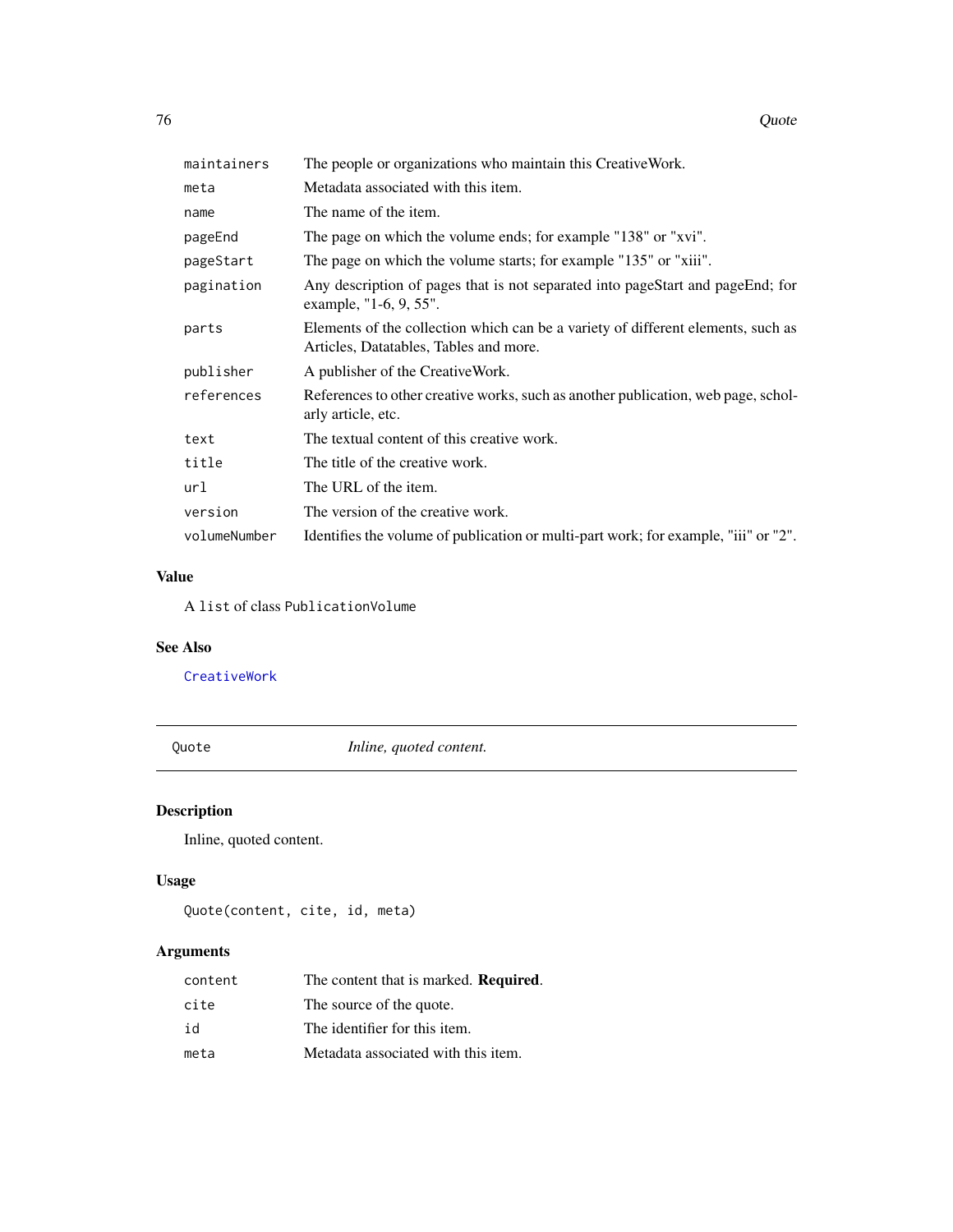### <span id="page-76-0"></span>QuoteBlock 77

### Value

A list of class Quote

### See Also

[Mark](#page-51-0)

### QuoteBlock *A section quoted from somewhere else.*

### Description

A section quoted from somewhere else.

### Usage

QuoteBlock(content, cite, id, meta)

### Arguments

| content | The content of the quote. <b>Required.</b> |
|---------|--------------------------------------------|
| cite    | The source of the quote.                   |
| id      | The identifier for this item.              |
| meta    | Metadata associated with this item.        |

### Value

A list of class QuoteBlock

### See Also

[Entity](#page-35-0)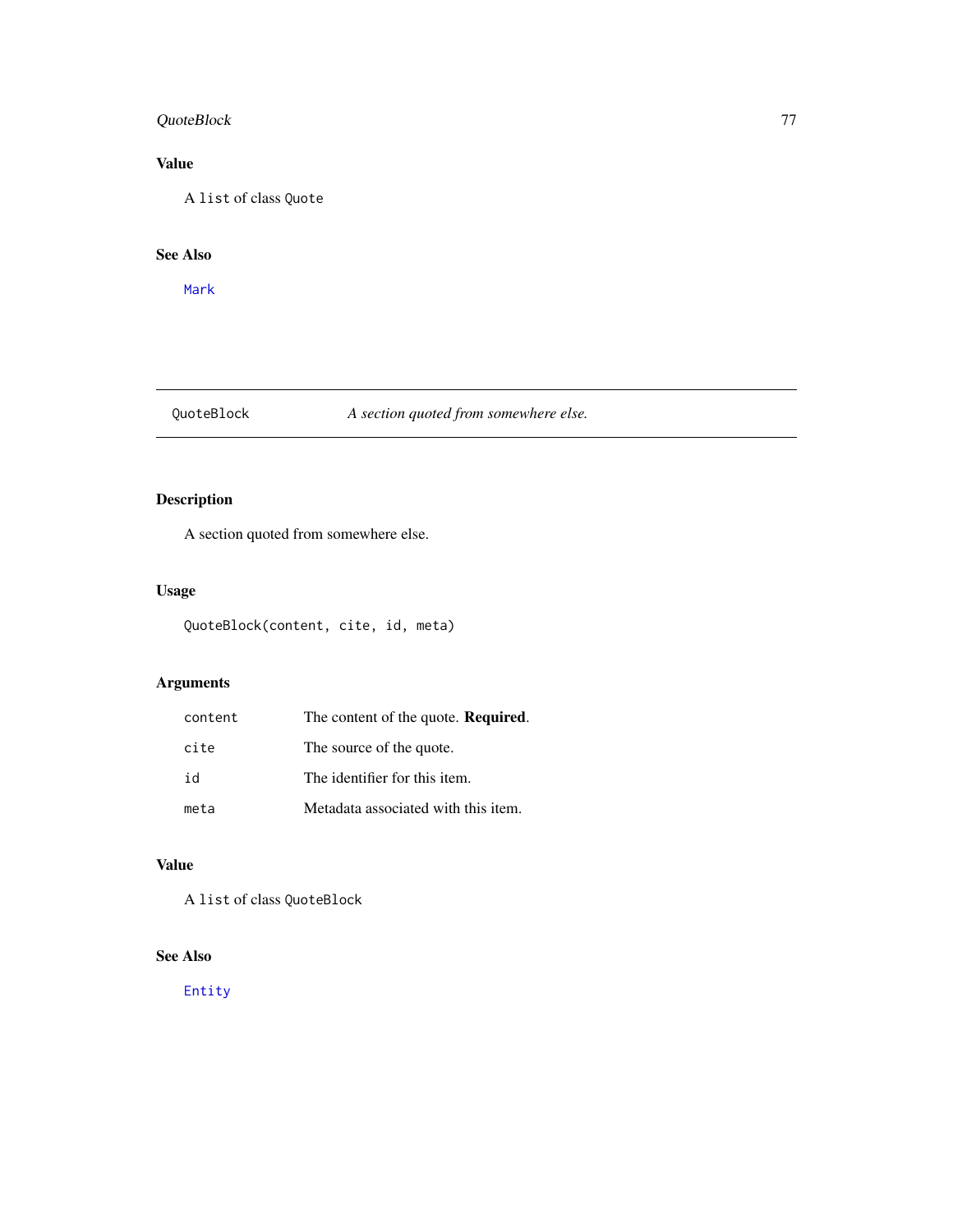<span id="page-77-0"></span>

A review of an item, e.g of an Article, or SoftwareSourceCode.

#### Usage

Review( about, alternateNames, authors, comments, content, dateAccepted, dateCreated, dateModified, datePublished, dateReceived, description, editors, fundedBy, funders, genre, id, identifiers, images, isPartOf, itemReviewed, keywords, licenses, maintainers, meta, name, parts, publisher, references, reviewAspect, text, title, url, version

 $\mathcal{E}$ 

### Arguments

about The subject matter of the content.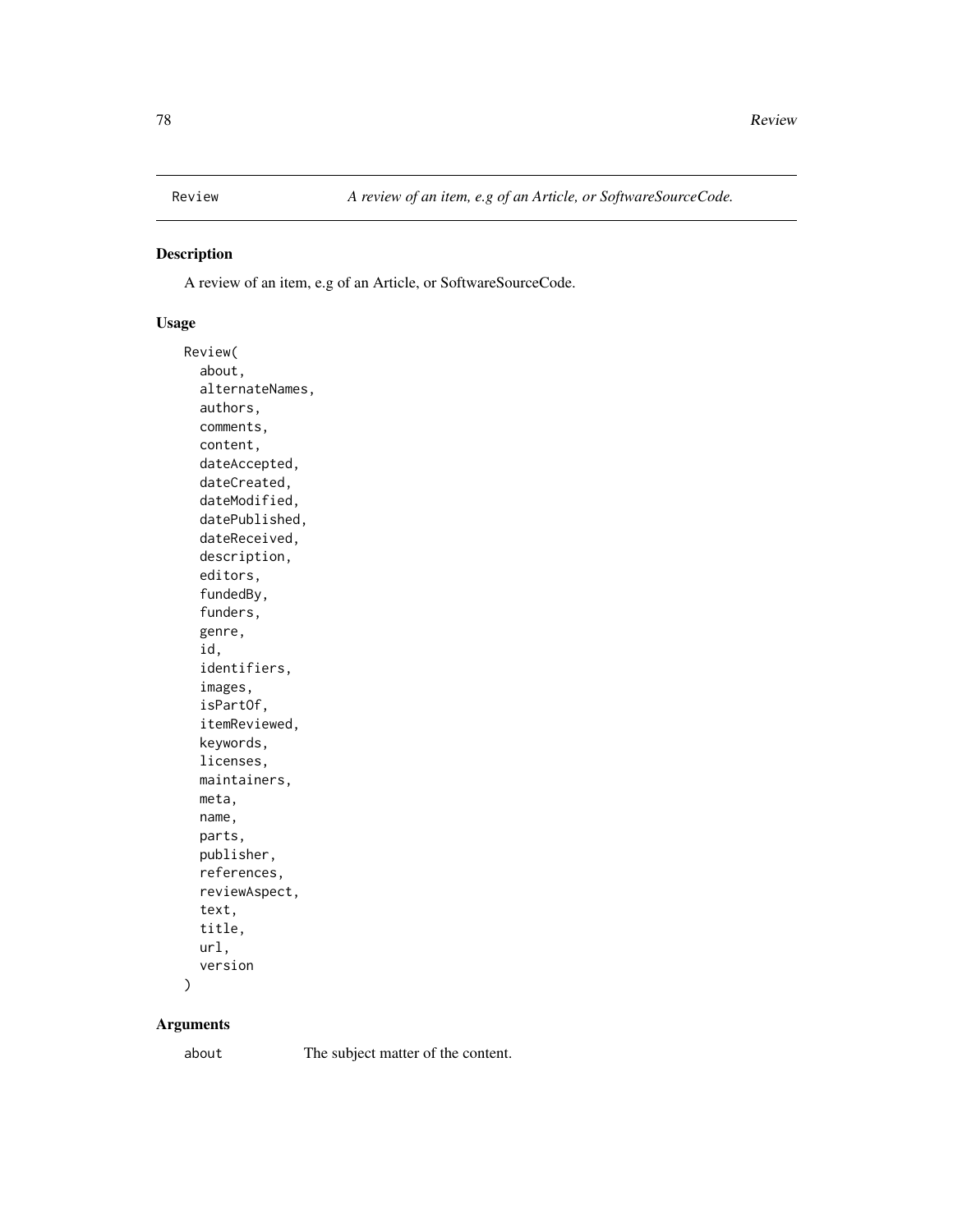#### <span id="page-78-0"></span>Review 79

|               | alternateNames Alternate names (aliases) for the item.                                                                     |
|---------------|----------------------------------------------------------------------------------------------------------------------------|
| authors       | The authors of this creative work.                                                                                         |
| comments      | Comments about this creative work.                                                                                         |
| content       | The structured content of this creative work c.f. property text.                                                           |
| dateAccepted  | Date/time of acceptance.                                                                                                   |
| dateCreated   | Date/time of creation.                                                                                                     |
| dateModified  | Date/time of most recent modification.                                                                                     |
| datePublished | Date of first publication.                                                                                                 |
| dateReceived  | Date/time that work was received.                                                                                          |
| description   | A description of the item.                                                                                                 |
| editors       | People who edited the CreativeWork.                                                                                        |
| fundedBy      | Grants that funded the CreativeWork; reverse of fundedItems.                                                               |
| funders       | People or organizations that funded the CreativeWork.                                                                      |
| genre         | Genre of the creative work, broadcast channel or group.                                                                    |
| id            | The identifier for this item.                                                                                              |
| identifiers   | Any kind of identifier for any kind of Thing.                                                                              |
| images        | Images of the item.                                                                                                        |
| isPartOf      | An item or other CreativeWork that this CreativeWork is a part of.                                                         |
| itemReviewed  | The item that is being reviewed.                                                                                           |
| keywords      | Keywords or tags used to describe this content. Multiple entries in a keywords<br>list are typically delimited by commas.  |
| licenses      | License documents that applies to this content, typically indicated by URL.                                                |
| maintainers   | The people or organizations who maintain this CreativeWork.                                                                |
| meta          | Metadata associated with this item.                                                                                        |
| name          | The name of the item.                                                                                                      |
| parts         | Elements of the collection which can be a variety of different elements, such as<br>Articles, Datatables, Tables and more. |
| publisher     | A publisher of the CreativeWork.                                                                                           |
| references    | References to other creative works, such as another publication, web page, schol-<br>arly article, etc.                    |
| reviewAspect  | The part or facet of the item that is being reviewed.                                                                      |
| text          | The textual content of this creative work.                                                                                 |
| title         | The title of the creative work.                                                                                            |
| url           | The URL of the item.                                                                                                       |
| version       | The version of the creative work.                                                                                          |

### Value

A list of class Review

### See Also

[CreativeWork](#page-27-0)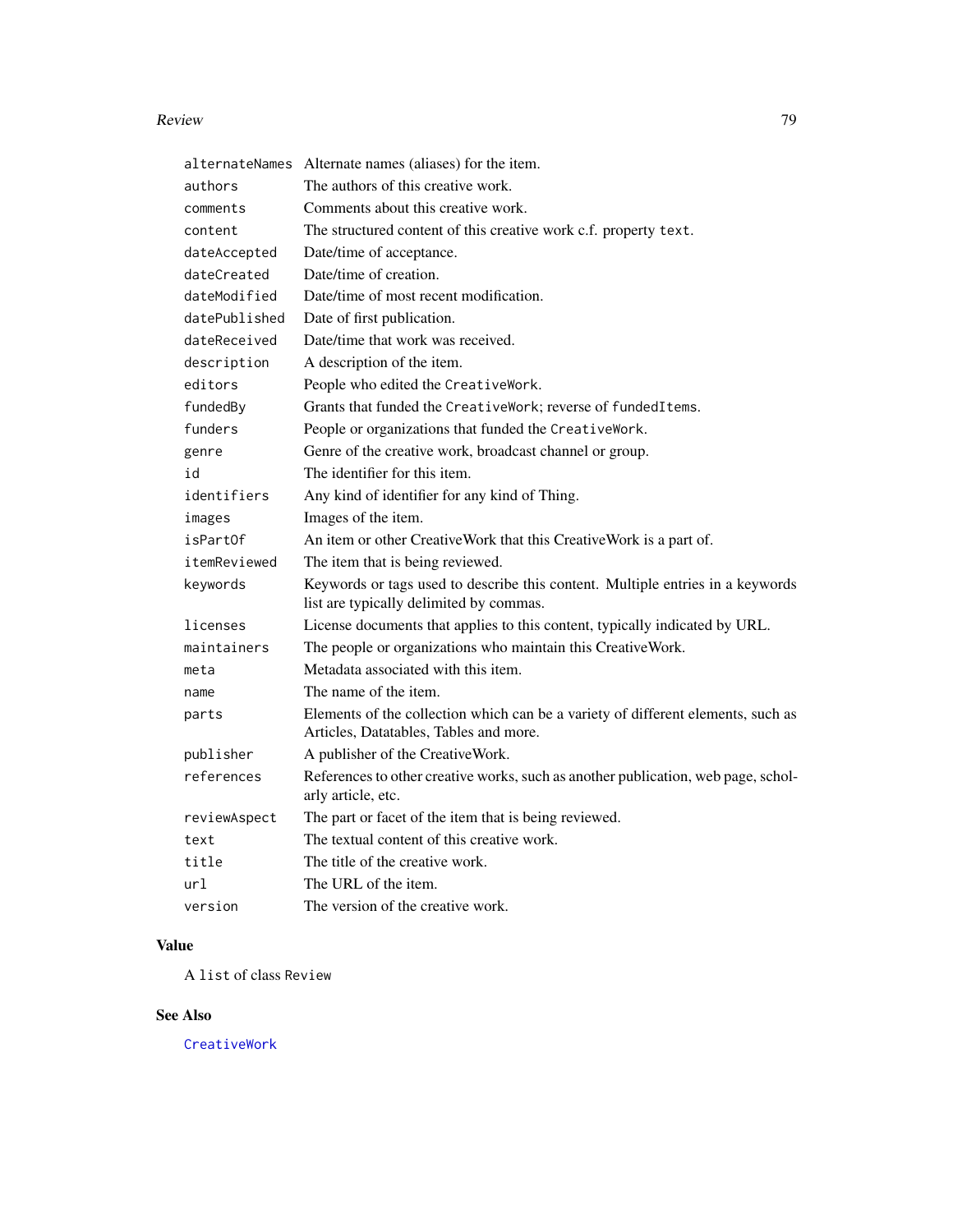<span id="page-79-0"></span>SoftwareApplication *A software application.*

### Description

A software application.

#### Usage

SoftwareApplication( about, alternateNames, authors, comments, content, dateAccepted, dateCreated, dateModified, datePublished, dateReceived, description, editors, fundedBy, funders, genre, id, identifiers, images, isPartOf, keywords, licenses, maintainers, meta, name, parts, publisher, references, softwareRequirements, softwareVersion, text, title, url, version

 $\mathcal{E}$ 

### Arguments

about The subject matter of the content.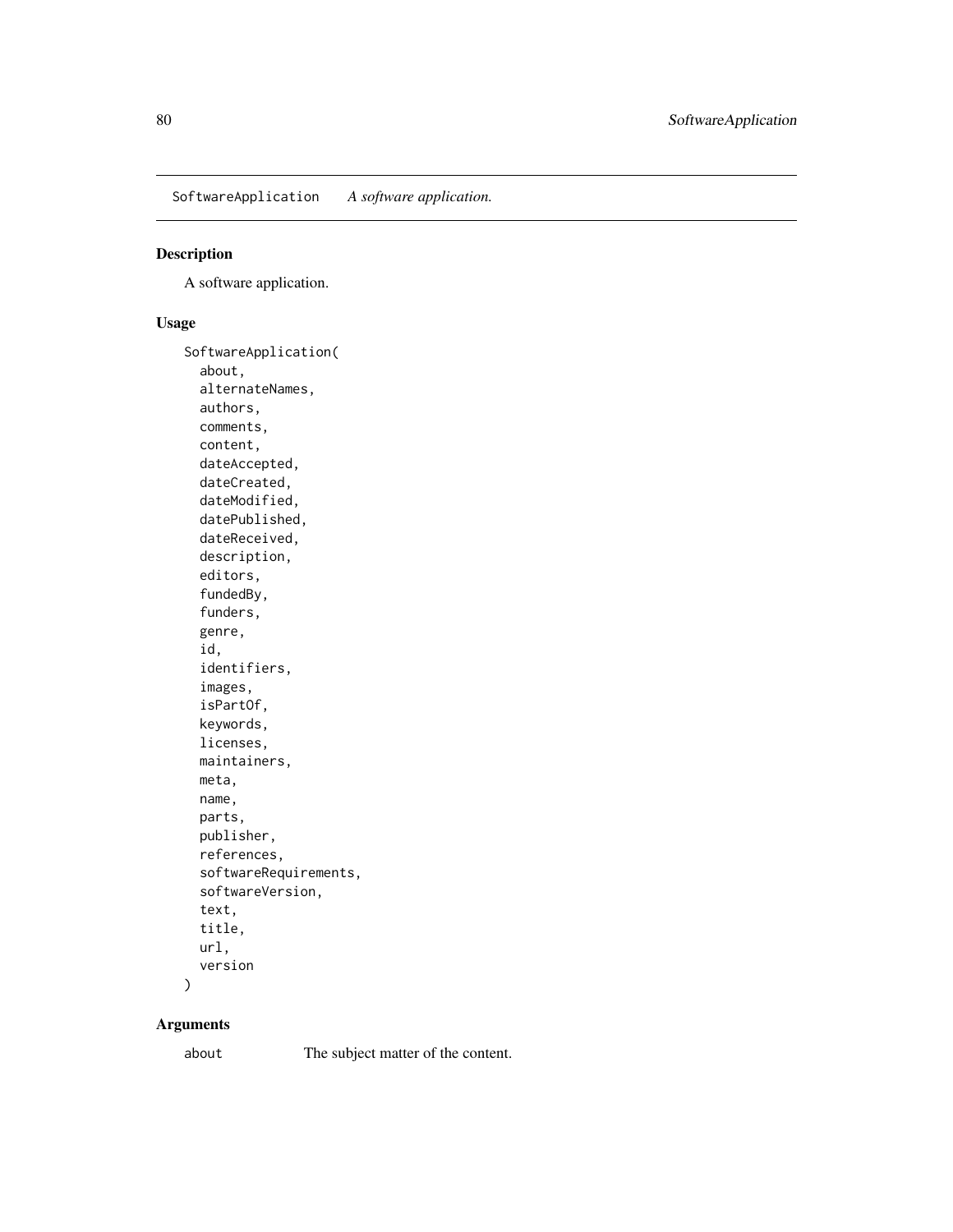|                      | alternateNames Alternate names (aliases) for the item.                                                                     |
|----------------------|----------------------------------------------------------------------------------------------------------------------------|
| authors              | The authors of this creative work.                                                                                         |
| comments             | Comments about this creative work.                                                                                         |
| content              | The structured content of this creative work c.f. property text.                                                           |
| dateAccepted         | Date/time of acceptance.                                                                                                   |
| dateCreated          | Date/time of creation.                                                                                                     |
| dateModified         | Date/time of most recent modification.                                                                                     |
| datePublished        | Date of first publication.                                                                                                 |
| dateReceived         | Date/time that work was received.                                                                                          |
| description          | A description of the item.                                                                                                 |
| editors              | People who edited the CreativeWork.                                                                                        |
| fundedBy             | Grants that funded the CreativeWork; reverse of fundedItems.                                                               |
| funders              | People or organizations that funded the CreativeWork.                                                                      |
| genre                | Genre of the creative work, broadcast channel or group.                                                                    |
| id                   | The identifier for this item.                                                                                              |
| identifiers          | Any kind of identifier for any kind of Thing.                                                                              |
| images               | Images of the item.                                                                                                        |
| isPartOf             | An item or other CreativeWork that this CreativeWork is a part of.                                                         |
| keywords             | Keywords or tags used to describe this content. Multiple entries in a keywords<br>list are typically delimited by commas.  |
| licenses             | License documents that applies to this content, typically indicated by URL.                                                |
| maintainers          | The people or organizations who maintain this CreativeWork.                                                                |
| meta                 | Metadata associated with this item.                                                                                        |
| name                 | The name of the item.                                                                                                      |
| parts                | Elements of the collection which can be a variety of different elements, such as<br>Articles, Datatables, Tables and more. |
| publisher            | A publisher of the CreativeWork.                                                                                           |
| references           | References to other creative works, such as another publication, web page, schol-<br>arly article, etc.                    |
| softwareRequirements |                                                                                                                            |
|                      | Requirements for application, including shared libraries that are not included in<br>the application distribution.         |
| softwareVersion      | Version of the software.                                                                                                   |
|                      |                                                                                                                            |
| text                 | The textual content of this creative work.                                                                                 |
| title                | The title of the creative work.                                                                                            |
| url                  | The URL of the item.                                                                                                       |
| version              | The version of the creative work.                                                                                          |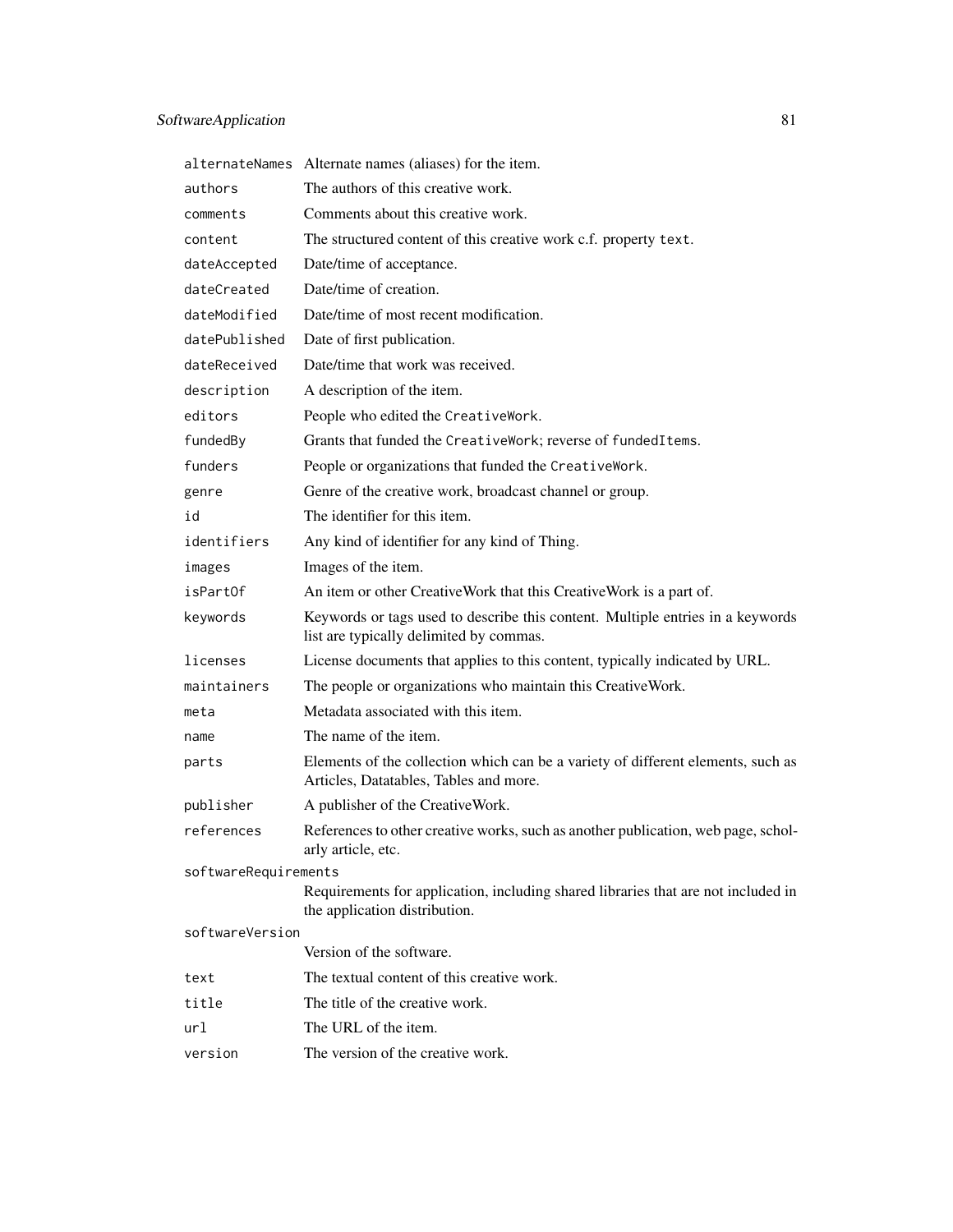### <span id="page-81-0"></span>Value

A list of class SoftwareApplication

### See Also

[CreativeWork](#page-27-0)

SoftwareEnvironment *A computational environment.*

### Description

A computational environment.

### Usage

```
SoftwareEnvironment(
 name,
 adds,
 alternateNames,
 description,
 extends,
  id,
  identifiers,
 images,
 meta,
 removes,
 url
)
```

| name           | The name of the item. <b>Required.</b>                                                                   |
|----------------|----------------------------------------------------------------------------------------------------------|
| adds           | The packages that this environment adds to the base environments listed under<br>extends (if any).,      |
| alternateNames | Alternate names (aliases) for the item.                                                                  |
| description    | A description of the item.                                                                               |
| extends        | Other environments that this environment extends by adding or removing pack-                             |
|                | ages.,                                                                                                   |
| id             | The identifier for this item.                                                                            |
| identifiers    | Any kind of identifier for any kind of Thing.                                                            |
| images         | Images of the item.                                                                                      |
| meta           | Metadata associated with this item.                                                                      |
| removes        | The packages that this environment removes from the base environments listed<br>under extends (if any)., |
| url            | The URL of the item.                                                                                     |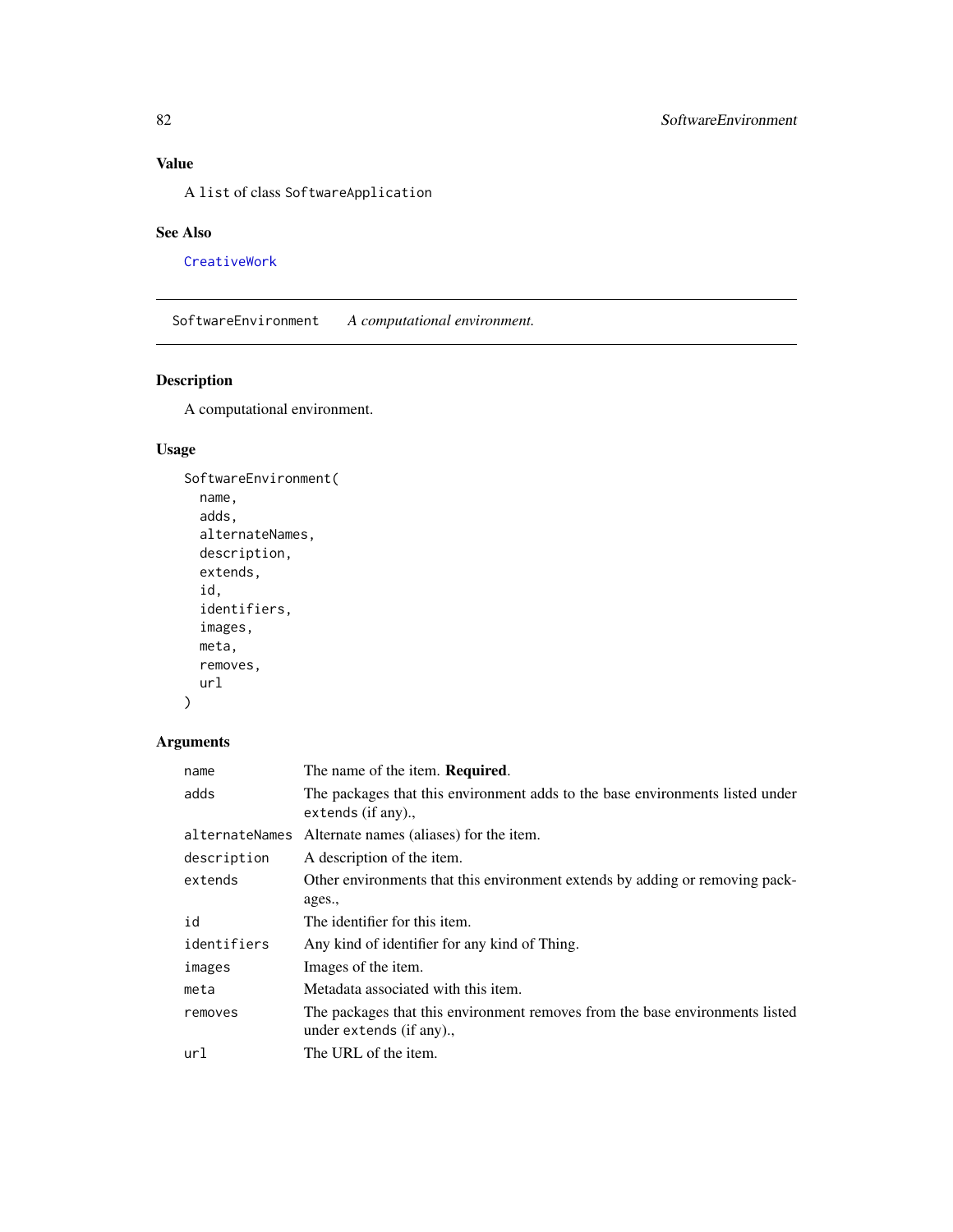### <span id="page-82-0"></span>SoftwareSession 83

### Value

A list of class SoftwareEnvironment

#### See Also

[Thing](#page-92-0)

| SoftwareSession | Definition of a compute session, including its software and compute |  |  |
|-----------------|---------------------------------------------------------------------|--|--|
|                 | resource requirements and status.                                   |  |  |

### Description

Definition of a compute session, including its software and compute resource requirements and status.

### Usage

```
SoftwareSession(
  alternateNames,
  clientsLimit,
  clientsRequest,
  cpuLimit,
  cpuRequest,
  dateEnd,
  dateStart,
  description,
  durationLimit,
  durationRequest,
  environment,
  id,
  identifiers,
  images,
 memoryLimit,
 memoryRequest,
  meta,
  name,
  networkTransferLimit,
  networkTransferRequest,
  status,
  timeoutLimit,
  timeoutRequest,
  url,
  volumeMounts
\mathcal{E}
```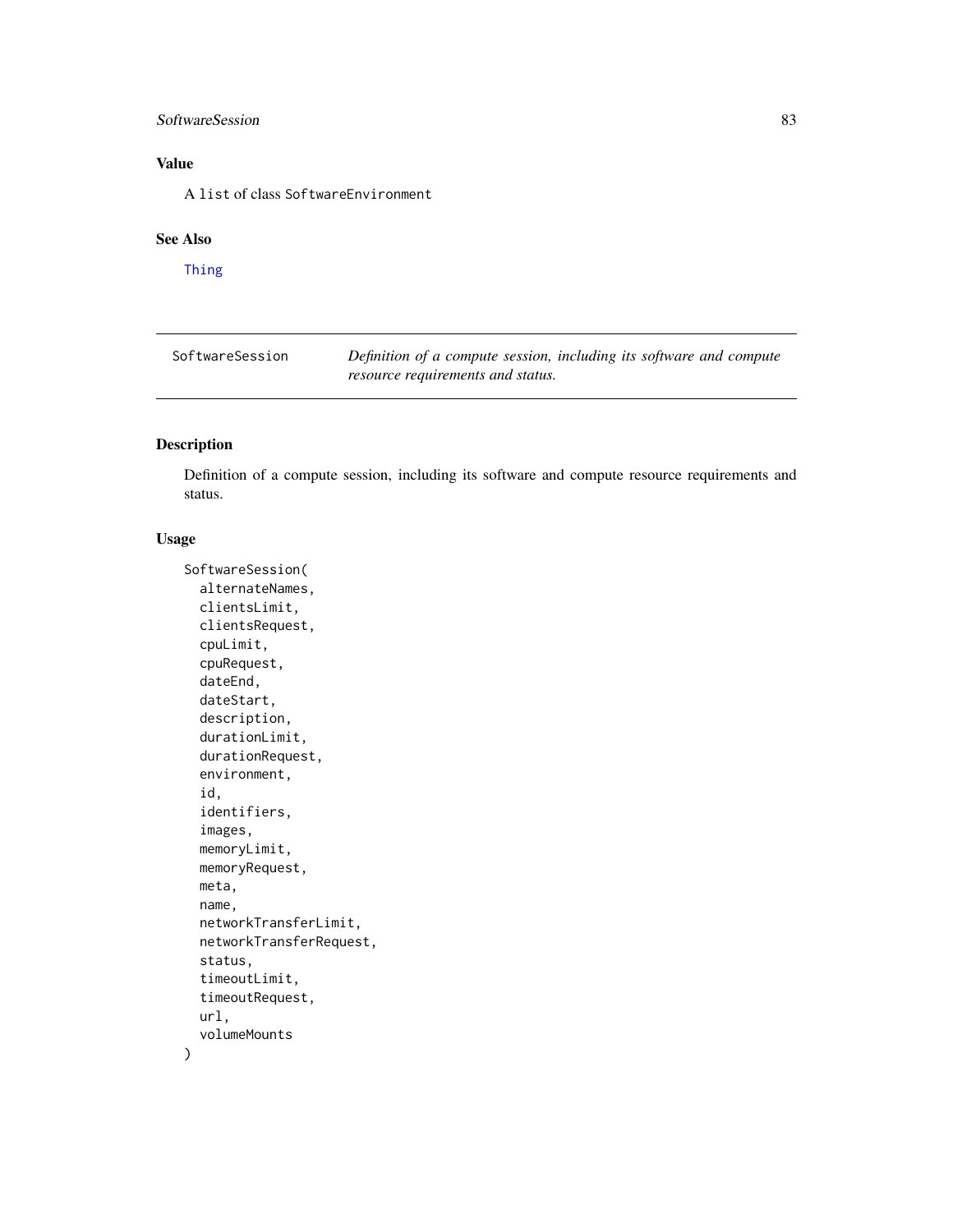### <span id="page-83-0"></span>Arguments

| alternateNames         | Alternate names (aliases) for the item.                                   |
|------------------------|---------------------------------------------------------------------------|
| clientsLimit           | The maximum number of concurrent clients the session is limited to.       |
| clientsRequest         | The maximum number of concurrent clients requested for the session.       |
| cpuLimit               | The amount of CPU the session is limited to.                              |
| cpuRequest             | The amount of CPU requested for the session.                              |
| dateEnd                | The date-time that the session ended.                                     |
| dateStart              | The date-time that the session began.                                     |
| description            | A description of the item.                                                |
| durationLimit          | The maximum duration (seconds) the session is limited to.                 |
| durationRequest        |                                                                           |
|                        | The maximum duration (seconds) requested for the session.                 |
| environment            | The software environment to execute this session in.                      |
| id                     | The identifier for this item.                                             |
| identifiers            | Any kind of identifier for any kind of Thing.                             |
| images                 | Images of the item.                                                       |
| memoryLimit            | The amount of memory that the session is limited to.                      |
| memoryRequest          | The amount of memory requested for the session.                           |
| meta                   | Metadata associated with this item.                                       |
| name                   | The name of the item.                                                     |
| networkTransferLimit   |                                                                           |
|                        | The amount of network data transfer (GiB) that the session is limited to. |
| networkTransferRequest |                                                                           |
|                        | The amount of network data transfer (GiB) requested for the session.      |
| status                 | The status of the session (starting, stopped, etc).                       |
| timeoutLimit           | The inactivity timeout (seconds) the session is limited to.               |
| timeoutRequest         | The inactivity timeout (seconds) requested for the session.               |
| url                    | The URL of the item.                                                      |
| volumeMounts           | Volumes to mount in the session.                                          |

### Value

A list of class SoftwareSession

### See Also

[Thing](#page-92-0)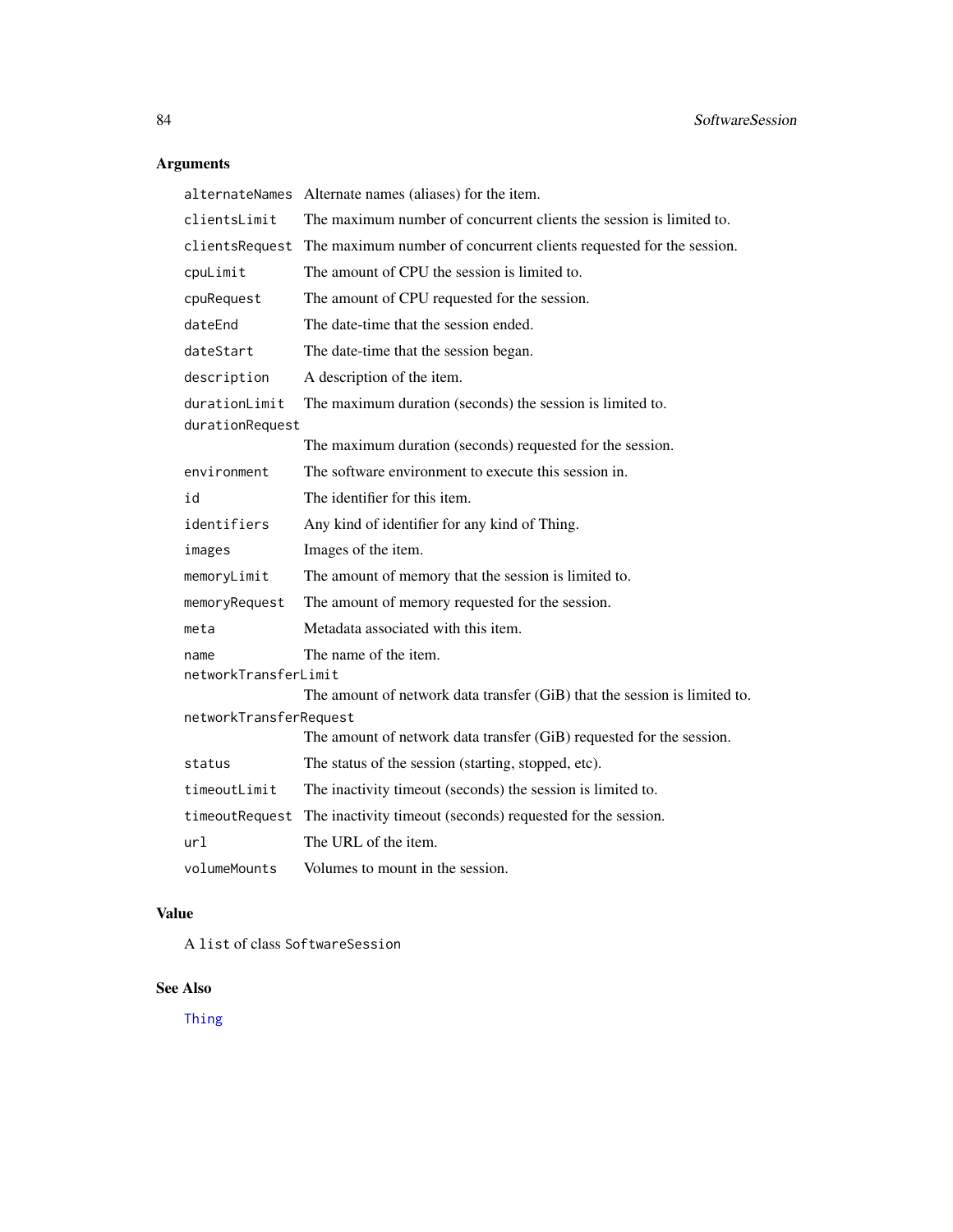<span id="page-84-0"></span>SoftwareSourceCode *Computer programming source code. Example: Full (compile ready) solutions, code snippet samples, scripts, templates.*

### Description

Computer programming source code. Example: Full (compile ready) solutions, code snippet samples, scripts, templates.

#### Usage

SoftwareSourceCode( about, alternateNames, authors, codeRepository, codeSampleType, comments, content, dateAccepted, dateCreated, dateModified, datePublished, dateReceived, description, editors, fundedBy, funders, genre, id, identifiers, images, isPartOf, keywords, licenses, maintainers, meta, name, parts, programmingLanguage, publisher, references, runtimePlatform, softwareRequirements, targetProducts, text, title,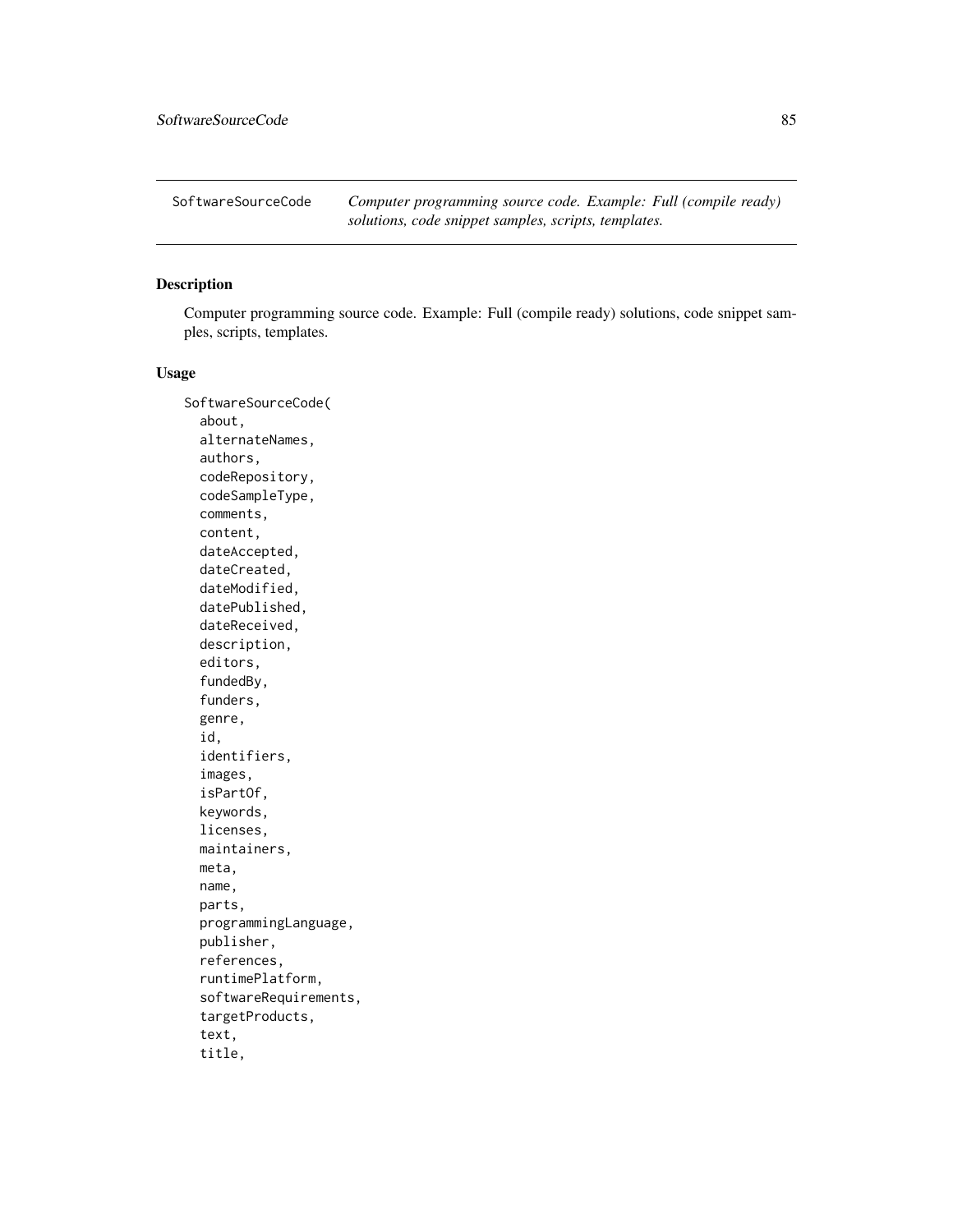```
url,
 version
)
```

| about               | The subject matter of the content.                                                                                         |  |
|---------------------|----------------------------------------------------------------------------------------------------------------------------|--|
| alternateNames      | Alternate names (aliases) for the item.                                                                                    |  |
| authors             | The authors of this creative work.                                                                                         |  |
|                     | codeRepository Link to the repository where the un-compiled, human readable code and related<br>code is located.           |  |
| codeSampleType      | What type of code sample: full (compile ready) solution, code snippet, inline<br>code, scripts, template.                  |  |
| comments            | Comments about this creative work.                                                                                         |  |
| content             | The structured content of this creative work c.f. property text.                                                           |  |
| dateAccepted        | Date/time of acceptance.                                                                                                   |  |
| dateCreated         | Date/time of creation.                                                                                                     |  |
| dateModified        | Date/time of most recent modification.                                                                                     |  |
| datePublished       | Date of first publication.                                                                                                 |  |
| dateReceived        | Date/time that work was received.                                                                                          |  |
| description         | A description of the item.                                                                                                 |  |
| editors             | People who edited the CreativeWork.                                                                                        |  |
| fundedBy            | Grants that funded the CreativeWork; reverse of fundedItems.                                                               |  |
| funders             | People or organizations that funded the CreativeWork.                                                                      |  |
| genre               | Genre of the creative work, broadcast channel or group.                                                                    |  |
| id                  | The identifier for this item.                                                                                              |  |
| identifiers         | Any kind of identifier for any kind of Thing.                                                                              |  |
| images              | Images of the item.                                                                                                        |  |
| isPartOf            | An item or other CreativeWork that this CreativeWork is a part of.                                                         |  |
| keywords            | Keywords or tags used to describe this content. Multiple entries in a keywords<br>list are typically delimited by commas.  |  |
| licenses            | License documents that applies to this content, typically indicated by URL.                                                |  |
| maintainers         | The people or organizations who maintain this CreativeWork.                                                                |  |
| meta                | Metadata associated with this item.                                                                                        |  |
| name                | The name of the item.                                                                                                      |  |
| parts               | Elements of the collection which can be a variety of different elements, such as<br>Articles, Datatables, Tables and more. |  |
| programmingLanguage |                                                                                                                            |  |
|                     | The computer programming language.                                                                                         |  |
| publisher           | A publisher of the CreativeWork.                                                                                           |  |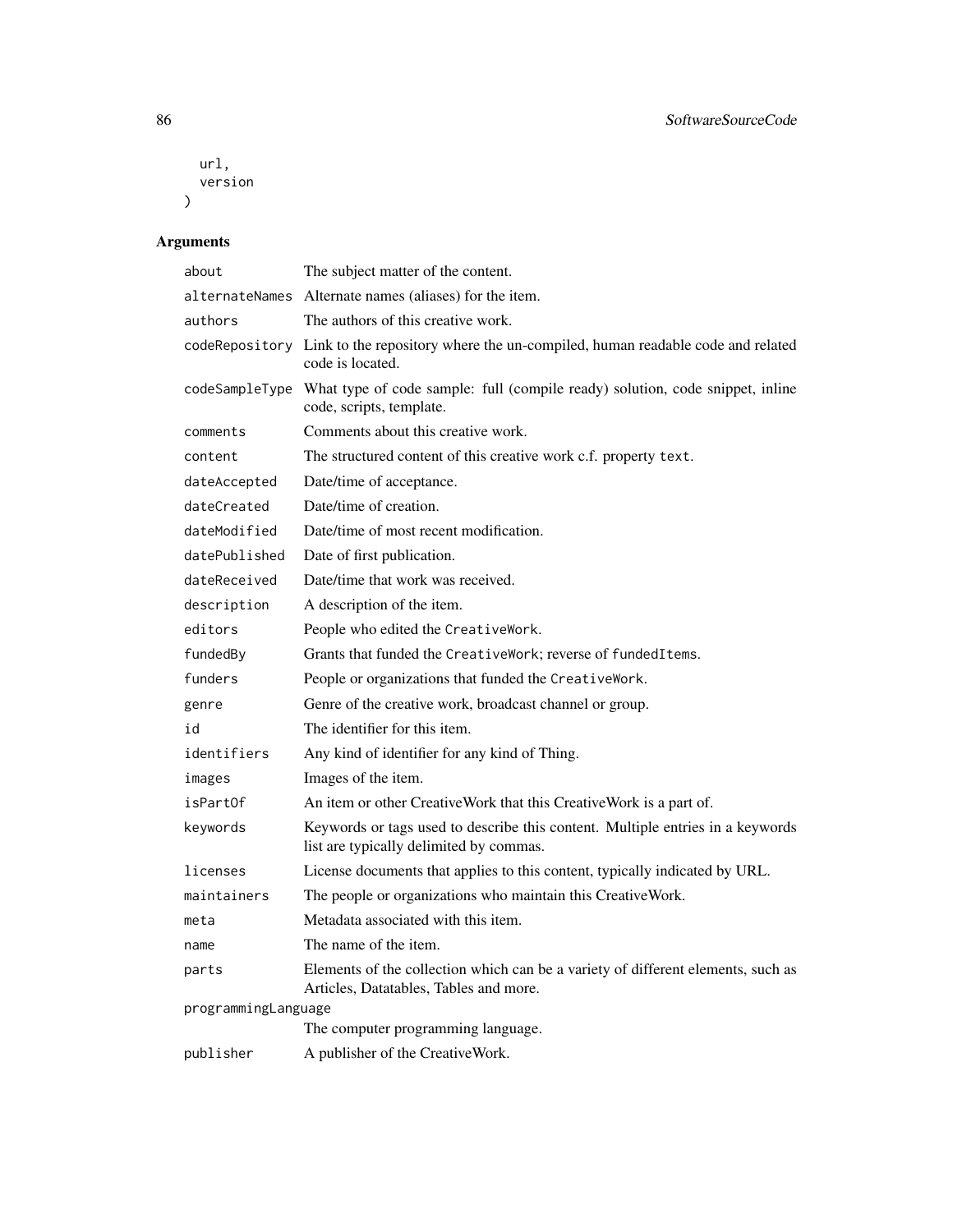### <span id="page-86-0"></span>String Validator 87

| references           | References to other creative works, such as another publication, web page, schol-<br>arly article, etc.   |
|----------------------|-----------------------------------------------------------------------------------------------------------|
| runtimePlatform      |                                                                                                           |
|                      | Runtime platform or script interpreter dependencies (Example - Java v1, Python2.3,<br>Net Framework 3.0). |
| softwareRequirements |                                                                                                           |
|                      | Dependency requirements for the software.                                                                 |
|                      | targetProducts Target operating system or product to which the code applies.                              |
| text                 | The textual content of this creative work.                                                                |
| title                | The title of the creative work.                                                                           |
| url                  | The URL of the item.                                                                                      |
| version              | The version of the creative work.                                                                         |

#### Value

A list of class SoftwareSourceCode

### See Also

[CreativeWork](#page-27-0)

StringValidator *A schema specifying constraints on a string node.*

### Description

A schema specifying constraints on a string node.

### Usage

StringValidator(id, maxLength, meta, minLength, pattern)

### Arguments

| id        | The identifier for this item.                       |
|-----------|-----------------------------------------------------|
| maxLength | The maximum length for a string node.               |
| meta      | Metadata associated with this item.                 |
| minLength | The minimum length for a string node.               |
| pattern   | A regular expression that a string node must match. |

### Value

A list of class StringValidator

### See Also

[Entity](#page-35-0)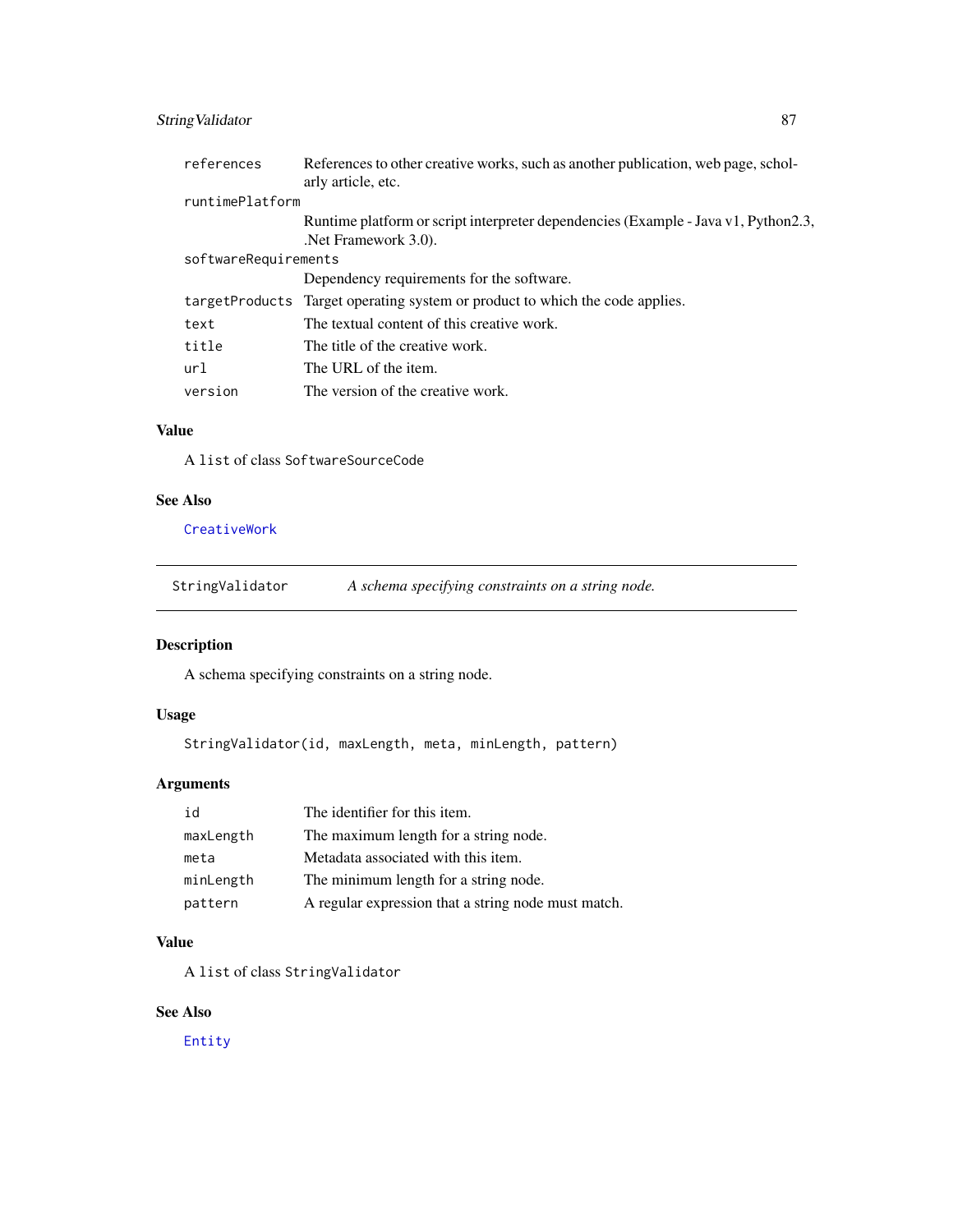<span id="page-87-0"></span>

Strongly emphasised content.

### Usage

Strong(content, id, meta)

### Arguments

| content | The content that is marked. <b>Required.</b> |
|---------|----------------------------------------------|
| id      | The identifier for this item.                |
| meta    | Metadata associated with this item.          |

#### Value

A list of class Strong

### See Also

[Mark](#page-51-0)

| Subscript | Subscripted content. |
|-----------|----------------------|
|-----------|----------------------|

### Description

Subscripted content.

### Usage

Subscript(content, id, meta)

### Arguments

| content | The content that is marked. <b>Required.</b> |
|---------|----------------------------------------------|
| id      | The identifier for this item.                |
| meta    | Metadata associated with this item.          |

### Value

A list of class Subscript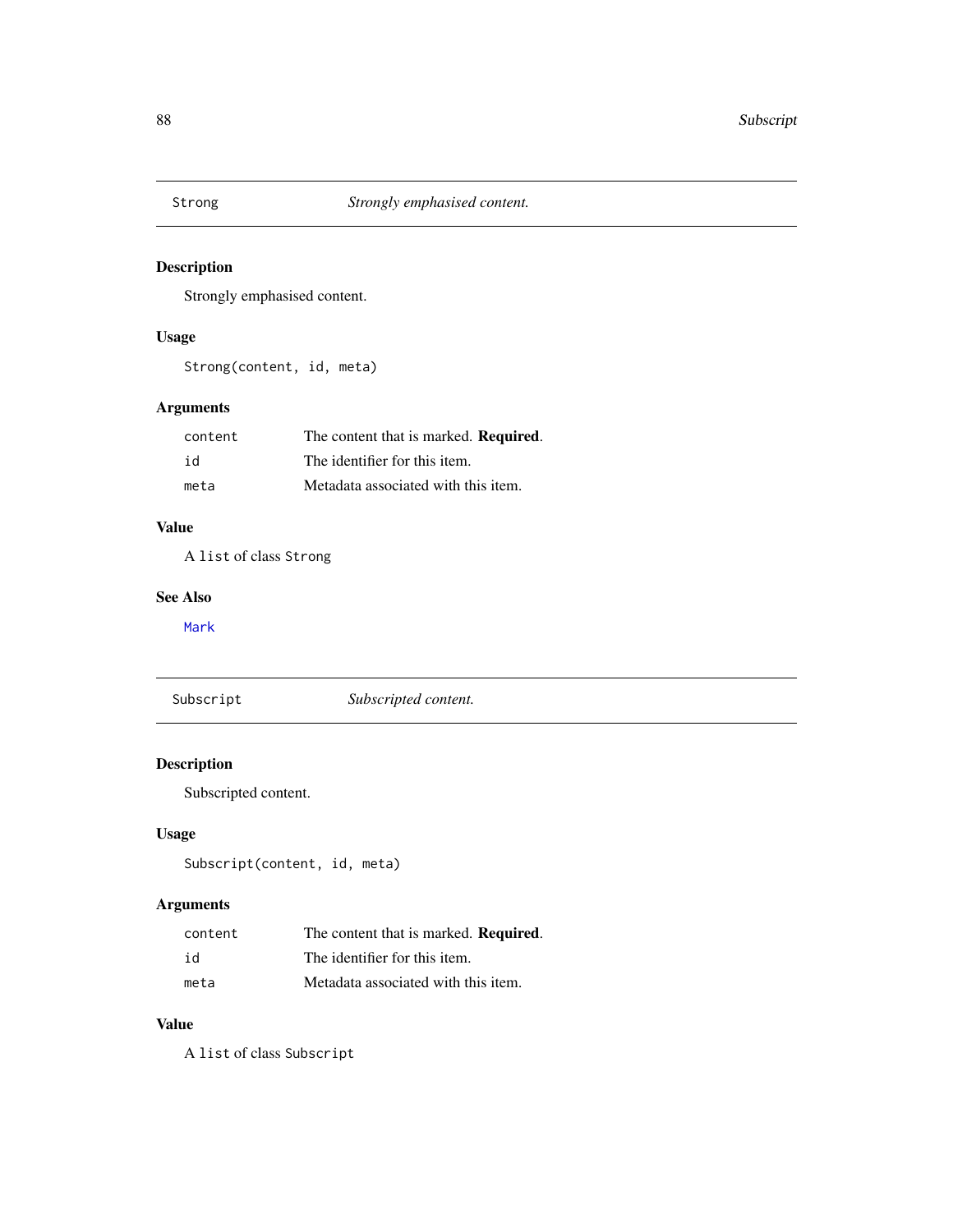### <span id="page-88-0"></span>Superscript 89

### See Also

[Mark](#page-51-0)

### Superscript *Superscripted content.*

### Description

Superscripted content.

### Usage

Superscript(content, id, meta)

### Arguments

| content | The content that is marked. <b>Required.</b> |
|---------|----------------------------------------------|
| id      | The identifier for this item.                |
| meta    | Metadata associated with this item.          |

### Value

A list of class Superscript

### See Also

[Mark](#page-51-0)

Table *A table.*

### Description

A table.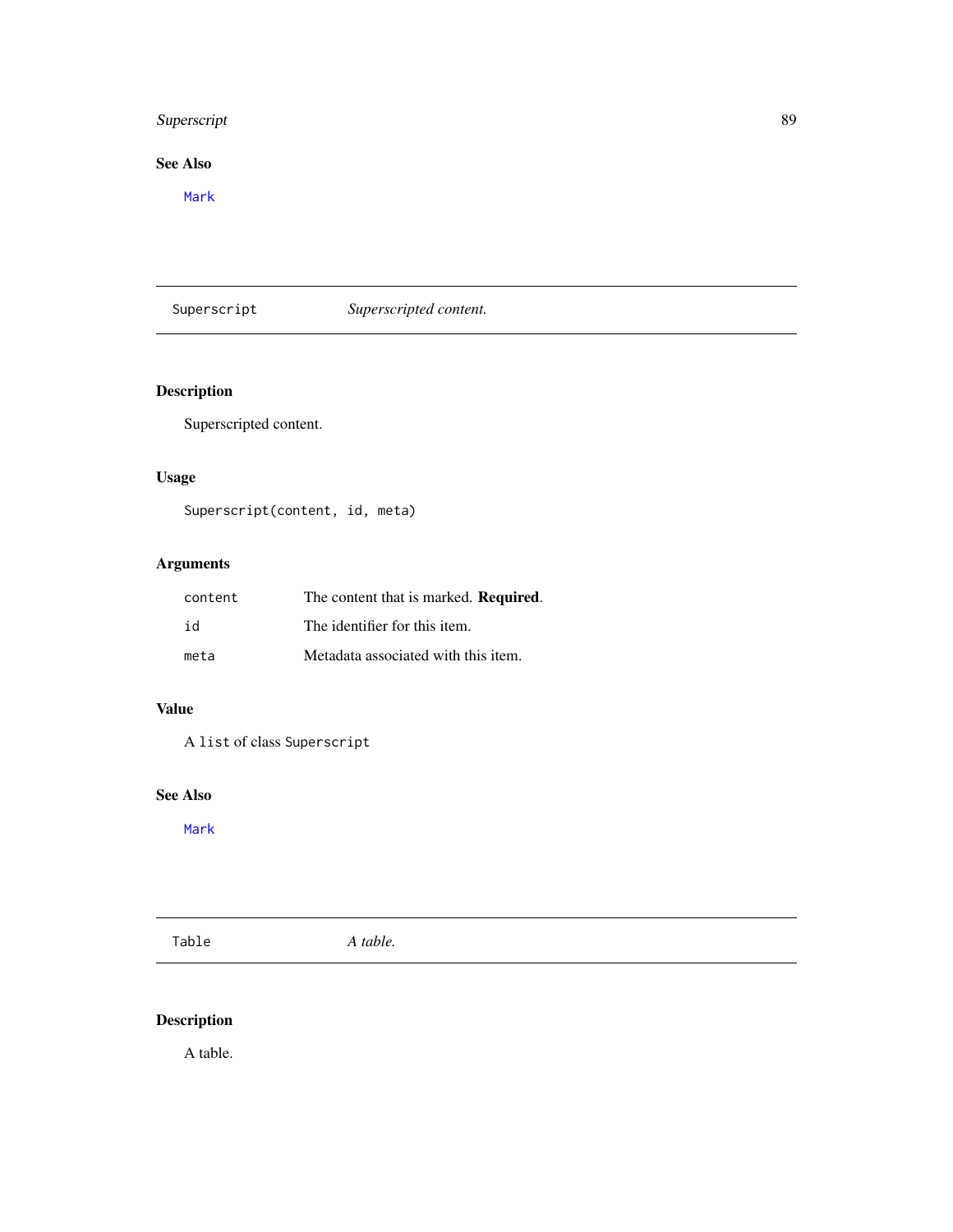90 and the state of the state of the state of the state of the state of the state of the state of the state of the state of the state of the state of the state of the state of the state of the state of the state of the sta

### Usage

Table( rows, about, alternateNames, authors, caption, comments, content, dateAccepted, dateCreated, dateModified, datePublished, dateReceived, description, editors, fundedBy, funders, genre, id, identifiers, images, isPartOf, keywords, label, licenses, maintainers, meta, name, parts, publisher, references, text, title, url, version

### Arguments

 $\mathcal{L}$ 

| Rows of cells in the table. <b>Required.</b>                     |
|------------------------------------------------------------------|
| The subject matter of the content.                               |
| alternateNames Alternate names (aliases) for the item.           |
| The authors of this creative work.                               |
| A caption for the table.                                         |
| Comments about this creative work.                               |
| The structured content of this creative work c.f. property text. |
|                                                                  |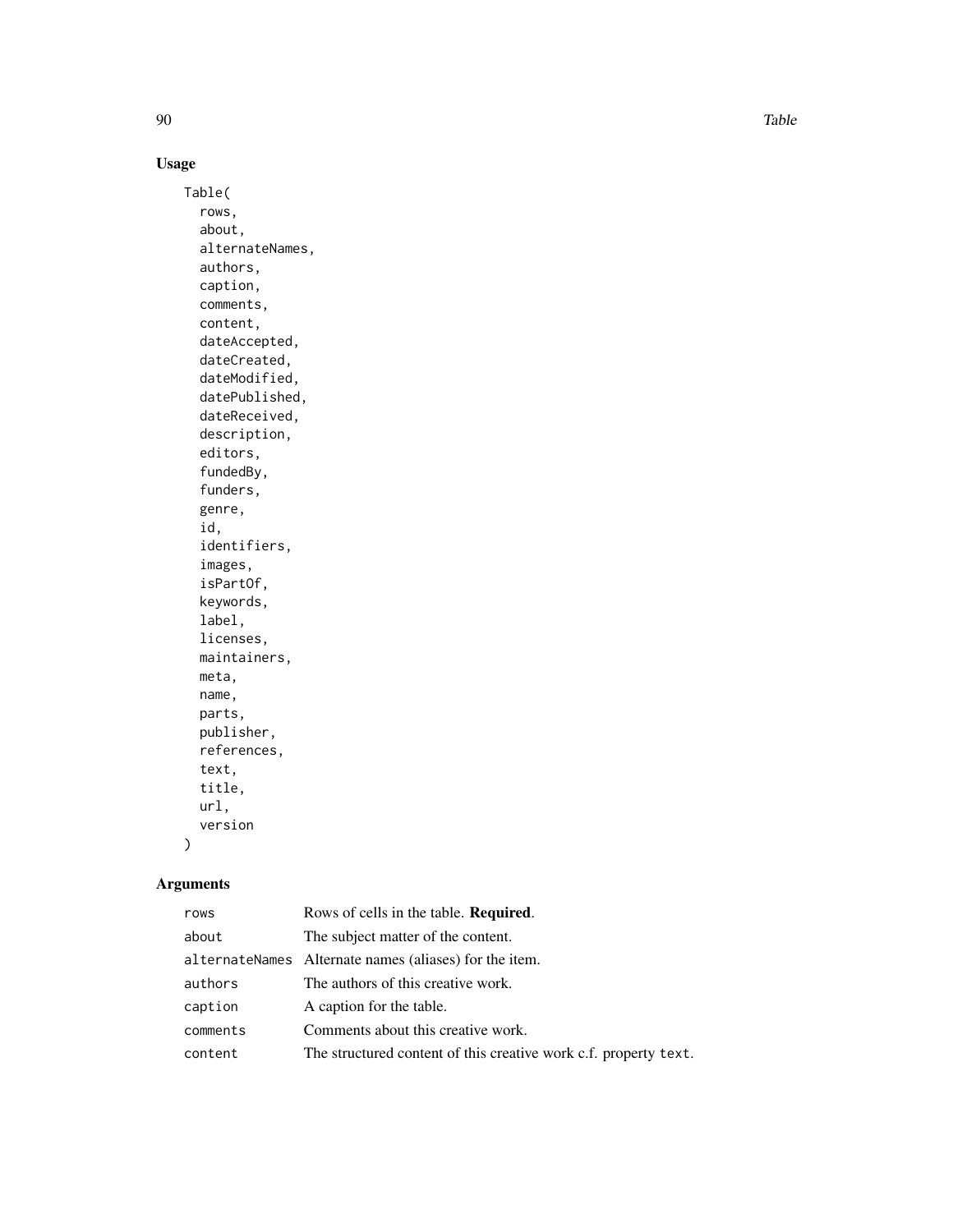#### <span id="page-90-0"></span>Table 91

| dateAccepted  | Date/time of acceptance.                                                                                                   |
|---------------|----------------------------------------------------------------------------------------------------------------------------|
| dateCreated   | Date/time of creation.                                                                                                     |
| dateModified  | Date/time of most recent modification.                                                                                     |
| datePublished | Date of first publication.                                                                                                 |
| dateReceived  | Date/time that work was received.                                                                                          |
| description   | A description of the item.                                                                                                 |
| editors       | People who edited the CreativeWork.                                                                                        |
| fundedBy      | Grants that funded the CreativeWork; reverse of fundedItems.                                                               |
| funders       | People or organizations that funded the CreativeWork.                                                                      |
| genre         | Genre of the creative work, broadcast channel or group.                                                                    |
| id            | The identifier for this item.                                                                                              |
| identifiers   | Any kind of identifier for any kind of Thing.                                                                              |
| images        | Images of the item.                                                                                                        |
| isPartOf      | An item or other CreativeWork that this CreativeWork is a part of.                                                         |
| keywords      | Keywords or tags used to describe this content. Multiple entries in a keywords<br>list are typically delimited by commas.  |
| label         | A short label for the table.                                                                                               |
| licenses      | License documents that applies to this content, typically indicated by URL.                                                |
| maintainers   | The people or organizations who maintain this CreativeWork.                                                                |
| meta          | Metadata associated with this item.                                                                                        |
| name          | The name of the item.                                                                                                      |
| parts         | Elements of the collection which can be a variety of different elements, such as<br>Articles, Datatables, Tables and more. |
| publisher     | A publisher of the CreativeWork.                                                                                           |
| references    | References to other creative works, such as another publication, web page, schol-<br>arly article, etc.                    |
| text          | The textual content of this creative work.                                                                                 |
| title         | The title of the creative work.                                                                                            |
| url           | The URL of the item.                                                                                                       |
| version       | The version of the creative work.                                                                                          |

### Value

A list of class Table

### See Also

[CreativeWork](#page-27-0)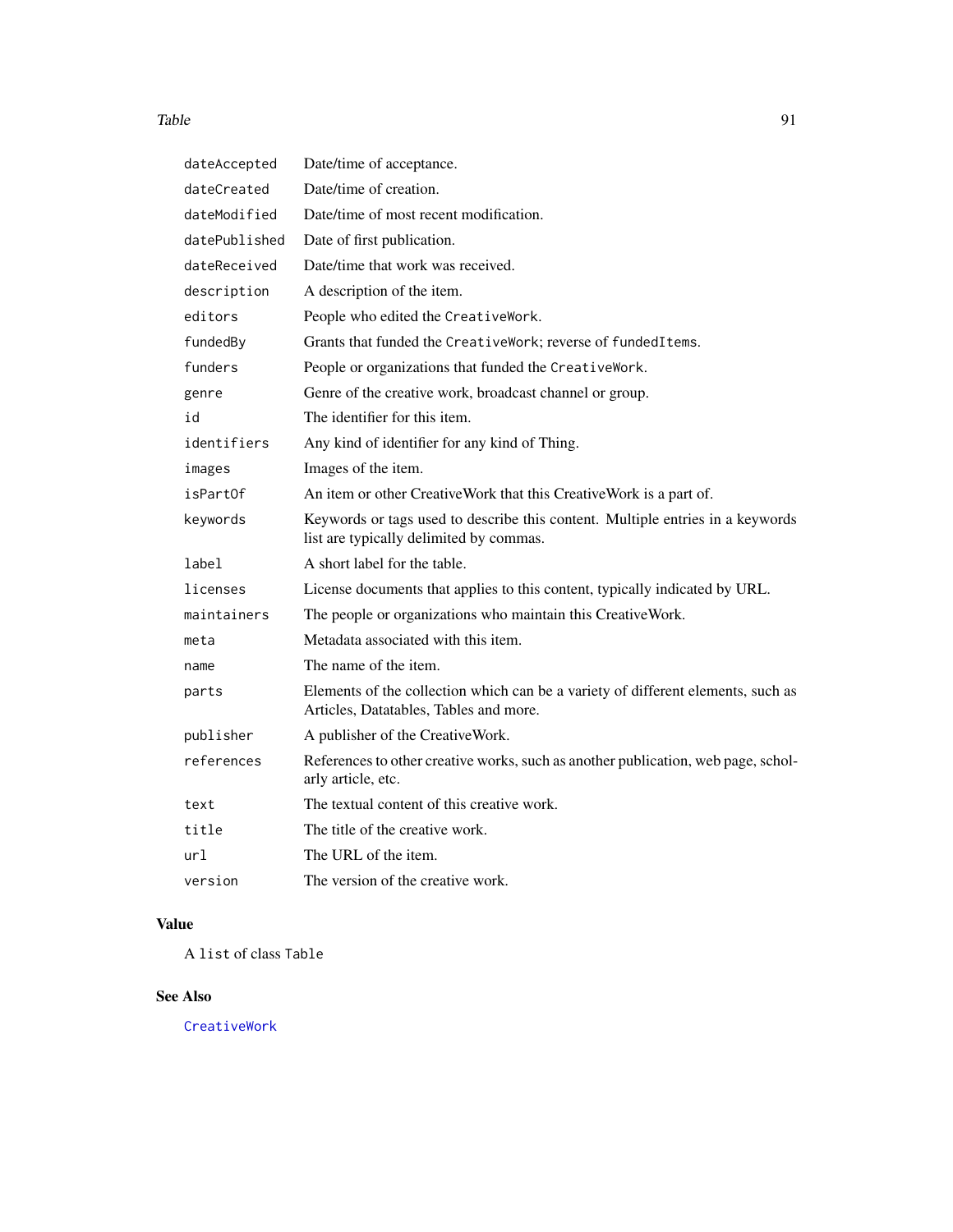<span id="page-91-0"></span>

A cell within a Table.

### Usage

TableCell(content, cellType, colspan, id, meta, name, rowspan)

### Arguments

| content  | Contents of the table cell. Required.           |
|----------|-------------------------------------------------|
| cellType | Indicates whether the cell is a header or data. |
| colspan  | How many columns the cell extends.              |
| id       | The identifier for this item.                   |
| meta     | Metadata associated with this item.             |
| name     | The name of the cell.                           |
| rowspan  | How many columns the cell extends.              |

### Value

A list of class TableCell

#### See Also

[Entity](#page-35-0)

TableRow *A row within a Table.*

### Description

A row within a Table.

### Usage

```
TableRow(cells, id, meta, rowType)
```

| cells   | An array of cells in the row. <b>Required.</b>                                      |
|---------|-------------------------------------------------------------------------------------|
| id      | The identifier for this item.                                                       |
| meta    | Metadata associated with this item.                                                 |
| rowType | If present, indicates that all cells in this row should be treated as header cells. |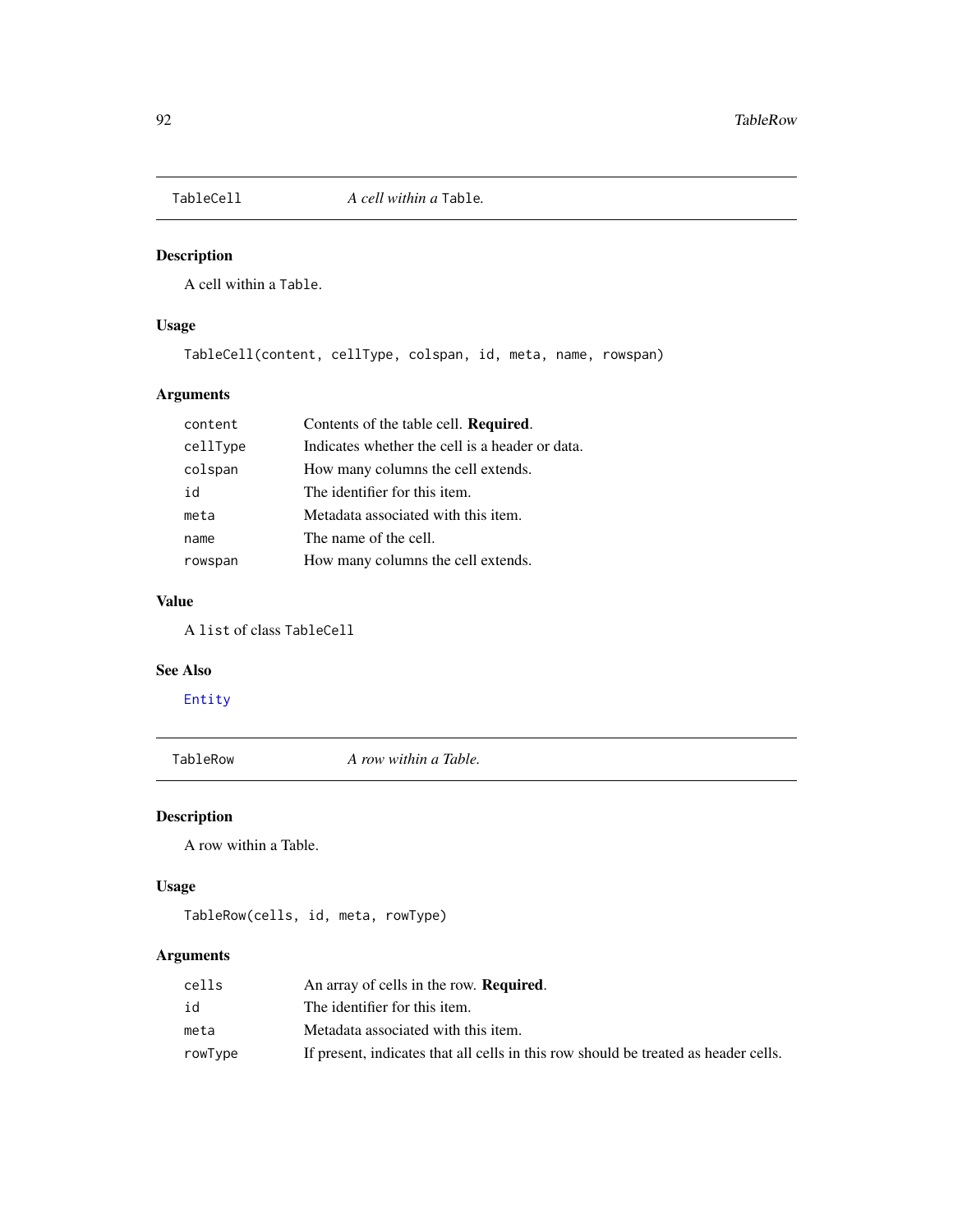### <span id="page-92-1"></span>ThematicBreak 93

### Value

A list of class TableRow

#### See Also

[Entity](#page-35-0)

| ThematicBreak | A thematic break, such as a scene change in a story, a transition to |
|---------------|----------------------------------------------------------------------|
|               | another topic, or a new document.                                    |

### Description

A thematic break, such as a scene change in a story, a transition to another topic, or a new document.

### Usage

ThematicBreak(id, meta)

### Arguments

| id   | The identifier for this item.       |
|------|-------------------------------------|
| meta | Metadata associated with this item. |

#### Value

A list of class ThematicBreak

### See Also

[Entity](#page-35-0)

<span id="page-92-0"></span>Thing *The most generic type of item.*

### Description

The most generic type of item.

### Usage

Thing(alternateNames, description, id, identifiers, images, meta, name, url)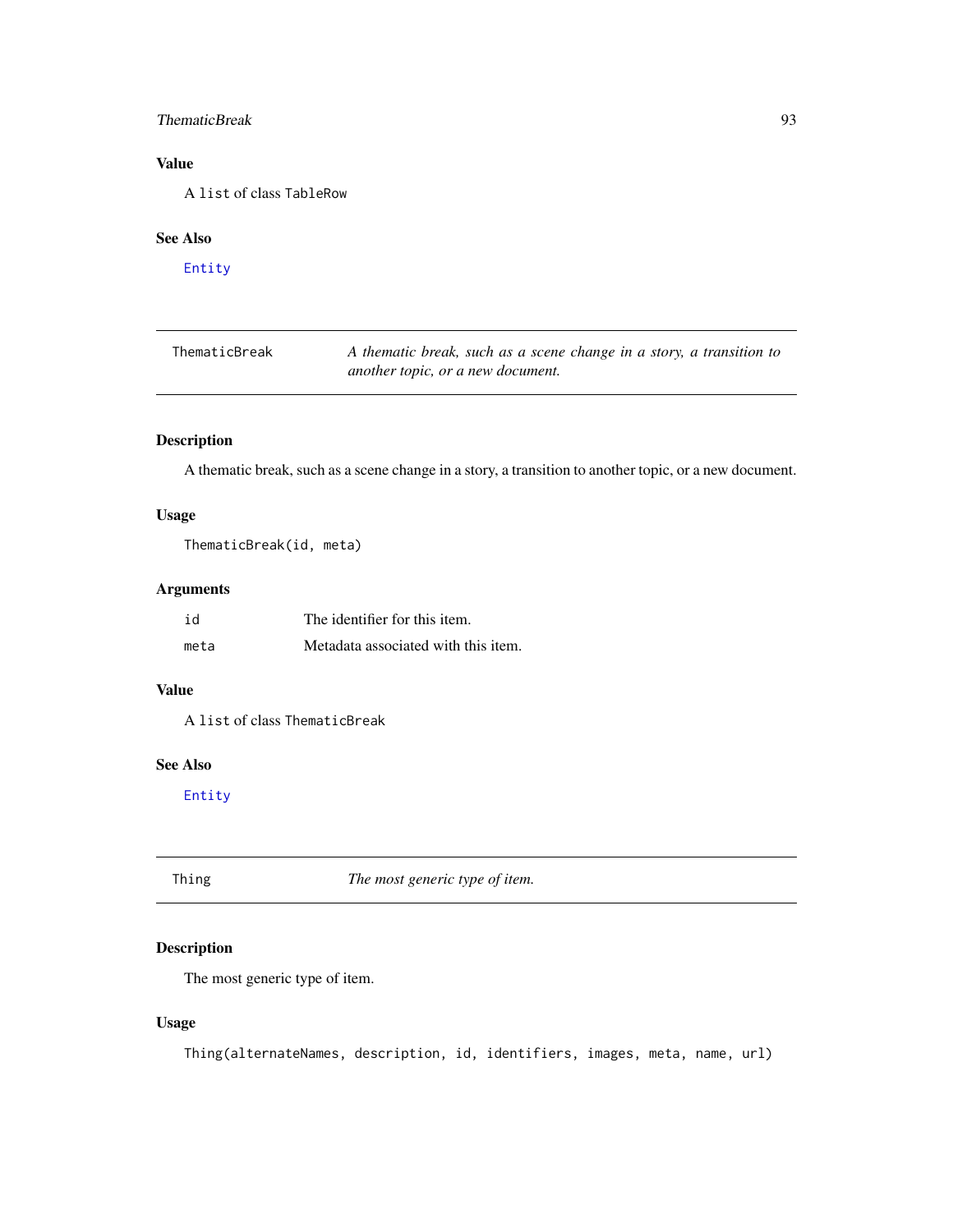### <span id="page-93-0"></span>Arguments

|             | alternateNames Alternate names (aliases) for the item. |
|-------------|--------------------------------------------------------|
| description | A description of the item.                             |
| id          | The identifier for this item.                          |
| identifiers | Any kind of identifier for any kind of Thing.          |
| images      | Images of the item.                                    |
| meta        | Metadata associated with this item.                    |
| name        | The name of the item.                                  |
| url         | The URL of the item.                                   |

### Value

A list of class Thing

### See Also

[Entity](#page-35-0)

### ThingTypes *All type schemas that are derived from Thing*

### Description

All type schemas that are derived from Thing

### Usage

ThingTypes

### Format

An object of class Union of length 1.

### Value

A list of class Union describing valid subtypes of this type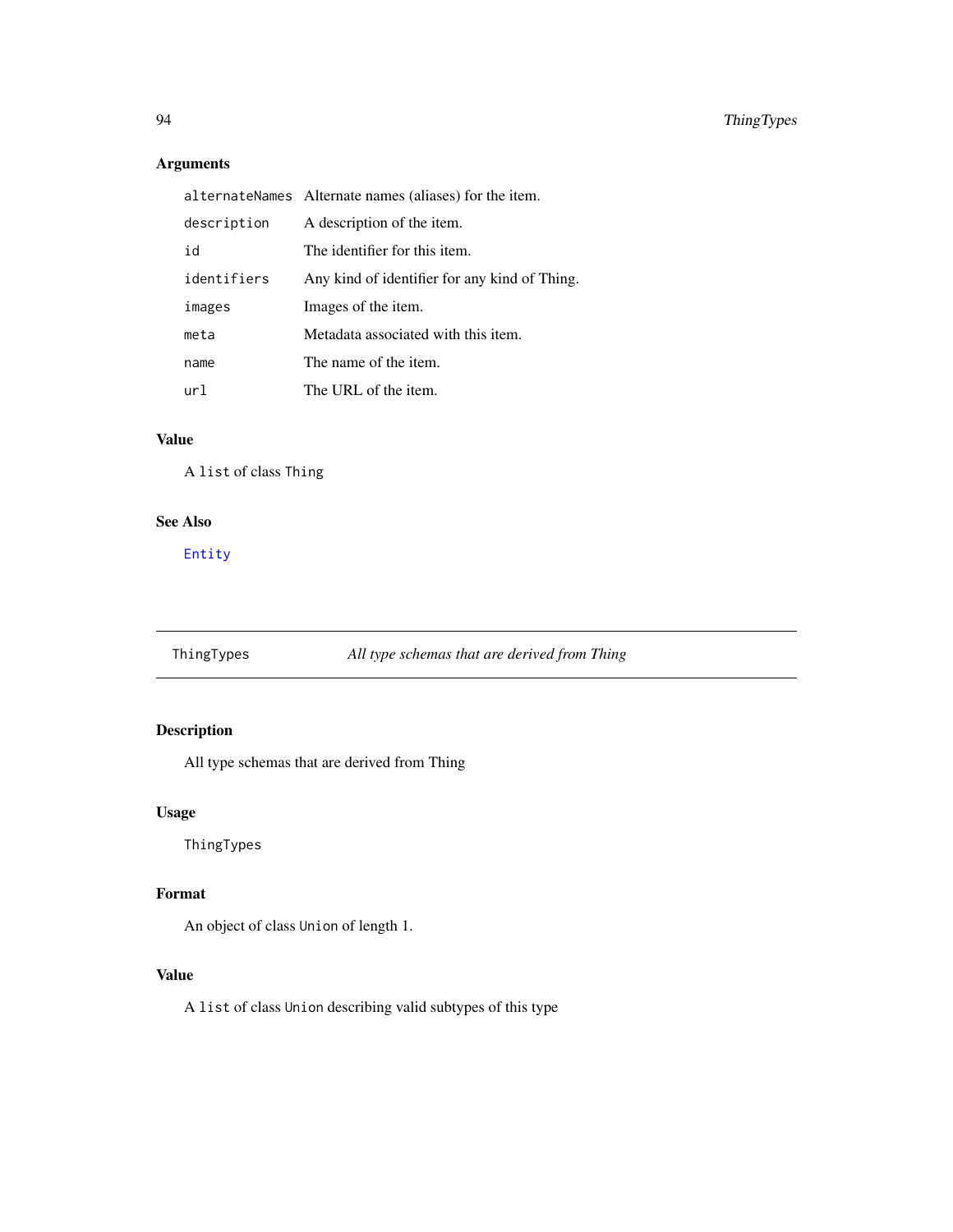<span id="page-94-0"></span>TupleValidator *A validator specifying constraints on an array of heterogeneous items.*

### Description

A validator specifying constraints on an array of heterogeneous items.

### Usage

```
TupleValidator(id, items, meta)
```
### Arguments

| id    | The identifier for this item.                                                    |
|-------|----------------------------------------------------------------------------------|
| items | An array of validators specifying the constraints on each successive item in the |
|       | array.                                                                           |
| meta  | Metadata associated with this item.                                              |

### Value

A list of class TupleValidator

#### See Also

[Entity](#page-35-0)

| Union              | Union type |
|--------------------|------------|
| <b>Description</b> |            |
| Union type         |            |
| <b>Usage</b>       |            |
| Union()            |            |
|                    |            |

### Arguments

... The types in the union

### Value

A list of class Union describing the valid sub types of a union type

### Examples

Union(character, Person)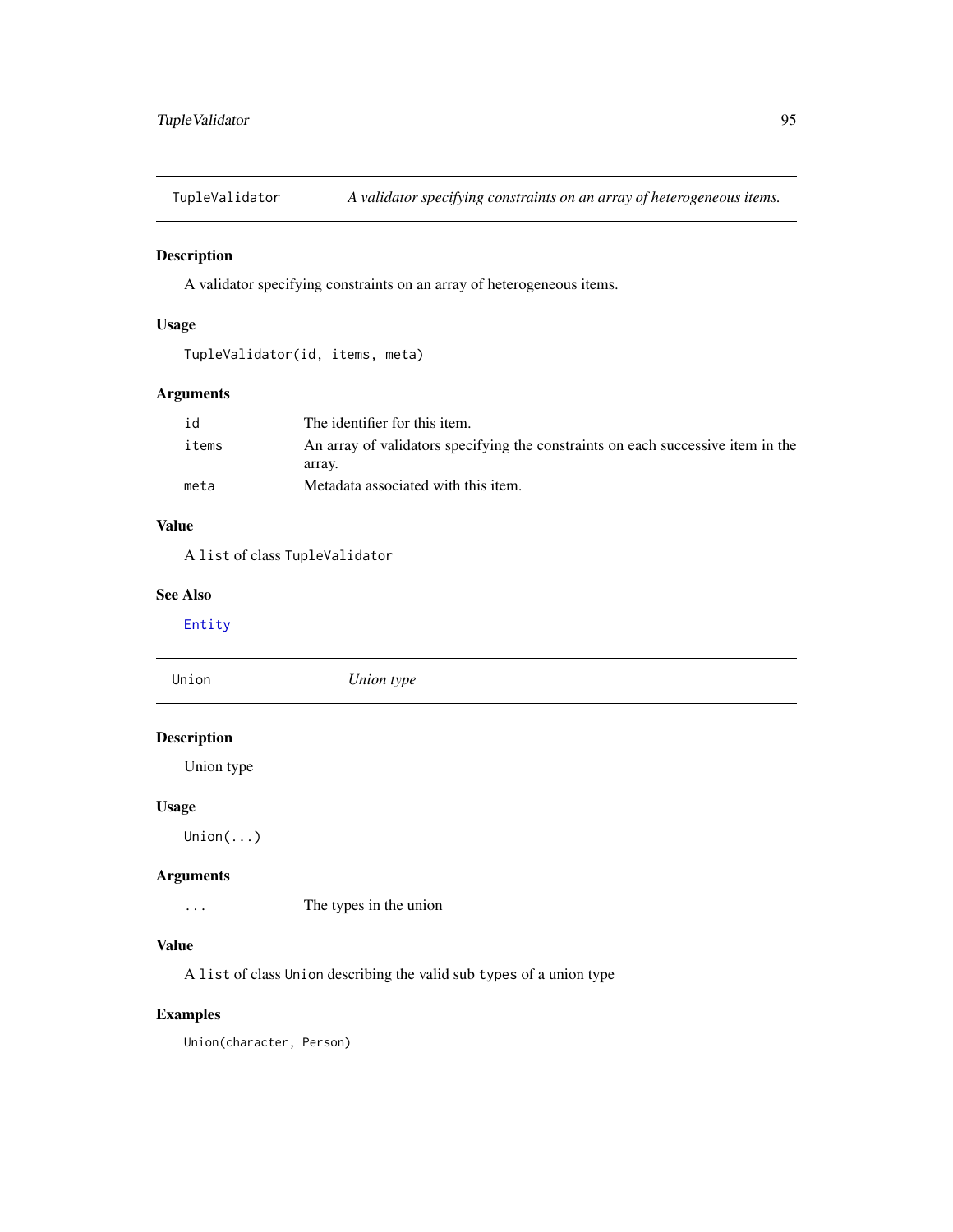<span id="page-95-0"></span>

Union type for all validator types.

#### Usage

ValidatorTypes

#### Format

An object of class Union of length 1.

### Value

A list of class Union describing valid subtypes of this type

Variable *A variable representing a name / value pair.*

### Description

A variable representing a name / value pair.

### Usage

Variable(name, id, isReadonly, meta, validator, value)

### Arguments

| name       | The name of the variable. Required.                     |
|------------|---------------------------------------------------------|
| id         | The identifier for this item.                           |
| isReadonly | Whether or not a property is mutable. Default is false. |
| meta       | Metadata associated with this item.                     |
| validator  | The validator that the value is validated against.      |
| value      | The value of the variable.                              |

### Value

A list of class Variable

### See Also

[Entity](#page-35-0)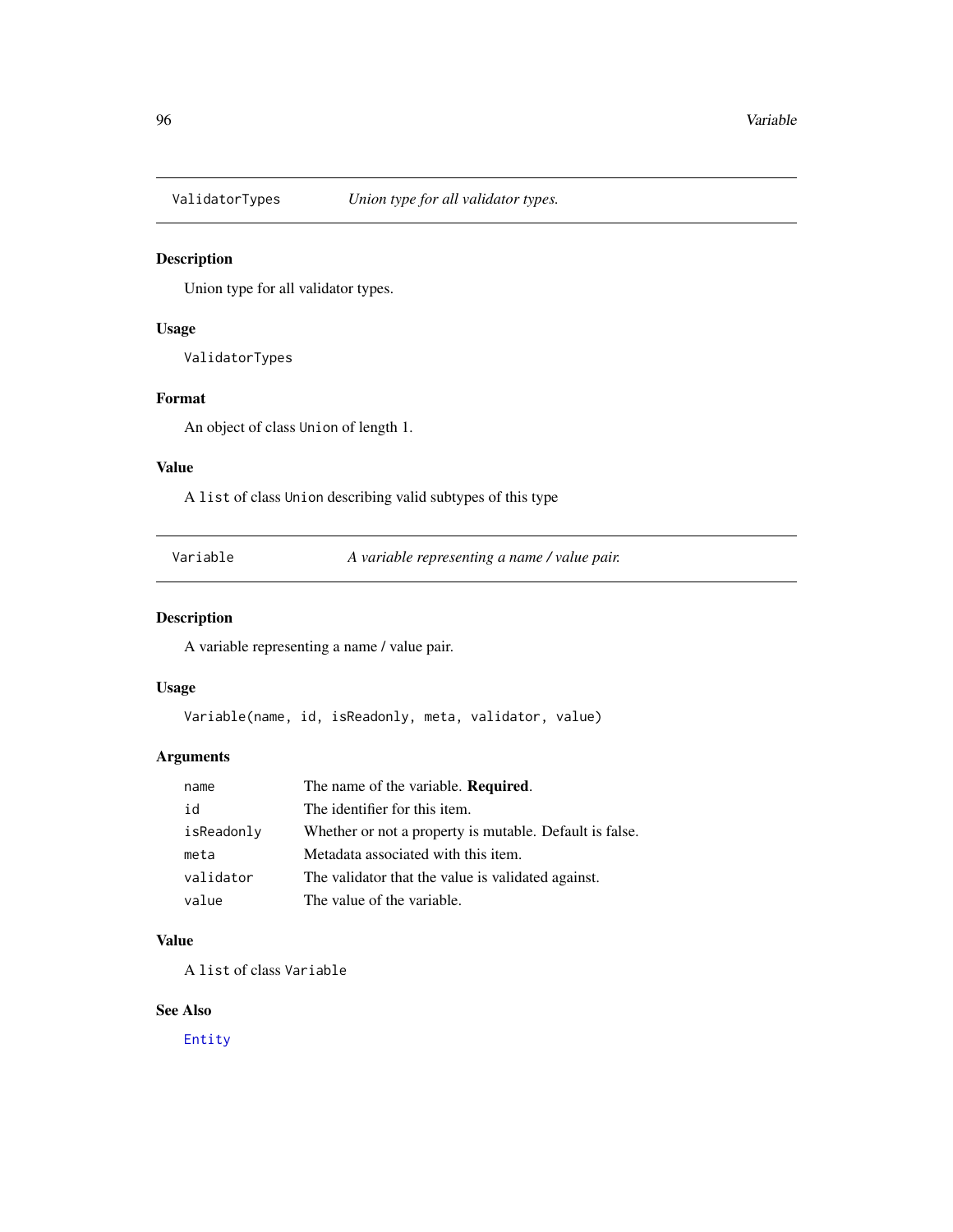<span id="page-96-0"></span>

All type schemas that are derived from Variable

### Usage

VariableTypes

### Format

An object of class Union of length 1.

#### Value

A list of class Union describing valid subtypes of this type

VideoObject *A video file.*

### Description

A video file.

### Usage

```
VideoObject(
  contentUrl,
  about,
  alternateNames,
  authors,
 bitrate,
  caption,
  comments,
  content,
  contentSize,
  dateAccepted,
  dateCreated,
  dateModified,
  datePublished,
  dateReceived,
  description,
  editors,
  embedUrl,
```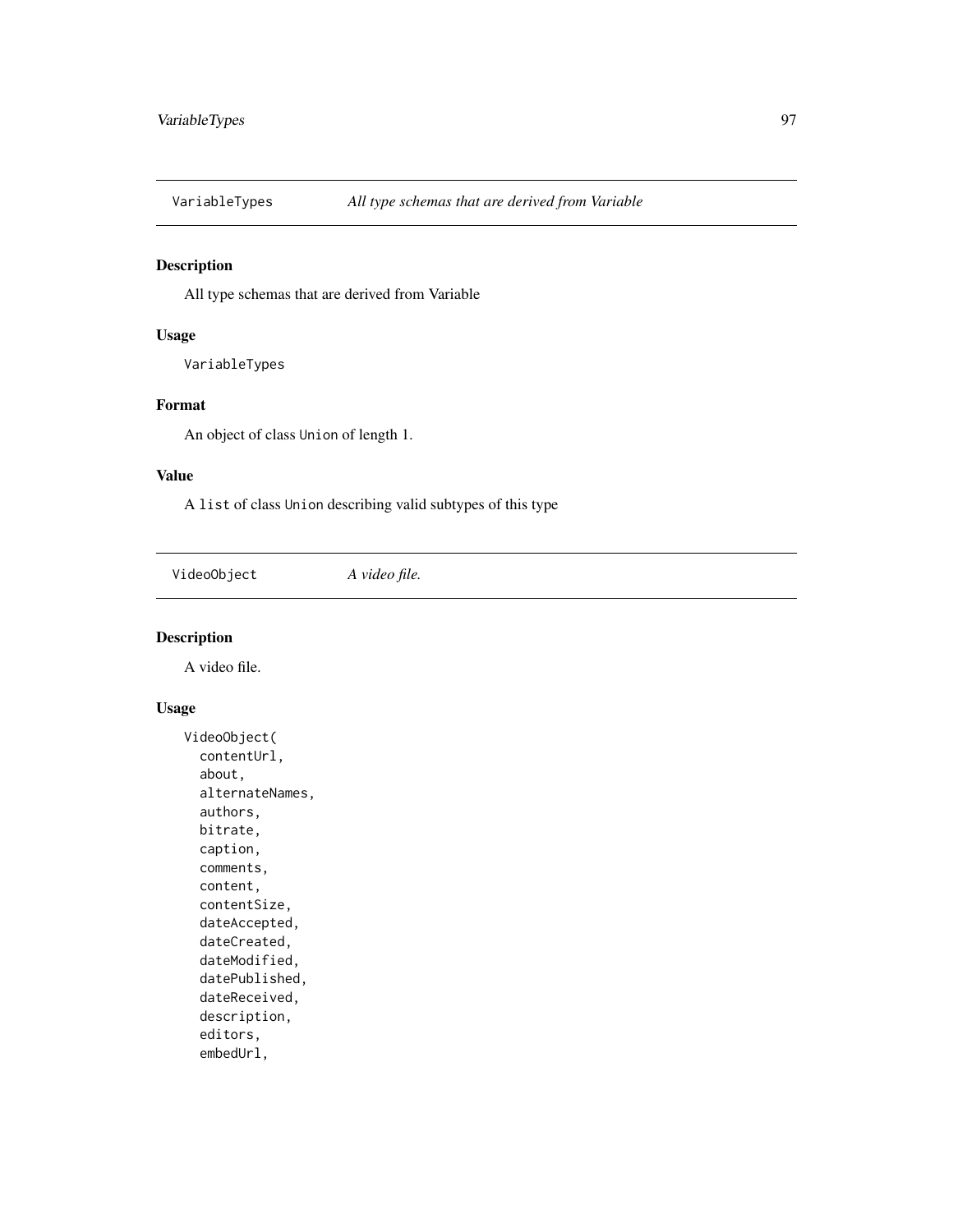98 VideoObject

```
format,
fundedBy,
funders,
genre,
id,
identifiers,
images,
isPartOf,
keywords,
licenses,
maintainers,
meta,
name,
parts,
publisher,
references,
text,
thumbnail,
title,
transcript,
url,
version
```
### Arguments

)

| contentUrl    | URL for the actual bytes of the media object, for example the image file or video<br>file. Required. |
|---------------|------------------------------------------------------------------------------------------------------|
| about         | The subject matter of the content.                                                                   |
|               | alternateNames Alternate names (aliases) for the item.                                               |
| authors       | The authors of this creative work.                                                                   |
| bitrate       | Bitrate in megabits per second (Mbit/s, Mb/s, Mbps).                                                 |
| caption       | The caption for this video recording.                                                                |
| comments      | Comments about this creative work.                                                                   |
| content       | The structured content of this creative work c.f. property text.                                     |
| contentSize   | File size in megabits (Mbit, Mb).                                                                    |
| dateAccepted  | Date/time of acceptance.                                                                             |
| dateCreated   | Date/time of creation.                                                                               |
| dateModified  | Date/time of most recent modification.                                                               |
| datePublished | Date of first publication.                                                                           |
| dateReceived  | Date/time that work was received.                                                                    |
| description   | A description of the item.                                                                           |
| editors       | People who edited the CreativeWork.                                                                  |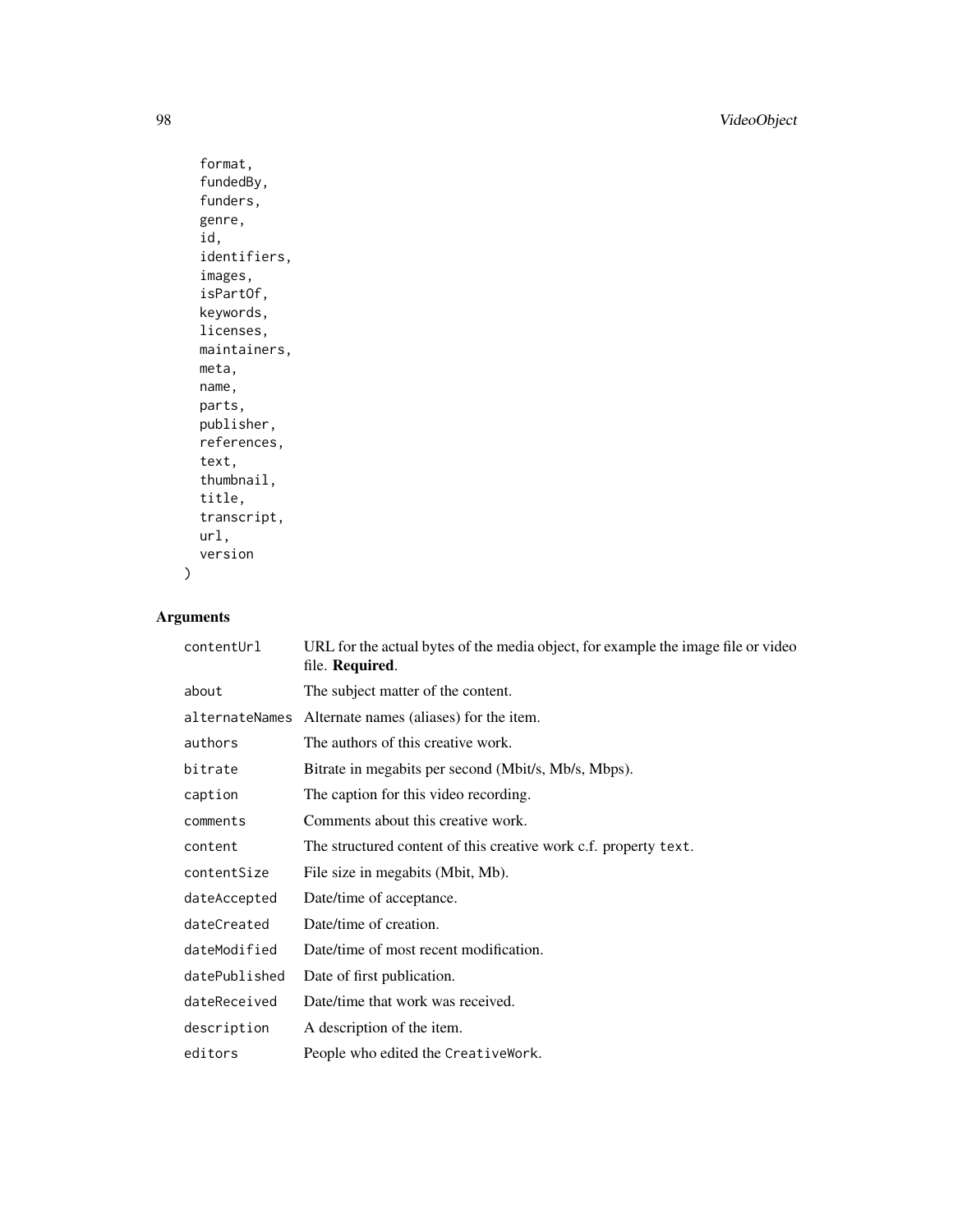### <span id="page-98-0"></span>VideoObject 99

| embedUr1    | URL that can be used to embed the media on a web page via a specific media<br>player.                                      |
|-------------|----------------------------------------------------------------------------------------------------------------------------|
| format      | Media type (MIME type) as per http://www.iana.org/assignments/media-types/media-<br>types.xhtml.                           |
| fundedBy    | Grants that funded the CreativeWork; reverse of fundedItems.                                                               |
| funders     | People or organizations that funded the CreativeWork.                                                                      |
| genre       | Genre of the creative work, broadcast channel or group.                                                                    |
| id          | The identifier for this item.                                                                                              |
| identifiers | Any kind of identifier for any kind of Thing.                                                                              |
| images      | Images of the item.                                                                                                        |
| isPartOf    | An item or other CreativeWork that this CreativeWork is a part of.                                                         |
| keywords    | Keywords or tags used to describe this content. Multiple entries in a keywords<br>list are typically delimited by commas.  |
| licenses    | License documents that applies to this content, typically indicated by URL.                                                |
| maintainers | The people or organizations who maintain this CreativeWork.                                                                |
| meta        | Metadata associated with this item.                                                                                        |
| name        | The name of the item.                                                                                                      |
| parts       | Elements of the collection which can be a variety of different elements, such as<br>Articles, Datatables, Tables and more. |
| publisher   | A publisher of the CreativeWork.                                                                                           |
| references  | References to other creative works, such as another publication, web page, schol-<br>arly article, etc.                    |
| text        | The textual content of this creative work.                                                                                 |
| thumbnail   | Thumbnail image of this video recording.                                                                                   |
| title       | The title of the creative work.                                                                                            |
| transcript  | The transcript of this video recording.                                                                                    |
| url         | The URL of the item.                                                                                                       |
| version     | The version of the creative work.                                                                                          |

### Value

A list of class VideoObject

### See Also

[MediaObject](#page-54-0)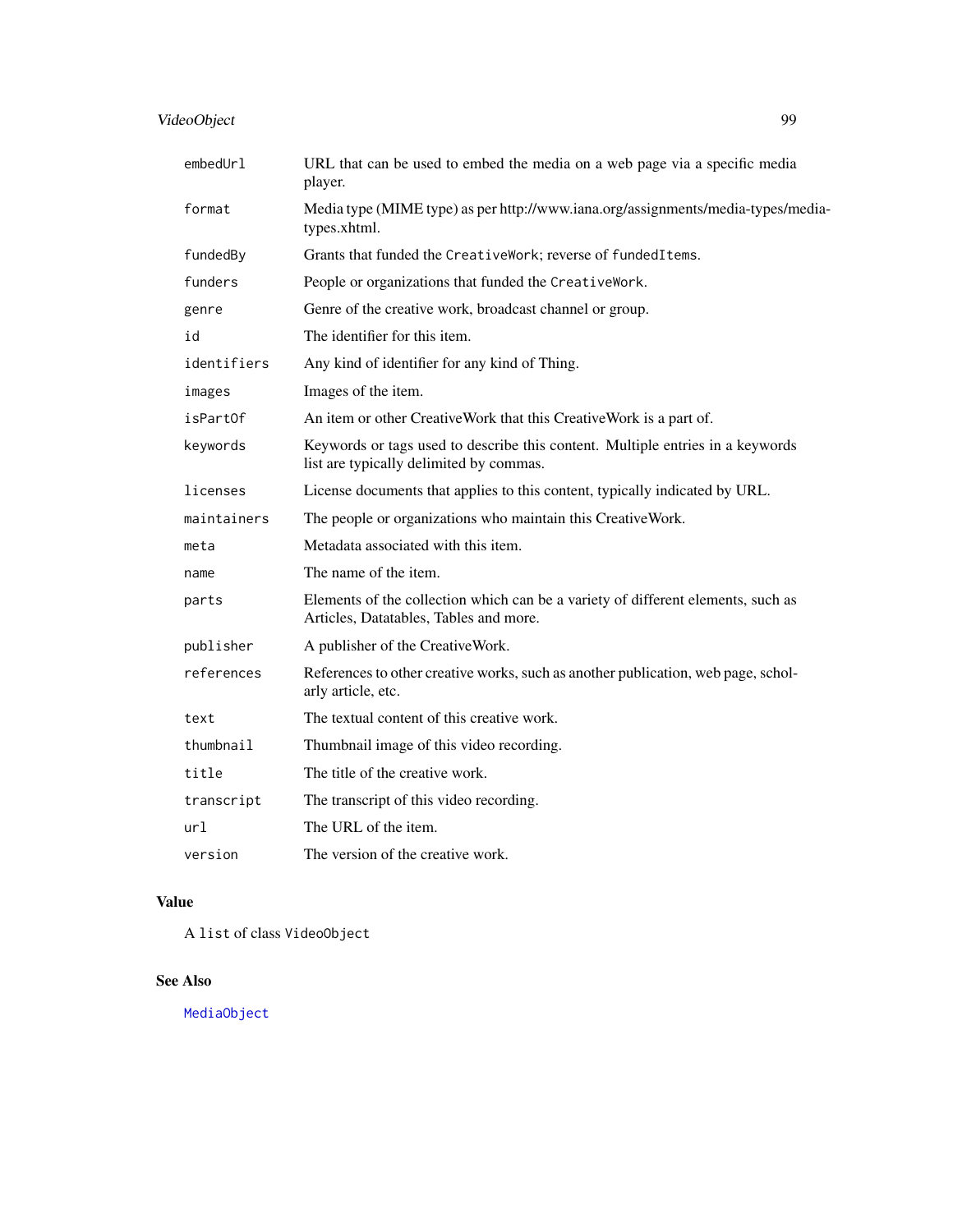<span id="page-99-0"></span>

Describes a volume mount from a host to container.

### Usage

```
VolumeMount(
 mountDestination,
 alternateNames,
  description,
  id,
  identifiers,
  images,
 meta,
 mountOptions,
 mountSource,
 mountType,
 name,
  url
)
```
### Arguments

mountDestination

|              | The mount location inside the container. <b>Required.</b> |
|--------------|-----------------------------------------------------------|
|              | alternateNames Alternate names (aliases) for the item.    |
| description  | A description of the item.                                |
| id           | The identifier for this item.                             |
| identifiers  | Any kind of identifier for any kind of Thing.             |
| images       | Images of the item.                                       |
| meta         | Metadata associated with this item.                       |
| mountOptions | A list of options to use when applying the mount.         |
| mountSource  | The mount source directory on the host.                   |
| mountType    | The type of mount.                                        |
| name         | The name of the item.                                     |
| url          | The URL of the item.                                      |

### Value

A list of class VolumeMount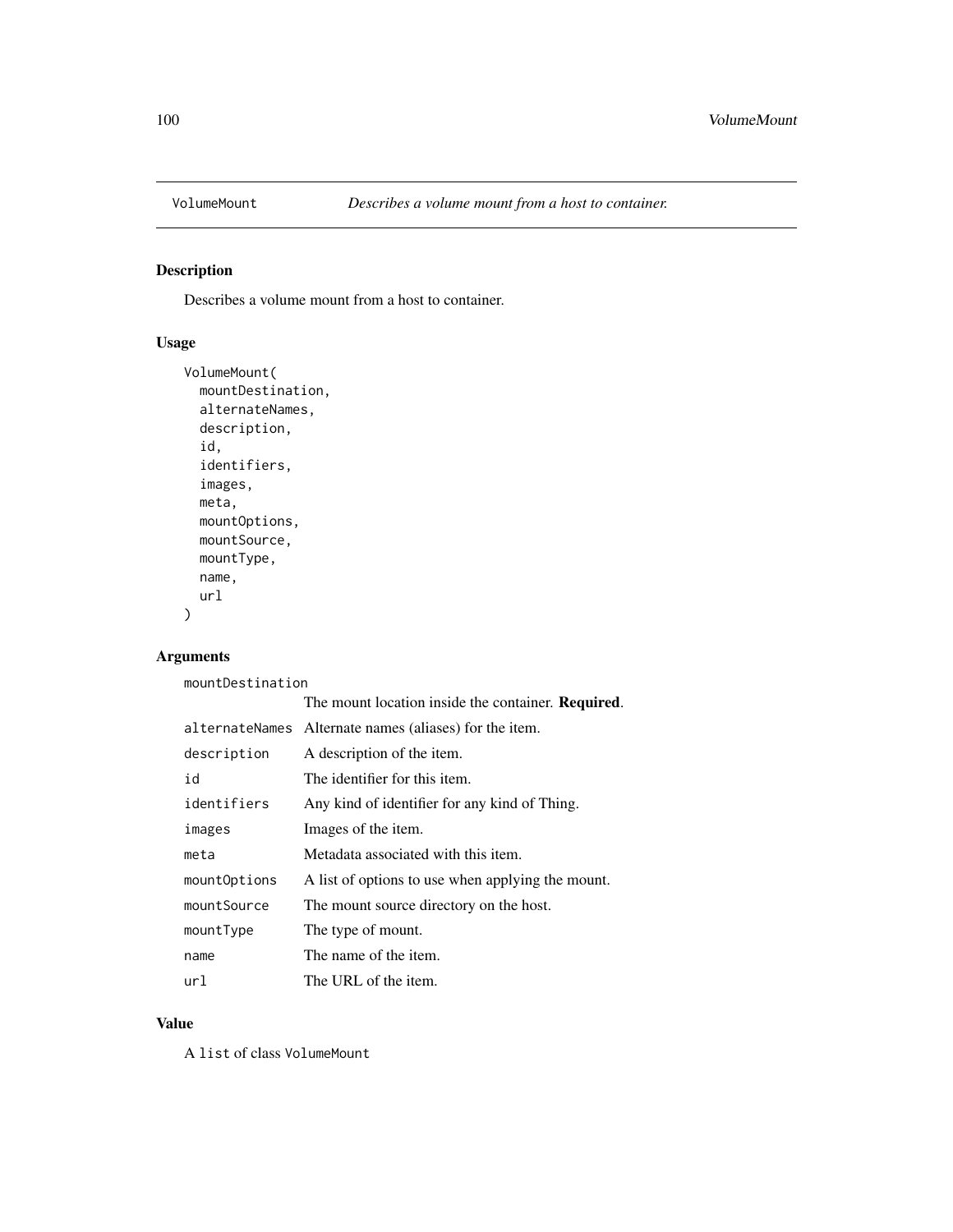### <span id="page-100-0"></span>VolumeMount 101

### See Also

[Thing](#page-92-0)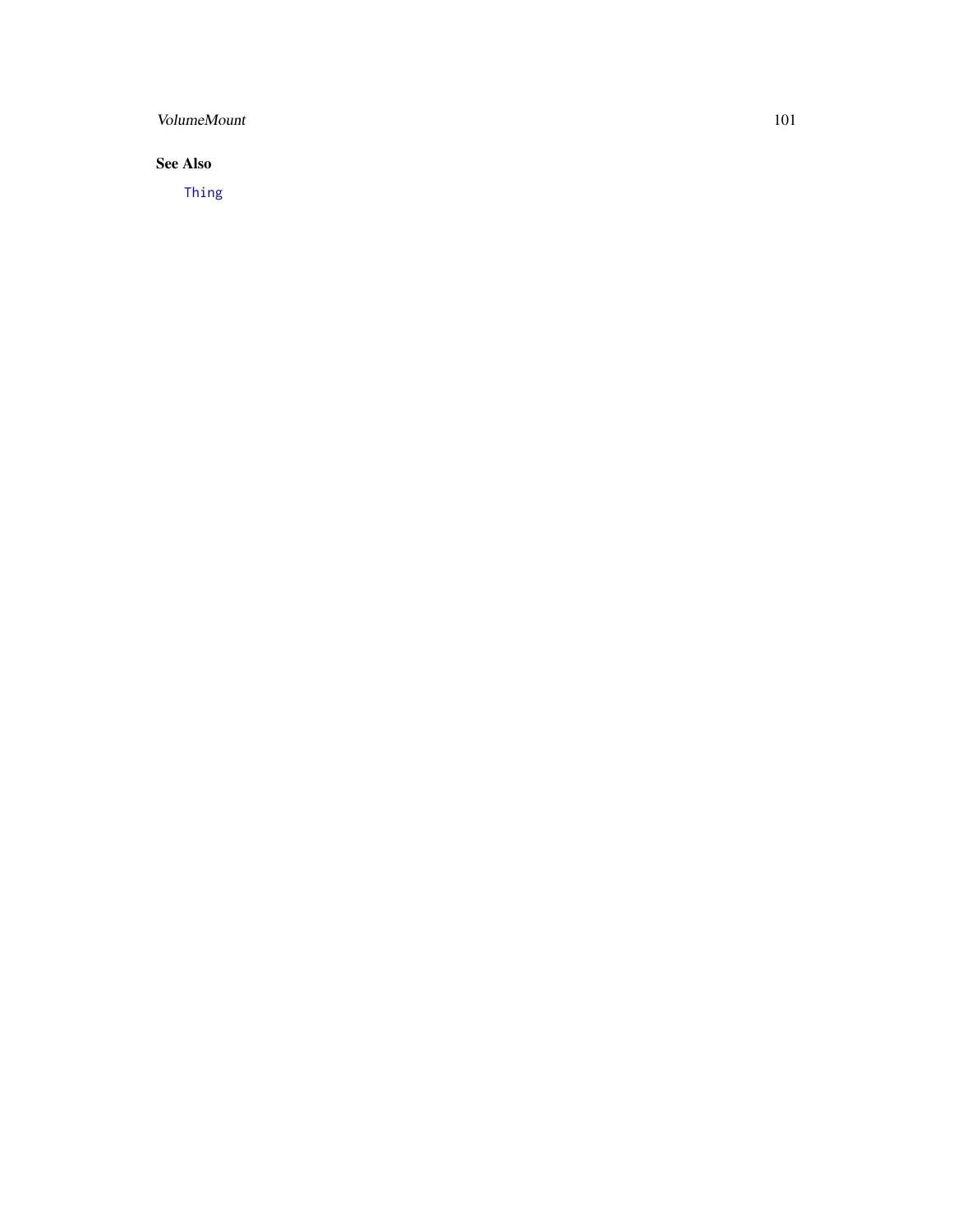# Index

∗ datasets BlockContent, [11](#page-10-0) CodeBlockTypes, [17](#page-16-0) CodeFragmentTypes, [21](#page-20-0) CodeTypes, [22](#page-21-0) ContactPointTypes, [28](#page-27-1) CreativeWorkTypes, [30](#page-29-0) EntityTypes, [37](#page-36-0) GrantTypes, [42](#page-41-0) InlineContent, [46](#page-45-0) MarkTypes, [52](#page-51-1) MathTypes, [55](#page-54-1) MediaObjectTypes, [58](#page-57-0) Node, [59](#page-58-0) NumberValidatorTypes, [61](#page-60-0) ThingTypes, [94](#page-93-0) ValidatorTypes, [96](#page-95-0) VariableTypes, [97](#page-96-0)

### Any, [4](#page-3-0) Array, [4](#page-3-0) ArrayValidator, [5](#page-4-0) Article, [6](#page-5-0) as\_scalar, [8](#page-7-0) as\_type, [8](#page-7-0)

AudioObject, [9](#page-8-0)

BlockContent, [11](#page-10-0) BooleanValidator, [12](#page-11-0) Brand, [12](#page-11-0)

check\_property, [13](#page-12-0) Cite, [14](#page-13-0) CiteGroup, [15](#page-14-0) Code, [15,](#page-14-0) *[16](#page-15-0)*, *[21](#page-20-0)* CodeBlock, [16,](#page-15-0) *[18](#page-17-0)* CodeBlockTypes, [17](#page-16-0) CodeChunk, [17](#page-16-0) CodeError, [19](#page-18-0) CodeExpression, [20](#page-19-0) CodeFragment, *[20](#page-19-0)*, [20](#page-19-0) CodeFragmentTypes, [21](#page-20-0) CodeTypes, [22](#page-21-0) Collection, [22](#page-21-0) Comment, [24](#page-23-0) ConstantValidator, [26](#page-25-0) ContactPoint, [27,](#page-26-0) *[70](#page-69-0)* ContactPointTypes, [28](#page-27-1) CreativeWork, *[8](#page-7-0)*, *[24](#page-23-0)*, *[26](#page-25-0)*, [28,](#page-27-1) *[32](#page-31-0)*, *[40](#page-39-0)*, *[57](#page-56-0)*, *[67](#page-66-0)*, *[74](#page-73-0)*, *[76](#page-75-0)*, *[79](#page-78-0)*, *[82](#page-81-0)*, *[87](#page-86-0)*, *[91](#page-90-0)* CreativeWorkTypes, [30](#page-29-0) Datatable, [31](#page-30-0) DatatableColumn, [33](#page-32-0) Date, [34](#page-33-0) DefinedTerm, [34](#page-33-0) Delete, [35](#page-34-0) Emphasis, [36](#page-35-1) Entity, *[5](#page-4-0)*, *[12](#page-11-0)*, *[14](#page-13-0)[–16](#page-15-0)*, *[19](#page-18-0)*, *[26](#page-25-0)*, *[34](#page-33-0)*, [36,](#page-35-1) *[38](#page-37-0)*, *[41](#page-40-0)*, *[43](#page-42-0)*, *[46](#page-45-0)*, *[50](#page-49-0)*, *[52,](#page-51-1) [53](#page-52-0)*, *[61](#page-60-0)*, *[63](#page-62-0)*, *[77](#page-76-0)*, *[87](#page-86-0)*, *[92](#page-91-0)[–96](#page-95-0)* EntityTypes, [37](#page-36-0) Enum, [37](#page-36-0) EnumValidator, [38](#page-37-0) Figure, [38](#page-37-0) Function, [40](#page-39-0) Grant, [41,](#page-40-0) *[59](#page-58-0)* GrantTypes, [42](#page-41-0) Heading, [43](#page-42-0) ImageObject, [43](#page-42-0) Include, [46](#page-45-0)

InlineContent, [46](#page-45-0) IntegerValidator, [47](#page-46-0)

is\_class, [48](#page-47-0) is\_type, [48](#page-47-0)